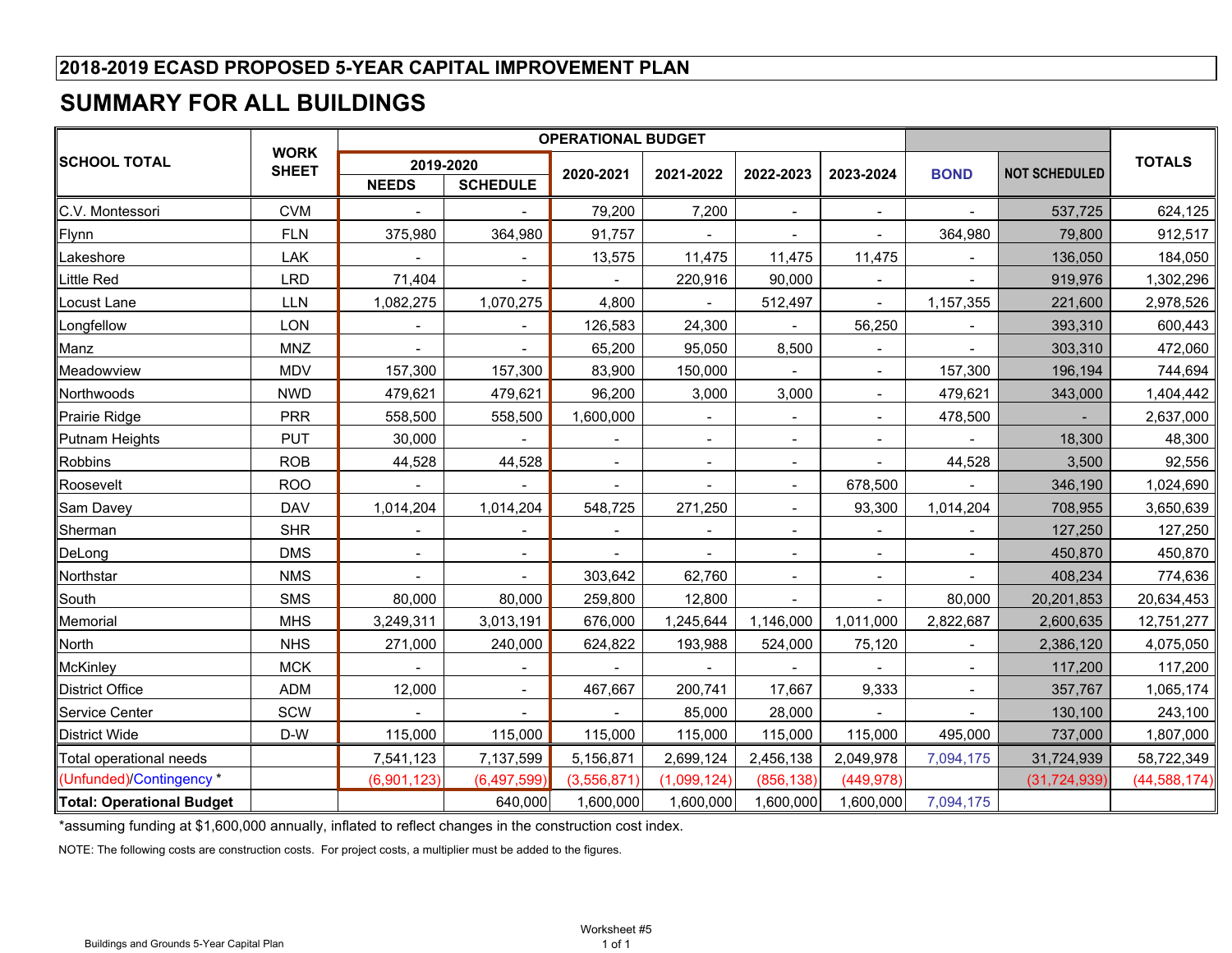|                                    | 2018-2019 ECASD PROPOSED 5-YEAR CAPITAL IMPROVEMENT PLAN                                                                           |                             |              |                                                                                                                               |                        |                                               |                       |                                                                                                                                             |             |                                          |                                                                                                              |                                                                               |
|------------------------------------|------------------------------------------------------------------------------------------------------------------------------------|-----------------------------|--------------|-------------------------------------------------------------------------------------------------------------------------------|------------------------|-----------------------------------------------|-----------------------|---------------------------------------------------------------------------------------------------------------------------------------------|-------------|------------------------------------------|--------------------------------------------------------------------------------------------------------------|-------------------------------------------------------------------------------|
|                                    | <b>CHIPPEWA VALLEY</b><br><b>MONTESSORI (CHARTER)</b><br>Requested By:<br><b>Buildings and Grounds 1</b><br>Site 2<br>10/13/2010 X |                             |              | <b>SITE</b><br><b>BUILDING ENVELOPE</b><br><b>BUILDING INTERIOR</b><br><b>PLUMBING</b><br><b>ELECTRICAL</b><br><b>SYSTEMS</b> | HEATING/VENTILATION/AC |                                               |                       | ADA Americans with Disabilities Act<br><b>ASB Asbestos related</b><br>C Curriculum<br>CI Capital Improvement<br>E Energy<br>FS Food Service |             |                                          | H&S Health & Safety<br>LC-R Life Cycle - Replace<br>PM Prev. Maintenance<br>SP ED Special Ed<br>T Technology |                                                                               |
|                                    |                                                                                                                                    |                             |              |                                                                                                                               |                        |                                               | <b>FUNDING SOURCE</b> |                                                                                                                                             |             |                                          |                                                                                                              | Other Funding Sources may come from<br>referendum to exceed revenue limits or |
|                                    | <b>PROJECT</b>                                                                                                                     | <b>TOTAL</b><br><b>COST</b> |              | 2019-2020                                                                                                                     | 2020-<br>2021          | <b>OPERATIONAL BUDGET</b><br>$2021 -$<br>2022 | 2022-<br>2023         | 2023-<br>2024                                                                                                                               | <b>BOND</b> | *OTHER<br><b>NOT</b><br><b>SCHEDULED</b> | referendum for long-term borrowing<br><b>COMMENTS</b>                                                        | <b>NOTES</b>                                                                  |
| PROJECT/COST                       | <b>DETAIL</b>                                                                                                                      |                             |              |                                                                                                                               |                        |                                               |                       |                                                                                                                                             |             |                                          |                                                                                                              |                                                                               |
| Where? Along Cameron<br>St? Done?  | Concrete for bus dropoff<br>Door #9 to East<br>Sidewalk<br>$\mathbf{1}$                                                            | 14,400                      | <b>NEEDS</b> | <b>SCHEDULE</b>                                                                                                               |                        |                                               |                       |                                                                                                                                             |             |                                          |                                                                                                              |                                                                               |
|                                    | <b>Electrical room</b><br>$\mathbf{1}$                                                                                             | 9,450                       |              |                                                                                                                               |                        |                                               |                       |                                                                                                                                             |             | 14,400                                   | 9,450 LC-R                                                                                                   |                                                                               |
|                                    | Paint metal cornice                                                                                                                | 21,600                      |              |                                                                                                                               |                        |                                               |                       |                                                                                                                                             |             | 21,600 PM                                |                                                                                                              |                                                                               |
|                                    | <b>Replace Doors and</b><br>Frames at Entry #1                                                                                     |                             |              |                                                                                                                               |                        |                                               |                       |                                                                                                                                             |             | $\Omega$                                 |                                                                                                              |                                                                               |
|                                    | <b>Replace Doors and</b><br>Frames at Entry #3                                                                                     | 9,750                       |              |                                                                                                                               |                        |                                               |                       |                                                                                                                                             |             | 9,750                                    |                                                                                                              |                                                                               |
|                                    | <b>Tuckpoint old section</b>                                                                                                       | 79,200                      |              |                                                                                                                               | 79,200                 |                                               |                       |                                                                                                                                             |             |                                          | $0$ <sub>PM</sub>                                                                                            |                                                                               |
|                                    | Paint gymnasium                                                                                                                    | 7,200                       |              |                                                                                                                               |                        | 7,200                                         |                       |                                                                                                                                             |             |                                          | $0$ LC-R                                                                                                     |                                                                               |
|                                    | Replace carpet in 1994<br>classrooms                                                                                               | 19,500                      |              |                                                                                                                               |                        |                                               |                       |                                                                                                                                             |             | 19,500 LC-R                              |                                                                                                              |                                                                               |
|                                    | Replace kitchen floor<br>$\overline{1}$                                                                                            | 12,000                      |              |                                                                                                                               |                        |                                               |                       |                                                                                                                                             |             | 12,000 LC-R                              |                                                                                                              |                                                                               |
|                                    | Re-key old section                                                                                                                 | 3,600                       |              |                                                                                                                               |                        |                                               |                       |                                                                                                                                             |             |                                          | 3,600 LC-R                                                                                                   |                                                                               |
|                                    | <b>ADA</b> locksets<br>Replace Carpet in 3rd floor<br>hallway including asbestos<br>abatement                                      | 35.600                      |              |                                                                                                                               |                        |                                               |                       |                                                                                                                                             |             | 35,600 ADA<br>$\mathbf{0}$               |                                                                                                              |                                                                               |
|                                    | <b>Replace Restroom</b><br><b>Partitions in New Section</b><br><b>Boys RR</b>                                                      | 6,000                       |              |                                                                                                                               |                        |                                               |                       |                                                                                                                                             |             | 6,000                                    |                                                                                                              |                                                                               |
|                                    | New classroom doors<br>(20) in old section<br>$\mathbf{1}$                                                                         | 20,000                      |              |                                                                                                                               |                        |                                               |                       |                                                                                                                                             |             | 20,000 LC-R                              |                                                                                                              |                                                                               |
| Floor abatement and<br>replacement | Finish abatement of<br>floor tile and mastic on<br>first and second floors<br>Recover/replacement                                  | 20,700                      |              |                                                                                                                               |                        |                                               |                       |                                                                                                                                             |             | 20,700 ASB                               |                                                                                                              |                                                                               |
| \$93,725                           | flooring of abated areas -<br>1st & 2nd floors<br>Complete abatement of                                                            | 22,425                      |              |                                                                                                                               |                        |                                               |                       |                                                                                                                                             |             | 22,425 LC-R                              |                                                                                                              |                                                                               |
|                                    | carpet over vinyl<br>asbestos floor tile and<br>mastic on third floor<br>$\mathbf{1}$                                              | 9,000                       |              |                                                                                                                               |                        |                                               |                       |                                                                                                                                             |             | 9,000 ASB                                |                                                                                                              |                                                                               |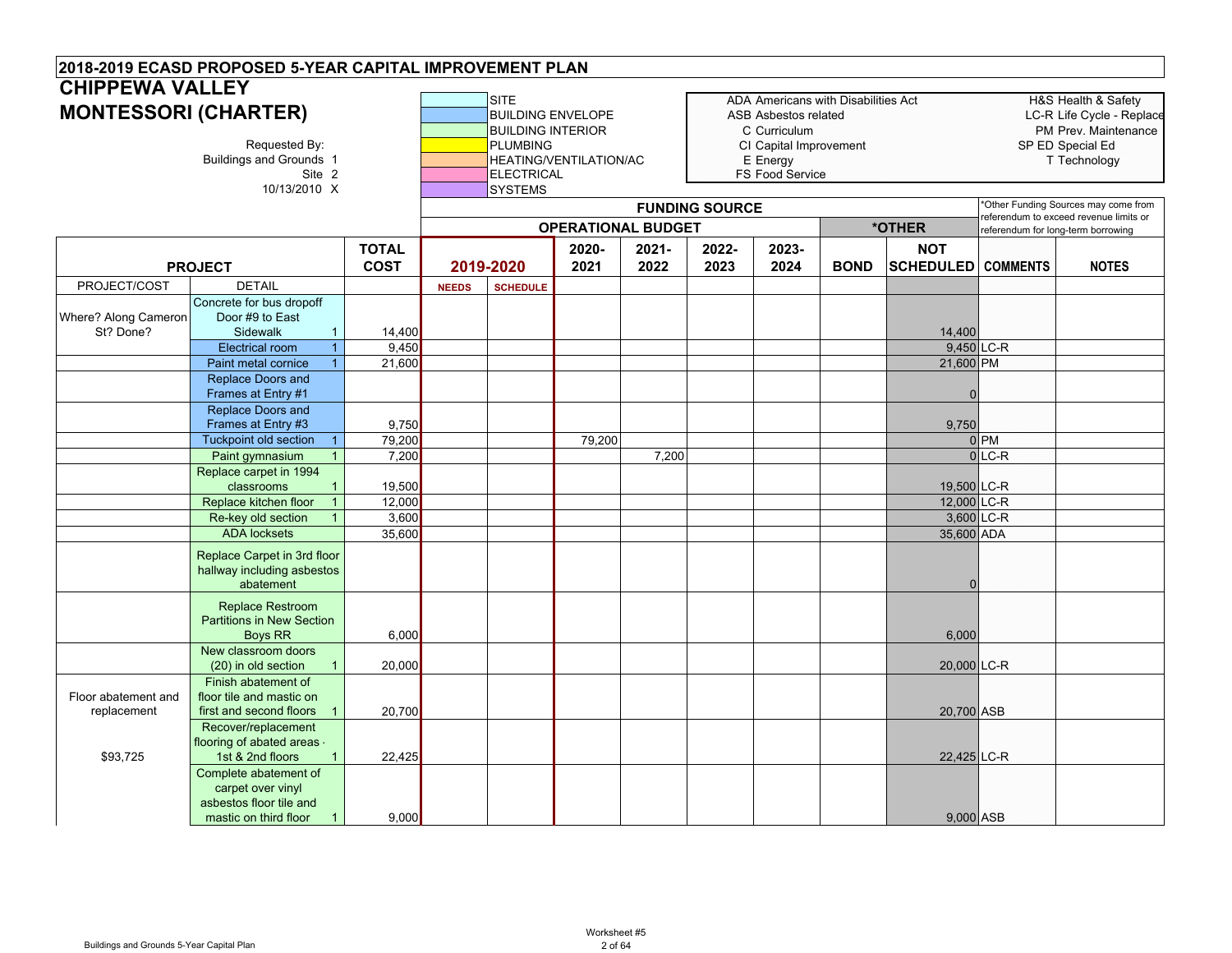|                        | 2018-2019 ECASD PROPOSED 5-YEAR CAPITAL IMPROVEMENT PLAN                                                                   |                             |              |                 |                                                                                                                               |                  |                       |                                                                                                      |                                     |                                         |                                    |                                                                                                              |
|------------------------|----------------------------------------------------------------------------------------------------------------------------|-----------------------------|--------------|-----------------|-------------------------------------------------------------------------------------------------------------------------------|------------------|-----------------------|------------------------------------------------------------------------------------------------------|-------------------------------------|-----------------------------------------|------------------------------------|--------------------------------------------------------------------------------------------------------------|
| <b>CHIPPEWA VALLEY</b> |                                                                                                                            |                             |              |                 |                                                                                                                               |                  |                       |                                                                                                      |                                     |                                         |                                    |                                                                                                              |
|                        | <b>MONTESSORI (CHARTER)</b><br>Requested By:<br><b>Buildings and Grounds 1</b><br>Site 2<br>10/13/2010 X                   |                             |              |                 | <b>BUILDING ENVELOPE</b><br><b>BUILDING INTERIOR</b><br><b>PLUMBING</b><br><b>HEATING/VENTILATION/AC</b><br><b>ELECTRICAL</b> |                  |                       | ASB Asbestos related<br>C Curriculum<br>CI Capital Improvement<br>E Energy<br><b>FS Food Service</b> | ADA Americans with Disabilities Act |                                         |                                    | H&S Health & Safety<br>LC-R Life Cycle - Replace<br>PM Prev. Maintenance<br>SP ED Special Ed<br>T Technology |
|                        |                                                                                                                            |                             |              | <b>SYSTEMS</b>  |                                                                                                                               |                  | <b>FUNDING SOURCE</b> |                                                                                                      |                                     |                                         |                                    | *Other Funding Sources may come from                                                                         |
|                        |                                                                                                                            |                             |              |                 | <b>OPERATIONAL BUDGET</b>                                                                                                     |                  |                       |                                                                                                      |                                     | *OTHER                                  | referendum for long-term borrowing | referendum to exceed revenue limits or                                                                       |
|                        | <b>PROJECT</b>                                                                                                             | <b>TOTAL</b><br><b>COST</b> |              | 2019-2020       | 2020-<br>2021                                                                                                                 | $2021 -$<br>2022 | 2022-<br>2023         | 2023-<br>2024                                                                                        | <b>BOND</b>                         | <b>NOT</b><br><b>SCHEDULED COMMENTS</b> |                                    | <b>NOTES</b>                                                                                                 |
| PROJECT/COST           | <b>DETAIL</b>                                                                                                              |                             | <b>NEEDS</b> | <b>SCHEDULE</b> |                                                                                                                               |                  |                       |                                                                                                      |                                     |                                         |                                    |                                                                                                              |
|                        | Recover/replacement<br>flooring of abated areas -<br>third floor<br>$\mathbf{1}$                                           | 41,600                      |              |                 |                                                                                                                               |                  |                       |                                                                                                      |                                     | 41,600 LC-R                             |                                    |                                                                                                              |
| \$183,600              | Ducts & diffusers to<br>classrooms                                                                                         | 93,600                      |              |                 |                                                                                                                               |                  |                       |                                                                                                      |                                     | 93,600 CI                               |                                    |                                                                                                              |
|                        | Insulate duct work                                                                                                         | 90,000                      |              |                 |                                                                                                                               |                  |                       |                                                                                                      |                                     | 90,000                                  |                                    |                                                                                                              |
|                        | Add locker corridor<br>smoke detectors                                                                                     | 2,000                       |              |                 |                                                                                                                               |                  |                       |                                                                                                      |                                     | 2,000                                   |                                    |                                                                                                              |
|                        | X<br>New electrical service                                                                                                | 50,000                      |              |                 |                                                                                                                               |                  |                       |                                                                                                      |                                     | 50,000                                  |                                    |                                                                                                              |
|                        | X<br>Occupancy sensors                                                                                                     | 5,600                       |              |                 |                                                                                                                               |                  |                       |                                                                                                      |                                     | 5,600                                   |                                    |                                                                                                              |
|                        | Lighting control system<br>$\mathsf{X}$<br>$\mathsf{x}$<br>Receptacles                                                     | 12,000<br>30,000            |              |                 |                                                                                                                               |                  |                       |                                                                                                      |                                     | 12,000<br>30,000                        |                                    |                                                                                                              |
| exterior main entrance | <b>Add Security Cameras</b>                                                                                                | 1.700                       |              |                 |                                                                                                                               |                  |                       |                                                                                                      |                                     | 1,700                                   |                                    |                                                                                                              |
|                        | <b>Add Access Control for</b><br><b>Technology Equip. Rm</b>                                                               | 2,000                       |              |                 |                                                                                                                               |                  |                       |                                                                                                      |                                     | 2,000                                   |                                    |                                                                                                              |
|                        | <b>Replace Existing</b><br><b>Security Cameras</b>                                                                         | 2,000                       |              |                 |                                                                                                                               |                  |                       |                                                                                                      |                                     | 2,000                                   |                                    |                                                                                                              |
| two door stations      | <b>Replace Door Access</b><br><b>Security Intercom</b>                                                                     | 3,200                       |              |                 |                                                                                                                               |                  |                       |                                                                                                      |                                     | 3,200                                   |                                    |                                                                                                              |
| <b>TOTALS</b>          | 624,125<br>NOTE: The following costs are construction costs. For project costs, a multiplier must be added to the figures. |                             |              |                 | 79,200                                                                                                                        | 7,200            | 0                     | 0                                                                                                    | 0                                   | 537,725                                 |                                    |                                                                                                              |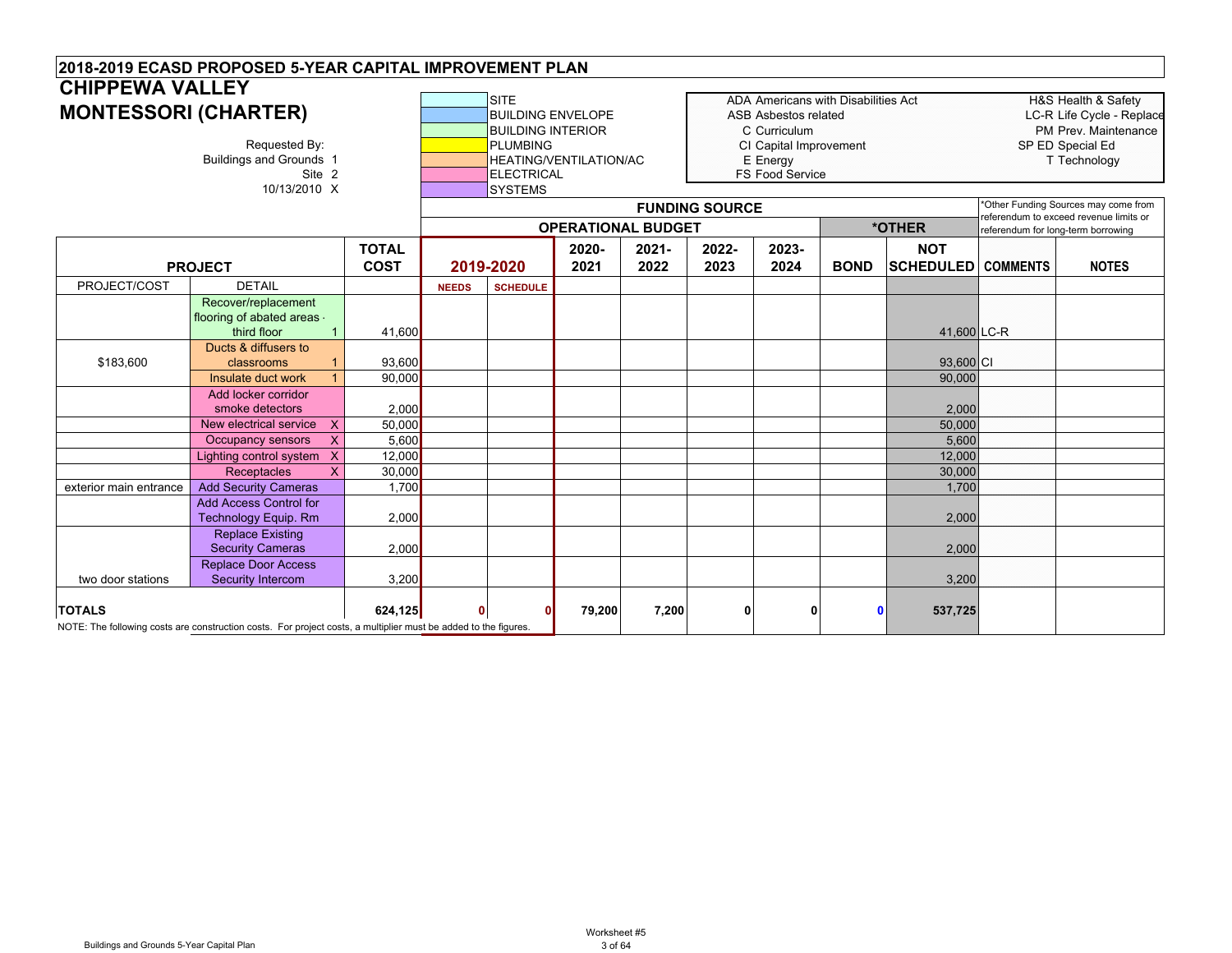| <b>FLYNN ELEMENTARY</b><br>Requested By:<br><b>Buildings and Grounds 1</b><br>Site 2<br>10/13/2010 X |                                                                               |                             |              | SITE<br><b>BUILDING INTERIOR</b><br><b>PLUMBING</b><br><b>ELECTRICAL</b><br><b>SYSTEMS</b> | <b>BUILDING ENVELOPE</b><br>HEATING/VENTILATION/AC |               | <b>FUNDING SOURCE</b> | ASB Asbestos related<br>C Curriculum<br>CI Capital Improvement<br>E Energy<br>FS Food Service | <b>ADA Americans with Disabilities Act</b> |                                |                 | <b>H&amp;S Health &amp; Safety</b><br>LC-R Life Cycle - Replace<br>PM Prev. Maintenance<br>SP ED Special Ed<br>T Technology<br>'Other Funding Sources may come from |
|------------------------------------------------------------------------------------------------------|-------------------------------------------------------------------------------|-----------------------------|--------------|--------------------------------------------------------------------------------------------|----------------------------------------------------|---------------|-----------------------|-----------------------------------------------------------------------------------------------|--------------------------------------------|--------------------------------|-----------------|---------------------------------------------------------------------------------------------------------------------------------------------------------------------|
|                                                                                                      |                                                                               |                             |              |                                                                                            | <b>OPERATIONAL BUDGET</b>                          |               |                       |                                                                                               |                                            | *OTHER                         |                 | referendum to exceed revenue limits or<br>referendum for long-term borrowing                                                                                        |
|                                                                                                      | <b>PROJECT</b>                                                                | <b>TOTAL</b><br><b>COST</b> |              | 2019-2020                                                                                  | 2020-<br>2021                                      | 2021-<br>2022 | 2022-<br>2023         | 2023-<br>2024                                                                                 | <b>BOND</b>                                | <b>NOT</b><br><b>SCHEDULED</b> | <b>COMMENTS</b> | <b>NOTES</b>                                                                                                                                                        |
| PROJECT/COST                                                                                         | <b>DETAIL</b>                                                                 |                             | <b>NEEDS</b> | <b>SCHEDULE</b>                                                                            |                                                    |               |                       |                                                                                               |                                            |                                |                 |                                                                                                                                                                     |
|                                                                                                      | Add/improve ADA<br>$\times$<br>Detectable Surface                             | 4,800                       |              |                                                                                            |                                                    |               |                       |                                                                                               |                                            | 4,800                          |                 | 5 @ \$800 ea                                                                                                                                                        |
|                                                                                                      | Add Conc @ Frnt<br>$\mathsf X$<br>Entrance                                    | 1,440                       |              |                                                                                            |                                                    |               |                       |                                                                                               |                                            | 1,440                          |                 | Users/students<br>cutting corner -                                                                                                                                  |
|                                                                                                      | Replace Parking Lot<br>Blacktop                                               | 82,257                      |              |                                                                                            | 82,257                                             |               |                       |                                                                                               |                                            | $\overline{0}$                 |                 |                                                                                                                                                                     |
| <b>HSR Budget</b>                                                                                    | Secure Entrance Project 1                                                     | 364,980                     | 364,980      | 364,980                                                                                    |                                                    |               |                       |                                                                                               | 364,980                                    |                                |                 |                                                                                                                                                                     |
|                                                                                                      |                                                                               |                             |              |                                                                                            |                                                    |               |                       |                                                                                               |                                            | $\mathbf{0}$                   |                 |                                                                                                                                                                     |
|                                                                                                      | Replace Vinyl Flooring in<br><b>Classrooms</b>                                |                             |              |                                                                                            |                                                    |               |                       |                                                                                               |                                            | $\mathbf{0}$                   |                 |                                                                                                                                                                     |
|                                                                                                      | Sand and Reline Gym<br>Floor                                                  | 11,000                      | 11,000       |                                                                                            |                                                    |               |                       |                                                                                               |                                            | $\mathbf{0}$                   |                 |                                                                                                                                                                     |
|                                                                                                      | Replace carpet in 2 or 3<br>more classrooms to be<br>determined at later date |                             |              |                                                                                            |                                                    |               |                       |                                                                                               |                                            | $\mathbf{0}$                   |                 |                                                                                                                                                                     |
|                                                                                                      | Replace Carpet in<br>Kindergarten Rooms                                       | 4,500                       |              |                                                                                            | 4,500                                              |               |                       |                                                                                               |                                            | $\Omega$                       |                 |                                                                                                                                                                     |
|                                                                                                      | Replace VCT flooring                                                          | 4,200                       |              |                                                                                            |                                                    |               |                       |                                                                                               |                                            | 4,200                          |                 |                                                                                                                                                                     |
|                                                                                                      | Replace Entry 2A Door and<br>Frame                                            |                             |              |                                                                                            |                                                    |               |                       |                                                                                               |                                            | $\Omega$                       |                 |                                                                                                                                                                     |
|                                                                                                      | Replace Carpet in 5th<br><b>Grade Classrooms</b>                              |                             |              |                                                                                            |                                                    |               |                       |                                                                                               |                                            | $\mathbf{0}$                   |                 |                                                                                                                                                                     |
|                                                                                                      | Mezzanine lift                                                                | 5,000                       |              |                                                                                            | 5,000                                              |               |                       |                                                                                               |                                            | $\Omega$                       |                 |                                                                                                                                                                     |
|                                                                                                      | Gang sinks change<br>valves                                                   | 12,000                      |              |                                                                                            |                                                    |               |                       |                                                                                               |                                            | 12,000                         |                 |                                                                                                                                                                     |
|                                                                                                      | Sound/Noise issues with<br>AHU-2                                              | 14,400                      |              |                                                                                            |                                                    |               |                       |                                                                                               |                                            | 14,400                         |                 |                                                                                                                                                                     |
|                                                                                                      | Add re-heat coil to VAV<br>near classroom 152<br>$\overline{1}$               | 4,800                       |              |                                                                                            |                                                    |               |                       |                                                                                               |                                            | 4,800                          |                 |                                                                                                                                                                     |
|                                                                                                      | Upgrade exterior lighting<br>control panel<br>$\overline{1}$                  | 18,000                      |              |                                                                                            |                                                    |               |                       |                                                                                               |                                            | 18,000 CI                      |                 |                                                                                                                                                                     |
|                                                                                                      | Add occupancy sensors X                                                       | 5,500                       |              |                                                                                            |                                                    |               |                       |                                                                                               |                                            | 5,500                          |                 |                                                                                                                                                                     |
|                                                                                                      | Add lighting control<br>system<br>$\boldsymbol{\mathsf{X}}$                   | 12,000                      |              |                                                                                            |                                                    |               |                       |                                                                                               |                                            | 12,000                         |                 |                                                                                                                                                                     |
|                                                                                                      | <b>Add Security Cameras</b>                                                   | 1,700                       |              |                                                                                            |                                                    |               |                       |                                                                                               |                                            | 1,700                          |                 |                                                                                                                                                                     |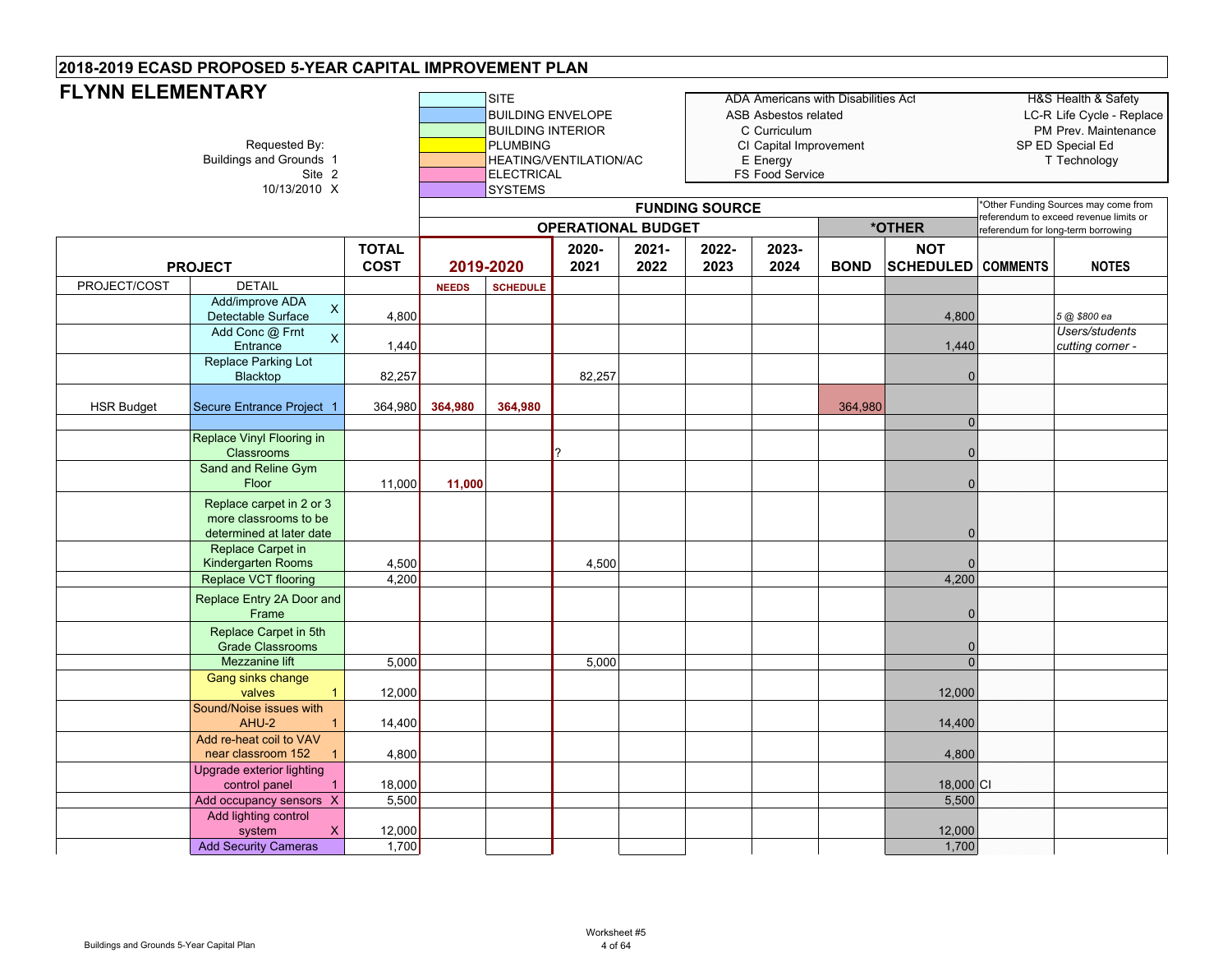| <b>FLYNN ELEMENTARY</b>                       |                                                                                                                 | <b>SITE</b><br>ADA Americans with Disabilities Act |                                                              |                                                                                                                 |                        |                  |               |                                                                                                      | <b>H&amp;S Health &amp; Safety</b> |                                         |                                                                                       |                                                                                                                      |  |
|-----------------------------------------------|-----------------------------------------------------------------------------------------------------------------|----------------------------------------------------|--------------------------------------------------------------|-----------------------------------------------------------------------------------------------------------------|------------------------|------------------|---------------|------------------------------------------------------------------------------------------------------|------------------------------------|-----------------------------------------|---------------------------------------------------------------------------------------|----------------------------------------------------------------------------------------------------------------------|--|
|                                               | Requested By:<br>Buildings and Grounds 1<br>Site 2<br>10/13/2010 X                                              |                                                    |                                                              | <b>BUILDING ENVELOPE</b><br><b>BUILDING INTERIOR</b><br><b>PLUMBING</b><br><b>IELECTRICAL</b><br><b>SYSTEMS</b> | HEATING/VENTILATION/AC |                  |               | ASB Asbestos related<br>C Curriculum<br>CI Capital Improvement<br>E Energy<br><b>FS Food Service</b> |                                    |                                         | LC-R Life Cycle - Replace<br>PM Prev. Maintenance<br>SP ED Special Ed<br>T Technology |                                                                                                                      |  |
|                                               |                                                                                                                 |                                                    | <b>FUNDING SOURCE</b><br>*OTHER<br><b>OPERATIONAL BUDGET</b> |                                                                                                                 |                        |                  |               |                                                                                                      |                                    |                                         |                                                                                       | *Other Funding Sources may come from<br>referendum to exceed revenue limits or<br>referendum for long-term borrowing |  |
| <b>TOTAL</b><br><b>COST</b><br><b>PROJECT</b> |                                                                                                                 |                                                    |                                                              | 2019-2020                                                                                                       | 2020-<br>2021          | $2021 -$<br>2022 | 2022-<br>2023 | 2023-<br>2024                                                                                        | <b>BOND</b>                        | <b>NOT</b><br><b>SCHEDULED COMMENTS</b> |                                                                                       | <b>NOTES</b>                                                                                                         |  |
| PROJECT/COST                                  | <b>DETAIL</b>                                                                                                   |                                                    | <b>NEEDS</b>                                                 | <b>SCHEDULE</b>                                                                                                 |                        |                  |               |                                                                                                      |                                    |                                         |                                                                                       |                                                                                                                      |  |
|                                               | <b>Add Access Control for</b><br><b>Technology Equip. Rm</b>                                                    | 2,000                                              |                                                              |                                                                                                                 |                        |                  |               |                                                                                                      |                                    | 2,000                                   |                                                                                       |                                                                                                                      |  |
|                                               | <b>Replace Add Security</b><br>Cameras                                                                          | 2,000                                              |                                                              |                                                                                                                 |                        |                  |               |                                                                                                      |                                    | 2,000                                   |                                                                                       |                                                                                                                      |  |
| two door stations                             |                                                                                                                 |                                                    |                                                              |                                                                                                                 |                        |                  |               | 3,200                                                                                                |                                    |                                         |                                                                                       |                                                                                                                      |  |
|                                               |                                                                                                                 |                                                    |                                                              |                                                                                                                 |                        |                  |               |                                                                                                      |                                    |                                         |                                                                                       |                                                                                                                      |  |
| <b>TOTALS</b>                                 | NOTE: The following costs are construction costs. For project costs, a multiplier must be added to the figures. | 553,777                                            | 375,980                                                      | 364,980                                                                                                         | 91,757                 |                  | 0             | 0                                                                                                    | 364,980                            | 79,800                                  |                                                                                       |                                                                                                                      |  |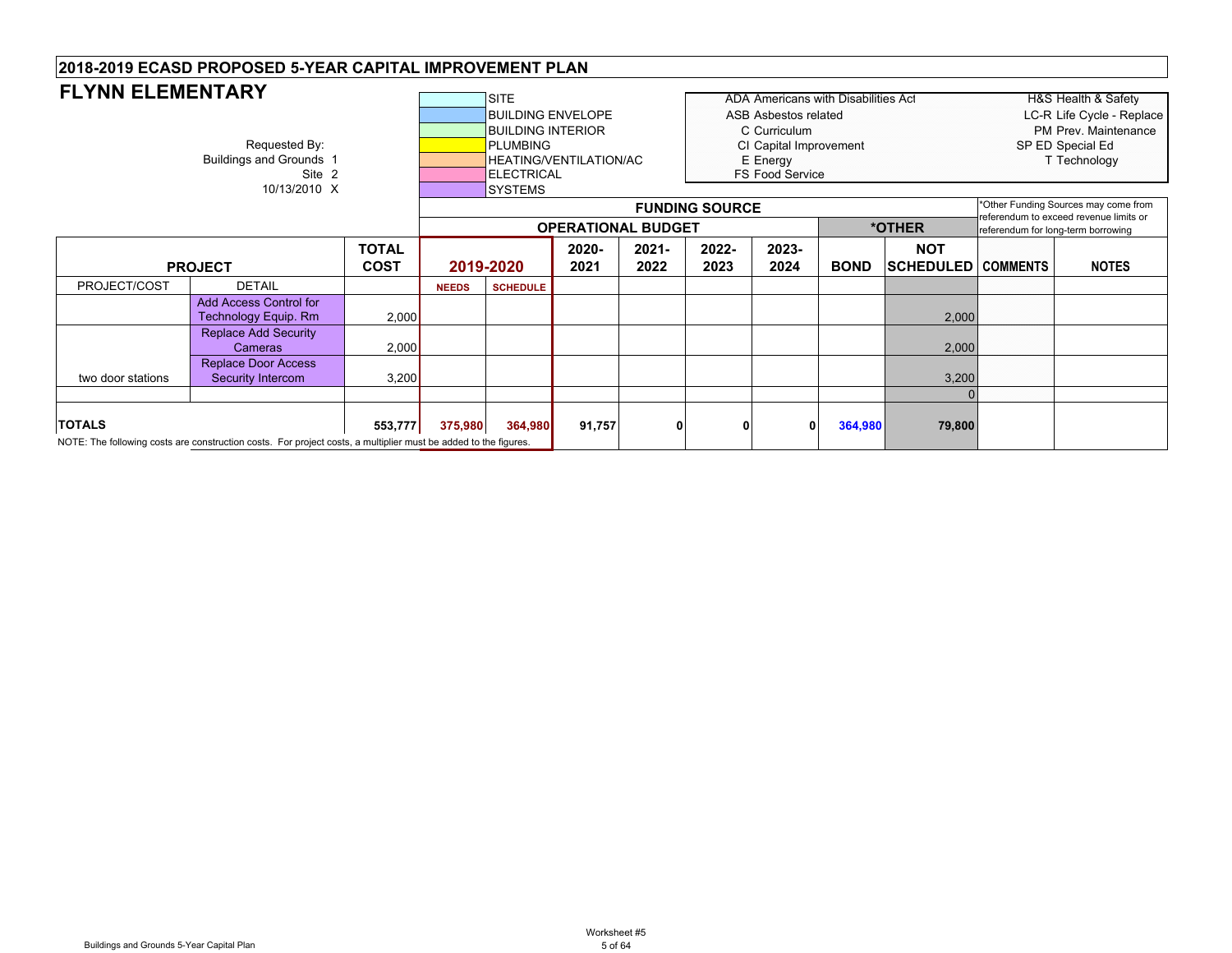# **LAKESHORE ELEMENTARY**

| LANEJNUKE ELEIVIEN I AK I | Buildings and Grounds 1<br>Site 2<br>10/13/2010 X                                                                                                                                                    | <b>SITE</b><br><b>BUILDING ENVELOPE</b><br><b>BUILDING INTERIOR</b><br><b>PLUMBING</b><br>HEATING/VENTILATION/AC<br><b>ELECTRICAL</b><br><b>SYSTEMS</b><br><b>FUNDING SOURCE</b><br><b>OPERATIONAL BUDGET</b> |              |                 |               |                  | <b>ADA Americans with Disabilities Act</b><br>ASB Asbestos related<br>C Curriculum<br>CI Capital Improvement<br>E Energy<br>FS Food Service | *OTHER        |             | H&S Health & Safety<br>LC-R Life Cycle - Replace<br>PM Prev. Maintenance<br>SP ED Special Ed<br>T Technology<br>*Other Funding Sources may come from<br>eferendum to exceed revenue limits or<br>referendum for long-term borrowing |                     |                                                          |
|---------------------------|------------------------------------------------------------------------------------------------------------------------------------------------------------------------------------------------------|---------------------------------------------------------------------------------------------------------------------------------------------------------------------------------------------------------------|--------------|-----------------|---------------|------------------|---------------------------------------------------------------------------------------------------------------------------------------------|---------------|-------------|-------------------------------------------------------------------------------------------------------------------------------------------------------------------------------------------------------------------------------------|---------------------|----------------------------------------------------------|
|                           | <b>PROJECT</b>                                                                                                                                                                                       | <b>TOTAL</b><br><b>COST</b>                                                                                                                                                                                   |              | 2019-2020       | 2020-<br>2021 | $2021 -$<br>2022 | 2022-<br>2023                                                                                                                               | 2023-<br>2024 | <b>BOND</b> | <b>NOT</b><br><b>SCHEDULED</b> COMMENTS                                                                                                                                                                                             |                     | <b>NOTES</b>                                             |
| PROJECT/COST              | <b>DETAIL</b>                                                                                                                                                                                        |                                                                                                                                                                                                               | <b>NEEDS</b> | <b>SCHEDULE</b> |               |                  |                                                                                                                                             |               |             |                                                                                                                                                                                                                                     |                     |                                                          |
|                           | Fencing<br>$\mathbf{1}$                                                                                                                                                                              | 12,000                                                                                                                                                                                                        |              |                 |               |                  |                                                                                                                                             |               |             | 12,000 CI                                                                                                                                                                                                                           |                     |                                                          |
|                           | Add/improve ADA<br>X<br>Detectable Surface                                                                                                                                                           | 9,600                                                                                                                                                                                                         |              |                 |               |                  |                                                                                                                                             |               |             | 9,600                                                                                                                                                                                                                               |                     | Detectable surface<br>are not to ADA                     |
|                           | <b>Install Play Equipment</b><br>Mulch Edge<br>X<br>Containment                                                                                                                                      | 1,000                                                                                                                                                                                                         |              |                 |               |                  |                                                                                                                                             |               |             | 1,000                                                                                                                                                                                                                               |                     | maintenance issue<br>- bark mulch<br>migrating into lawn |
| Need to verify condition  | Replace Conc<br>$\times$<br>Curb/Gutter                                                                                                                                                              | $\Omega$                                                                                                                                                                                                      |              |                 |               |                  |                                                                                                                                             |               |             | $\Omega$                                                                                                                                                                                                                            |                     | Gutter pan<br>cracked & spalling .                       |
| Where?                    | Replace Doors and<br><b>Frames at Designated</b><br>Entryway                                                                                                                                         | 22,500                                                                                                                                                                                                        |              |                 |               |                  |                                                                                                                                             |               |             | 22,500                                                                                                                                                                                                                              |                     |                                                          |
|                           | Repair cabinets, doors<br>and hardware<br>$\mathbf{1}$                                                                                                                                               | 14,250                                                                                                                                                                                                        |              |                 |               |                  |                                                                                                                                             |               |             | 14,250 LC-R                                                                                                                                                                                                                         |                     |                                                          |
|                           | Replace carpeting in<br>rms 100,101,102,103<br>$\overline{1}$                                                                                                                                        | 15,300                                                                                                                                                                                                        |              |                 |               |                  |                                                                                                                                             |               |             | 15,300 LC-R                                                                                                                                                                                                                         |                     |                                                          |
|                           | <b>Classroom flooring</b><br>$\mathbf{1}$                                                                                                                                                            | 45,900                                                                                                                                                                                                        |              |                 | 11,475        | 11,475           | 11,475                                                                                                                                      | 11,475        |             |                                                                                                                                                                                                                                     | $0$ <sub>LC-R</sub> |                                                          |
|                           | Replace nurse office<br>flooring plus office<br>hallway<br>Replace carpet in rm                                                                                                                      | 2,100                                                                                                                                                                                                         |              |                 | 2,100         |                  |                                                                                                                                             |               |             | $\Omega$                                                                                                                                                                                                                            |                     |                                                          |
|                           | 174<br>X                                                                                                                                                                                             | 6,800                                                                                                                                                                                                         |              |                 |               |                  |                                                                                                                                             |               |             | 6,800                                                                                                                                                                                                                               |                     |                                                          |
|                           | Replace carpet in Room<br>173 (Music) would like<br>to request a different<br>color for main floor 14'<br>square in the middle of<br>the room for teaching<br>aide rather than tape or<br>throw rugs |                                                                                                                                                                                                               |              |                 |               |                  |                                                                                                                                             |               |             | $\Omega$                                                                                                                                                                                                                            |                     |                                                          |
|                           | Add locker corridor fire<br>detectors                                                                                                                                                                | 3,500                                                                                                                                                                                                         |              |                 |               |                  |                                                                                                                                             |               |             | 3,500                                                                                                                                                                                                                               |                     |                                                          |
|                           | <b>Electrical upgrades</b><br>$\overline{1}$                                                                                                                                                         | 12,000                                                                                                                                                                                                        |              |                 |               |                  |                                                                                                                                             |               |             | 12,000                                                                                                                                                                                                                              |                     |                                                          |
|                           | Add occupancy sensors X                                                                                                                                                                              | 6,200                                                                                                                                                                                                         |              |                 |               |                  |                                                                                                                                             |               |             | 6,200                                                                                                                                                                                                                               |                     |                                                          |
|                           | Add lighting control<br>system<br>$\times$                                                                                                                                                           | 14,000                                                                                                                                                                                                        |              |                 |               |                  |                                                                                                                                             |               |             | 14,000                                                                                                                                                                                                                              |                     |                                                          |
|                           | Upgrade exterior lighting X                                                                                                                                                                          | 12,000                                                                                                                                                                                                        |              |                 |               |                  |                                                                                                                                             |               |             | 12,000                                                                                                                                                                                                                              |                     |                                                          |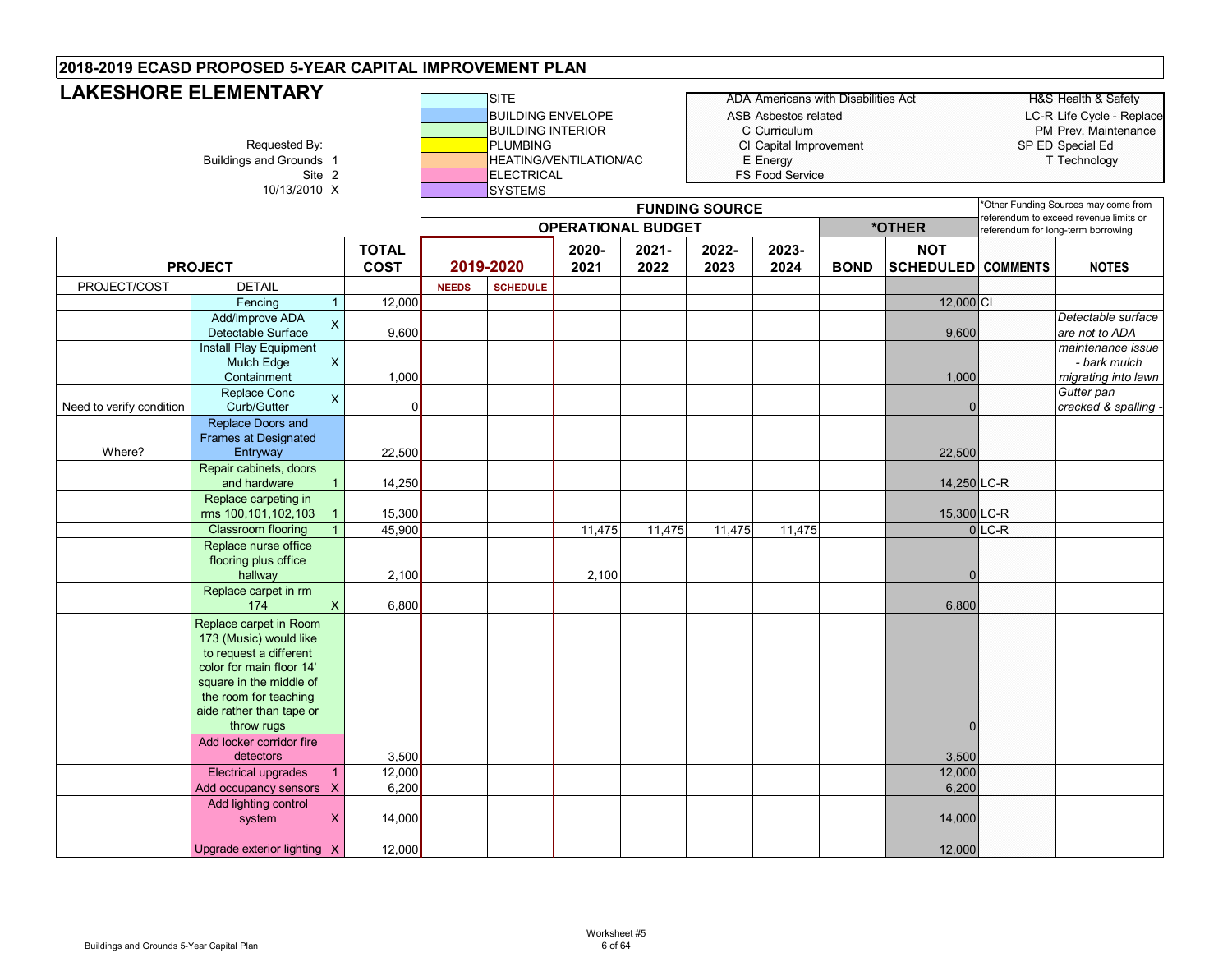|                   | <b>LAKESHORE ELEMENTARY</b>                                                                                     |             |              |                                     |                               |        |                       |                                            |              |                           |  |                                                                              |  |
|-------------------|-----------------------------------------------------------------------------------------------------------------|-------------|--------------|-------------------------------------|-------------------------------|--------|-----------------------|--------------------------------------------|--------------|---------------------------|--|------------------------------------------------------------------------------|--|
|                   |                                                                                                                 |             |              | <b>SITE</b>                         |                               |        |                       | <b>ADA Americans with Disabilities Act</b> |              |                           |  | H&S Health & Safety                                                          |  |
|                   |                                                                                                                 |             |              |                                     | <b>BUILDING ENVELOPE</b>      |        |                       | ASB Asbestos related                       |              |                           |  | LC-R Life Cycle - Replace                                                    |  |
|                   |                                                                                                                 |             |              | <b>BUILDING INTERIOR</b>            |                               |        |                       | C Curriculum                               |              |                           |  | PM Prev. Maintenance                                                         |  |
|                   | Requested By:                                                                                                   |             |              | <b>PLUMBING</b>                     |                               |        |                       | CI Capital Improvement                     |              |                           |  | SP ED Special Ed                                                             |  |
|                   | <b>Buildings and Grounds 1</b>                                                                                  |             |              |                                     | <b>HEATING/VENTILATION/AC</b> |        |                       | E Energy                                   |              |                           |  | T Technology                                                                 |  |
|                   | Site 2                                                                                                          |             |              | <b>ELECTRICAL</b>                   |                               |        |                       | FS Food Service                            |              |                           |  |                                                                              |  |
|                   | 10/13/2010 X                                                                                                    |             |              | <b>SYSTEMS</b>                      |                               |        |                       |                                            |              |                           |  |                                                                              |  |
|                   |                                                                                                                 |             |              |                                     |                               |        | <b>FUNDING SOURCE</b> |                                            |              |                           |  | *Other Funding Sources may come from                                         |  |
|                   |                                                                                                                 |             |              | *OTHER<br><b>OPERATIONAL BUDGET</b> |                               |        |                       |                                            |              |                           |  | referendum to exceed revenue limits or<br>referendum for long-term borrowing |  |
|                   |                                                                                                                 | 2020-       | $2021 -$     | 2022-                               | 2023-                         |        | <b>NOT</b>            |                                            |              |                           |  |                                                                              |  |
|                   | <b>PROJECT</b>                                                                                                  | <b>COST</b> |              | 2019-2020                           | 2021                          | 2022   | 2023                  | 2024                                       | <b>BOND</b>  | <b>SCHEDULED COMMENTS</b> |  | <b>NOTES</b>                                                                 |  |
| PROJECT/COST      | <b>DETAIL</b>                                                                                                   |             | <b>NEEDS</b> | <b>SCHEDULE</b>                     |                               |        |                       |                                            |              |                           |  |                                                                              |  |
|                   | <b>Add Security Cameras</b>                                                                                     | 1,700       |              |                                     |                               |        |                       |                                            |              | 1,700                     |  |                                                                              |  |
|                   | <b>Add Access Control for</b><br><b>Technology Equip. Rm</b>                                                    | 2,000       |              |                                     |                               |        |                       |                                            |              | 2,000                     |  |                                                                              |  |
|                   | <b>Replace Security</b>                                                                                         |             |              |                                     |                               |        |                       |                                            |              |                           |  |                                                                              |  |
|                   | Cameras                                                                                                         |             |              |                                     |                               |        |                       |                                            |              |                           |  |                                                                              |  |
|                   | Replace Door Access                                                                                             |             |              |                                     |                               |        |                       |                                            |              |                           |  |                                                                              |  |
| two door stations | Security Intercom                                                                                               | 3,200       |              |                                     |                               |        |                       |                                            |              | 3,200                     |  |                                                                              |  |
| <b>TOTALS</b>     |                                                                                                                 | 184,050     |              |                                     | 13,575                        | 11,475 | 11,475                | 11,475                                     | $\mathbf{0}$ | 136,050                   |  |                                                                              |  |
|                   | NOTE: The following costs are construction costs. For project costs, a multiplier must be added to the figures. |             |              |                                     |                               |        |                       |                                            |              |                           |  |                                                                              |  |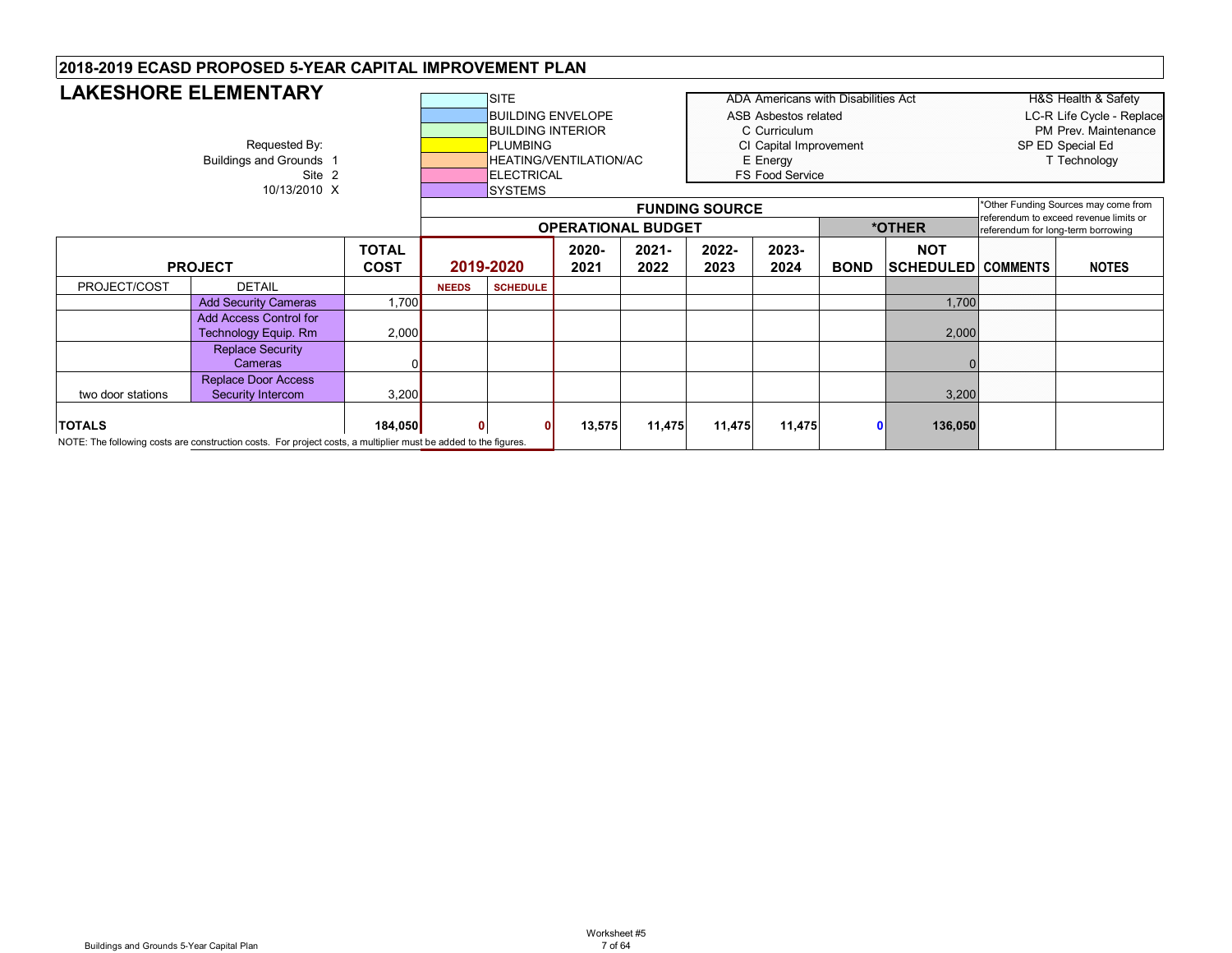#### **SITE BUILDING ENVELOPE** BUILDING INTERIOR<br>PLUMBING Buildings and Grounds 1 Site 2 HEATING/VENTILATION/AC ELECTRICAL  $10/13/2010 \times$ **LITTLE RED ELEMENTARY**

| NIART           | <b>ISITE</b>                  | ADA Americans with Disabilities Act | H&S Health & Safety      |
|-----------------|-------------------------------|-------------------------------------|--------------------------|
|                 | <b>BUILDING ENVELOPE</b>      | ASB Asbestos related                | LC-R Life Cycle - Replac |
|                 | <b>IBUILDING INTERIOR</b>     | C. Curriculum                       | PM Prev. Maintenance     |
| Requested By:   | PLUMBING                      | CI Capital Improvement              | SP ED Special Ed         |
| s and Grounds 1 | <b>HEATING/VENTILATION/AC</b> | E Energy                            | T Technoloav             |
| Site            | <b>IELECTRICAL</b>            | <b>FS Food Service</b>              |                          |

|                          | $101102010$ A                                                      |                             | <b>PIPILING</b><br>*Other Funding Sources may come from<br><b>FUNDING SOURCE</b> |                 |               |                           |               |               |             |                                         |          |                                                    |
|--------------------------|--------------------------------------------------------------------|-----------------------------|----------------------------------------------------------------------------------|-----------------|---------------|---------------------------|---------------|---------------|-------------|-----------------------------------------|----------|----------------------------------------------------|
|                          |                                                                    |                             |                                                                                  |                 |               | <b>OPERATIONAL BUDGET</b> |               |               |             | *OTHER                                  |          | referendum to exceed revenue limits or             |
|                          | <b>PROJECT</b>                                                     | <b>TOTAL</b><br><b>COST</b> |                                                                                  | 2019-2020       | 2020-<br>2021 | 2021-<br>2022             | 2022-<br>2023 | 2023-<br>2024 | <b>BOND</b> | <b>NOT</b><br><b>SCHEDULED COMMENTS</b> |          | referendum for long-term borrowing<br><b>NOTES</b> |
| PROJECT/COST             | <b>DETAIL</b>                                                      |                             | <b>NEEDS</b>                                                                     | <b>SCHEDULE</b> |               |                           |               |               |             |                                         |          |                                                    |
|                          | Replace flag pole                                                  | 1,800                       |                                                                                  |                 |               |                           |               |               |             | 1,800 LC-R                              |          |                                                    |
|                          | Fence hi-way/survey                                                | 16,800                      |                                                                                  |                 |               |                           |               |               |             | $16,800$ CI                             |          |                                                    |
|                          | Bituminous paving -<br>$\mathsf X$<br>playground                   | 36,000                      |                                                                                  |                 |               |                           |               |               |             | 36,000                                  |          | caulking - seal<br>coating 18,000 sqft             |
|                          | Reroof original building                                           | 100,000                     |                                                                                  |                 |               | 100,000                   |               |               |             | $\Omega$                                |          |                                                    |
|                          | Reroof 1960's addition                                             | 31,000                      |                                                                                  |                 |               | 31,000                    |               |               |             | $\Omega$                                |          |                                                    |
|                          | Reroof 1999 Addition                                               | 90,000                      |                                                                                  |                 |               |                           | 90,000        |               |             |                                         |          |                                                    |
|                          | Edging to contain front $\chi$<br>stone mulch                      | 1,800                       |                                                                                  |                 |               |                           |               |               | 1,800       |                                         |          | $$1000,$ Labor =<br>\$500                          |
|                          | Install Play Equip Mulch X<br>Edge Containment                     | 2,496                       |                                                                                  |                 |               |                           |               |               |             | 2,496                                   |          | maintenance issue<br>- bark mulch                  |
|                          | Re-establish play fields X                                         | 3,600                       |                                                                                  |                 |               |                           |               |               |             | 3,600                                   |          | grading, re-seeding                                |
|                          | Add Backstop and ag-<br>$\overline{\mathsf{X}}$<br>lime ball field | 20,160                      |                                                                                  |                 |               |                           |               |               |             | 20,160                                  |          | $bench = $10,000 -$<br>Aglime infld $=$            |
|                          | New parent dropoff<br>$\mathsf{X}$                                 | 72,000                      |                                                                                  |                 |               |                           |               |               |             | 72,000                                  |          |                                                    |
|                          | Site Alteration due to<br>$\mathsf X$<br><b>Expanding School</b>   | 60,000                      |                                                                                  |                 |               |                           |               |               |             | 60,000                                  |          |                                                    |
| <b>HSR Budget</b>        | Secure Entrance Project 1                                          | 88,000                      |                                                                                  |                 |               |                           |               |               |             | 88,000                                  |          |                                                    |
|                          | Replace 1950's section<br>roof                                     | 67,404                      | 67,404                                                                           |                 |               |                           |               |               |             |                                         | $0$ LC-R |                                                    |
|                          | Replace 1999 addition<br>roof                                      | 89,916                      |                                                                                  |                 |               | 89,916                    |               |               |             |                                         |          |                                                    |
| \$18/LF                  | Repair/replace<br>downspouts and gutters                           | 4,000                       | 4,000                                                                            |                 |               |                           |               |               |             |                                         | $0$ LC-R |                                                    |
|                          | Tuckpointing                                                       | 9,000                       |                                                                                  |                 |               |                           |               |               |             | 9,000 PM                                |          |                                                    |
| $\overline{\phantom{0}}$ | Add doors south/canopy<br>Door #7                                  | 18,000                      |                                                                                  |                 |               |                           |               |               |             | 18,000 CI                               |          |                                                    |
|                          | Replace door #4                                                    | 12,000                      |                                                                                  |                 |               |                           |               |               |             | 12,000 LC-R                             |          |                                                    |
|                          | Replace door #5                                                    | 12,000                      |                                                                                  |                 |               |                           |               |               |             | 12,000 LC-R                             |          |                                                    |
|                          | Paint gym including<br>graphics<br>$\mathbf{1}$                    | 12,000                      |                                                                                  |                 |               |                           |               |               |             | 12,000 PM                               |          |                                                    |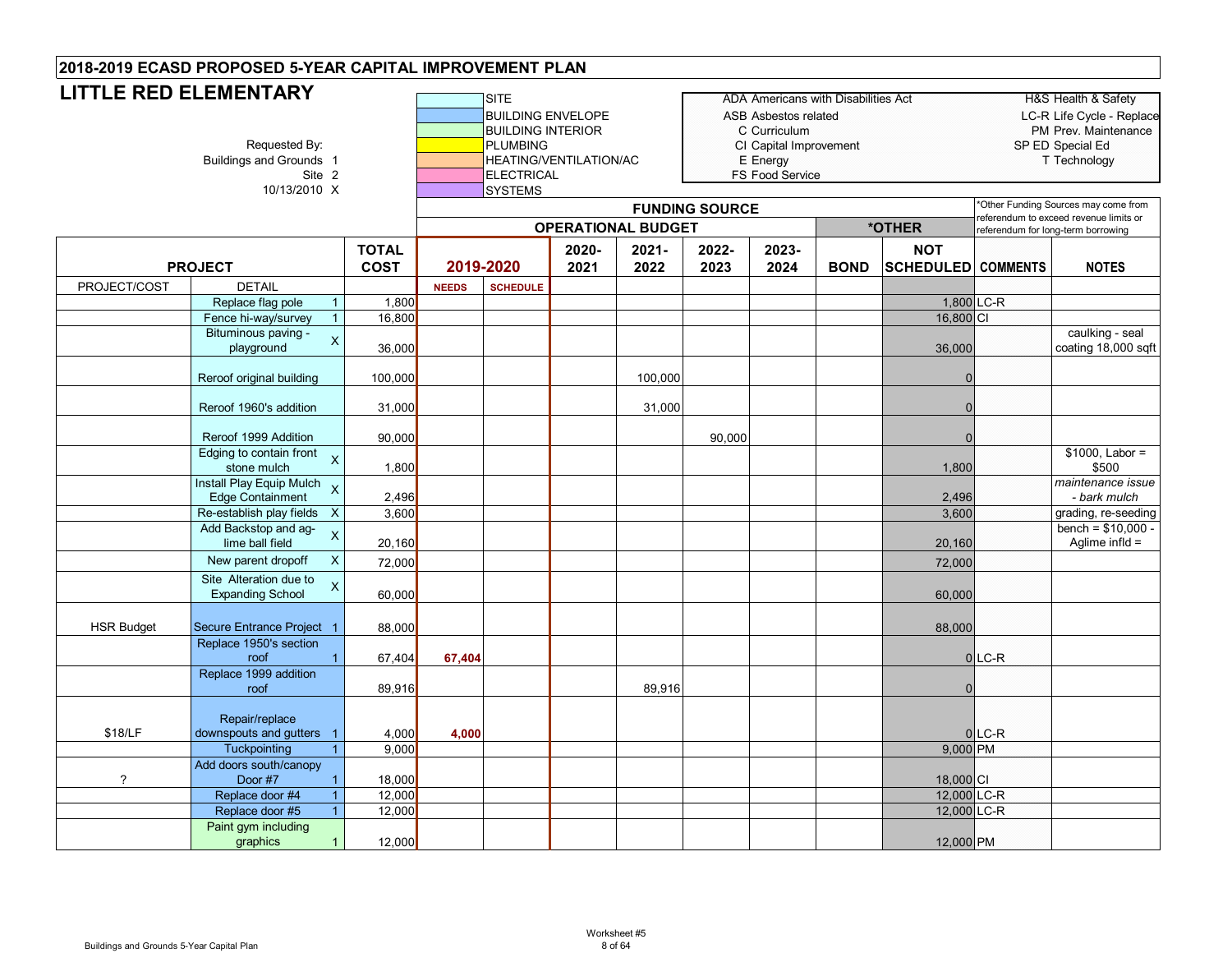| LITTLE RED ELEMENTARY<br>Requested By:<br><b>Buildings and Grounds 1</b><br>Site 2<br>10/13/2010 X |                                                                                                 |              |              | <b>SITE</b><br><b>BUILDING ENVELOPE</b><br><b>BUILDING INTERIOR</b><br><b>PLUMBING</b><br><b>ELECTRICAL</b><br><b>SYSTEMS</b> | HEATING/VENTILATION/AC |                           |                       | <b>ADA Americans with Disabilities Act</b><br><b>ASB Asbestos related</b><br>C Curriculum<br>CI Capital Improvement<br>E Energy<br>FS Food Service |             | SP ED Special Ed          | <b>H&amp;S Health &amp; Safety</b><br>LC-R Life Cycle - Replace<br>PM Prev. Maintenance<br>T Technology |                                      |
|----------------------------------------------------------------------------------------------------|-------------------------------------------------------------------------------------------------|--------------|--------------|-------------------------------------------------------------------------------------------------------------------------------|------------------------|---------------------------|-----------------------|----------------------------------------------------------------------------------------------------------------------------------------------------|-------------|---------------------------|---------------------------------------------------------------------------------------------------------|--------------------------------------|
|                                                                                                    |                                                                                                 |              |              |                                                                                                                               |                        | <b>OPERATIONAL BUDGET</b> | <b>FUNDING SOURCE</b> |                                                                                                                                                    |             | *OTHER                    | referendum to exceed revenue limits or                                                                  | *Other Funding Sources may come from |
|                                                                                                    |                                                                                                 | <b>TOTAL</b> |              |                                                                                                                               | 2020-                  | 2021-                     | 2022-                 | 2023-                                                                                                                                              |             | <b>NOT</b>                | referendum for long-term borrowing                                                                      |                                      |
|                                                                                                    | <b>PROJECT</b>                                                                                  | <b>COST</b>  |              | 2019-2020                                                                                                                     | 2021                   | 2022                      | 2023                  | 2024                                                                                                                                               | <b>BOND</b> | <b>SCHEDULED</b> COMMENTS |                                                                                                         | <b>NOTES</b>                         |
| PROJECT/COST                                                                                       | <b>DETAIL</b>                                                                                   |              | <b>NEEDS</b> | <b>SCHEDULE</b>                                                                                                               |                        |                           |                       |                                                                                                                                                    |             |                           |                                                                                                         |                                      |
|                                                                                                    | Replace classroom                                                                               |              |              |                                                                                                                               |                        |                           |                       |                                                                                                                                                    |             |                           |                                                                                                         |                                      |
|                                                                                                    | doors<br>$\mathbf{1}$                                                                           | 12,000       |              |                                                                                                                               |                        |                           |                       |                                                                                                                                                    |             | 12,000 LC-R               |                                                                                                         |                                      |
|                                                                                                    | Replace carpet - center                                                                         |              |              |                                                                                                                               |                        |                           |                       |                                                                                                                                                    |             |                           |                                                                                                         |                                      |
|                                                                                                    | section<br>$\mathbf{1}$                                                                         | 15,600       |              |                                                                                                                               |                        |                           |                       |                                                                                                                                                    |             | 15,600 LC-R               |                                                                                                         |                                      |
|                                                                                                    | Replace lockers                                                                                 | 62,500       |              |                                                                                                                               |                        |                           |                       |                                                                                                                                                    |             | 62,500 LC-R               |                                                                                                         |                                      |
|                                                                                                    | Cabinetry/casework<br>RMS 110,120<br>$\mathbf{1}$                                               | 12,000       |              |                                                                                                                               |                        |                           |                       |                                                                                                                                                    |             | 12,000 LC-R               |                                                                                                         |                                      |
| Abatement                                                                                          | Complete abatement of<br>Asbestos flooring in<br>1960's wing and 1950's<br>$\mathbf{1}$<br>wing | 7,200        |              |                                                                                                                               |                        |                           |                       |                                                                                                                                                    |             | 7,200 ASB                 |                                                                                                         |                                      |
|                                                                                                    | New casework &<br>countertops<br>$\mathbf{1}$                                                   | 4,800        |              |                                                                                                                               |                        |                           |                       |                                                                                                                                                    |             | 4,800 LC-R                |                                                                                                         |                                      |
| \$46,000                                                                                           | Recover/Replace<br>flooring after abatement 1                                                   | 34,000       |              |                                                                                                                               |                        |                           |                       |                                                                                                                                                    |             |                           | 34,000 ASB, LC-R                                                                                        |                                      |
|                                                                                                    | <b>Remodel to ADA</b>                                                                           |              |              |                                                                                                                               |                        |                           |                       |                                                                                                                                                    |             |                           |                                                                                                         |                                      |
| Toilet rooms - remodel                                                                             | standards<br>$\mathbf{1}$                                                                       | 30,000       |              |                                                                                                                               |                        |                           |                       |                                                                                                                                                    |             |                           | 30,000 ADA, LC-R                                                                                        |                                      |
| \$67,320                                                                                           | Ceramic tile walls and<br>floors<br>$\mathbf{1}$                                                | 14,400       |              |                                                                                                                               |                        |                           |                       |                                                                                                                                                    |             | 14,400 CI                 |                                                                                                         |                                      |
|                                                                                                    | <b>Replace 7 lavatories</b><br>$\mathbf{1}$                                                     | 4,200        |              |                                                                                                                               |                        |                           |                       |                                                                                                                                                    |             | 4,200 LC-R                |                                                                                                         |                                      |
|                                                                                                    | Replace 8 water closets<br>$\overline{1}$                                                       | 5,760        |              |                                                                                                                               |                        |                           |                       |                                                                                                                                                    |             | 5,760 LC-R                |                                                                                                         |                                      |
|                                                                                                    | Replace 4 urinals                                                                               | 5,760        |              |                                                                                                                               |                        |                           |                       |                                                                                                                                                    |             | 5,760 LC-R                |                                                                                                         |                                      |
|                                                                                                    | <b>Toilet room partitions</b><br>$\overline{1}$                                                 | 7,200        |              |                                                                                                                               |                        |                           |                       |                                                                                                                                                    |             |                           | 7,200 LC-R                                                                                              |                                      |
|                                                                                                    | Septic system<br>replacement<br>$\mathbf{1}$                                                    | 40,000       |              |                                                                                                                               |                        |                           |                       |                                                                                                                                                    |             | 40,000 LC-R               |                                                                                                         |                                      |
|                                                                                                    | Replace classroom<br>sinks in rms<br>110,120,130<br>$\mathbf{1}$                                | 3,600        |              |                                                                                                                               |                        |                           |                       |                                                                                                                                                    |             |                           | 3,600 LC-R                                                                                              |                                      |
|                                                                                                    | Replace classroom<br>sinks in rms<br>160,170,175<br>$\mathbf{1}$                                | 3,600        |              |                                                                                                                               |                        |                           |                       |                                                                                                                                                    |             |                           | 3,600 LC-R                                                                                              |                                      |
| <b>HVAC</b> improvements                                                                           | $\mathbf{1}$                                                                                    |              |              |                                                                                                                               |                        |                           |                       |                                                                                                                                                    |             |                           | $0$ LC-R                                                                                                |                                      |
|                                                                                                    | Replace air handler add<br><b>AC</b><br>$\mathbf{1}$                                            | 84,000       |              |                                                                                                                               |                        |                           |                       |                                                                                                                                                    |             |                           | 84,000 LC-R, CI                                                                                         |                                      |
|                                                                                                    | Replace unit vents add<br>AC in rooms<br>110,120,130,140                                        | 75,000       |              |                                                                                                                               |                        |                           |                       |                                                                                                                                                    |             |                           | 75,000 LC-R, CI                                                                                         |                                      |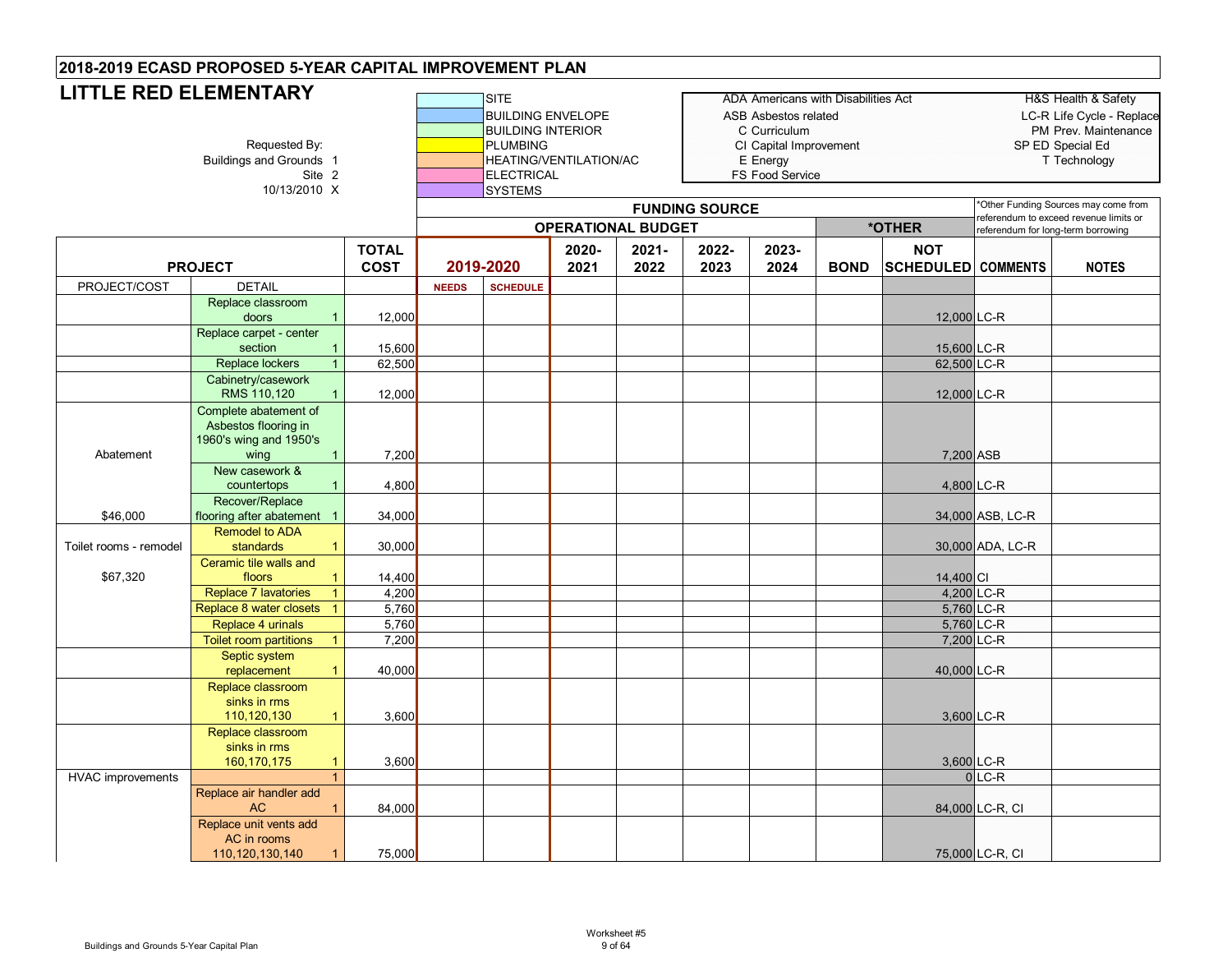| <b>LITTLE RED ELEMENTARY</b>                                            | Requested By:<br><b>Buildings and Grounds 1</b><br>Site 2<br>10/13/2010 X                                                                                                                                                                  |                                                      | <b>SITE</b><br><b>ADA Americans with Disabilities Act</b><br><b>BUILDING ENVELOPE</b><br>ASB Asbestos related<br><b>BUILDING INTERIOR</b><br>C Curriculum<br><b>PLUMBING</b><br>CI Capital Improvement<br><b>HEATING/VENTILATION/AC</b><br>E Energy<br>FS Food Service<br><b>ELECTRICAL</b><br><b>SYSTEMS</b><br><b>FUNDING SOURCE</b><br>*OTHER<br><b>OPERATIONAL BUDGET</b> |                 |               |                  |               |               |              | <b>H&amp;S Health &amp; Safety</b><br>LC-R Life Cycle - Replace<br>PM Prev. Maintenance<br>SP ED Special Ed<br>T Technology<br>*Other Funding Sources may come from<br>referendum to exceed revenue limits or<br>referendum for long-term borrowing |  |              |
|-------------------------------------------------------------------------|--------------------------------------------------------------------------------------------------------------------------------------------------------------------------------------------------------------------------------------------|------------------------------------------------------|-------------------------------------------------------------------------------------------------------------------------------------------------------------------------------------------------------------------------------------------------------------------------------------------------------------------------------------------------------------------------------|-----------------|---------------|------------------|---------------|---------------|--------------|-----------------------------------------------------------------------------------------------------------------------------------------------------------------------------------------------------------------------------------------------------|--|--------------|
|                                                                         | <b>PROJECT</b>                                                                                                                                                                                                                             | <b>TOTAL</b><br><b>COST</b>                          |                                                                                                                                                                                                                                                                                                                                                                               | 2019-2020       | 2020-<br>2021 | $2021 -$<br>2022 | 2022-<br>2023 | 2023-<br>2024 | <b>BOND</b>  | <b>NOT</b><br><b>SCHEDULED COMMENTS</b>                                                                                                                                                                                                             |  | <b>NOTES</b> |
| PROJECT/COST                                                            | <b>DETAIL</b>                                                                                                                                                                                                                              |                                                      | <b>NEEDS</b>                                                                                                                                                                                                                                                                                                                                                                  | <b>SCHEDULE</b> |               |                  |               |               |              |                                                                                                                                                                                                                                                     |  |              |
| Move network hub to<br>basement - air condition<br>exterior, 1 interior | Move network hub to<br>basement - air condition<br><b>Replace Fire Alarm</b><br>Add locker corridor fire<br>detectors<br>Re-establish fiber<br><b>Add Security Cameras</b><br><b>Add Access Control for</b><br><b>Technology Equip. Rm</b> | 8,400<br>64,000<br>2,000<br>50,000<br>3,100<br>2,000 |                                                                                                                                                                                                                                                                                                                                                                               |                 |               |                  |               |               |              | 8.400 C<br>64,000<br>2,000<br>50,000<br>3,100<br>2,000                                                                                                                                                                                              |  |              |
| two door stations                                                       | <b>Replace Existing</b><br><b>Security Cameras</b><br><b>Replace Door Access</b><br><b>Security Intercom</b>                                                                                                                               | 3,200                                                |                                                                                                                                                                                                                                                                                                                                                                               |                 |               |                  |               |               |              | 3,200                                                                                                                                                                                                                                               |  |              |
|                                                                         |                                                                                                                                                                                                                                            |                                                      |                                                                                                                                                                                                                                                                                                                                                                               |                 |               |                  |               |               |              | ∩                                                                                                                                                                                                                                                   |  |              |
| <b>TOTALS</b>                                                           | NOTE: The following costs are construction costs. For project costs, a multiplier must be added to the figures.                                                                                                                            | 1,302,296                                            | 71,404                                                                                                                                                                                                                                                                                                                                                                        | $\Omega$        | $\mathbf 0$   | 220,916          | 90,000        | O             | $\mathbf{0}$ | 919,976                                                                                                                                                                                                                                             |  |              |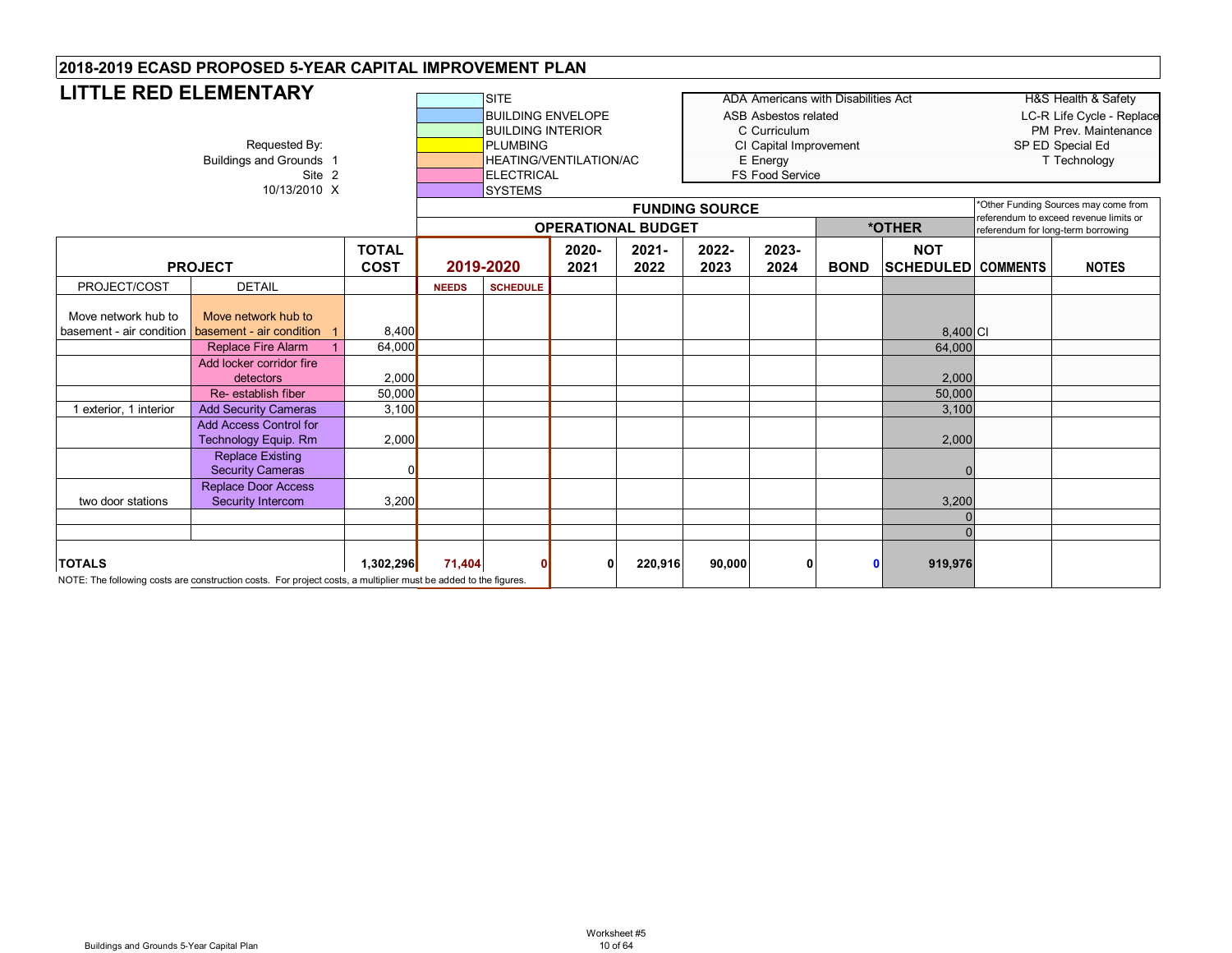| <b>LOCUST LANE ELEMENTARY</b><br>Requested By:<br>Buildings and Grounds 1<br>Site 2<br>10/13/2010 X |                                                                        |                             |              | SITE<br><b>BUILDING ENVELOPE</b><br><b>BUILDING INTERIOR</b><br><b>PLUMBING</b><br>HEATING/VENTILATION/AC<br><b>ELECTRICAL</b><br>SYSTEMS |               |                           |                       | ADA Americans with Disabilities Act<br>ASB Asbestos related<br>C Curriculum<br>CI Capital Improvement<br>E Energy<br><b>FS Food Service</b> |             |                                         | H&S Health & Safety<br>LC-R Life Cycle - Replace<br>PM Prev. Maintenance<br>SP ED Special Ed<br>T Technology<br>*Other Funding Sources may come from |                                                     |
|-----------------------------------------------------------------------------------------------------|------------------------------------------------------------------------|-----------------------------|--------------|-------------------------------------------------------------------------------------------------------------------------------------------|---------------|---------------------------|-----------------------|---------------------------------------------------------------------------------------------------------------------------------------------|-------------|-----------------------------------------|------------------------------------------------------------------------------------------------------------------------------------------------------|-----------------------------------------------------|
|                                                                                                     |                                                                        |                             |              |                                                                                                                                           |               |                           | <b>FUNDING SOURCE</b> |                                                                                                                                             |             |                                         |                                                                                                                                                      | eferendum to exceed revenue limits or               |
|                                                                                                     |                                                                        |                             |              |                                                                                                                                           |               | <b>OPERATIONAL BUDGET</b> |                       |                                                                                                                                             |             | *OTHER                                  |                                                                                                                                                      | referendum for long-term borrowing                  |
|                                                                                                     | <b>PROJECT</b>                                                         | <b>TOTAL</b><br><b>COST</b> | 2019-2020    |                                                                                                                                           | 2020-<br>2021 | $2021 -$<br>2022          | 2022-<br>2023         | 2023-<br>2024                                                                                                                               | <b>BOND</b> | <b>NOT</b><br><b>SCHEDULED COMMENTS</b> |                                                                                                                                                      | <b>NOTES</b>                                        |
| PROJECT/COST                                                                                        | <b>DETAIL</b>                                                          |                             | <b>NEEDS</b> | <b>SCHEDULE</b>                                                                                                                           |               |                           |                       |                                                                                                                                             |             |                                         |                                                                                                                                                      |                                                     |
|                                                                                                     | Asphalt - playground                                                   | 119,240                     | 119,240      | 119,240                                                                                                                                   |               |                           |                       |                                                                                                                                             | 119,240     |                                         | $LC-R$                                                                                                                                               |                                                     |
|                                                                                                     | Asphalt - south lot &<br>$\mathbf{1}$<br>drives                        | 68,972                      | 68,972       | 68,972                                                                                                                                    |               |                           |                       |                                                                                                                                             | 68,972      |                                         | LC-R                                                                                                                                                 |                                                     |
|                                                                                                     | Change bus drop off to<br>Locust Lane                                  | 87,115                      |              |                                                                                                                                           |               |                           | 87,115                |                                                                                                                                             |             | $\Omega$                                |                                                                                                                                                      |                                                     |
|                                                                                                     | Asphalt - north lot &<br>$\mathbf{1}$<br>drive                         | 56,830                      |              |                                                                                                                                           |               |                           |                       |                                                                                                                                             | 56,830      |                                         | LC-R                                                                                                                                                 |                                                     |
|                                                                                                     |                                                                        |                             |              |                                                                                                                                           |               |                           |                       |                                                                                                                                             |             |                                         |                                                                                                                                                      |                                                     |
|                                                                                                     | Reroof Area 1<br>Develop playground -                                  | 152,000                     |              |                                                                                                                                           |               |                           | 152,000               |                                                                                                                                             |             | $\overline{0}$                          |                                                                                                                                                      |                                                     |
|                                                                                                     | 1<br>remove dead trees                                                 | 18,000                      |              |                                                                                                                                           |               |                           |                       |                                                                                                                                             |             | 18,000 CI                               |                                                                                                                                                      |                                                     |
|                                                                                                     | $\overline{X}$<br>Striping                                             | 1,800                       |              |                                                                                                                                           |               |                           |                       |                                                                                                                                             |             | 1,800                                   |                                                                                                                                                      |                                                     |
|                                                                                                     | Replace Conc<br>$\overline{\mathsf{X}}$<br>Curb/Gutter                 | 7,680                       |              |                                                                                                                                           |               |                           |                       |                                                                                                                                             |             | 7,680                                   |                                                                                                                                                      | Gutter pan<br>cracked & spalling                    |
|                                                                                                     | Add/improve ADA<br>X<br>Detectable Surface                             | 6,720                       |              |                                                                                                                                           |               |                           |                       |                                                                                                                                             |             | 6,720                                   |                                                                                                                                                      | Detectable surface<br>are not to ADA                |
|                                                                                                     | Install Play Equip Mulch <sub>X</sub><br>Edge Containment              | 6,600                       |              |                                                                                                                                           |               |                           |                       |                                                                                                                                             |             | 6,600                                   |                                                                                                                                                      | - bark mulch<br>migrating into lawn<br>- 550x\$10lf |
| <b>HSR Budget</b>                                                                                   | Secure Entrance Project 1                                              | 519,486                     | 519,486      | 519,486                                                                                                                                   |               |                           |                       |                                                                                                                                             | 519,486     |                                         |                                                                                                                                                      |                                                     |
|                                                                                                     | <b>Tuckpoint</b>                                                       | 12,000                      | 12,000       |                                                                                                                                           |               |                           |                       |                                                                                                                                             |             |                                         | $0$ <sub>PM</sub>                                                                                                                                    |                                                     |
|                                                                                                     | Add exterior vestibule at<br>door $#4$                                 | 22,000                      |              |                                                                                                                                           |               |                           |                       |                                                                                                                                             |             | 22,000 CI                               |                                                                                                                                                      |                                                     |
|                                                                                                     | Add exterior vestibule at<br>door $#5$                                 | 30,250                      |              |                                                                                                                                           |               |                           |                       |                                                                                                                                             | 30,250      |                                         | <b>CI</b>                                                                                                                                            |                                                     |
|                                                                                                     | Repair roof over old coal<br>bin                                       |                             |              |                                                                                                                                           |               |                           |                       |                                                                                                                                             |             | $\Omega$                                |                                                                                                                                                      |                                                     |
|                                                                                                     | Paint gym/halls<br>$\mathbf{1}$                                        | 20,400                      |              |                                                                                                                                           |               |                           |                       |                                                                                                                                             |             | 20,400 PM                               |                                                                                                                                                      |                                                     |
|                                                                                                     | New controls for gym<br>$\mathbf 1$<br>baskets                         | 2,400                       |              |                                                                                                                                           |               |                           |                       |                                                                                                                                             |             |                                         | 2,400 LC-R, ADA                                                                                                                                      |                                                     |
|                                                                                                     | Provide access ladder to<br>mezzanine above<br>$\mathbf{1}$<br>kitchen | 5,000                       |              |                                                                                                                                           |               |                           |                       |                                                                                                                                             |             | $5,000$ CI                              |                                                                                                                                                      |                                                     |
|                                                                                                     | Update gymnasium<br>$\mathbf{1}$<br>toilets to ADA standards           | 82,500                      | 82,500       | 82,500                                                                                                                                    |               |                           |                       |                                                                                                                                             | 82,500      |                                         |                                                                                                                                                      |                                                     |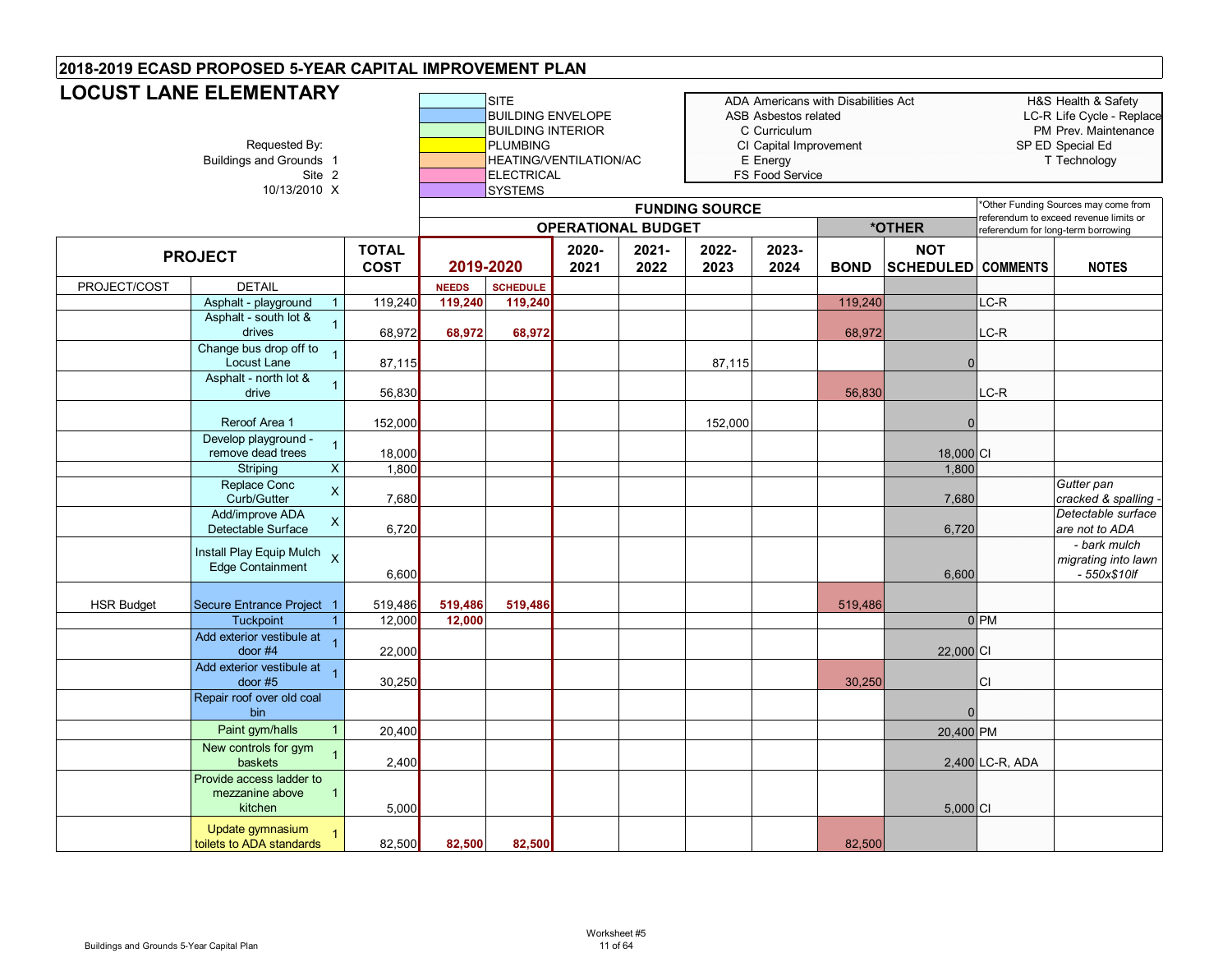|              | <b>LOCUST LANE ELEMENTARY</b><br>Requested By:<br>Buildings and Grounds 1<br>Site 2<br>10/13/2010 X |              |              |                 | <b>BUILDING ENVELOPE</b><br><b>BUILDING INTERIOR</b><br><b>PLUMBING</b><br>HEATING/VENTILATION/AC<br><b>ELECTRICAL</b> |          |                       | <b>ASB Asbestos related</b><br>C Curriculum<br>CI Capital Improvement<br>E Energy<br><b>FS Food Service</b> | ADA Americans with Disabilities Act |                      |                                    | H&S Health & Safety<br>LC-R Life Cycle - Replace<br>PM Prev. Maintenance<br>SP ED Special Ed<br>T Technology |
|--------------|-----------------------------------------------------------------------------------------------------|--------------|--------------|-----------------|------------------------------------------------------------------------------------------------------------------------|----------|-----------------------|-------------------------------------------------------------------------------------------------------------|-------------------------------------|----------------------|------------------------------------|--------------------------------------------------------------------------------------------------------------|
|              |                                                                                                     |              |              |                 |                                                                                                                        |          | <b>FUNDING SOURCE</b> |                                                                                                             |                                     |                      |                                    | Other Funding Sources may come from<br>referendum to exceed revenue limits or                                |
|              |                                                                                                     | <b>TOTAL</b> |              |                 | <b>OPERATIONAL BUDGET</b><br>2020-                                                                                     | $2021 -$ | 2022-                 | 2023-                                                                                                       |                                     | *OTHER<br><b>NOT</b> | referendum for long-term borrowing |                                                                                                              |
|              | <b>PROJECT</b>                                                                                      | <b>COST</b>  |              | 2019-2020       | 2021                                                                                                                   | 2022     | 2023                  | 2024                                                                                                        | <b>BOND</b>                         | SCHEDULED COMMENTS   |                                    | <b>NOTES</b>                                                                                                 |
| PROJECT/COST | <b>DETAIL</b>                                                                                       |              | <b>NEEDS</b> | <b>SCHEDULE</b> |                                                                                                                        |          |                       |                                                                                                             |                                     |                      |                                    |                                                                                                              |
|              | Relocate water meter to 1<br>boiler room                                                            | 6,000        |              |                 |                                                                                                                        |          |                       |                                                                                                             |                                     |                      | 6,000 CI, ASB                      |                                                                                                              |
|              | VAV and contol upgrade 1                                                                            | 53,382       |              |                 |                                                                                                                        |          | 53,382                |                                                                                                             |                                     |                      | 0 C                                |                                                                                                              |
|              | Replace boiler                                                                                      | 198,000      | 198,000      | 198,000         |                                                                                                                        |          |                       |                                                                                                             | 198,000                             |                      | $\overline{\text{LC-R}}$           |                                                                                                              |
|              | Replace air handler in<br>custodial room                                                            | 42,000       |              |                 |                                                                                                                        |          |                       |                                                                                                             |                                     | 42,000               |                                    |                                                                                                              |
|              | <b>Connect DX condenser</b><br>unit to Gym fan coil unit                                            | 2,000        |              |                 |                                                                                                                        |          |                       |                                                                                                             |                                     |                      | 2,000 LC-R                         |                                                                                                              |
|              | Air condition kitchen &<br>cafeteria                                                                | 220,000      |              |                 |                                                                                                                        |          | 220,000               |                                                                                                             |                                     | $\Omega$             |                                    |                                                                                                              |
|              | Rebalance air handling<br>units                                                                     |              |              |                 |                                                                                                                        |          |                       |                                                                                                             |                                     | $\Omega$             |                                    |                                                                                                              |
|              | improvements - strobes<br>$\overline{1}$<br>in classrooms                                           | 82,077       | 82,077       | 82,077          |                                                                                                                        |          |                       |                                                                                                             | 82,077                              |                      | H&S, CI                            |                                                                                                              |
|              | Add locker corridor fire<br>detectors                                                               | 3,000        |              |                 |                                                                                                                        |          |                       |                                                                                                             |                                     | 3,000                |                                    |                                                                                                              |
|              | Add outlets in rms<br>$\overline{2}$<br>220,230,240                                                 | 1,800        |              |                 |                                                                                                                        |          |                       |                                                                                                             |                                     | $1,800$ CI           |                                    |                                                                                                              |
|              | Upgrade exterior lighting                                                                           | 4,800        |              |                 | 4,800                                                                                                                  |          |                       |                                                                                                             |                                     |                      | 0 C                                |                                                                                                              |
|              | Upgrade media lighting X                                                                            | 7,000        |              |                 |                                                                                                                        |          |                       |                                                                                                             |                                     | 7,000                |                                    |                                                                                                              |
|              | X<br>Add occupancy sensors                                                                          | 5,300        |              |                 |                                                                                                                        |          |                       |                                                                                                             |                                     | 5,300                |                                    |                                                                                                              |
|              | Upgrade exterior lighting<br>to LED                                                                 | 45,000       |              |                 |                                                                                                                        |          |                       |                                                                                                             |                                     | 45,000               |                                    |                                                                                                              |
|              | Add parking lot security<br>light                                                                   |              |              |                 |                                                                                                                        |          |                       |                                                                                                             |                                     | $\Omega$             |                                    |                                                                                                              |
|              | Add lighting control<br>X<br>system                                                                 | 12,000       |              |                 |                                                                                                                        |          |                       |                                                                                                             |                                     | 12,000               |                                    |                                                                                                              |
|              | <b>Add Security Cameras</b>                                                                         | 1,700        |              |                 |                                                                                                                        |          |                       |                                                                                                             |                                     | 1,700                |                                    |                                                                                                              |
|              | <b>Add Access Control for</b><br>Technology Equip. Rm                                               | 2,000        |              |                 |                                                                                                                        |          |                       |                                                                                                             |                                     | 2,000                |                                    |                                                                                                              |
|              | <b>Replace Existing</b><br><b>Security Cameras</b>                                                  | $\Omega$     |              |                 |                                                                                                                        |          |                       |                                                                                                             |                                     | $\mathbf{0}$         |                                    |                                                                                                              |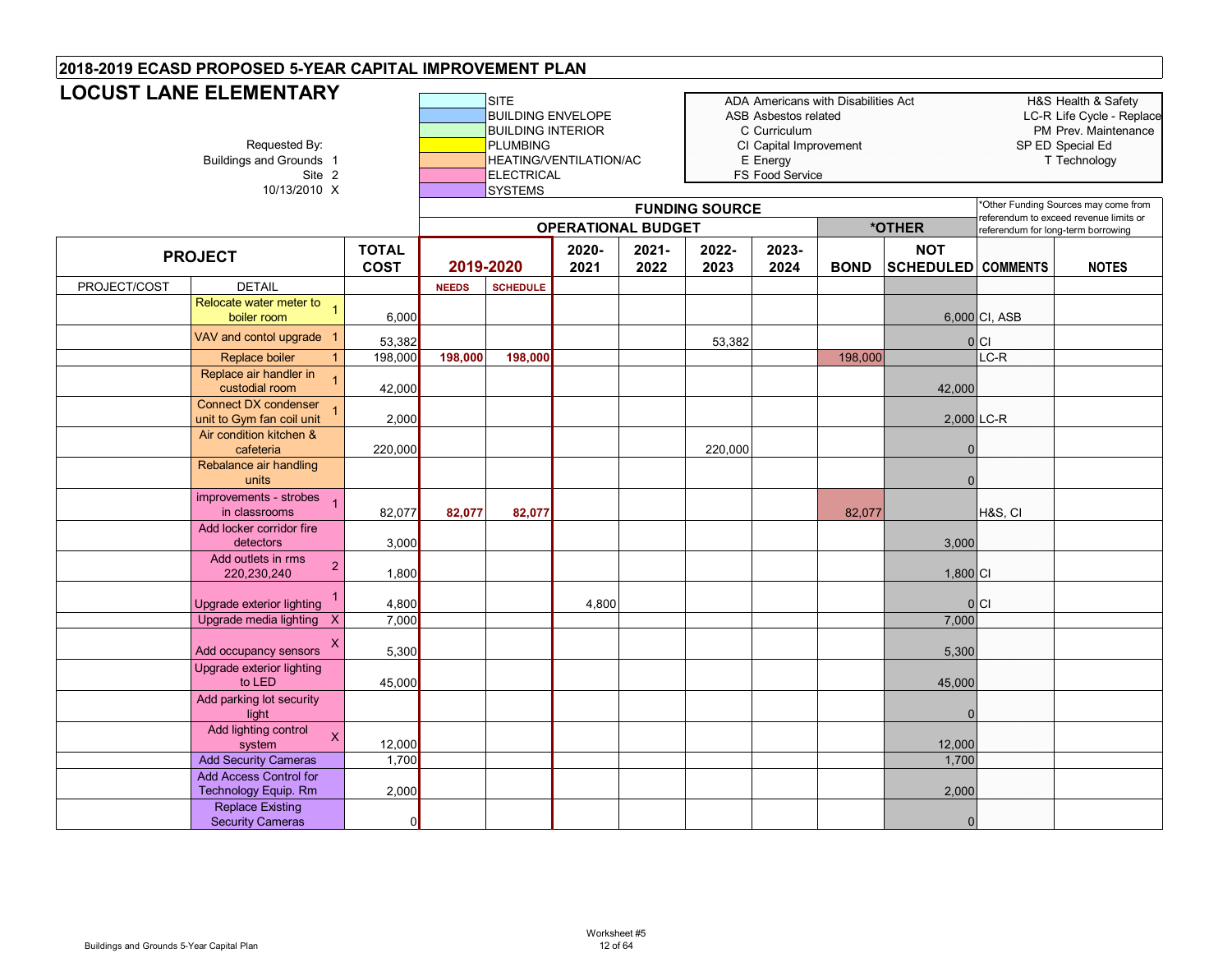| <b>LOCUST LANE ELEMENTARY</b><br><b>SITE</b><br>ADA Americans with Disabilities Act<br><b>BUILDING ENVELOPE</b><br>ASB Asbestos related<br><b>BUILDING INTERIOR</b><br>C Curriculum<br>Requested By:<br><b>PLUMBING</b><br>CI Capital Improvement<br>Buildings and Grounds 1<br><b>HEATING/VENTILATION/AC</b><br>E Energy<br><b>FS Food Service</b><br>Site 2<br><b>ELECTRICAL</b><br>10/13/2010 X<br><b>SYSTEMS</b><br><b>FUNDING SOURCE</b><br>*OTHER<br><b>OPERATIONAL BUDGET</b> | H&S Health & Safety<br>LC-R Life Cycle - Replace<br>PM Prev. Maintenance<br>SP ED Special Ed<br>T Technology |
|--------------------------------------------------------------------------------------------------------------------------------------------------------------------------------------------------------------------------------------------------------------------------------------------------------------------------------------------------------------------------------------------------------------------------------------------------------------------------------------|--------------------------------------------------------------------------------------------------------------|
|                                                                                                                                                                                                                                                                                                                                                                                                                                                                                      |                                                                                                              |
|                                                                                                                                                                                                                                                                                                                                                                                                                                                                                      |                                                                                                              |
|                                                                                                                                                                                                                                                                                                                                                                                                                                                                                      |                                                                                                              |
|                                                                                                                                                                                                                                                                                                                                                                                                                                                                                      |                                                                                                              |
|                                                                                                                                                                                                                                                                                                                                                                                                                                                                                      |                                                                                                              |
|                                                                                                                                                                                                                                                                                                                                                                                                                                                                                      |                                                                                                              |
|                                                                                                                                                                                                                                                                                                                                                                                                                                                                                      |                                                                                                              |
|                                                                                                                                                                                                                                                                                                                                                                                                                                                                                      | *Other Funding Sources may come from                                                                         |
|                                                                                                                                                                                                                                                                                                                                                                                                                                                                                      | referendum to exceed revenue limits or<br>referendum for long-term borrowing                                 |
| <b>TOTAL</b><br>2023-<br>2022-<br><b>NOT</b><br>2020-<br>$2021 -$                                                                                                                                                                                                                                                                                                                                                                                                                    |                                                                                                              |
| <b>PROJECT</b><br>2019-2020<br><b>COST</b><br>2024<br><b>BOND</b><br><b>SCHEDULED COMMENTS</b><br>2021<br>2022<br>2023                                                                                                                                                                                                                                                                                                                                                               | <b>NOTES</b>                                                                                                 |
| PROJECT/COST<br><b>DETAIL</b><br><b>SCHEDULE</b><br><b>NEEDS</b>                                                                                                                                                                                                                                                                                                                                                                                                                     |                                                                                                              |
| <b>Replace Door Access</b>                                                                                                                                                                                                                                                                                                                                                                                                                                                           |                                                                                                              |
| Security Intercom, 2                                                                                                                                                                                                                                                                                                                                                                                                                                                                 |                                                                                                              |
| 3,200<br>door stations<br>3,200                                                                                                                                                                                                                                                                                                                                                                                                                                                      |                                                                                                              |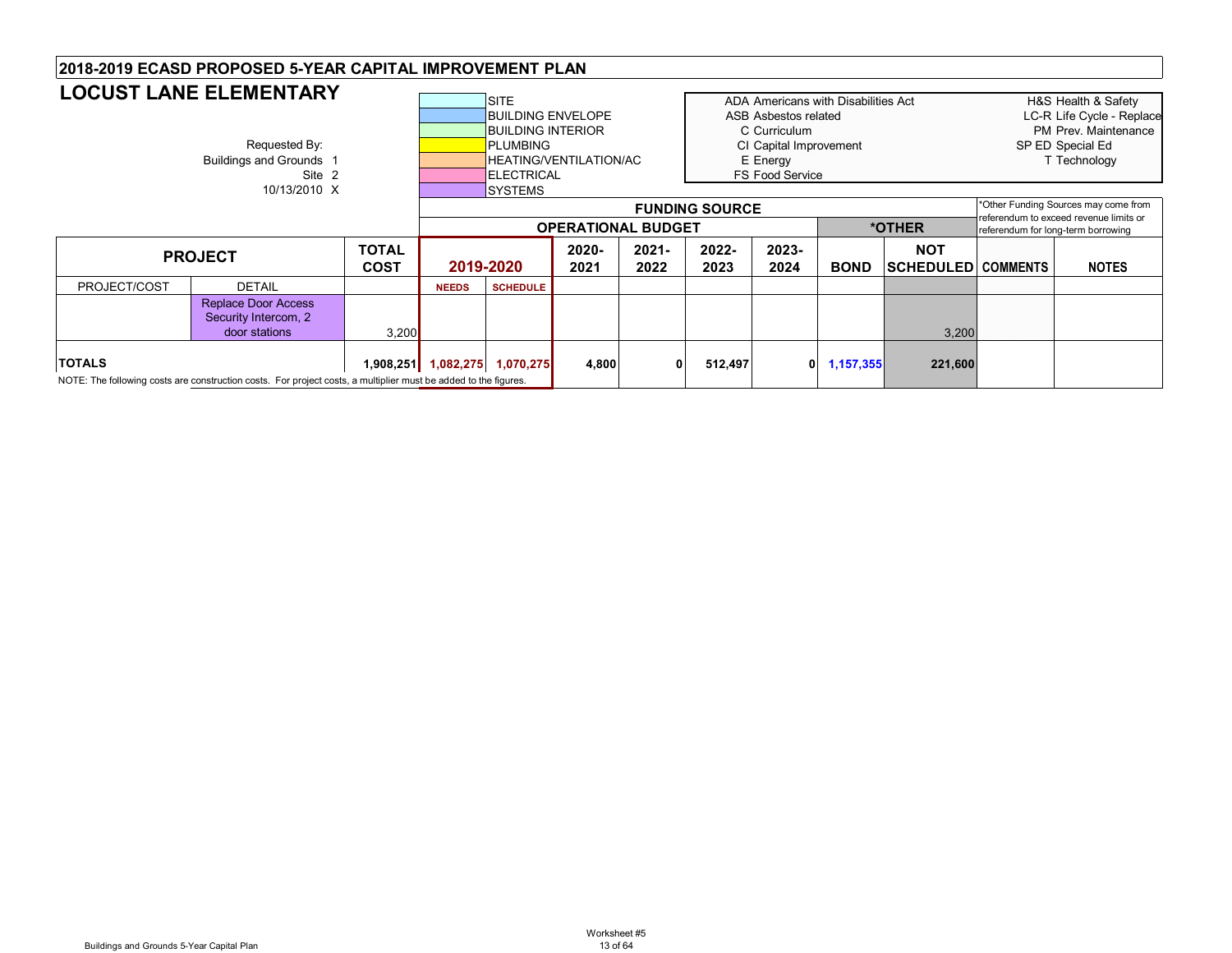| <b>LONGFELLOW ELEMENTARY</b><br>Requested By:<br><b>Buildings and Grounds 1</b><br>Site 2<br>10/13/2010 X |                                                                |                             |              | SITE<br><b>BUILDING ENVELOPE</b><br><b>BUILDING INTERIOR</b><br><b>PLUMBING</b><br>ELECTRICAL<br>SYSTEMS | HEATING/VENTILATION/AC    |               |                       | <b>ADA Americans with Disabilities Act</b><br>ASB Asbestos related<br>C Curriculum<br>CI Capital Improvement<br>E Energy<br><b>FS Food Service</b> |             |                                         | H&S Health & Safety<br>LC-R Life Cycle - Replace<br>PM Prev. Maintenance<br>SP ED Special Ed<br>T Technology |                                                                              |
|-----------------------------------------------------------------------------------------------------------|----------------------------------------------------------------|-----------------------------|--------------|----------------------------------------------------------------------------------------------------------|---------------------------|---------------|-----------------------|----------------------------------------------------------------------------------------------------------------------------------------------------|-------------|-----------------------------------------|--------------------------------------------------------------------------------------------------------------|------------------------------------------------------------------------------|
|                                                                                                           |                                                                |                             |              |                                                                                                          |                           |               | <b>FUNDING SOURCE</b> |                                                                                                                                                    |             |                                         |                                                                                                              | *Other Funding Sources may come from                                         |
|                                                                                                           |                                                                |                             |              |                                                                                                          | <b>OPERATIONAL BUDGET</b> |               |                       |                                                                                                                                                    |             | *OTHER                                  |                                                                                                              | referendum to exceed revenue limits or<br>referendum for long-term borrowing |
|                                                                                                           | <b>PROJECT</b>                                                 | <b>TOTAL</b><br><b>COST</b> |              | 2019-2020                                                                                                | 2020-<br>2021             | 2021-<br>2022 | 2022-<br>2023         | 2023-<br>2024                                                                                                                                      | <b>BOND</b> | <b>NOT</b><br><b>SCHEDULED COMMENTS</b> |                                                                                                              | <b>NOTES</b>                                                                 |
| PROJECT/COST                                                                                              | <b>DETAIL</b>                                                  |                             | <b>NEEDS</b> | <b>SCHEDULE</b>                                                                                          |                           |               |                       |                                                                                                                                                    |             |                                         |                                                                                                              |                                                                              |
|                                                                                                           | Address HC Parking @<br>$\overline{2}$<br>Frnt of School       | ΩI                          |              |                                                                                                          |                           |               |                       |                                                                                                                                                    |             | $\Omega$                                |                                                                                                              |                                                                              |
|                                                                                                           | Address need for<br>$\overline{a}$<br>additional staff parking |                             |              |                                                                                                          |                           |               |                       |                                                                                                                                                    |             |                                         |                                                                                                              |                                                                              |
| Poor drainage in spring                                                                                   | Re-grade & sod fields<br>$\overline{2}$                        | 30,600                      |              |                                                                                                          |                           |               |                       |                                                                                                                                                    |             | 30,600                                  |                                                                                                              | $site = $4000.$                                                              |
|                                                                                                           | Remove bituminous &<br>$\overline{2}$<br>add additional fields | $\Omega$                    |              |                                                                                                          |                           |               |                       |                                                                                                                                                    |             | $\Omega$                                |                                                                                                              |                                                                              |
|                                                                                                           | Asphalt - playground<br>$\boldsymbol{\mathsf{X}}$              | 90,583                      |              |                                                                                                          | 90,583                    |               |                       |                                                                                                                                                    |             | $\Omega$                                |                                                                                                              |                                                                              |
|                                                                                                           | $\pmb{\times}$<br>Stripping                                    | 2,000                       |              |                                                                                                          |                           |               |                       |                                                                                                                                                    |             | 2,000                                   |                                                                                                              |                                                                              |
|                                                                                                           | Replace Bituminous @<br>$\mathsf{x}$<br>Door #3                | 5,100                       |              |                                                                                                          |                           |               |                       |                                                                                                                                                    |             | 5,100                                   |                                                                                                              |                                                                              |
|                                                                                                           | Replace crack conc @                                           |                             |              |                                                                                                          |                           |               |                       |                                                                                                                                                    |             |                                         |                                                                                                              | sidewalk = $850$ sqft                                                        |
|                                                                                                           | tanks & west sidewalk                                          | 10,560                      |              |                                                                                                          |                           |               |                       |                                                                                                                                                    |             | 10,560                                  |                                                                                                              | $tanks = 250$                                                                |
|                                                                                                           | Replace conc sidewalk X                                        | 3,600                       |              |                                                                                                          |                           |               |                       |                                                                                                                                                    |             | 3,600                                   |                                                                                                              | 500 sqft $x 6 = 3000$                                                        |
|                                                                                                           | Replace entry #1<br>doors/frame                                | 18,000                      |              |                                                                                                          |                           |               |                       |                                                                                                                                                    |             | 18,000                                  |                                                                                                              |                                                                              |
|                                                                                                           | Replace entry #4<br>doors/frame                                | 10,000                      |              |                                                                                                          |                           |               |                       |                                                                                                                                                    |             | 10,000                                  |                                                                                                              |                                                                              |
|                                                                                                           | Replace entry #5                                               |                             |              |                                                                                                          |                           |               |                       |                                                                                                                                                    |             |                                         |                                                                                                              |                                                                              |
|                                                                                                           | doors/frame<br><b>Tuckpoint &amp; seal</b>                     | 10,000<br>24,000            |              |                                                                                                          | 12,000                    |               |                       | 12,000                                                                                                                                             |             | 10,000                                  | 0 <sub>PM</sub>                                                                                              |                                                                              |
| Classrooms                                                                                                | <b>Remove Unit Vents and</b><br>insulate                       | 5,100                       |              |                                                                                                          |                           |               |                       |                                                                                                                                                    |             | 5,100 CI                                |                                                                                                              |                                                                              |
| 245,250,255                                                                                               | <b>Refinish Wood Floor</b>                                     | 15,000                      |              |                                                                                                          |                           |               |                       |                                                                                                                                                    |             | 15,000 LC-R                             |                                                                                                              |                                                                              |
|                                                                                                           | Abate chalkboards and<br>mastic                                | 5,400                       |              |                                                                                                          |                           |               |                       |                                                                                                                                                    |             | 5,400 ASB                               |                                                                                                              |                                                                              |
| \$43,500                                                                                                  | Repair walls and install<br>magnetic white boards              | 18,000                      |              |                                                                                                          |                           |               |                       |                                                                                                                                                    |             | 18,000 LC-R                             |                                                                                                              |                                                                              |
|                                                                                                           | Glazed tile replacement<br>$\overline{1}$<br>in stairwells     | 24,000                      |              |                                                                                                          |                           |               |                       |                                                                                                                                                    |             |                                         | 24,000 REPAIR                                                                                                |                                                                              |
|                                                                                                           | Cafeteria upgrade<br>$\overline{2}$                            | 18,000                      |              |                                                                                                          |                           |               |                       |                                                                                                                                                    |             | 18,000 CI                               |                                                                                                              |                                                                              |
| Upgrade 1980's<br>classroom areas                                                                         | Cabinetry for<br>classrooms - 1980 wing                        | 18,000                      |              |                                                                                                          |                           |               |                       |                                                                                                                                                    |             | 18,000 CI                               |                                                                                                              |                                                                              |
|                                                                                                           | Abate flooring in 1980<br>wing                                 | 24,300                      |              |                                                                                                          |                           | 24,300        |                       |                                                                                                                                                    |             |                                         | 0 ASB                                                                                                        |                                                                              |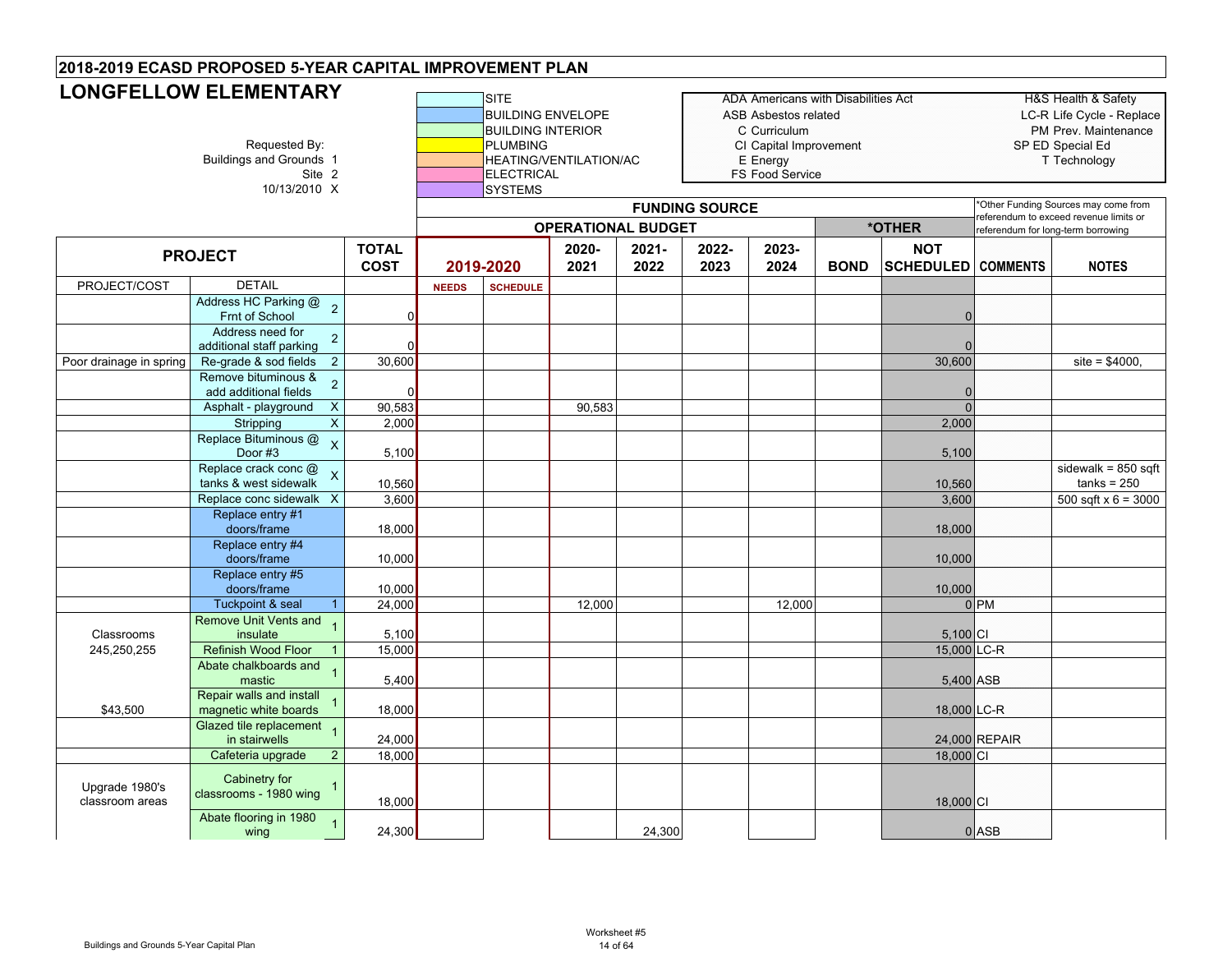|              | <b>LONGFELLOW ELEMENTARY</b>                                                               |                             |              | <b>SITE</b>                                                                                                    |                           |               |                       | <b>ADA Americans with Disabilities Act</b>                                                           |             |                                         |                                                                             | <b>H&amp;S Health &amp; Safety</b>                                |
|--------------|--------------------------------------------------------------------------------------------|-----------------------------|--------------|----------------------------------------------------------------------------------------------------------------|---------------------------|---------------|-----------------------|------------------------------------------------------------------------------------------------------|-------------|-----------------------------------------|-----------------------------------------------------------------------------|-------------------------------------------------------------------|
|              | Requested By:<br><b>Buildings and Grounds 1</b><br>Site 2<br>10/13/2010 X                  |                             |              | <b>BUILDING ENVELOPE</b><br><b>BUILDING INTERIOR</b><br><b>PLUMBING</b><br><b>ELECTRICAL</b><br><b>SYSTEMS</b> | HEATING/VENTILATION/AC    |               |                       | <b>ASB Asbestos related</b><br>C Curriculum<br>CI Capital Improvement<br>E Energy<br>FS Food Service |             |                                         | SP ED Special Ed                                                            | LC-R Life Cycle - Replace<br>PM Prev. Maintenance<br>T Technology |
|              |                                                                                            |                             |              |                                                                                                                | <b>OPERATIONAL BUDGET</b> |               | <b>FUNDING SOURCE</b> |                                                                                                      |             | *OTHER                                  | eferendum to exceed revenue limits or<br>referendum for long-term borrowing | 'Other Funding Sources may come from                              |
|              | <b>PROJECT</b>                                                                             | <b>TOTAL</b><br><b>COST</b> |              | 2019-2020                                                                                                      | 2020-<br>2021             | 2021-<br>2022 | 2022-<br>2023         | 2023-<br>2024                                                                                        | <b>BOND</b> | <b>NOT</b><br><b>SCHEDULED COMMENTS</b> |                                                                             | <b>NOTES</b>                                                      |
| PROJECT/COST | <b>DETAIL</b>                                                                              |                             | <b>NEEDS</b> | <b>SCHEDULE</b>                                                                                                |                           |               |                       |                                                                                                      |             |                                         |                                                                             |                                                                   |
|              | Remove unit ventilators<br>in 1980 addition and<br>$\overline{1}$<br>insulate behind chase | 11,200                      |              |                                                                                                                |                           |               |                       |                                                                                                      |             | 11,200 E                                |                                                                             |                                                                   |
| \$91,750     | Recover/replace flooring<br>$\overline{1}$<br>in 1980 wing<br>classrooms and corridor      | 38,250                      |              |                                                                                                                |                           |               |                       | 38,250                                                                                               |             |                                         | 0 ASB, LC-R                                                                 |                                                                   |
|              | Storage units for gym<br>$\overline{2}$<br>storage room<br>Install drop ceiling in         | 3,750                       |              |                                                                                                                |                           |               |                       |                                                                                                      |             | 3,750 CI                                |                                                                             |                                                                   |
|              | room 290                                                                                   |                             |              |                                                                                                                |                           |               |                       |                                                                                                      |             | $\overline{0}$                          |                                                                             |                                                                   |
|              | Carpet music room, phy.<br>ed. office and penthouse                                        |                             |              |                                                                                                                |                           |               |                       |                                                                                                      |             | $\Omega$                                |                                                                             |                                                                   |
|              | Replace hallway sheet<br>vinyl flooring                                                    |                             |              |                                                                                                                |                           |               |                       |                                                                                                      |             | $\Omega$                                |                                                                             |                                                                   |
|              | Provide code compliant $\chi$<br>stair railings                                            | 32,000                      |              |                                                                                                                |                           |               |                       |                                                                                                      |             | 32,000                                  |                                                                             |                                                                   |
|              | Replace Media Center<br>$\overline{1}$<br>carpet                                           | 9,400                       |              |                                                                                                                |                           |               |                       |                                                                                                      |             | 9,400                                   |                                                                             |                                                                   |
|              | Add pressure relief<br>dampers to air handling 1<br>system                                 | 6,000                       |              |                                                                                                                |                           |               |                       | 6,000                                                                                                |             |                                         | 0 C                                                                         |                                                                   |
|              | Heat problem in air<br>$\overline{1}$<br>handling room                                     | 24,000                      |              |                                                                                                                | 24,000                    |               |                       |                                                                                                      |             |                                         | 0 C                                                                         |                                                                   |
|              | Convert to newer style<br>$\overline{1}$<br>of hot water actuators                         |                             |              |                                                                                                                |                           |               |                       |                                                                                                      |             |                                         | 0 C                                                                         |                                                                   |
|              | Gymnasium not air<br>$\mathsf X$<br>conditioned                                            | 55,000                      |              |                                                                                                                |                           |               |                       |                                                                                                      |             | 55,000                                  |                                                                             |                                                                   |
|              | <b>Upgrade HVAC</b><br>operating system to<br>$\overline{1}$<br><b>DDC</b>                 |                             |              |                                                                                                                |                           |               |                       |                                                                                                      |             | $\Omega$                                |                                                                             |                                                                   |
|              | Convert all controls for<br>$\overline{1}$<br><b>HVAC to DDC</b>                           |                             |              |                                                                                                                |                           |               |                       |                                                                                                      |             | $\Omega$                                |                                                                             |                                                                   |
|              | <b>Upgrade Fire Alarm</b><br>$\mathbf{1}$                                                  | 40,000                      |              |                                                                                                                |                           |               |                       |                                                                                                      |             | 40,000                                  |                                                                             |                                                                   |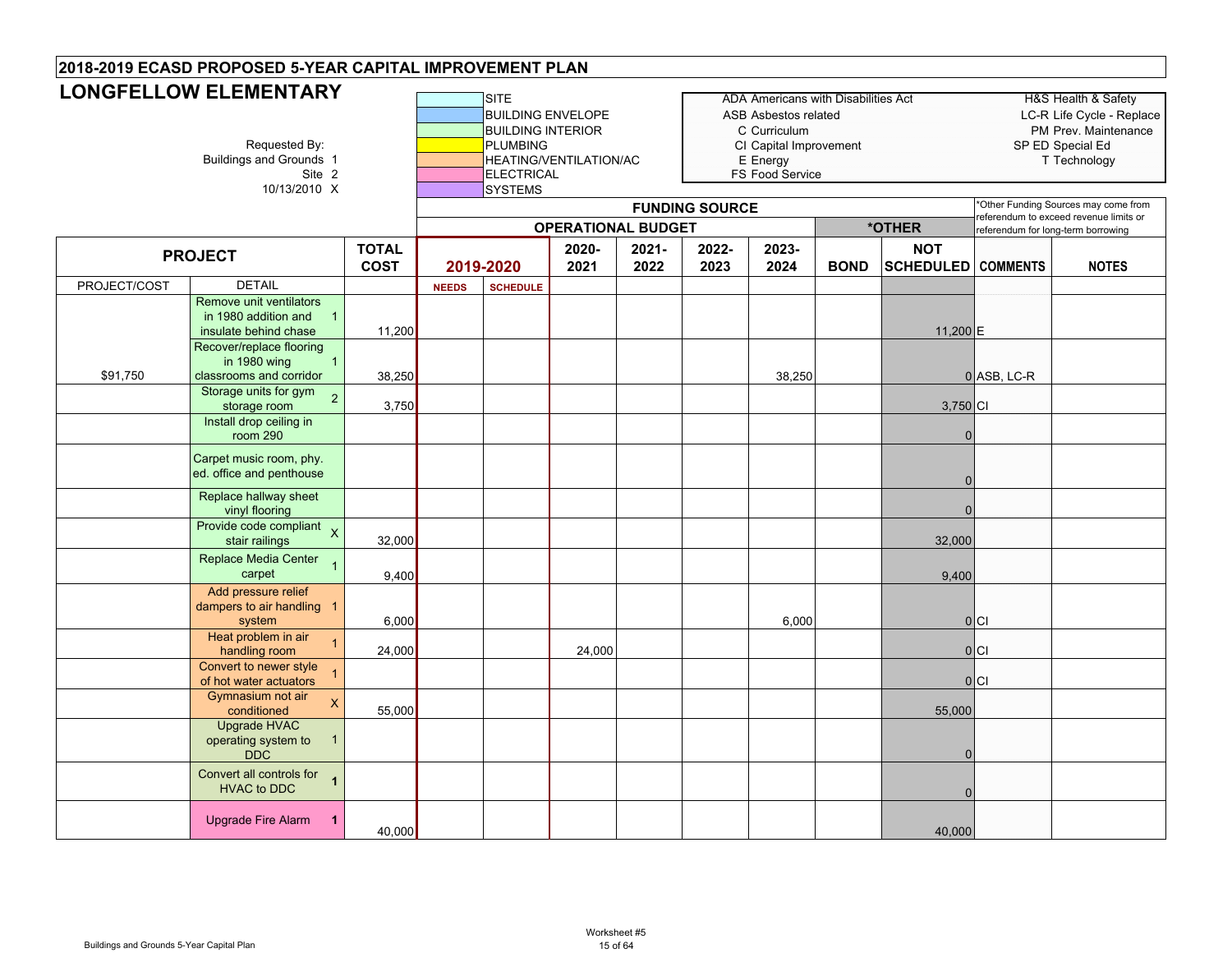|                    | <b>LONGFELLOW ELEMENTARY</b><br>Requested By:<br><b>Buildings and Grounds 1</b><br>Site 2<br>10/13/2010 X       |                             |              | <b>SITE</b><br><b>BUILDING ENVELOPE</b><br><b>BUILDING INTERIOR</b><br><b>PLUMBING</b><br><b>ELECTRICAL</b><br><b>SYSTEMS</b> | HEATING/VENTILATION/AC    |               | <b>FUNDING SOURCE</b> | <b>ADA Americans with Disabilities Act</b><br><b>ASB Asbestos related</b><br>C Curriculum<br>CI Capital Improvement<br>E Energy<br><b>FS Food Service</b> |             |                                         |                                    | <b>H&amp;S Health &amp; Safety</b><br>LC-R Life Cycle - Replace<br>PM Prev. Maintenance<br>SP ED Special Ed<br>T Technology<br>*Other Funding Sources may come from<br>referendum to exceed revenue limits or |
|--------------------|-----------------------------------------------------------------------------------------------------------------|-----------------------------|--------------|-------------------------------------------------------------------------------------------------------------------------------|---------------------------|---------------|-----------------------|-----------------------------------------------------------------------------------------------------------------------------------------------------------|-------------|-----------------------------------------|------------------------------------|---------------------------------------------------------------------------------------------------------------------------------------------------------------------------------------------------------------|
|                    |                                                                                                                 |                             |              |                                                                                                                               | <b>OPERATIONAL BUDGET</b> |               |                       |                                                                                                                                                           |             | *OTHER                                  | referendum for long-term borrowing |                                                                                                                                                                                                               |
|                    | <b>PROJECT</b>                                                                                                  | <b>TOTAL</b><br><b>COST</b> |              | 2019-2020                                                                                                                     | 2020-<br>2021             | 2021-<br>2022 | 2022-<br>2023         | 2023-<br>2024                                                                                                                                             | <b>BOND</b> | <b>NOT</b><br><b>SCHEDULED COMMENTS</b> |                                    | <b>NOTES</b>                                                                                                                                                                                                  |
| PROJECT/COST       | <b>DETAIL</b>                                                                                                   |                             | <b>NEEDS</b> | <b>SCHEDULE</b>                                                                                                               |                           |               |                       |                                                                                                                                                           |             |                                         |                                    |                                                                                                                                                                                                               |
|                    | Add occupancy sensors X                                                                                         | 6,300                       |              |                                                                                                                               |                           |               |                       |                                                                                                                                                           |             | 6,300                                   |                                    |                                                                                                                                                                                                               |
|                    | Add receptacles<br>X                                                                                            | 12,000                      |              |                                                                                                                               |                           |               |                       |                                                                                                                                                           |             | 12,000                                  |                                    |                                                                                                                                                                                                               |
|                    | Add lighting control<br>X.<br>system                                                                            | 14,000                      |              |                                                                                                                               |                           |               |                       |                                                                                                                                                           |             | 14,000                                  |                                    |                                                                                                                                                                                                               |
|                    | Add Security Cameras X                                                                                          |                             |              |                                                                                                                               |                           |               |                       |                                                                                                                                                           |             |                                         |                                    |                                                                                                                                                                                                               |
|                    | Add Access Control for<br>X<br>Technology Equip. Rm                                                             | 2,000                       |              |                                                                                                                               |                           |               |                       |                                                                                                                                                           |             | 2,000                                   |                                    |                                                                                                                                                                                                               |
| 3 exterior cameras | <b>Replace Existing</b><br>$\mathsf{X}$<br><b>Security Cameras</b>                                              | 5,100                       |              |                                                                                                                               |                           |               |                       |                                                                                                                                                           |             | 5,100                                   |                                    |                                                                                                                                                                                                               |
| two door stations  | <b>Replace Door Access</b><br>Security Intercom                                                                 | 3,200                       |              |                                                                                                                               |                           |               |                       |                                                                                                                                                           |             | 3,200                                   |                                    |                                                                                                                                                                                                               |
|                    | <b>New Security NVR</b><br>X<br>Server                                                                          | 6,000                       |              |                                                                                                                               |                           |               |                       |                                                                                                                                                           |             | 6,000                                   |                                    |                                                                                                                                                                                                               |
| <b>TOTALS</b>      | NOTE: The following costs are construction costs. For project costs, a multiplier must be added to the figures. | 600,443                     |              |                                                                                                                               | 126,583                   | 24,300        | $\mathbf{0}$          | 56,250                                                                                                                                                    |             | 393,310                                 |                                    |                                                                                                                                                                                                               |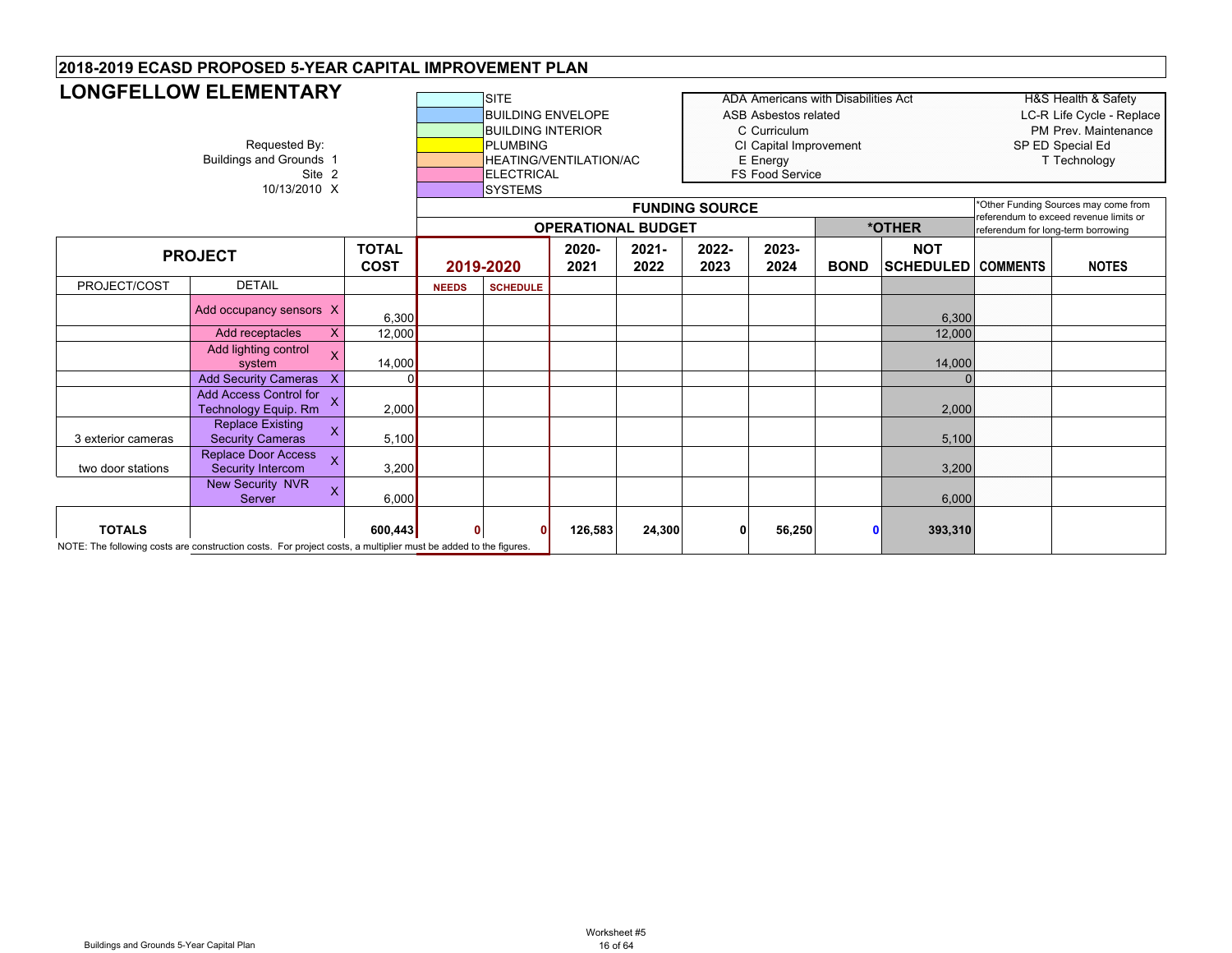#### **SITE** ADA Americans with Disabilities Act HEAD HAS Health & Safety BUILDING ENVELOPE ASB Asbestos related LC-R Life Cycle - Replace BUILDING INTERIOR **COUNTER COUNTER COUP** COUNTERIOR **PERIOD** PM Prev. Maintenance Requested By: **PLUMBING** PUMBING CI Capital Improvement SP ED Special Ed<br>Buildings and Grounds 1 **PLUMBING** HEATING/VENTILATION/AC E Energy E Energy Technology unds 1 **HEATING/VENTILATION/AC**<br>Site 2 **HEATING/VENTILATION/AC FS** Food Service 10/13/2010 X **SYSTEMS TOTAL COST2020-20212021-20222022-20232023-2024 BOND NOT SCHEDULED COMMENTS NOTES** PROJECT/COST DETAIL **NEEDS SCHEDULE** Fence east of play equip? Replace fence - east sidee 1 | 9,600 | | 9,600 | | 0 |LC-R Add/improve ADA Detectable Surface <sup>X</sup> 9,600 9,600 *Detectable surface are not to ADA*  Replace Conc Curb/Gutternc x 12,960 12,960 12,960 12,960 12,960 12,960 12,960 12,960 12,960 12,960 12,960 12,960 12,960 12,960 12,960 1 Tuckpoint 1 | 4,800 | | 4,800 | | | | 0 |PM Replace skylights - east sectionn 1 | 18,000 | | 18,000 | | | | 0|LC-R, E 0Replace Doors and Frames Entry #6 12,750 12,750 Replace entrance #3 doors 1 14,000 14,000 LC-R Replace entrance #4 doors 1 14,000 14,000 LC-R Replace overhead door 1 7,000 7,000 7,000 7,000 7,000 7,000 7,000 7,000 7,000 7,000 7,000 7,000 7,000 7,000 7,000 7,000 7,000 7,000 7,000 7,000 7,000 7,000 7,000 7,000 7,000 7,000 7,000 7,000 7,000 7,000 7,000 7,000 7,000 1960's ClassroomsReplace cabinets in 11 1960's classrooms 1 41,250 41,250 LC-R, CI Abate floor tile in 11 1960's classroomss 1 | 33,000 | | | | 33,000 | | | 0|ASB, LC-R 121,000 Linoleum and carpet flooring in 11 1960's classroomss 1 | 46,750 | | | | 46,750 | | | 0 |ASB, LC-R Replace carpet in rooms 1100 1 | 15,300 | | | 15,300 | | | 0|LC-R  $\theta$ Modify existing east restrooms for accessibility 2 | 15,000 | | 15,000 | | | | 0|LC-R, ADA Replace carpet in rooms 225,235,335 1 12,750 12,750 LC-R Toilet roomsReplace toilet room partitions 1 7,200 7,200 0 LC-R **MANZ ELEMENTARYFUNDING SOURCE** \*Other Funding Sources may come from referendum to exceed revenue limits or **\*OTHER** referendum for long-term borrowing Remove carpet in Rooms 115, 120,125,130,135, 140 and replace with tile Replace Exterior Double Door Room 147 **PROJECT 2019-2020 OPERATIONAL BUDGET**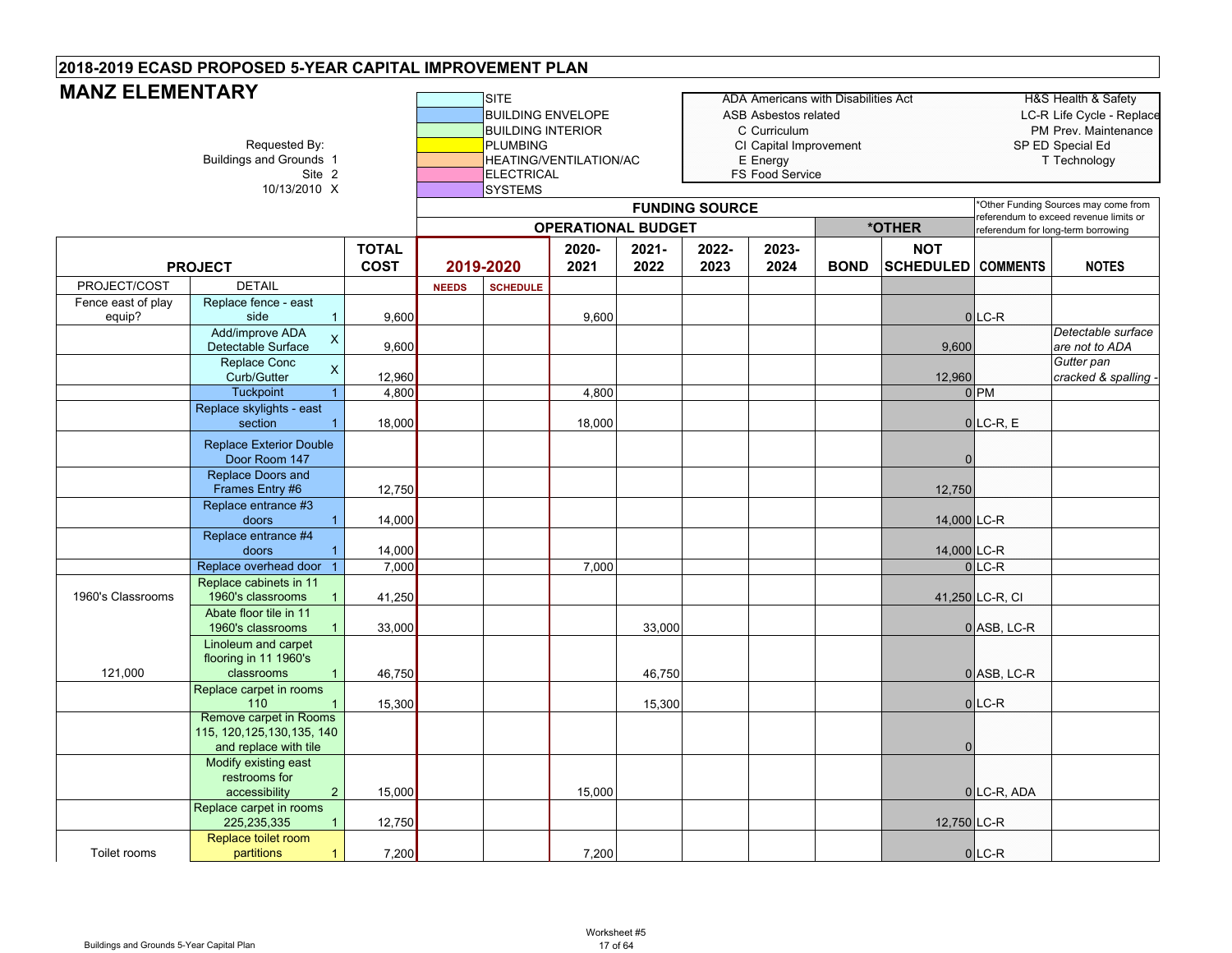#### **SITE** ADA Americans with Disabilities Act HEAD HAS Health & Safety BUILDING ENVELOPE ASB Asbestos related LC-R Life Cycle - Replace BUILDING INTERIOR **CONFIDENT CONFIDENT** CONFIGUIUM **PM Prev. Maintenance** Requested By: Requested By: Requested By: PLUMBING PED Special Educions 1<br>Buildings and Grounds 1 Technology HEATING/VENTILATION/AC E Energy E Energy Technology unds 1 **HEATING/VENTILATION/AC**<br>Site 2 **HEATING/VENTILATION/AC FS Food Service** 10/13/2010 X SYSTEMS **TOTAL COST2020-20212021-20222022-20232023-2024 BOND NOT SCHEDULED COMMENTS NOTES** PROJECT/COST DETAIL **NEEDS SCHEDULE MANZ ELEMENTARYFUNDING SOURCE** \*Other Funding Sources may come from referendum to exceed revenue limits or **\*OTHER** referendum for long-term borrowing **PROJECT 2019-2020 OPERATIONAL BUDGET**Abate pipe insulation and fittings in plumbing chases at toilet rooms<mark>s 1</mark> 3,600 | | 3,600 0|ASB Upgrade custodial <mark>closets X 8,500</mark> | | | | 8,500 | | 0 High Efficency<br>Condensing Unit Replace back-up boiler 1 90,000 | | | | | | | | | | | | | | 90,000 LC-R Electrical service upgrade - old section 1 12,000 12,000 CI Add locker corridor fire detectors | 3,500 | | | | | | 3,500 Add outlets to old section 1 6,000 6,000 CI Upgrade elec service X 50,000 50,000 50,000 50,000 50,000 50,000 50,000 50,000 50,000 50,000 50,000 50,000 50,000 50,000 50,000 50,000 50,000 50,000 50,000 50,000 50,000 50,000 50,000 50,000 50,000 50,000 50,000 50,000 50, Add occupancy sensors  $\chi$  5,600 5,600 5,600 5,600 5,600 5,600 5,600 5,600 5,600 5,600 5,600 5,600 5,600 5,600 5,600 5,600 5,600 5,600 5,600 5,600 5,600 5,600 5,600 5,600 5,600 5,600 5,600 5,600 5,600 5,600 5,600 5,600 5,6 Add lighting control system X 12,000 12,000 Add Security Cameras X 1,700 1,700 Add Access Control for Technology Equip. Rm X 2,000 2000 2,000 2,000 2,000 2,000 2,000 2,000 2,000 2,000 Replace Existing Security Cameras X 0 0 two door stationsReplace Door Access Security Intercom X 3,200 3,200 3,200 3,200 3,200 3,200 3,200 3,200 3,200 3,200 3,200 3,200 3,200 3,200 3,200 3,200 3,200 3,200 3,200 3,200 3,200 3,200 3,200 3,200 3,200 3,200 3,200 3,200 3,200 3,200 3,200 3,200 3,200 3,20  $\Omega$ **TOTALS 472,060 0 0 65,200 95,050 8,500 0 0 303,310** NOTE: The following costs are construction costs. For project costs, a multiplier must be added to the figures.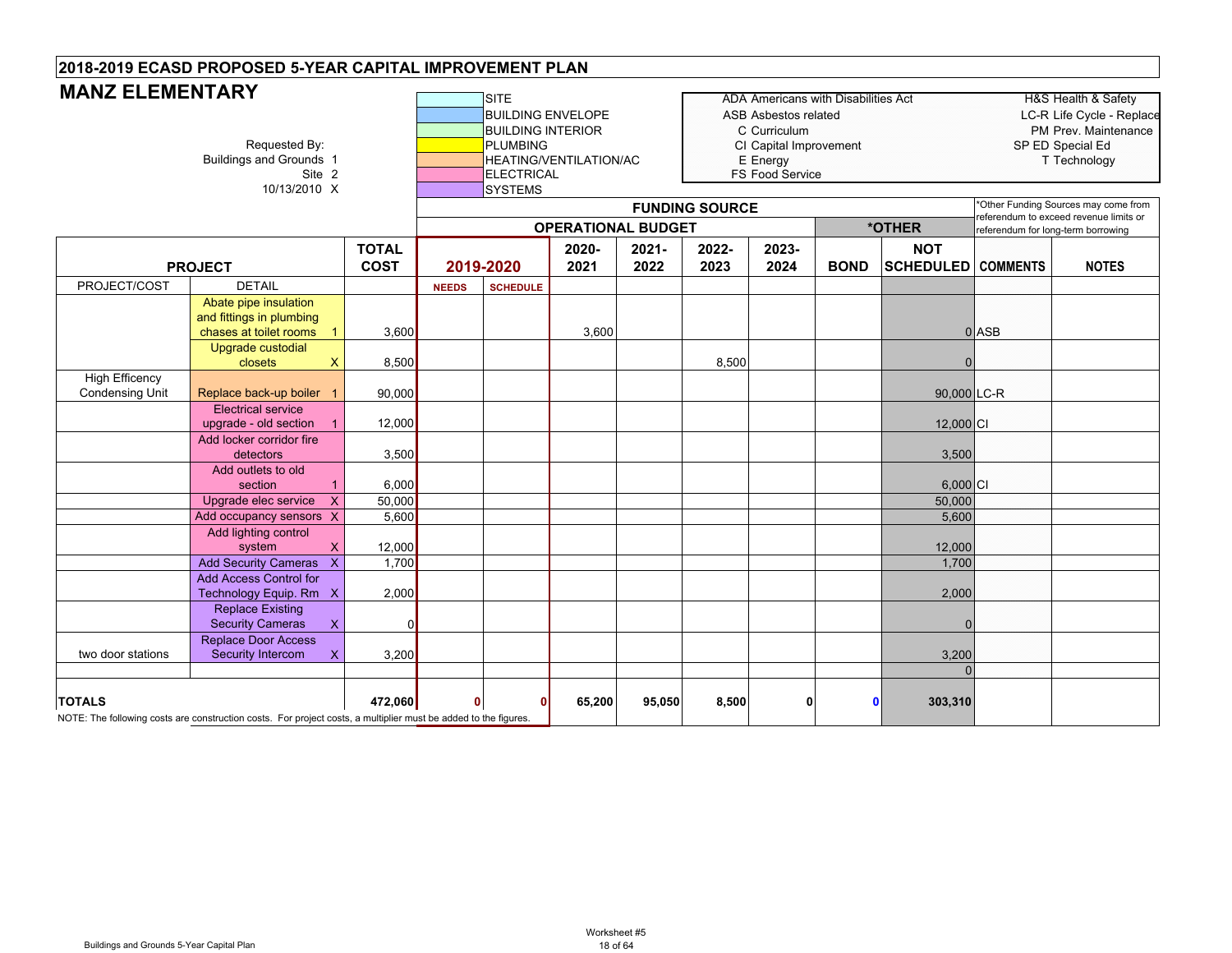# **MEADOWVIEW ELEMENTARY**

|                   | <b>IVICADO YV VICYY CLCIVICIY I ANTI</b><br>Requested By:<br><b>Buildings and Grounds 1</b><br>Site 2<br>10/13/2010 X |                             |              | <b>SITE</b><br><b>BUILDING ENVELOPE</b><br><b>BUILDING INTERIOR</b><br><b>PLUMBING</b><br><b>ELECTRICAL</b><br><b>SYSTEMS</b> | HEATING/VENTILATION/AC    |               |                       | ASB Asbestos related<br>C Curriculum<br>CI Capital Improvement<br>E Energy<br>FS Food Service | ADA Americans with Disabilities Act |                                         |                 | H&S Health & Safety<br>LC-R Life Cycle - Replace<br>PM Prev. Maintenance<br>SP ED Special Ed<br>T Technology |
|-------------------|-----------------------------------------------------------------------------------------------------------------------|-----------------------------|--------------|-------------------------------------------------------------------------------------------------------------------------------|---------------------------|---------------|-----------------------|-----------------------------------------------------------------------------------------------|-------------------------------------|-----------------------------------------|-----------------|--------------------------------------------------------------------------------------------------------------|
|                   |                                                                                                                       |                             |              |                                                                                                                               | <b>OPERATIONAL BUDGET</b> |               | <b>FUNDING SOURCE</b> |                                                                                               |                                     | *OTHER                                  |                 | *Other Funding Sources may come from<br>referendum to exceed revenue limits or                               |
|                   | <b>PROJECT</b>                                                                                                        | <b>TOTAL</b><br><b>COST</b> |              | 2019-2020                                                                                                                     | 2020-<br>2021             | 2021-<br>2022 | 2022-<br>2023         | 2023-<br>2024                                                                                 | <b>BOND</b>                         | <b>NOT</b><br><b>SCHEDULED COMMENTS</b> |                 | referendum for long-term borrowing<br><b>NOTES</b>                                                           |
| PROJECT/COST      | <b>DETAIL</b>                                                                                                         |                             | <b>NEEDS</b> | <b>SCHEDULE</b>                                                                                                               |                           |               |                       |                                                                                               |                                     |                                         |                 |                                                                                                              |
|                   | Add/improve ADA<br>X<br>Detectable Surface                                                                            | 9,600                       |              |                                                                                                                               |                           |               |                       |                                                                                               |                                     | 9,600                                   |                 | Detectable surface<br>are not to ADA                                                                         |
|                   | Sidewalk replacement<br>outside Door #3 to<br>S.&W.                                                                   |                             |              |                                                                                                                               |                           |               |                       |                                                                                               |                                     | n                                       |                 |                                                                                                              |
|                   | Replace Wood<br>Containment around<br>sandbox area                                                                    |                             |              |                                                                                                                               |                           |               |                       |                                                                                               |                                     | $\Omega$                                |                 |                                                                                                              |
|                   | Install Play Equip Mulch X<br>Edge Containment                                                                        | 5,760                       |              |                                                                                                                               |                           |               |                       |                                                                                               |                                     | 5,760                                   |                 | maintenance issue<br>- bark mulch                                                                            |
|                   | Replace east parking lot 2<br>curb/gutter                                                                             | 15,000                      |              |                                                                                                                               |                           |               |                       |                                                                                               |                                     | 15,000                                  |                 |                                                                                                              |
|                   | Expand south drive<br>$\overline{2}$<br>approaches/walks                                                              | 20,000                      |              |                                                                                                                               |                           |               |                       |                                                                                               |                                     | 20,000                                  |                 |                                                                                                              |
| <b>HSR Budget</b> | Secure Entrance Project                                                                                               | 151,800                     | 151,800      | 151,800                                                                                                                       |                           |               |                       |                                                                                               | 151,800                             |                                         |                 |                                                                                                              |
|                   | <b>Tuckpoint</b>                                                                                                      | 11,400                      |              |                                                                                                                               | 11,400                    |               |                       |                                                                                               |                                     |                                         | 0 <sub>PM</sub> |                                                                                                              |
|                   | <b>Tuck Point SW corner</b><br>near playground gate                                                                   |                             |              |                                                                                                                               |                           |               |                       |                                                                                               |                                     |                                         |                 |                                                                                                              |
|                   | <b>All Air intake Grilles</b><br>need to be recaulked to<br>prevent water leakage                                     |                             |              |                                                                                                                               |                           |               |                       |                                                                                               |                                     |                                         |                 |                                                                                                              |
|                   | Replace entry doors and<br>frame $#1$                                                                                 | 20,000                      |              |                                                                                                                               | 20,000                    |               |                       |                                                                                               |                                     |                                         | $0$ LC-R        |                                                                                                              |
|                   | Replace entry doors and<br>frame $#3$                                                                                 | 20,000                      |              |                                                                                                                               | 20,000                    |               |                       |                                                                                               |                                     |                                         | $0$ LC-R        |                                                                                                              |
|                   | Replace storage building<br>man-door                                                                                  | 6,000                       |              |                                                                                                                               | 6,000                     |               |                       |                                                                                               |                                     |                                         | $0$ LC-R        |                                                                                                              |
|                   | Replace storage building<br>overhead door                                                                             | 7,000                       |              |                                                                                                                               |                           |               |                       |                                                                                               |                                     | 7,000 LC-R                              |                 |                                                                                                              |
|                   | Remove kindergarten<br>reading pits                                                                                   | 20,160                      |              |                                                                                                                               |                           |               |                       |                                                                                               |                                     | 20,160 H&S                              |                 |                                                                                                              |
|                   | <b>Presentation Rm Carpet</b>                                                                                         | 7,074                       |              |                                                                                                                               |                           |               |                       |                                                                                               |                                     | 7,074                                   |                 |                                                                                                              |
|                   | <b>Replace Gym Divider Doors</b>                                                                                      |                             |              |                                                                                                                               |                           |               |                       |                                                                                               |                                     | $\Omega$                                |                 |                                                                                                              |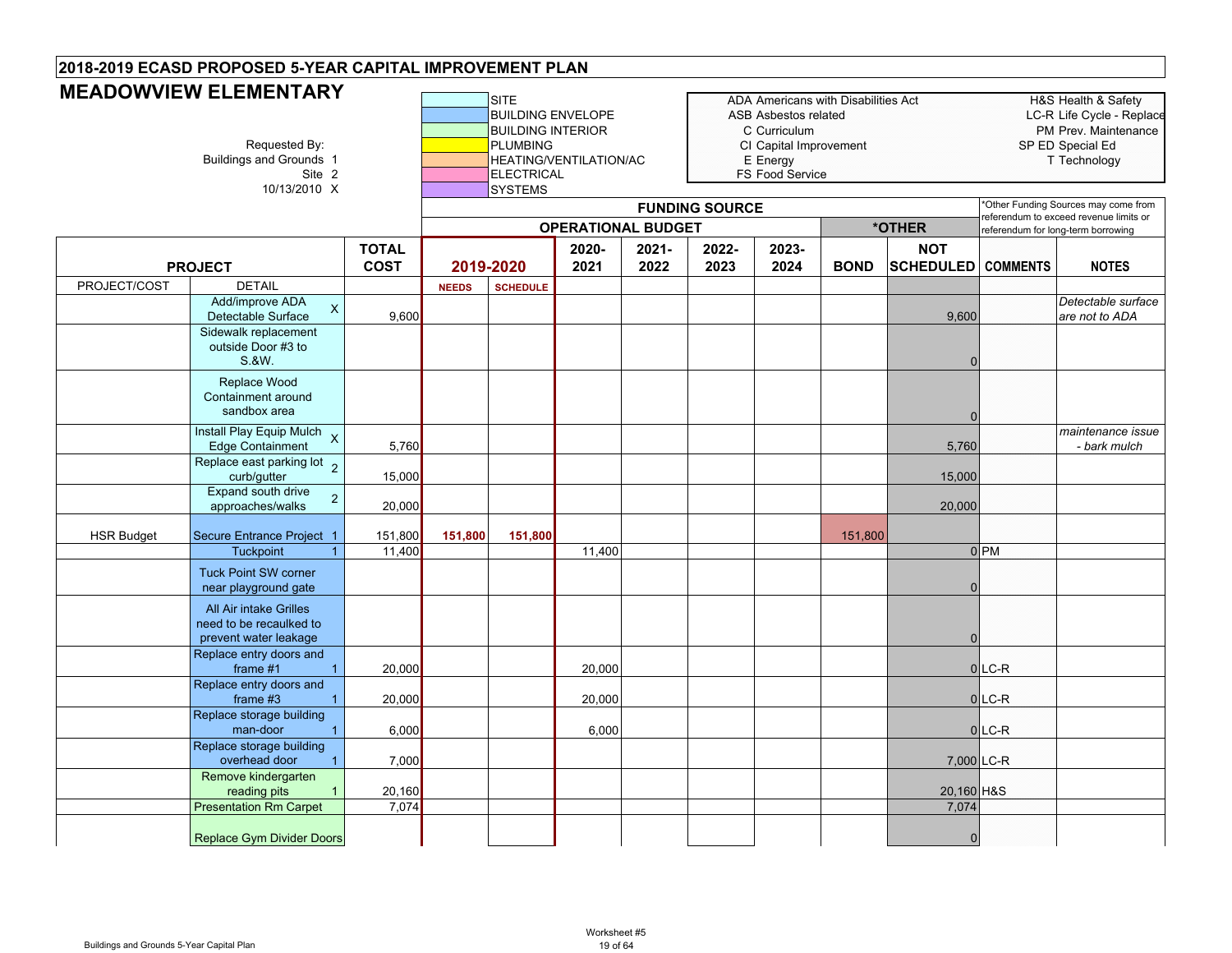# **MEADOWVIEW ELEMENTARY**

|                                   | <b>INCADO YY VIEW ELEMENTANT</b><br>Requested By:<br><b>Buildings and Grounds 1</b><br>Site 2<br>10/13/2010 X              |                             | <b>SITE</b><br><b>BUILDING ENVELOPE</b><br><b>BUILDING INTERIOR</b><br><b>PLUMBING</b><br>HEATING/VENTILATION/AC<br>ELECTRICAL<br><b>SYSTEMS</b><br><b>OPERATIONAL BUDGET</b> |                 |               |               |                       | ADA Americans with Disabilities Act<br>ASB Asbestos related<br>C Curriculum<br>CI Capital Improvement<br>E Energy<br>FS Food Service |             |                                         |                                    | H&S Health & Safety<br>LC-R Life Cycle - Replace<br>PM Prev. Maintenance<br>SP ED Special Ed<br>T Technology |
|-----------------------------------|----------------------------------------------------------------------------------------------------------------------------|-----------------------------|-------------------------------------------------------------------------------------------------------------------------------------------------------------------------------|-----------------|---------------|---------------|-----------------------|--------------------------------------------------------------------------------------------------------------------------------------|-------------|-----------------------------------------|------------------------------------|--------------------------------------------------------------------------------------------------------------|
|                                   |                                                                                                                            |                             |                                                                                                                                                                               |                 |               |               | <b>FUNDING SOURCE</b> |                                                                                                                                      |             |                                         |                                    | *Other Funding Sources may come from<br>referendum to exceed revenue limits or                               |
|                                   |                                                                                                                            |                             |                                                                                                                                                                               |                 |               |               |                       |                                                                                                                                      |             | *OTHER                                  | referendum for long-term borrowing |                                                                                                              |
|                                   | <b>PROJECT</b>                                                                                                             | <b>TOTAL</b><br><b>COST</b> |                                                                                                                                                                               | 2019-2020       | 2020-<br>2021 | 2021-<br>2022 | 2022-<br>2023         | 2023-<br>2024                                                                                                                        | <b>BOND</b> | <b>NOT</b><br><b>SCHEDULED COMMENTS</b> |                                    | <b>NOTES</b>                                                                                                 |
| PROJECT/COST                      | <b>DETAIL</b>                                                                                                              |                             | <b>NEEDS</b>                                                                                                                                                                  | <b>SCHEDULE</b> |               |               |                       |                                                                                                                                      |             |                                         |                                    |                                                                                                              |
|                                   | <b>Repair Interior Door #7</b><br>center mullion                                                                           | 500                         |                                                                                                                                                                               |                 |               |               |                       |                                                                                                                                      |             | 500                                     |                                    |                                                                                                              |
|                                   | Replace Restroom<br>Partions Boys & Girls<br>near Gym                                                                      | 4,800                       |                                                                                                                                                                               |                 |               |               |                       |                                                                                                                                      |             | 4,800                                   |                                    |                                                                                                              |
|                                   | Replace Cafeteria<br>Tables & Benches                                                                                      |                             |                                                                                                                                                                               |                 |               |               |                       |                                                                                                                                      |             | $\Omega$                                |                                    |                                                                                                              |
|                                   | <b>Close off divider Wall in</b><br><b>IMC South end add door</b><br>if needed to North end to<br>create classroom space 2 |                             |                                                                                                                                                                               |                 |               |               |                       |                                                                                                                                      |             |                                         |                                    |                                                                                                              |
|                                   | <b>Construct New Portable</b><br><b>Shelving Units for IMC</b>                                                             |                             |                                                                                                                                                                               |                 |               |               |                       |                                                                                                                                      |             |                                         |                                    |                                                                                                              |
|                                   | Remodel kitchen<br>$\mathbf{1}$                                                                                            | 2,400                       |                                                                                                                                                                               |                 |               |               |                       |                                                                                                                                      |             |                                         | 2,400 LC-R, FS                     |                                                                                                              |
|                                   | Sound control between<br>kindergarten and music<br>2<br>classroom                                                          | 10,000                      |                                                                                                                                                                               |                 |               |               |                       |                                                                                                                                      |             | 10,000                                  |                                    |                                                                                                              |
|                                   | Sound control between<br>rooms 106 & 139<br>$\overline{2}$                                                                 | 5,000                       |                                                                                                                                                                               |                 |               |               |                       |                                                                                                                                      |             | $5,000$ Cl                              |                                    |                                                                                                              |
|                                   | Paint gymnasium<br>$\mathbf{1}$                                                                                            | 14,500                      |                                                                                                                                                                               |                 | 14,500        |               |                       |                                                                                                                                      |             |                                         | $0$ LC-R                           |                                                                                                              |
|                                   | Repair pitting terrazzo -<br>$\mathsf{X}$<br>door 7                                                                        | 6,000                       |                                                                                                                                                                               |                 |               |               |                       |                                                                                                                                      |             | 6,000                                   |                                    |                                                                                                              |
|                                   | Replace domestic water<br>2 <sup>2</sup><br>heater                                                                         | 20,000                      |                                                                                                                                                                               |                 |               |               |                       |                                                                                                                                      |             | 20,000                                  |                                    |                                                                                                              |
|                                   | Replace gang sinks in<br>$\overline{2}$<br>northsouth wings                                                                | 12,000                      |                                                                                                                                                                               |                 | 12,000        |               |                       |                                                                                                                                      |             | $\Omega$                                |                                    |                                                                                                              |
| High Efficency                    | Convert boiler to dual                                                                                                     |                             |                                                                                                                                                                               |                 |               |               |                       |                                                                                                                                      |             |                                         |                                    |                                                                                                              |
| Condensing Unit<br>? Check budget | fuel<br>$\mathbf{1}$<br><b>Upgrade Fire Alarm</b><br>1                                                                     | 150,000<br>5,500            | 5,500                                                                                                                                                                         | 5,500           |               | 150,000       |                       |                                                                                                                                      | 5,500       |                                         | 0 CI, E                            |                                                                                                              |
|                                   | Add locker corridor fire<br>detectors                                                                                      | 3,500                       |                                                                                                                                                                               |                 |               |               |                       |                                                                                                                                      |             | 3,500                                   |                                    |                                                                                                              |
|                                   | Add locker corridor fire<br>detectors                                                                                      | 3,500                       |                                                                                                                                                                               |                 |               |               |                       |                                                                                                                                      |             | 3,500                                   |                                    |                                                                                                              |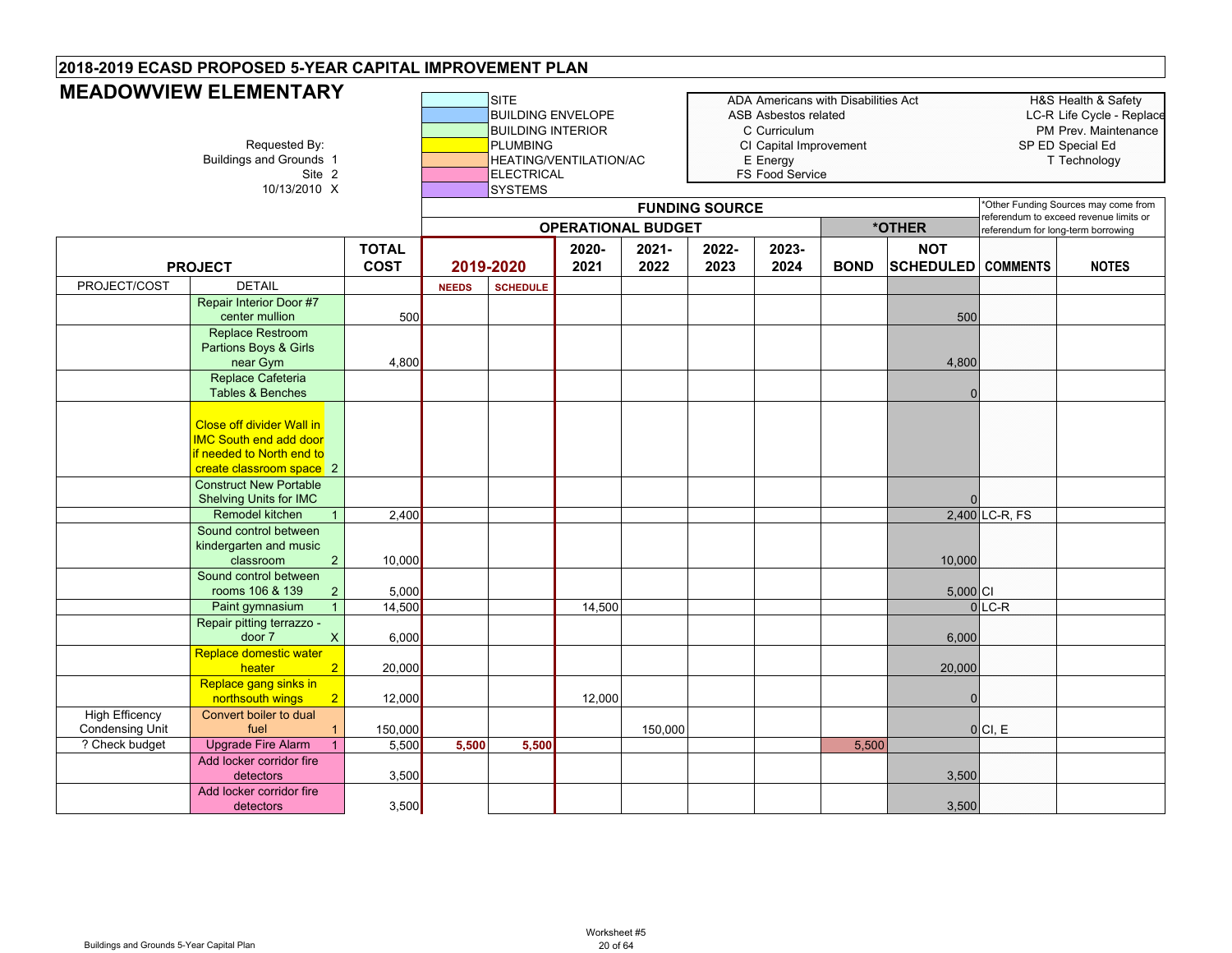|                   | <b>MEADOWVIEW ELEMENTARY</b><br>Requested By:<br><b>Buildings and Grounds 1</b><br>Site 2<br>10/13/2010 X       |                             |              | SITE<br><b>BUILDING ENVELOPE</b><br><b>BUILDING INTERIOR</b><br>PLUMBING<br><b>HEATING/VENTILATION/AC</b><br><b>ELECTRICAL</b><br><b>SYSTEMS</b> | <b>OPERATIONAL BUDGET</b> |               | <b>FUNDING SOURCE</b> | ADA Americans with Disabilities Act<br>ASB Asbestos related<br>C Curriculum<br>CI Capital Improvement<br>E Energy<br>FS Food Service |             | *OTHER                                  | referendum for long-term borrowing | H&S Health & Safety<br>LC-R Life Cycle - Replace<br>PM Prev. Maintenance<br>SP ED Special Ed<br>T Technology<br>*Other Funding Sources may come from<br>referendum to exceed revenue limits or |
|-------------------|-----------------------------------------------------------------------------------------------------------------|-----------------------------|--------------|--------------------------------------------------------------------------------------------------------------------------------------------------|---------------------------|---------------|-----------------------|--------------------------------------------------------------------------------------------------------------------------------------|-------------|-----------------------------------------|------------------------------------|------------------------------------------------------------------------------------------------------------------------------------------------------------------------------------------------|
|                   | <b>PROJECT</b>                                                                                                  | <b>TOTAL</b><br><b>COST</b> |              | 2019-2020                                                                                                                                        | 2020-<br>2021             | 2021-<br>2022 | 2022-<br>2023         | 2023-<br>2024                                                                                                                        | <b>BOND</b> | <b>NOT</b><br><b>SCHEDULED</b> COMMENTS |                                    | <b>NOTES</b>                                                                                                                                                                                   |
| PROJECT/COST      | <b>DETAIL</b>                                                                                                   |                             | <b>NEEDS</b> | <b>SCHEDULE</b>                                                                                                                                  |                           |               |                       |                                                                                                                                      |             |                                         |                                    |                                                                                                                                                                                                |
|                   | Look at adding additional<br>exterior light at Entry #7 for<br>camera light/vandalism on<br>playground          |                             |              |                                                                                                                                                  |                           |               |                       |                                                                                                                                      |             | n                                       |                                    |                                                                                                                                                                                                |
|                   | Upgrade exterior wall<br>packs                                                                                  | 10,000                      |              |                                                                                                                                                  |                           |               |                       |                                                                                                                                      |             | 10,000                                  |                                    |                                                                                                                                                                                                |
|                   | Replace parking lot<br>lighting                                                                                 | 25,000                      |              |                                                                                                                                                  |                           |               |                       |                                                                                                                                      |             | 25,000                                  |                                    |                                                                                                                                                                                                |
|                   | Add lighting control<br>system                                                                                  | 14,000                      |              |                                                                                                                                                  |                           |               |                       |                                                                                                                                      |             | 14,000                                  |                                    |                                                                                                                                                                                                |
|                   | <b>Add Security Cameras</b><br><b>Add Access Control for</b><br>Technology Equip. Rm X                          | 1,700<br>$\Omega$           |              |                                                                                                                                                  |                           |               |                       |                                                                                                                                      |             | 1,700                                   |                                    |                                                                                                                                                                                                |
|                   | Install Card Reader at<br>Gym Door #5 for Phy.<br>Ed. Use                                                       |                             |              |                                                                                                                                                  |                           |               |                       |                                                                                                                                      |             | n                                       |                                    |                                                                                                                                                                                                |
|                   | <b>Replace Existing</b><br><b>Security Cameras</b><br>$\mathsf{X}$                                              | 2,000                       |              |                                                                                                                                                  |                           |               |                       |                                                                                                                                      |             | 2,000                                   |                                    |                                                                                                                                                                                                |
| two door stations | Replace Door Access<br>Security Intercom                                                                        | 3,200                       |              |                                                                                                                                                  |                           |               |                       |                                                                                                                                      |             | 3,200                                   |                                    |                                                                                                                                                                                                |
|                   |                                                                                                                 |                             |              |                                                                                                                                                  |                           |               |                       |                                                                                                                                      |             |                                         |                                    |                                                                                                                                                                                                |
| <b>TOTALS</b>     | NOTE: The following costs are construction costs. For project costs, a multiplier must be added to the figures. | 587,394                     | 157,300      | 157,300                                                                                                                                          | 83,900                    | 150,000       | 0                     | 0                                                                                                                                    | 157,300     | 196,194                                 |                                    |                                                                                                                                                                                                |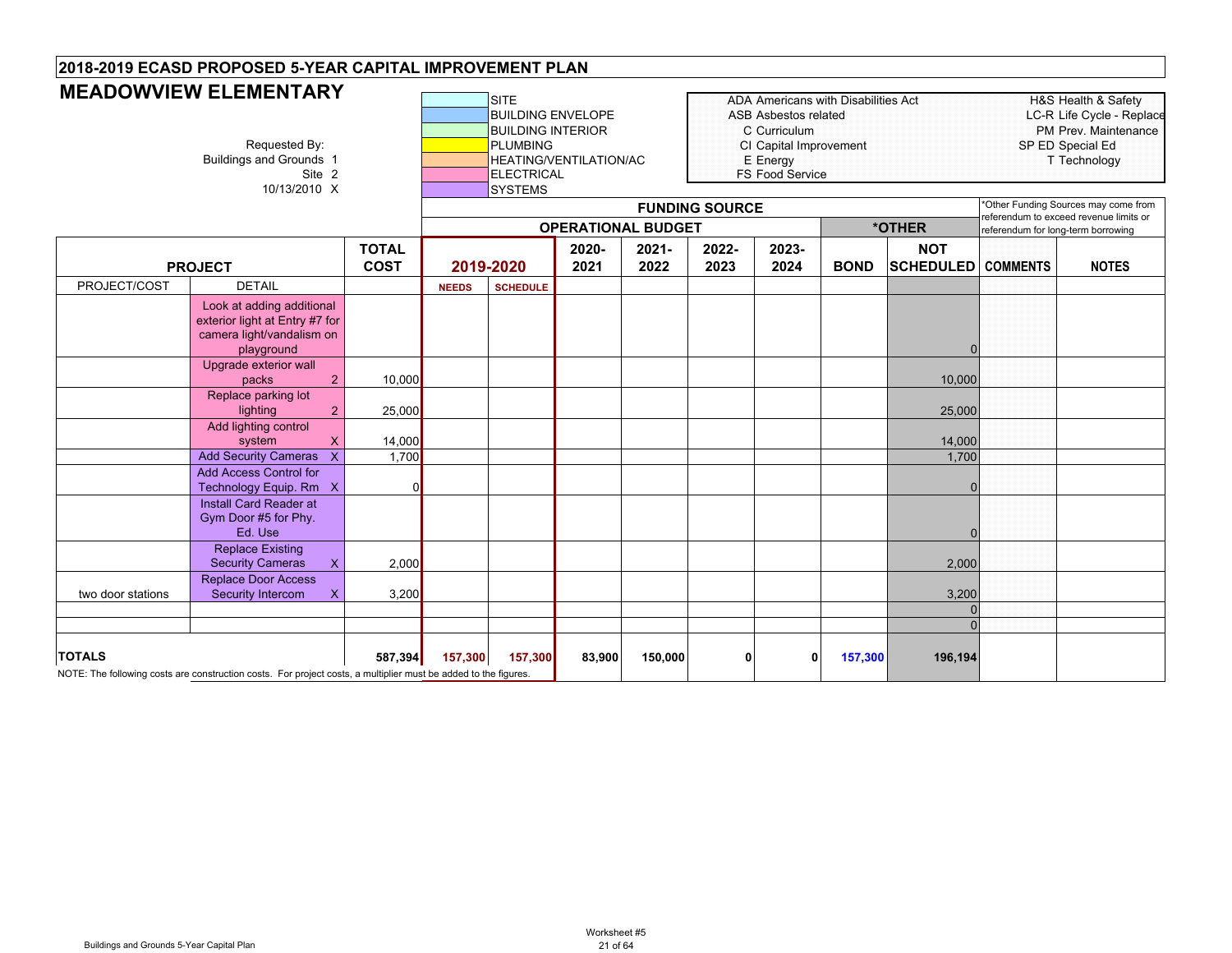## **NORTHWOODS ELEMENTARY**

|                                                         | NUR I FINNUUDO ELEMEN I ART<br>Requested By:<br><b>Buildings and Grounds 1</b><br>Site 2<br>10/13/2010 X |                             |              | <b>SITE</b><br><b>BUILDING ENVELOPE</b><br><b>BUILDING INTERIOR</b><br><b>PLUMBING</b><br><b>ELECTRICAL</b><br><b>SYSTEMS</b> | <b>HEATING/VENTILATION/AC</b> |               |                       | ASB Asbestos related<br>C Curriculum<br>CI Capital Improvement<br>E Energy<br>FS Food Service | ADA Americans with Disabilities Act |                                         |                 | H&S Health & Safety<br>LC-R Life Cycle - Replace<br>PM Prev. Maintenance<br>SP ED Special Ed<br>T Technology         |
|---------------------------------------------------------|----------------------------------------------------------------------------------------------------------|-----------------------------|--------------|-------------------------------------------------------------------------------------------------------------------------------|-------------------------------|---------------|-----------------------|-----------------------------------------------------------------------------------------------|-------------------------------------|-----------------------------------------|-----------------|----------------------------------------------------------------------------------------------------------------------|
|                                                         |                                                                                                          |                             |              |                                                                                                                               | <b>OPERATIONAL BUDGET</b>     |               | <b>FUNDING SOURCE</b> |                                                                                               |                                     | *OTHER                                  |                 | *Other Funding Sources may come from<br>referendum to exceed revenue limits or<br>referendum for long-term borrowing |
|                                                         | <b>PROJECT</b>                                                                                           | <b>TOTAL</b><br><b>COST</b> |              | 2019-2020                                                                                                                     | 2020-<br>2021                 | 2021-<br>2022 | 2022-<br>2023         | 2023-<br>2024                                                                                 | <b>BOND</b>                         | <b>NOT</b><br><b>SCHEDULED COMMENTS</b> |                 | <b>NOTES</b>                                                                                                         |
| PROJECT/COST                                            | <b>DETAIL</b>                                                                                            |                             | <b>NEEDS</b> | <b>SCHEDULE</b>                                                                                                               |                               |               |                       |                                                                                               |                                     |                                         |                 |                                                                                                                      |
|                                                         | Asphalt east parking lot<br>and drives                                                                   | 75,810                      | 75,810       | 75,810                                                                                                                        |                               |               |                       |                                                                                               | 75,810                              |                                         | LC-R            | 30,000 sqft x 1.60<br>$= $48,000$                                                                                    |
|                                                         | Asphalt south parking lot 1<br>and drives                                                                | 86,877                      | 86,877       | 86,877                                                                                                                        |                               |               |                       |                                                                                               | 86,877                              |                                         | LC-R            | 34,000 sqft x 1.60<br>$= $54400$                                                                                     |
|                                                         | Asphalt playground<br>$\overline{1}$                                                                     | 93,500                      | 93,500       | 93,500                                                                                                                        |                               |               |                       |                                                                                               | 93,500                              |                                         | LC-R            | 42,500 sqft x 1.60<br>$= $68,000$                                                                                    |
|                                                         | Replace Conc<br>$\boldsymbol{\mathsf{X}}$<br>Curb/Gutter                                                 | 19,406                      | 19,406       | 19,406                                                                                                                        |                               |               |                       |                                                                                               | 19,406                              |                                         |                 | cracked & spalling -<br>1035lft $x $15 =$                                                                            |
|                                                         | Add/improve ADA<br>$\mathsf{X}$<br>Detectable Surface                                                    | 16,512                      | 16,512       | 16,512                                                                                                                        |                               |               |                       |                                                                                               | 16,512                              |                                         |                 | are not to ADA<br>Standards 12 @                                                                                     |
| Playground drains into<br>play equip bark mulch<br>area | Playground Drainage<br>$\times$<br>issue                                                                 | 0                           |              |                                                                                                                               |                               |               |                       |                                                                                               |                                     | $\Omega$                                |                 |                                                                                                                      |
| <b>HSR Budget</b>                                       | Secure Entrance Project 1                                                                                | 92,400                      | 92,400       | 92.400                                                                                                                        |                               |               |                       |                                                                                               | 92,400                              |                                         |                 |                                                                                                                      |
|                                                         | Tuckpointing                                                                                             | 21,000                      |              |                                                                                                                               | 21,000                        |               |                       |                                                                                               |                                     |                                         | 0 <sub>PM</sub> |                                                                                                                      |
|                                                         | Paint gym and cafeteria 1                                                                                | 19,200                      |              |                                                                                                                               | 19,200                        |               |                       |                                                                                               |                                     |                                         | 0 <sub>PM</sub> |                                                                                                                      |
|                                                         | Replace carpet.                                                                                          | 80,640                      |              |                                                                                                                               |                               |               |                       |                                                                                               |                                     | 80,640                                  |                 |                                                                                                                      |
|                                                         | Repair/refinish<br>relocatable walls                                                                     | 6,000                       |              |                                                                                                                               |                               |               |                       |                                                                                               |                                     |                                         | $6,000$ LC-R    |                                                                                                                      |
|                                                         | Replace classroom vinyl<br>flooring                                                                      | 9,000                       |              |                                                                                                                               | 3,000                         | 3,000         | 3,000                 |                                                                                               |                                     |                                         | $0$ LC-R        |                                                                                                                      |
|                                                         | Verify rm 230 versus<br>215 for carpet<br>$\mathsf{X}$<br>replacement                                    | 3,825                       |              |                                                                                                                               |                               |               |                       |                                                                                               |                                     | 3,825                                   |                 |                                                                                                                      |
|                                                         | New carpet in office<br>area                                                                             | 6,750                       |              |                                                                                                                               |                               |               |                       |                                                                                               |                                     |                                         | 6,750 LC-R      |                                                                                                                      |
|                                                         | Make Lounge accessible 1                                                                                 |                             |              |                                                                                                                               |                               |               |                       |                                                                                               |                                     |                                         | 0 ADA           |                                                                                                                      |
|                                                         | Replace exterior<br>$\mathsf{x}$<br>door/frame #9                                                        | 24,000                      |              |                                                                                                                               |                               |               |                       |                                                                                               |                                     | 24,000                                  |                 |                                                                                                                      |
|                                                         | Convert office to VAV<br>system                                                                          | 24,000                      |              |                                                                                                                               |                               |               |                       |                                                                                               |                                     | 24,000 CI                               |                 |                                                                                                                      |
|                                                         | Replace lead boiler<br>$\overline{1}$<br>burner                                                          | 15,000                      |              |                                                                                                                               |                               |               |                       |                                                                                               |                                     | 15,000 LC-R                             |                 |                                                                                                                      |
|                                                         | Upgrade computer<br><b>HVAC</b> system from<br>$\overline{1}$<br>signal to anything                      |                             |              |                                                                                                                               |                               |               |                       |                                                                                               |                                     |                                         | $0$ LC-R        |                                                                                                                      |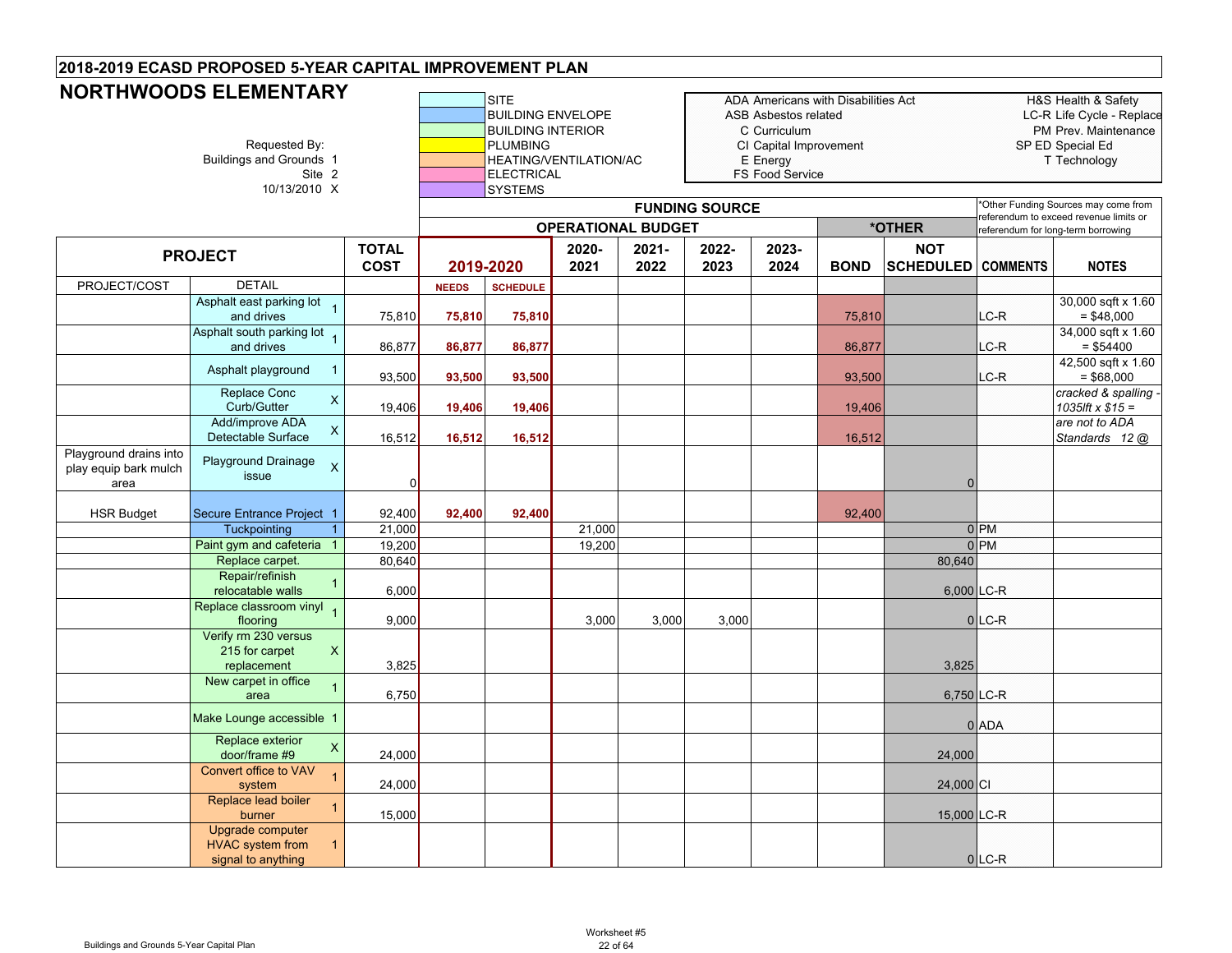|                   | <b>NORTHWOODS ELEMENTARY</b><br>Requested By:<br><b>Buildings and Grounds 1</b><br>Site 2<br>10/13/2010 X       |                             |              | SITE<br><b>BUILDING ENVELOPE</b><br><b>BUILDING INTERIOR</b><br><b>PLUMBING</b><br><b>ELECTRICAL</b><br><b>SYSTEMS</b> |               | ADA Americans with Disabilities Act<br>ASB Asbestos related<br>C Curriculum<br>CI Capital Improvement<br>HEATING/VENTILATION/AC<br>E Energy<br>FS Food Service<br><b>FUNDING SOURCE</b><br><b>OPERATIONAL BUDGET</b><br>*OTHER |               |               |             |                                | H&S Health & Safety<br>LC-R Life Cycle - Replace<br>PM Prev. Maintenance<br>SP ED Special Ed<br>T Technology<br>Other Funding Sources may come from |                                        |  |
|-------------------|-----------------------------------------------------------------------------------------------------------------|-----------------------------|--------------|------------------------------------------------------------------------------------------------------------------------|---------------|--------------------------------------------------------------------------------------------------------------------------------------------------------------------------------------------------------------------------------|---------------|---------------|-------------|--------------------------------|-----------------------------------------------------------------------------------------------------------------------------------------------------|----------------------------------------|--|
|                   |                                                                                                                 |                             |              |                                                                                                                        |               |                                                                                                                                                                                                                                |               |               |             |                                | referendum for long-term borrowing                                                                                                                  | referendum to exceed revenue limits or |  |
|                   | <b>PROJECT</b>                                                                                                  | <b>TOTAL</b><br><b>COST</b> | 2019-2020    |                                                                                                                        | 2020-<br>2021 | 2021-<br>2022                                                                                                                                                                                                                  | 2022-<br>2023 | 2023-<br>2024 | <b>BOND</b> | <b>NOT</b><br><b>SCHEDULED</b> | <b>COMMENTS</b>                                                                                                                                     | <b>NOTES</b>                           |  |
| PROJECT/COST      | <b>DETAIL</b>                                                                                                   |                             | <b>NEEDS</b> | <b>SCHEDULE</b>                                                                                                        |               |                                                                                                                                                                                                                                |               |               |             |                                |                                                                                                                                                     |                                        |  |
|                   | Convert all pneumatic<br>controls to DDC<br>השפח <del>פ</del> גונ <del>סטוגים</del>                             | 53,000                      |              |                                                                                                                        | 53,000        |                                                                                                                                                                                                                                |               |               |             |                                | 0 C                                                                                                                                                 |                                        |  |
|                   | 540 - comp lab - vent to 1                                                                                      | 8,250                       |              |                                                                                                                        |               |                                                                                                                                                                                                                                |               |               |             | 8,250 CI                       |                                                                                                                                                     |                                        |  |
|                   | <b>Upgrade HVAC</b><br>operating system to<br><b>DDC</b>                                                        |                             |              |                                                                                                                        |               |                                                                                                                                                                                                                                |               |               |             | $\Omega$                       |                                                                                                                                                     |                                        |  |
|                   | <b>Convert all HVAC</b><br>$\overline{1}$<br>controls to DDC                                                    |                             |              |                                                                                                                        |               |                                                                                                                                                                                                                                |               |               |             |                                |                                                                                                                                                     |                                        |  |
|                   | Add Water heater to<br>suppliment kitchen                                                                       | 40,000                      |              |                                                                                                                        |               |                                                                                                                                                                                                                                |               |               |             | 40,000                         |                                                                                                                                                     |                                        |  |
|                   | Add occupancy sensors X                                                                                         | 6,300                       |              |                                                                                                                        |               |                                                                                                                                                                                                                                |               |               |             | 6,300                          |                                                                                                                                                     |                                        |  |
|                   | Add locker corridor fire<br>detectors                                                                           | 3,500                       |              |                                                                                                                        |               |                                                                                                                                                                                                                                |               |               |             | 3,500                          |                                                                                                                                                     |                                        |  |
|                   | Replace Fire Alarm Syst X                                                                                       | 47,000                      |              |                                                                                                                        |               |                                                                                                                                                                                                                                |               |               |             | 47,000                         |                                                                                                                                                     |                                        |  |
|                   | Convert exterior lighting<br>to LED                                                                             | 45,000                      |              |                                                                                                                        |               |                                                                                                                                                                                                                                |               |               |             | 45,000                         |                                                                                                                                                     |                                        |  |
|                   | Replace Fire Alarm Syst 1                                                                                       | 95,116                      | 95,116       | 95,116                                                                                                                 |               |                                                                                                                                                                                                                                |               |               | 95,116      |                                |                                                                                                                                                     |                                        |  |
|                   | Add lighting control<br>X<br>system                                                                             | 14,000                      |              |                                                                                                                        |               |                                                                                                                                                                                                                                |               |               |             | 14,000                         |                                                                                                                                                     |                                        |  |
|                   | <b>Add Security Cameras</b>                                                                                     | 1,700                       |              |                                                                                                                        |               |                                                                                                                                                                                                                                |               |               |             | 1,700                          |                                                                                                                                                     |                                        |  |
|                   | <b>Add Access Control for</b><br>Technology Equip. Rm                                                           | 2,000                       |              |                                                                                                                        |               |                                                                                                                                                                                                                                |               |               |             | 2,000                          |                                                                                                                                                     |                                        |  |
|                   | <b>Replace Existing</b>                                                                                         |                             |              |                                                                                                                        |               |                                                                                                                                                                                                                                |               |               |             |                                |                                                                                                                                                     |                                        |  |
|                   | <b>Security Cameras</b>                                                                                         | $\Omega$                    |              |                                                                                                                        |               |                                                                                                                                                                                                                                |               |               |             |                                |                                                                                                                                                     |                                        |  |
| two door stations | Replace Door Access<br>Security Intercom                                                                        | 3,200                       |              |                                                                                                                        |               |                                                                                                                                                                                                                                |               |               |             | 3,200                          |                                                                                                                                                     |                                        |  |
| <b>TOTALS</b>     | NOTE: The following costs are construction costs. For project costs, a multiplier must be added to the figures. | 912,986                     | 479,621      | 479,621                                                                                                                | 96,200        | 3,000                                                                                                                                                                                                                          | 3,000         | $\mathbf{0}$  | 479,621     | 331,165                        |                                                                                                                                                     |                                        |  |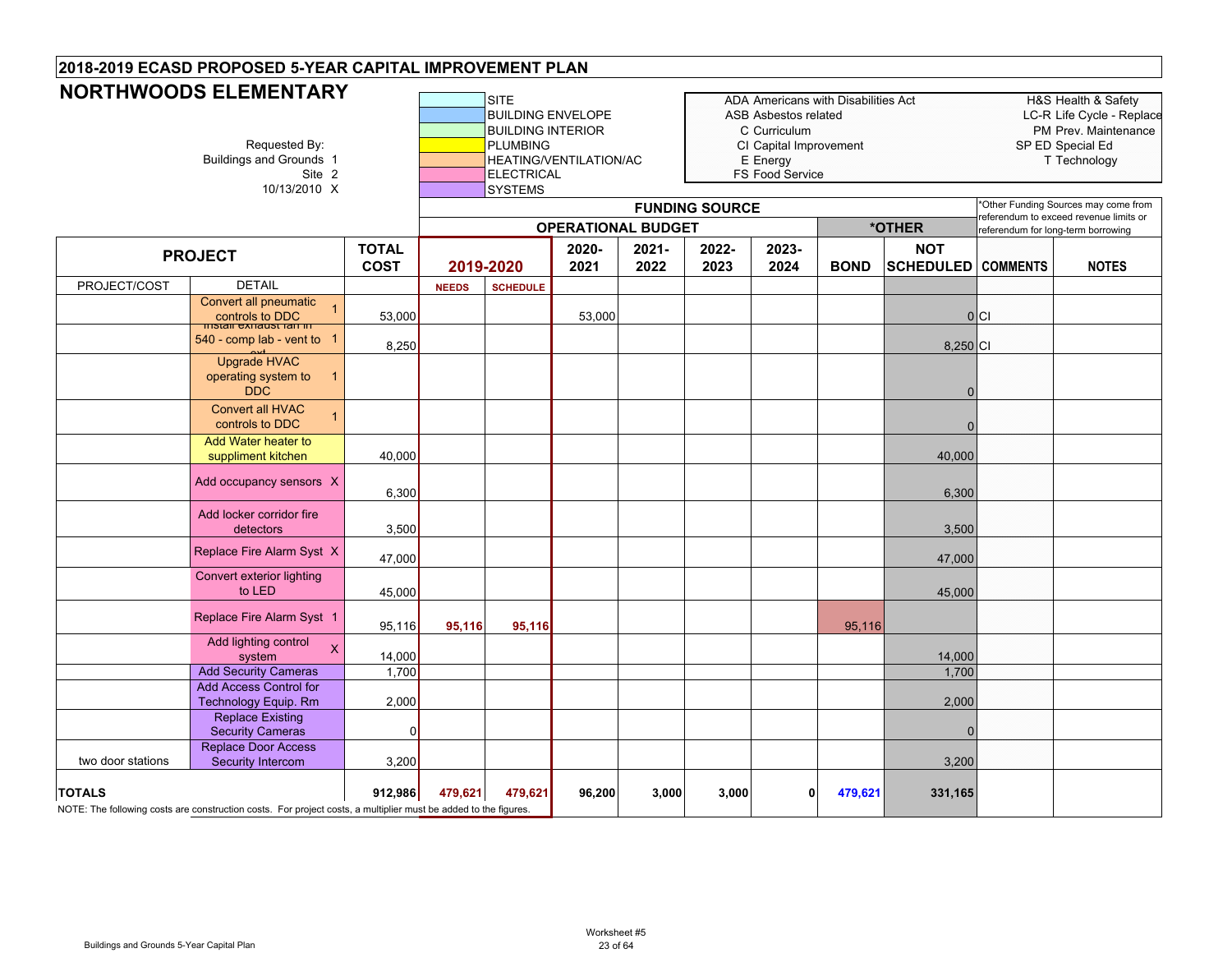|                   | <b>PRAIRIE RIDGE EARLY LEARNING</b>                                                                                          |                             |                        | <b>SITE</b>                                                                                                    |                           |                  |                       | ADA Americans with Disabilities Act                                                           |             |                                         |                                    | H&S Health & Safety                                                                   |
|-------------------|------------------------------------------------------------------------------------------------------------------------------|-----------------------------|------------------------|----------------------------------------------------------------------------------------------------------------|---------------------------|------------------|-----------------------|-----------------------------------------------------------------------------------------------|-------------|-----------------------------------------|------------------------------------|---------------------------------------------------------------------------------------|
|                   | Requested By:<br><b>Buildings and Grounds 1</b><br>Site 2<br>$\pmb{\times}$                                                  |                             |                        | <b>BUILDING ENVELOPE</b><br><b>BUILDING INTERIOR</b><br><b>PLUMBING</b><br><b>ELECTRICAL</b><br><b>SYSTEMS</b> | HEATING/VENTILATION/AC    |                  |                       | ASB Asbestos related<br>C Curriculum<br>CI Capital Improvement<br>E Energy<br>FS Food Service |             |                                         |                                    | LC-R Life Cycle - Replace<br>PM Prev. Maintenance<br>SP ED Special Ed<br>T Technology |
|                   |                                                                                                                              |                             |                        |                                                                                                                | <b>OPERATIONAL BUDGET</b> |                  | <b>FUNDING SOURCE</b> |                                                                                               |             | *OTHER                                  |                                    | *Other Funding Sources may come from<br>referendum to exceed revenue limits or        |
|                   | <b>PROJECT</b>                                                                                                               | <b>TOTAL</b><br><b>COST</b> | 2019-2020              |                                                                                                                | 2020-<br>2021             | $2021 -$<br>2022 | 2022-<br>2023         | 2023-<br>2024                                                                                 | <b>BOND</b> | <b>NOT</b><br><b>SCHEDULED COMMENTS</b> | referendum for long-term borrowing | <b>NOTES</b>                                                                          |
|                   | <b>DETAIL</b>                                                                                                                |                             |                        |                                                                                                                |                           |                  |                       |                                                                                               |             |                                         |                                    |                                                                                       |
| PROJECT/COST      |                                                                                                                              |                             | <b>NEEDS</b><br>95,700 | <b>SCHEDULE</b><br>95,700                                                                                      |                           |                  |                       |                                                                                               |             |                                         |                                    |                                                                                       |
|                   | Replace east parking lot                                                                                                     | 95,700                      |                        |                                                                                                                |                           |                  |                       |                                                                                               | 95,700      |                                         |                                    |                                                                                       |
| <b>HSR Budget</b> | Secure Entrance Project 1                                                                                                    | 217,800                     | 217,800                | 217,800                                                                                                        |                           |                  |                       |                                                                                               | 217,800     |                                         |                                    |                                                                                       |
|                   | Remodel Large meeting<br>area to classroom<br>$\overline{1}$                                                                 | 105,000                     |                        |                                                                                                                |                           |                  |                       |                                                                                               |             | 105,000                                 |                                    |                                                                                       |
|                   |                                                                                                                              |                             |                        |                                                                                                                |                           |                  |                       |                                                                                               |             |                                         |                                    |                                                                                       |
|                   | Trim Carpet and add<br>floor tile to create a                                                                                |                             |                        |                                                                                                                |                           |                  |                       |                                                                                               |             |                                         |                                    |                                                                                       |
|                   | larger eating area in                                                                                                        |                             |                        |                                                                                                                |                           |                  |                       |                                                                                               |             |                                         |                                    |                                                                                       |
|                   | classrooms 200, 202,                                                                                                         |                             |                        |                                                                                                                |                           |                  |                       |                                                                                               |             |                                         |                                    |                                                                                       |
|                   | 305, 306, 307, 503, 504 2                                                                                                    |                             |                        |                                                                                                                |                           |                  |                       |                                                                                               |             | $\Omega$                                |                                    |                                                                                       |
|                   | Remodel east                                                                                                                 |                             |                        |                                                                                                                |                           |                  |                       |                                                                                               |             |                                         |                                    |                                                                                       |
|                   | bathrooms for program                                                                                                        |                             |                        |                                                                                                                |                           |                  |                       |                                                                                               |             |                                         |                                    |                                                                                       |
|                   | needs<br>$\overline{1}$                                                                                                      | 160,000                     |                        |                                                                                                                |                           |                  |                       |                                                                                               |             | 160,000                                 |                                    |                                                                                       |
|                   | <b>Add head start</b>                                                                                                        |                             |                        |                                                                                                                |                           |                  |                       |                                                                                               |             |                                         |                                    |                                                                                       |
|                   | classrooms/etc. for new<br>federal program                                                                                   |                             |                        |                                                                                                                |                           |                  |                       |                                                                                               |             |                                         |                                    |                                                                                       |
|                   | requirements<br>$\overline{1}$                                                                                               | 1,600,000                   |                        |                                                                                                                | 1,600,000                 |                  |                       |                                                                                               |             | $\Omega$                                |                                    |                                                                                       |
|                   | Remodel 1 pair of toilet                                                                                                     |                             |                        |                                                                                                                |                           |                  |                       |                                                                                               |             |                                         |                                    |                                                                                       |
|                   | rooms to meet ADA                                                                                                            |                             |                        |                                                                                                                |                           |                  |                       |                                                                                               |             |                                         |                                    |                                                                                       |
|                   | compliance<br>$\overline{1}$                                                                                                 | 82,500                      | 82,500                 | 82,500                                                                                                         |                           |                  |                       |                                                                                               | 82,500      |                                         |                                    |                                                                                       |
|                   | Remodel 1 pair of toilet                                                                                                     |                             |                        |                                                                                                                |                           |                  |                       |                                                                                               |             |                                         |                                    |                                                                                       |
|                   | rooms to meet ADA                                                                                                            |                             |                        |                                                                                                                |                           |                  |                       |                                                                                               |             |                                         |                                    |                                                                                       |
|                   | compliance<br>Replace AHU-3 and CU-                                                                                          | 82,500                      | 82,500                 | 82,500                                                                                                         |                           |                  |                       |                                                                                               | 82,500      |                                         |                                    |                                                                                       |
|                   | 3                                                                                                                            | 80,000                      | 80,000                 | 80,000                                                                                                         |                           |                  |                       |                                                                                               |             |                                         |                                    |                                                                                       |
|                   | <b>Replace Fire Alarm</b>                                                                                                    | 78,000                      |                        |                                                                                                                |                           |                  |                       |                                                                                               |             | 78,000                                  |                                    |                                                                                       |
|                   |                                                                                                                              |                             |                        |                                                                                                                |                           |                  |                       |                                                                                               |             | $\Omega$                                |                                    |                                                                                       |
|                   |                                                                                                                              |                             |                        |                                                                                                                |                           |                  |                       |                                                                                               |             | $\Omega$                                |                                    |                                                                                       |
|                   |                                                                                                                              |                             |                        |                                                                                                                |                           |                  |                       |                                                                                               |             | $\overline{0}$                          |                                    |                                                                                       |
|                   |                                                                                                                              |                             |                        |                                                                                                                |                           |                  |                       |                                                                                               |             | $\overline{0}$                          |                                    |                                                                                       |
|                   |                                                                                                                              |                             |                        |                                                                                                                |                           |                  |                       |                                                                                               |             | $\overline{0}$                          |                                    |                                                                                       |
|                   |                                                                                                                              |                             |                        |                                                                                                                |                           |                  |                       |                                                                                               |             | $\overline{0}$                          |                                    |                                                                                       |
|                   |                                                                                                                              |                             |                        |                                                                                                                |                           |                  |                       |                                                                                               |             | $\overline{0}$                          |                                    |                                                                                       |
|                   |                                                                                                                              |                             |                        |                                                                                                                |                           |                  |                       |                                                                                               |             | $\Omega$                                |                                    |                                                                                       |
| <b>TOTALS</b>     | 2,501,500<br>NOTE: The following costs are construction costs. For project costs, a multiplier must be added to the figures. |                             |                        | 558,500<br>558,500                                                                                             | 1,600,000                 | $\mathbf{0}$     | 0                     | $\Omega$                                                                                      | 478,500     | 343,000                                 |                                    |                                                                                       |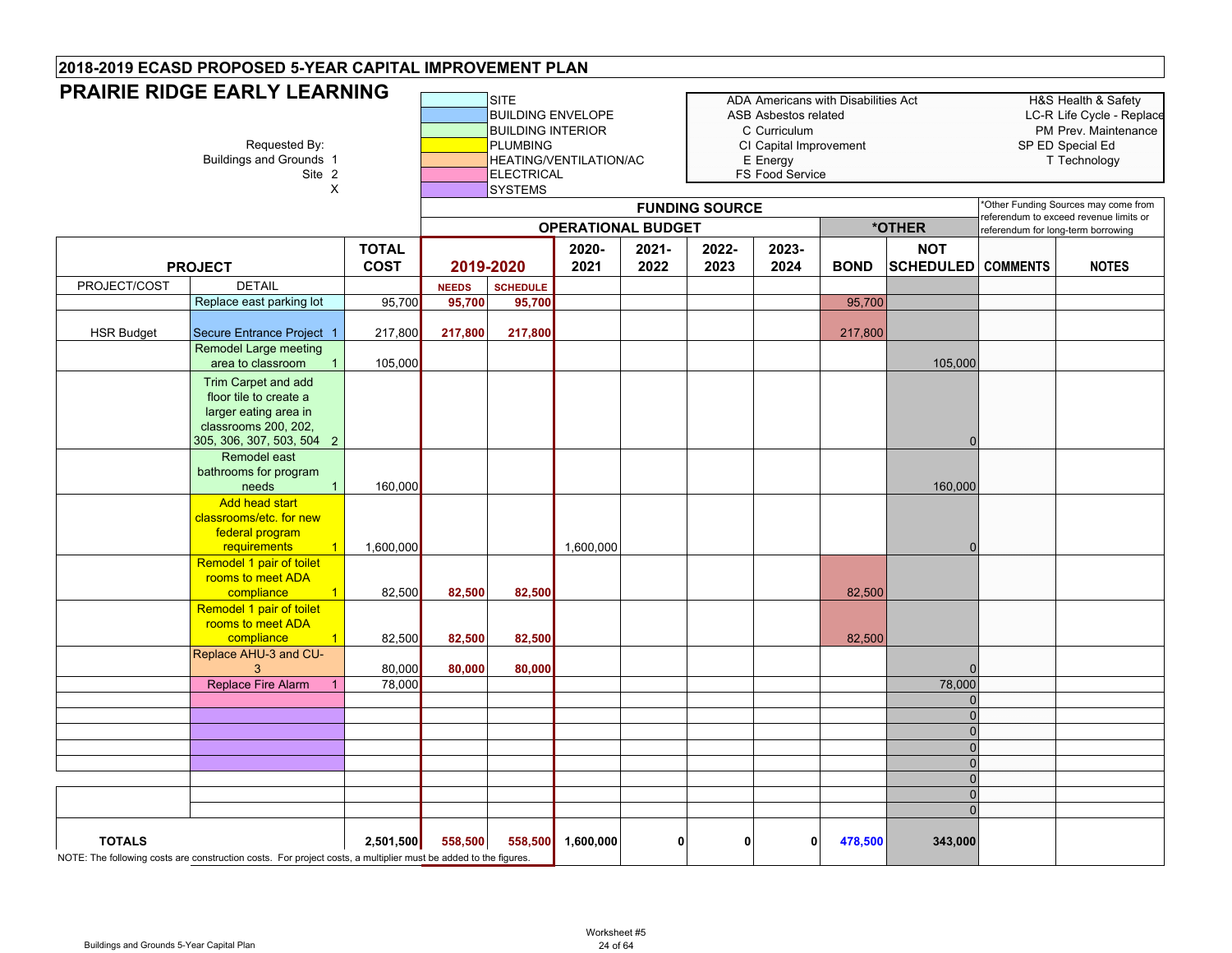|                   | <b>PUTNAM HEIGHTS ELEMENTARY</b>                                                                                                                                                                           |                             |              | <b>SITE</b><br><b>BUILDING ENVELOPE</b>                              |                           |                  |                       | ADA Americans with Disabilities Act<br><b>ASB Asbestos related</b>    |             |                                         |                      | H&S Health & Safety<br>LC-R Life Cycle - Replace                                                                    |
|-------------------|------------------------------------------------------------------------------------------------------------------------------------------------------------------------------------------------------------|-----------------------------|--------------|----------------------------------------------------------------------|---------------------------|------------------|-----------------------|-----------------------------------------------------------------------|-------------|-----------------------------------------|----------------------|---------------------------------------------------------------------------------------------------------------------|
|                   | Requested By:<br><b>Buildings and Grounds 1</b><br>Site 2<br>10/13/2010 X                                                                                                                                  |                             |              | <b>BUILDING INTERIOR</b><br><b>PLUMBING</b><br>ELECTRICAL<br>SYSTEMS | HEATING/VENTILATION/AC    |                  |                       | C Curriculum<br>CI Capital Improvement<br>E Energy<br>FS Food Service |             |                                         |                      | PM Prev. Maintenance<br>SP ED Special Ed<br>T Technology                                                            |
|                   |                                                                                                                                                                                                            |                             |              |                                                                      |                           |                  | <b>FUNDING SOURCE</b> |                                                                       |             |                                         |                      | *Other Funding Sources may come from<br>referendum to exceed revenue limits or                                      |
|                   |                                                                                                                                                                                                            |                             |              |                                                                      | <b>OPERATIONAL BUDGET</b> |                  |                       |                                                                       |             | *OTHER                                  |                      | referendum for long-term borrowing                                                                                  |
|                   | <b>PROJECT</b>                                                                                                                                                                                             | <b>TOTAL</b><br><b>COST</b> |              | 2019-2020                                                            | 2020-<br>2021             | $2021 -$<br>2022 | 2022-<br>2023         | 2023-<br>2024                                                         | <b>BOND</b> | <b>NOT</b><br><b>SCHEDULED</b> COMMENTS |                      | <b>NOTES</b>                                                                                                        |
| PROJECT/COST      | <b>DETAIL</b>                                                                                                                                                                                              |                             | <b>NEEDS</b> | <b>SCHEDULE</b>                                                      |                           |                  |                       |                                                                       |             |                                         |                      |                                                                                                                     |
| Site Improvements | <b>Elevation of Pedestrian</b><br>Crosswalk areas to<br>create a speed bump<br>affect to reduce the<br>speed of traffic through<br>the parking lot Added<br>11/8/2018 following<br>meetting with Principal | 30,000                      | 30,000       |                                                                      |                           |                  |                       |                                                                       |             |                                         | $0$ LC-R             | correct playground<br>drainage to go from NE<br>to SW & away from play<br>equip - Area to west<br>lower than school |
|                   |                                                                                                                                                                                                            |                             |              |                                                                      |                           |                  |                       |                                                                       |             | $\Omega$                                |                      |                                                                                                                     |
|                   |                                                                                                                                                                                                            |                             |              |                                                                      |                           |                  |                       |                                                                       |             | $\Omega$                                |                      |                                                                                                                     |
|                   |                                                                                                                                                                                                            |                             |              |                                                                      |                           |                  |                       |                                                                       |             |                                         | $0$ <sub>LC</sub> -R |                                                                                                                     |
|                   |                                                                                                                                                                                                            |                             |              |                                                                      |                           |                  |                       |                                                                       |             | $\Omega$                                | 0 <sub>PM</sub>      |                                                                                                                     |
|                   |                                                                                                                                                                                                            |                             |              |                                                                      |                           |                  |                       |                                                                       |             |                                         | $0$ LC-R             |                                                                                                                     |
| Verify            |                                                                                                                                                                                                            |                             |              |                                                                      |                           |                  |                       |                                                                       |             |                                         | $0$ <sub>LC</sub> -R |                                                                                                                     |
|                   | Replace marmoleum<br>flooring and carpet rm 154                                                                                                                                                            |                             |              |                                                                      |                           |                  |                       |                                                                       |             | $\Omega$                                |                      |                                                                                                                     |
|                   | Replace (7) doors in<br>1950's classrooms -                                                                                                                                                                |                             |              |                                                                      |                           |                  |                       |                                                                       |             |                                         |                      |                                                                                                                     |
| Verify            | mortise locksets                                                                                                                                                                                           | 9,800                       |              |                                                                      |                           |                  |                       |                                                                       |             |                                         | 9,800 LC-R           |                                                                                                                     |
| Verify            | Paint classrooms<br>$\mathbf{1}$                                                                                                                                                                           | 8,500                       |              |                                                                      |                           |                  |                       |                                                                       |             |                                         | 8,500 LC-R           |                                                                                                                     |
|                   |                                                                                                                                                                                                            |                             |              |                                                                      |                           |                  |                       |                                                                       |             | $\Omega$                                |                      |                                                                                                                     |
|                   | Replace rooftop unit<br>$\mathbf{1}$                                                                                                                                                                       |                             |              |                                                                      |                           |                  |                       |                                                                       |             |                                         | 0 Cl, E              |                                                                                                                     |
|                   |                                                                                                                                                                                                            |                             |              |                                                                      |                           |                  |                       |                                                                       |             |                                         | $0$ LC-R             |                                                                                                                     |
|                   |                                                                                                                                                                                                            |                             |              |                                                                      |                           |                  |                       |                                                                       |             | $\Omega$                                |                      |                                                                                                                     |
|                   |                                                                                                                                                                                                            |                             |              |                                                                      |                           |                  |                       |                                                                       |             | $\overline{0}$                          |                      |                                                                                                                     |
|                   |                                                                                                                                                                                                            |                             |              |                                                                      |                           |                  |                       |                                                                       |             | $\overline{0}$                          |                      |                                                                                                                     |
|                   |                                                                                                                                                                                                            |                             |              |                                                                      |                           |                  |                       |                                                                       |             | $\overline{0}$                          |                      |                                                                                                                     |
|                   |                                                                                                                                                                                                            |                             |              |                                                                      |                           |                  |                       |                                                                       |             | $\Omega$                                |                      |                                                                                                                     |
|                   |                                                                                                                                                                                                            |                             |              |                                                                      |                           |                  |                       |                                                                       |             | $\Omega$                                |                      |                                                                                                                     |
|                   |                                                                                                                                                                                                            |                             |              |                                                                      |                           |                  |                       |                                                                       |             |                                         | $ 0 $ Cl             |                                                                                                                     |
|                   |                                                                                                                                                                                                            |                             |              |                                                                      |                           |                  |                       |                                                                       |             |                                         | 0 CI, S              |                                                                                                                     |
| <b>TOTALS</b>     | NOTE: The following costs are construction costs. For project costs, a multiplier must be added to the figures.                                                                                            | 48,300                      | 30,000       | n                                                                    | $\mathbf{0}$              | 0                | $\mathbf{0}$          | O                                                                     |             | 18,300<br>$\mathbf{0}$                  |                      |                                                                                                                     |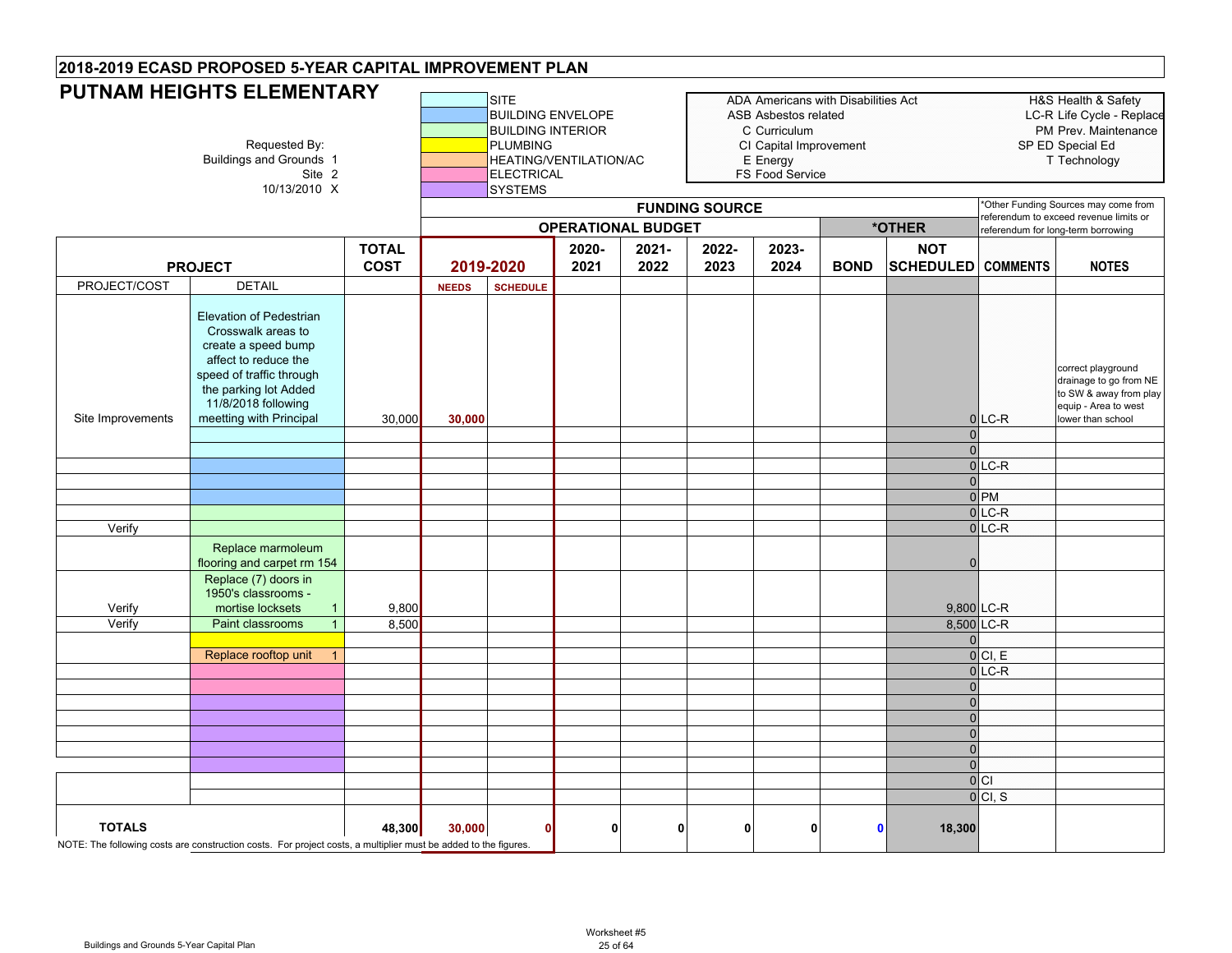#### **SITE** ADA Americans with Disabilities Act HEAD HAS Health & Safety BUILDING ENVELOPE ASB Asbestos related LC-R Life Cycle - Replace BUILDING INTERIOR **CONFIDENTIAL CONFIDENTIAL CONFIDENTIAL CONFIDENTIAL CONFIDENTIAL CONFIDENTIAL CONFIDENTIAL CONFIDENTIAL CONFIDENTIAL CONFIDENTIAL CONFIDENTIAL CONFIDENTIAL CONFIDENTIAL CONFIDENTIAL CONFIDENTIAL CONFIDEN** Requested By: **PLUMBING** PUMBING CI Capital Improvement SP ED Special Ed<br>Buildings and Grounds 1 **PLUMBING** HEATING/VENTILATION/AC E Energy E Energy Technology unds 1 **HEATING/VENTILATION/AC**<br>Site 2 **HEATING/VENTILATION/AC** FS Food Service 10/13/2010 X SYSTEMS **TOTAL COST2020-20212021-20222022-20232023-2024 BOND NOT SCHEDULED COMMENTS NOTES** PROJECT/COST DETAIL **NEEDS SCHEDULE** Reroof art and music room 44,528 **44,528 44,528** 44,528 LC-R Mill & Overlay 14,000 sqft x \$1.65  $= 23,100$ 01 @ \$1500 ea (Frnt Ent) Monolithic curb/sidewlk 0 LC-R 0 PM  $0$  LC-R Replace 2 gang sinks in Hallway near IMC 0 0 $0$  LC-R  $0$ LC-R  $|0|C|$ Add locker corridor fire detectors 3,500 3,500 E,CI  $\mathfrak{c}$ 00000**TOTALS 48,028 44,528 44,528 0000 44,528** 3,500 NOTE: The following costs are construction costs. For project costs, a multiplier must be added to the figures. **PROJECT 2019-2020 OPERATIONAL BUDGETROBBINS ELEMENTARYFUNDING SOURCE** \*Other Funding Sources may come from referendum to exceed revenue limits or **\*OTHER**referendum for long-term borrowing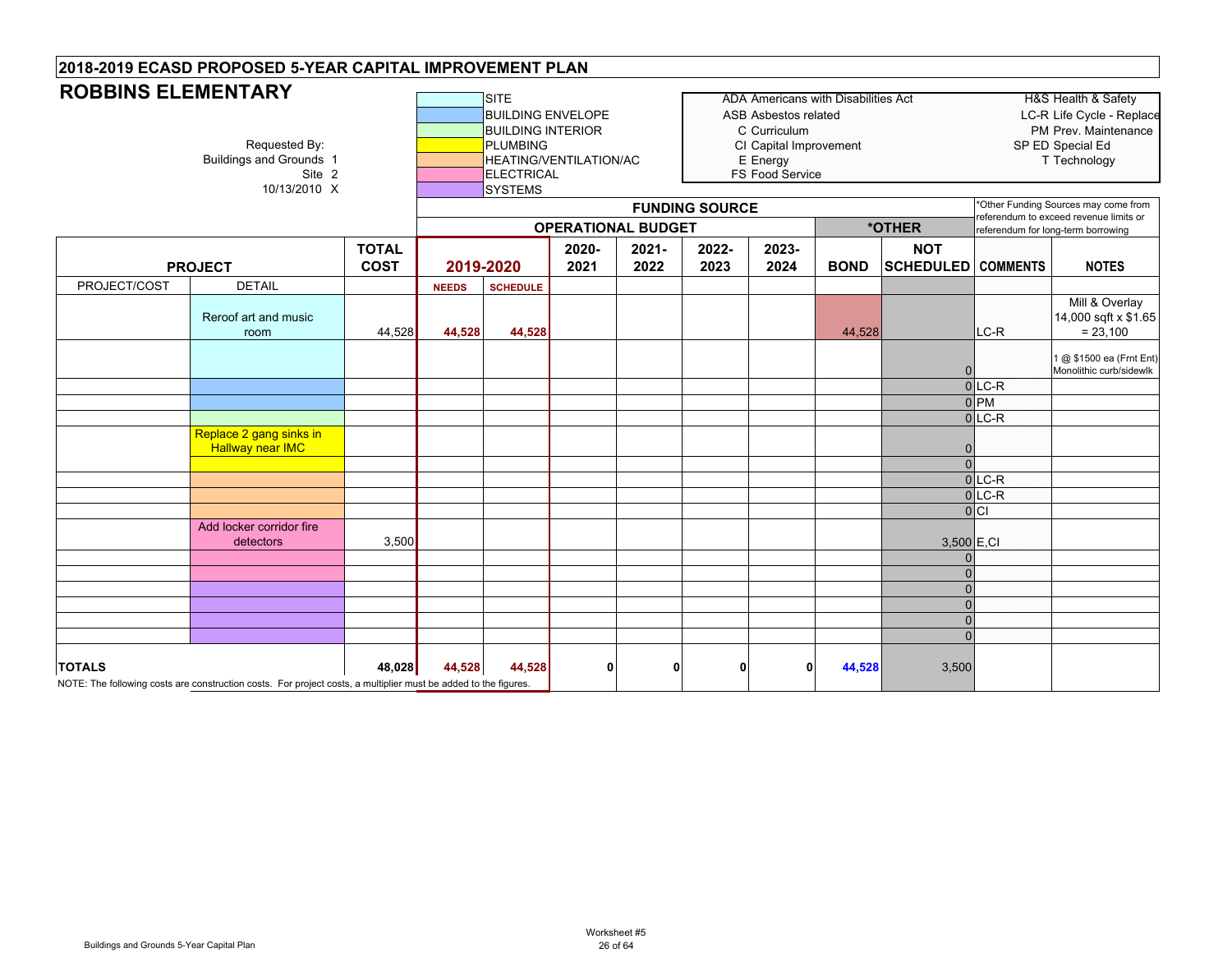# **2018-2019 ECASD PROPOSED 5-YEAR CAPITAL IMPROVEMENT PLAN ROOSEVELT ELEMENTARY**

|                | ROOSEVELT ELEMENTARY                                                |                 |              | <b>SITE</b>              |                        |                           |                       | ADA Americans with Disabilities Act |             |                  |                               | H&S Health & Safety                                                          |
|----------------|---------------------------------------------------------------------|-----------------|--------------|--------------------------|------------------------|---------------------------|-----------------------|-------------------------------------|-------------|------------------|-------------------------------|------------------------------------------------------------------------------|
|                |                                                                     |                 |              | <b>BUILDING ENVELOPE</b> |                        |                           |                       | <b>ASB Asbestos related</b>         |             |                  |                               | LC-R Life Cycle - Replace                                                    |
|                |                                                                     |                 |              | <b>BUILDING INTERIOR</b> |                        |                           |                       | C Curriculum                        |             |                  |                               | PM Prev. Maintenance                                                         |
|                | Requested By:                                                       |                 |              | <b>PLUMBING</b>          |                        |                           |                       | CI Capital Improvement              |             |                  |                               | SP ED Special Ed                                                             |
|                | Buildings and Grounds 1                                             |                 |              |                          | HEATING/VENTILATION/AC |                           |                       | E Energy                            |             |                  |                               | T Technology                                                                 |
|                | Site 2                                                              |                 |              | <b>ELECTRICAL</b>        |                        |                           |                       | <b>FS Food Service</b>              |             |                  |                               |                                                                              |
|                | 10/13/2010 X                                                        |                 |              | <b>SYSTEMS</b>           |                        |                           |                       |                                     |             |                  |                               |                                                                              |
|                |                                                                     |                 |              |                          |                        |                           | <b>FUNDING SOURCE</b> |                                     |             |                  |                               | *Other Funding Sources may come from                                         |
|                |                                                                     |                 |              |                          |                        | <b>OPERATIONAL BUDGET</b> |                       |                                     |             | *OTHER           |                               | referendum to exceed revenue limits or<br>referendum for long-term borrowing |
|                |                                                                     | <b>TOTAL</b>    |              |                          | 2020-                  | 2021-                     | 2022-                 | 2023-                               |             | <b>NOT</b>       |                               |                                                                              |
|                | <b>PROJECT</b>                                                      | <b>COST</b>     |              | 2019-2020                | 2021                   | 2022                      | 2023                  | 2024                                | <b>BOND</b> | <b>SCHEDULED</b> | <b>COMMENTS</b>               | <b>NOTES</b>                                                                 |
|                |                                                                     |                 |              |                          |                        |                           |                       |                                     |             |                  |                               |                                                                              |
| PROJECT/COST   | <b>DETAIL</b>                                                       |                 | <b>NEEDS</b> | <b>SCHEDULE</b>          |                        |                           |                       |                                     |             |                  |                               |                                                                              |
|                | <b>Blacktop playground</b><br>$\overline{1}$                        | 55,000          |              |                          |                        |                           |                       | 55,000                              |             |                  | $0$ LC-R                      | $25,500$ sqft x 1.65 =                                                       |
| side of bldg?? | Blacktop parking lot                                                | 35,000          |              |                          |                        |                           |                       | 35,000                              |             |                  | $0$ LC-R                      | sqft $x 1.65 =$                                                              |
|                | Create bus loading lane                                             |                 |              |                          |                        |                           |                       |                                     |             |                  |                               |                                                                              |
|                | Expand staff parking                                                |                 |              |                          |                        |                           |                       |                                     |             |                  |                               |                                                                              |
|                | area                                                                |                 |              |                          |                        |                           |                       |                                     |             |                  |                               |                                                                              |
|                | Replace wood fence<br>$\overline{1}$                                | 6,000           |              |                          |                        |                           |                       | 6,000                               |             |                  | $0$ LC-R                      |                                                                              |
|                | Add/improve ADA                                                     |                 |              |                          |                        |                           |                       |                                     |             |                  |                               | Detectable surface                                                           |
| Need to verify | $\mathsf X$<br>Detectable Surface                                   | 1,500           |              |                          |                        |                           |                       |                                     |             | 1,500            |                               | are not to ADA                                                               |
|                | <b>Tuckpoint</b><br>$\overline{1}$                                  | 14,400          |              |                          |                        |                           |                       |                                     |             | 14,400 PM        |                               |                                                                              |
|                | Reroof Area A                                                       | 42,000          |              |                          |                        |                           |                       | 42,000                              |             |                  |                               |                                                                              |
|                | <b>Rework canopy</b><br>$\overline{1}$                              | 30,000          |              |                          |                        |                           |                       |                                     |             | 30,000 LC-R      |                               |                                                                              |
|                | $\overline{1}$                                                      |                 |              |                          |                        |                           |                       |                                     |             |                  |                               |                                                                              |
|                | Replace exterior door #5                                            | 17,100          |              |                          |                        |                           |                       | 17,100                              |             |                  | $0$ LC-R                      |                                                                              |
|                | Replace window infills<br>$\overline{1}$                            | 293,000         |              |                          |                        |                           |                       | 293,000                             |             |                  | $0$ LC-R                      |                                                                              |
|                | <b>Secure Entrance</b><br>$\mathbf{1}$                              | 180,000         |              |                          |                        |                           |                       | 180,000                             |             | $\Omega$         |                               |                                                                              |
|                | <b>Exterior painting</b><br>$\overline{1}$                          | 6,000           |              |                          |                        |                           |                       | 6,000                               |             |                  | $0$ LC-R                      |                                                                              |
|                | Replace flooring in rms<br>173 & 175 (1995 toilet<br>$\overline{1}$ |                 |              |                          |                        |                           |                       |                                     |             |                  |                               |                                                                              |
|                | rooms)                                                              | 7,500           |              |                          |                        |                           |                       |                                     |             | 7,500 LC-R       |                               |                                                                              |
|                | Replace carpet in office -                                          |                 |              |                          |                        |                           |                       |                                     |             |                  |                               |                                                                              |
| Carpet         | 132, 136, 138                                                       | 7,740           |              |                          |                        |                           |                       |                                     |             | 7,740 LC-R       |                               |                                                                              |
|                | Replace carpet in staff                                             |                 |              |                          |                        |                           |                       |                                     |             |                  |                               |                                                                              |
| Need to verify | lounge-                                                             | 5,110           |              |                          |                        |                           |                       |                                     |             | 5,110 LC-R       |                               |                                                                              |
| Need to verify | Replace carpet in music                                             |                 |              |                          |                        |                           |                       |                                     |             |                  |                               |                                                                              |
|                | and media rms 155,162                                               | 31,590          |              |                          |                        |                           |                       |                                     |             | 31,590 LC-R      |                               |                                                                              |
|                | <b>Carpet Rms</b>                                                   |                 |              |                          |                        |                           |                       |                                     |             |                  |                               |                                                                              |
| \$48,388       | 154, 157, 164, 165, 168                                             | 3,948           |              |                          |                        |                           |                       |                                     |             | 3,948 LC-R       |                               |                                                                              |
|                | Replace 30 corridor<br>lockers                                      | 3,600           |              |                          |                        |                           |                       | 3,600                               |             |                  | $0$ <sub>LC-R</sub>           |                                                                              |
|                | Install acoustic wall                                               |                 |              |                          |                        |                           |                       |                                     |             |                  |                               |                                                                              |
| Gymnasium      | $\overline{1}$<br>panels                                            | 8,550           |              |                          |                        |                           |                       |                                     |             | 8,550 H&S        |                               |                                                                              |
| In bad shape   | New gym floor<br>$\mathbf{1}$                                       |                 |              |                          |                        |                           |                       |                                     |             |                  |                               |                                                                              |
|                |                                                                     | 31,200          |              |                          |                        |                           |                       | 31,200                              |             |                  | 0LC-R, ASB<br>0 <sub>PM</sub> |                                                                              |
| \$49,350       | Paint gym<br>$\overline{1}$<br>Replace kitchen floor                | 9,600<br>13,860 |              |                          |                        |                           |                       | 9,600                               |             | 13,860 LC-R      |                               |                                                                              |
|                | $\overline{1}$<br>Paint classrooms                                  | 8,500           |              |                          |                        |                           |                       |                                     |             | 8,500 LC-R       |                               |                                                                              |
|                | $\overline{1}$                                                      |                 |              |                          |                        |                           |                       |                                     |             |                  |                               |                                                                              |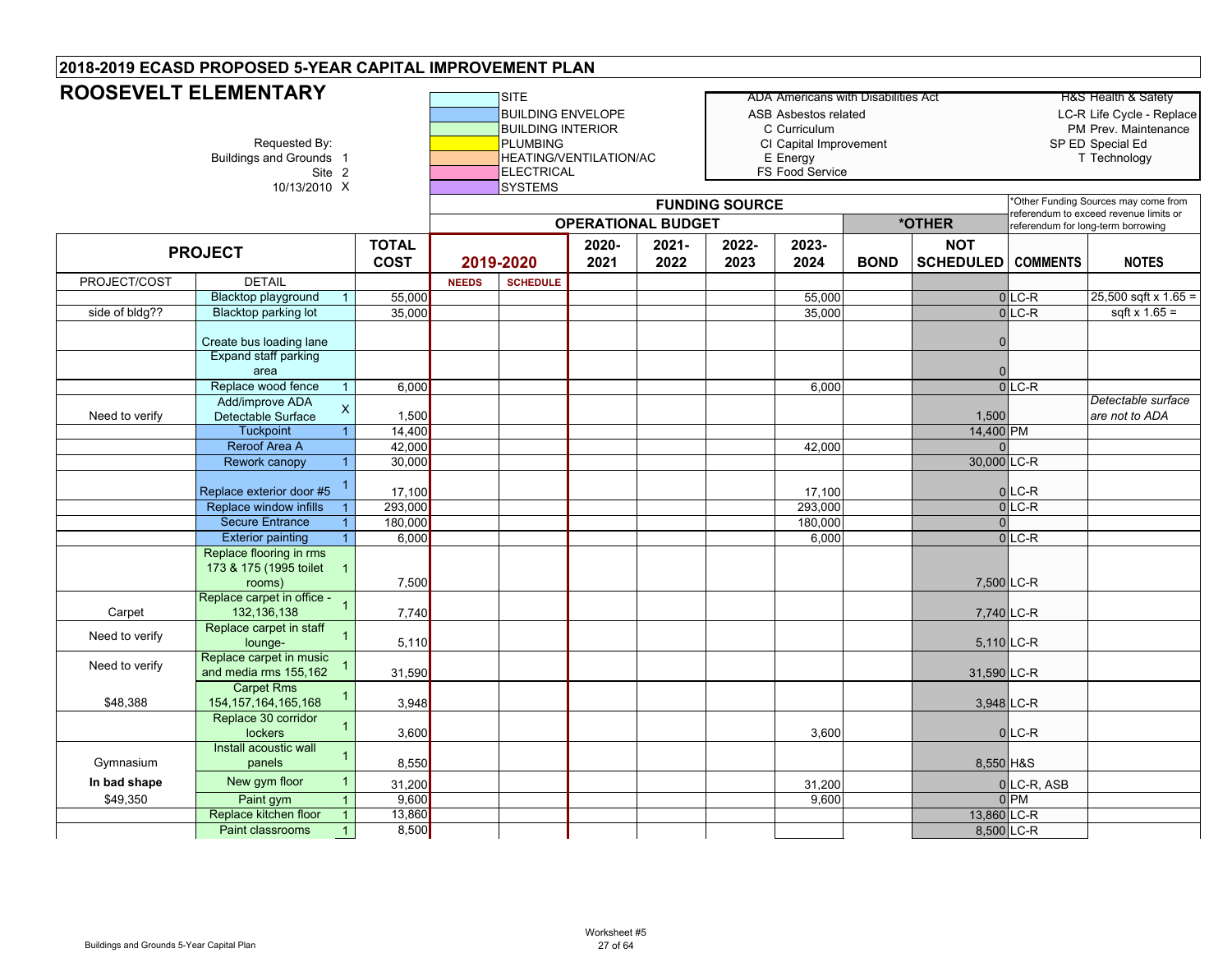# **ROOSEVELT ELEMENTARY**

| <b>ROOSEVELT ELEMENTARY</b> |                                                                                                                 |                             |              | <b>ISITE</b>                                                                                                   |                        |                           |                       | ADA Americans with Disabilities Act                                                           |             |                                |                                    | H&S Health & Safety                                                                   |
|-----------------------------|-----------------------------------------------------------------------------------------------------------------|-----------------------------|--------------|----------------------------------------------------------------------------------------------------------------|------------------------|---------------------------|-----------------------|-----------------------------------------------------------------------------------------------|-------------|--------------------------------|------------------------------------|---------------------------------------------------------------------------------------|
|                             | Requested By:<br><b>Buildings and Grounds 1</b><br>Site 2<br>10/13/2010 X                                       |                             |              | <b>BUILDING ENVELOPE</b><br><b>BUILDING INTERIOR</b><br><b>PLUMBING</b><br><b>ELECTRICAL</b><br><b>SYSTEMS</b> | HEATING/VENTILATION/AC |                           |                       | ASB Asbestos related<br>C Curriculum<br>CI Capital Improvement<br>E Energy<br>FS Food Service |             |                                |                                    | LC-R Life Cycle - Replace<br>PM Prev. Maintenance<br>SP ED Special Ed<br>T Technology |
|                             |                                                                                                                 |                             |              |                                                                                                                |                        |                           | <b>FUNDING SOURCE</b> |                                                                                               |             |                                |                                    | *Other Funding Sources may come from<br>referendum to exceed revenue limits or        |
|                             |                                                                                                                 |                             |              |                                                                                                                |                        | <b>OPERATIONAL BUDGET</b> |                       |                                                                                               |             | *OTHER                         | referendum for long-term borrowing |                                                                                       |
|                             | <b>PROJECT</b>                                                                                                  | <b>TOTAL</b><br><b>COST</b> |              | 2019-2020                                                                                                      | 2020-<br>2021          | $2021 -$<br>2022          | 2022-<br>2023         | 2023-<br>2024                                                                                 | <b>BOND</b> | <b>NOT</b><br><b>SCHEDULED</b> | <b>COMMENTS</b>                    | <b>NOTES</b>                                                                          |
| PROJECT/COST                | <b>DETAIL</b>                                                                                                   |                             | <b>NEEDS</b> | <b>SCHEDULE</b>                                                                                                |                        |                           |                       |                                                                                               |             |                                |                                    |                                                                                       |
|                             | Toilet rooms 101B and<br>$\overline{1}$<br>134                                                                  | 40,200                      |              |                                                                                                                |                        |                           |                       |                                                                                               |             | 40,200 LC-R                    |                                    |                                                                                       |
|                             | Redo 123/125 toilets<br>$\mathsf{X}$                                                                            | 20,000                      |              |                                                                                                                |                        |                           |                       |                                                                                               |             | 20,000                         |                                    |                                                                                       |
|                             | Install fan exhaust to<br>room 113, telephone                                                                   | 10,000                      |              |                                                                                                                |                        |                           |                       |                                                                                               |             | 10,000                         |                                    |                                                                                       |
|                             | <b>Exterior lighting controls</b>                                                                               | 6,600                       |              |                                                                                                                |                        |                           |                       |                                                                                               |             | 6,600 CI                       |                                    |                                                                                       |
|                             | Replace elec service<br>$\mathsf{x}$                                                                            | 50,000                      |              |                                                                                                                |                        |                           |                       |                                                                                               |             | 50,000                         |                                    |                                                                                       |
|                             | х<br>Add occupancy sensors                                                                                      | 4,000                       |              |                                                                                                                |                        |                           |                       |                                                                                               |             | 4,000                          |                                    |                                                                                       |
|                             | Add smoke detectors to<br>locker corridors                                                                      |                             |              |                                                                                                                |                        |                           |                       |                                                                                               |             |                                |                                    |                                                                                       |
|                             | X<br>Add receptacles                                                                                            | 12,000                      |              |                                                                                                                |                        |                           |                       |                                                                                               |             | 12,000                         |                                    |                                                                                       |
|                             | <b>Replace Fire Alarm</b><br>$\mathsf{X}$<br>System                                                             | 54,992                      |              |                                                                                                                |                        |                           |                       |                                                                                               |             | 54,992                         |                                    |                                                                                       |
|                             | Add lighting control<br>$\mathsf{X}$<br>system                                                                  | 8,800                       |              |                                                                                                                |                        |                           |                       |                                                                                               |             | 8,800                          |                                    |                                                                                       |
|                             | <b>Add Security Cameras</b><br>X                                                                                | 1,700                       |              |                                                                                                                |                        |                           |                       |                                                                                               |             | 1,700                          |                                    |                                                                                       |
|                             | <b>Add Access Control for</b><br>X<br>Technology Equip. Rm                                                      | 2,000                       |              |                                                                                                                |                        |                           |                       |                                                                                               |             | 2,000                          |                                    |                                                                                       |
|                             | <b>Replace Existing</b><br>X<br><b>Security Cameras</b>                                                         | <sup>0</sup>                |              |                                                                                                                |                        |                           |                       |                                                                                               |             |                                |                                    |                                                                                       |
| two door stations           | <b>Replace Door Access</b><br>X<br>Security Intercom                                                            | 3,200                       |              |                                                                                                                |                        |                           |                       |                                                                                               |             | 3,200                          |                                    |                                                                                       |
| <b>TOTALS</b>               | NOTE: The following costs are construction costs. For project costs, a multiplier must be added to the figures. | 1,024,690                   | 0            |                                                                                                                | Λ                      | 0                         | $\mathbf{0}$          | 678,500                                                                                       |             | 346,190                        |                                    |                                                                                       |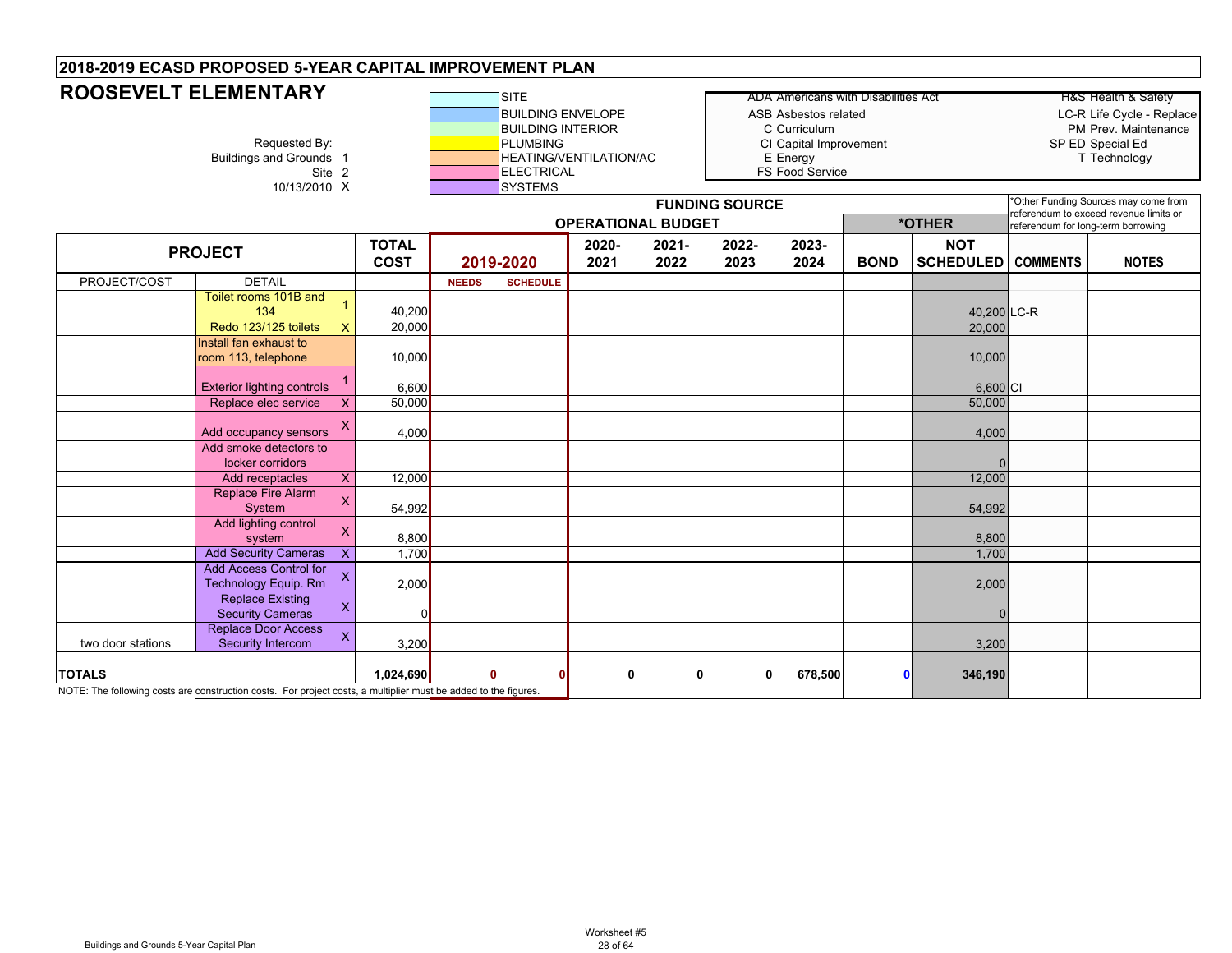#### **SITE** ADA Americans with Disabilities Act Health & Safety **BUILDING ENVELOPE ASB Asbestos related LC-R Life Cycle - Replace** BUILDING INTERIOR C Curriculum PM Prev. Maintenance Requested By: **PLUMBING** PUMBING CI Capital Improvement SP ED Special Ed<br>E Energy Energy Energy T Technology T Technology HEATING/VENTILATION/AC E Energy Site 2 **ELECTRICAL ELECTRICAL FS Food Service** 10/13/2010lsystems **TOTAL COST2020-20212021-20222022-20232023-2024 BOND NOT SCHEDULED COMMENTS NOTES** PROJECT/COST DETAIL **NEEDS SCHEDULE** Blacktop playground 1 109,560 **109,560 109,560** 109,560 PM *49,800 sqft x 1.6 =*  Address front sidewalk stone mulch containmentX1,920 | I | I | I | I | I | I | 1,920 *maintenance issue - stones on the sidewalk*Site Grading Corrections x @ ice rink area <sup>X</sup> 9,000 9,000 *run-off is not directed towards SE CB*Install Play Equip Mulch X tall Play Equip Mulch x 3,040 5,040 5,040 5,040 maintenance issue<br>Edge Containment x 5,040 5,040 5,040 5,040 5,040 chark mulch bark mulch bark mulch bark mulch bark mulch bark Create parent pick up lane for student safety 0 Add/improve ADA Detectable Surface <sup>X</sup> 1,920 1,920 *Detectable surface are not to ADA*  HSR Budget Secure Entrance Project 1 265,980 **265,980 265,980** 265,980 Roof 1970 addition 1 266,864 **266,864 266,864** 266,864 LC-R Tuck point 1949 bldg. 1 72,000 72,000 0 PM Custodial storage loading dock <sup>1</sup> 107,800 **107,800 107,800** 107,800 CI Replace windows masonry infill - west <sup>1</sup> 99,000 **99,000 99,000** 99,000 LC-R Replace windows masonry infill - east <sup>1</sup> 159,500 **159,500 159,500** 159,500 LC-R Modify cafeteria/kitchen 520,000 520,000 1949 classroomss **Cabinets for classrooms** 1 in 1949 building 56,250 56,250 0 LC-R, CI Replace ceilings in rms 201,213,214 <sup>1</sup> 16,200 16,200 <sup>0</sup> LC-R Abate chalk and tack boards in classrooms in 11949 building 5,100 | | | | | | | 5,100 | 0|ASB, LC-R Abate and recover flooring in rm 202 <sup>1</sup> 5,075 5,075 ASB, LC-R 104,225 Repair classroom from 1 21,600 21,600 21,600 21,600 21,600 21,600 ASB, LC-R Install areas of refuge 1 8,000 8,000 8,000 **B** 8,000 ADA, H&S **PROJECT 2019-2020SAM DAVEY ELEMENTARYFUNDING SOURCE** \*Other Funding Sources may come from referendum to exceed revenue limits or **OPERATIONAL BUDGET \*OTHER** referendum for long-term borrowing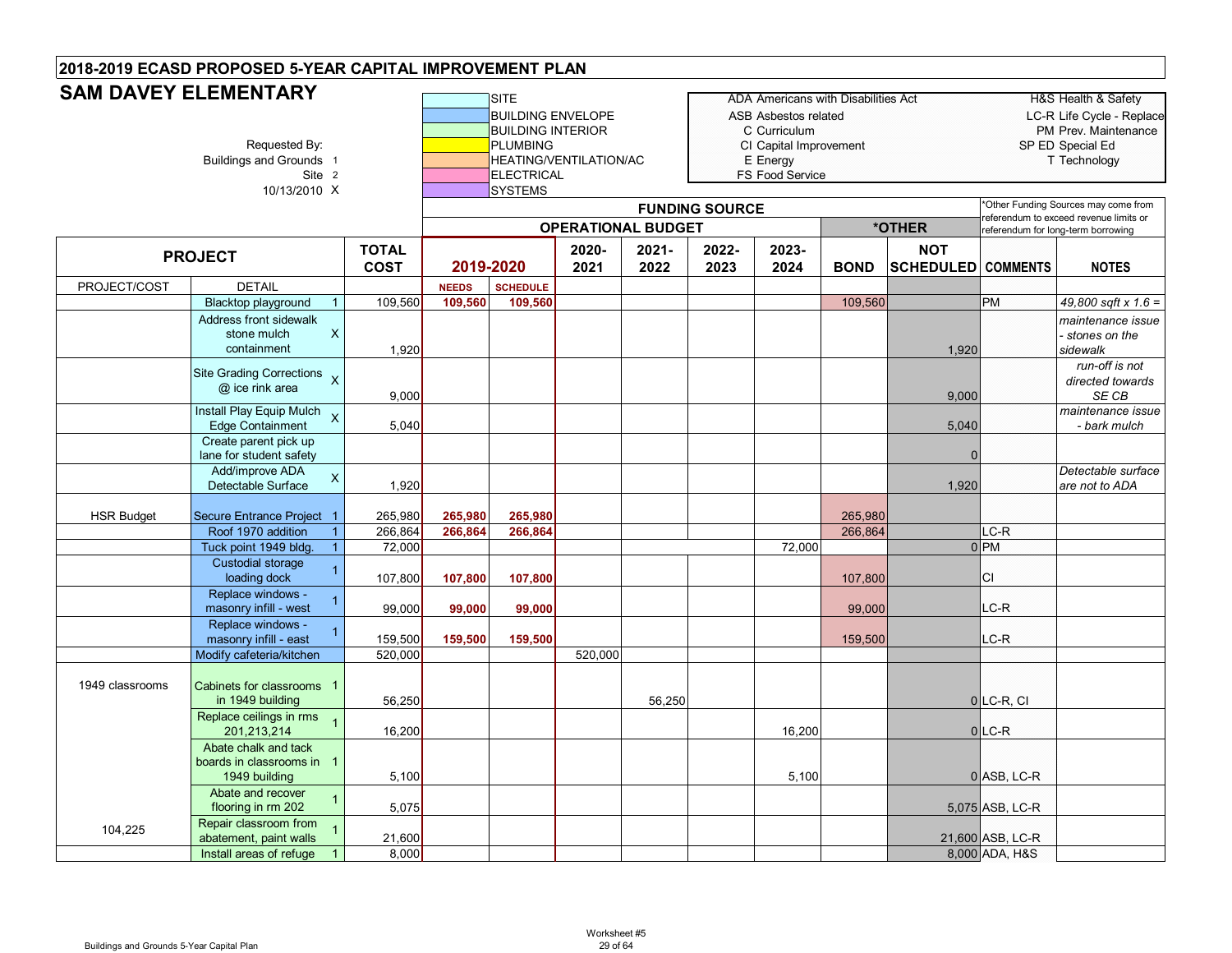#### **SITE** ADA Americans with Disabilities Act HAS Health & Safety **BUILDING ENVELOPE ASB Asbestos related LC-R Life Cycle - Replace** BUILDING INTERIOR C Curriculum PM Prev. Maintenance Requested By: Networks Are the Cite of Cite Capital Improvement SP ED Special Educations and Grounds 1 Cite Capital Improvement SP ED Special Educations and Grounds 1 Technology HEATING/VENTILATION/AC E Energy HEATING/VENTILATION/AC E Energy Site 2 **ELECTRICAL ELECTRICAL FS Food Service** 10/13/2010lsystems **TOTAL COST2020-20212021-20222022-20232023-2024 BOND NOT SCHEDULED COMMENTS NOTES** PROJECT/COST DETAIL **NEEDS SCHEDULE PROJECT 2019-2020SAM DAVEY ELEMENTARYFUNDING SOURCE** \*Other Funding Sources may come from referendum to exceed revenue limits or **OPERATIONAL BUDGET \*OTHER** referendum for long-term borrowing Upper floor stairway enclosure <sup>1</sup> 35,000 35,000 H&S Create partnership coordinator office 0Abate art room floor 1 4,500 4,500 4,500 4,500 4,500 4,500 4,500 4,500 4,500 4,500 4,500 4,500 4,500 4,500 4,500 4,500 4,500 4,500 4,500 4,500 4,500 4,500 4,500 4,500 4,500 4,500 4,500 4,500 4,500 4,500 4,500 4,500 4,500 4 Expand kitchen/cafeteria 520,000 520,000 New resinous floor in art <sub>1</sub> room $\left\vert \begin{array}{ccc} \circ & \circ & \circ & \circ \end{array} \right\vert$  6,225  $\left\vert \begin{array}{ccc} \circ & \circ & \circ & \circ \end{array} \right\vert$  1 and  $\left\vert \begin{array}{ccc} \circ & \circ & \circ & \circ \end{array} \right\vert$ Replace art room cabinetry <sup>1</sup> <sup>0</sup> Replace flooring in cafeteria with resinouss <sup>1</sup> | 18,000 | | 18,000 | | | | 0 |LC-R Replace 14 classroom sinks <sup>1</sup> 21,000 21,000 LC-R Replace existing cold water connection before water meter<mark>r |</mark> 24,000 | | | | | | | | 24,000 Remodel toilet rooms in 1970 section to ADA standards - Add changing room 190,000 | | | 90,000 | | | 00,000 | | 0|ADA,LC-R Replace pneumatic control system with DDC 1125,000 125,000 0 LC-R Convert to newer style of actuatorss and the cysic of the contract of the contract of the contract of the contract of the contract of the contract of the contract of the contract of the contract of the contract of the contract of the contract of the contrac Replace Boiler burner water damaged **X** 15,000 15,000 15,000 15,000 15,000 15,000 15,000 15,000 15,000 15,000 15,000 15,000 15,000 15,000 15,000 15,000 15,000 15,000 15,000 15,000 15,000 15,000 15,000 15,000 15,000 15,000 15,000 15,000 15,000 1 Add occupancy sensors X 6,000 6,000 6,000 6,000 6,000 6,000 6,000 6,000 6,000 6,000 6,000 6,000 6,000 6,000 6,000 6,000 6,000 6,000 6,000 6,000 6,000 6,000 6,000 6,000 6,000 6,000 6,000 6,000 6,000 6,000 6,000 6,000 6,000 Add locker corridor fire detectors 3,500 3,500 Add receptacles X 12,000 12,000 Replace Fire Alarm Syste X 5,500 **5,500 5,500** 5,500 Add lighting control system X 13,000 13,000 13,000 13,000 13,000 13,000 13,000 13,000 13,000 13,000 13,000 13,000 13,000 13,000 13,000 13,000 13,000 13,000 13,000 13,000 13,000 13,000 13,000 13,000 13,000 13,000 13,000 13, Add Security Cameras X | 1,700 | | | | | | | | | | | | | 1,700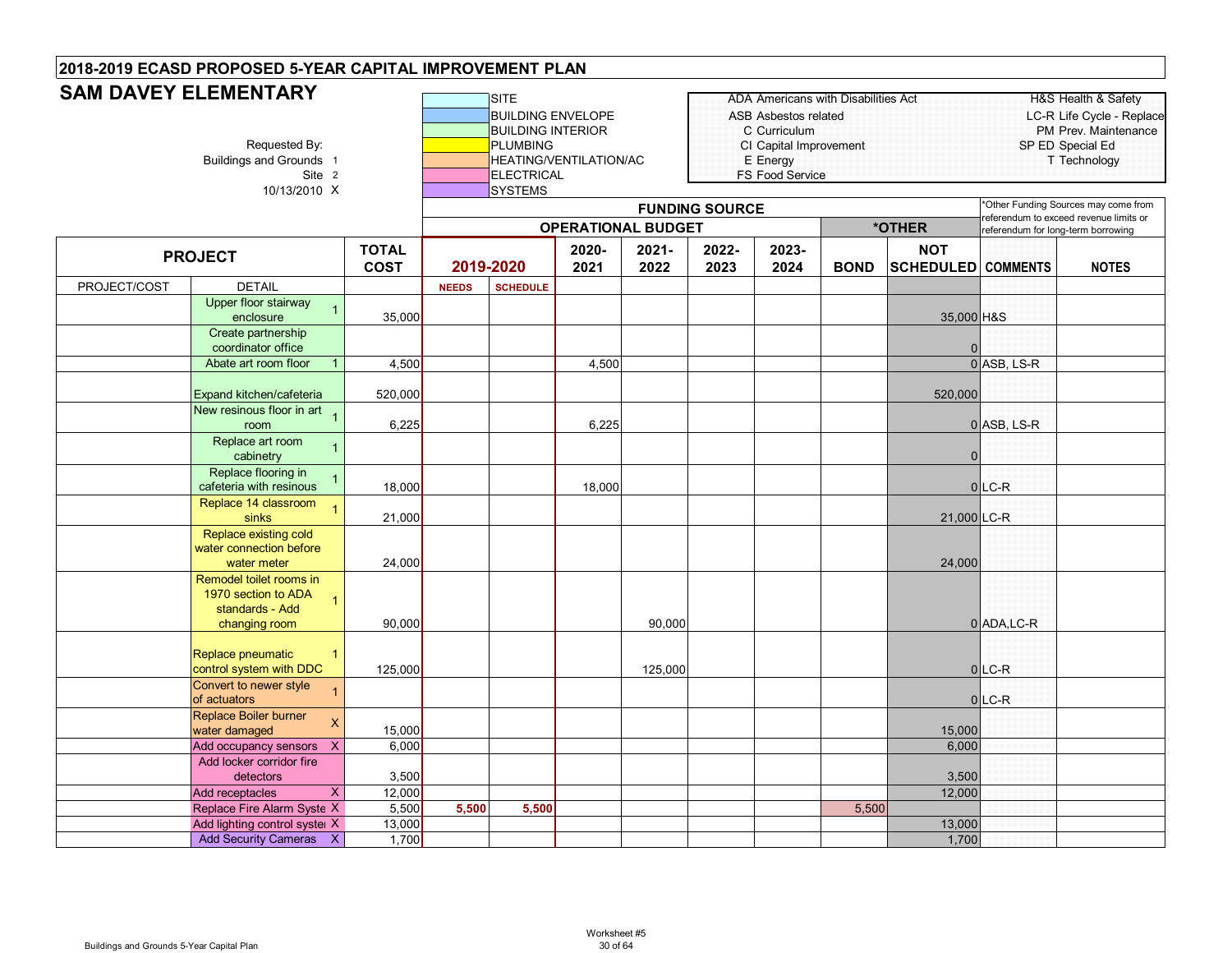|                            | <b>SAM DAVEY ELEMENTARY</b>                                                                                     |       |              | <b>SITE</b>                   |                           |         |                       | ADA Americans with Disabilities Act |             |                           |                                    | H&S Health & Safety                                                            |
|----------------------------|-----------------------------------------------------------------------------------------------------------------|-------|--------------|-------------------------------|---------------------------|---------|-----------------------|-------------------------------------|-------------|---------------------------|------------------------------------|--------------------------------------------------------------------------------|
|                            |                                                                                                                 |       |              | <b>BUILDING ENVELOPE</b>      |                           |         |                       | ASB Asbestos related                |             |                           |                                    | LC-R Life Cycle - Replace                                                      |
|                            |                                                                                                                 |       |              | <b>BUILDING INTERIOR</b>      |                           |         |                       | C Curriculum                        |             |                           |                                    | PM Prev. Maintenance                                                           |
|                            | Requested By:                                                                                                   |       |              | PLUMBING                      |                           |         |                       | CI Capital Improvement              |             |                           |                                    | SP ED Special Ed                                                               |
|                            | Buildings and Grounds 1                                                                                         |       |              | <b>HEATING/VENTILATION/AC</b> |                           |         |                       | E Energy                            |             |                           |                                    | T Technology                                                                   |
|                            | Site 2                                                                                                          |       |              | <b>IELECTRICAL</b>            |                           |         |                       | <b>FS Food Service</b>              |             |                           |                                    |                                                                                |
|                            | 10/13/2010 X                                                                                                    |       |              | <b>SYSTEMS</b>                |                           |         |                       |                                     |             |                           |                                    |                                                                                |
|                            |                                                                                                                 |       |              |                               |                           |         | <b>FUNDING SOURCE</b> |                                     |             |                           |                                    | *Other Funding Sources may come from<br>referendum to exceed revenue limits or |
|                            |                                                                                                                 |       |              |                               | <b>OPERATIONAL BUDGET</b> |         |                       |                                     |             | *OTHER                    | referendum for long-term borrowing |                                                                                |
|                            |                                                                                                                 |       | 2020-        | $2021 -$                      | 2022-                     | 2023-   |                       | <b>NOT</b>                          |             |                           |                                    |                                                                                |
|                            | <b>TOTAL</b><br><b>PROJECT</b><br><b>COST</b>                                                                   |       |              |                               | 2021                      | 2022    | 2023                  | 2024                                | <b>BOND</b> | <b>SCHEDULED COMMENTS</b> |                                    | <b>NOTES</b>                                                                   |
| PROJECT/COST               | <b>DETAIL</b>                                                                                                   |       | <b>NEEDS</b> | <b>SCHEDULE</b>               |                           |         |                       |                                     |             |                           |                                    |                                                                                |
|                            | Add Access Control for<br><b>Technology Equip. Rm</b>                                                           | 2,000 |              |                               |                           |         |                       |                                     |             | 2,000                     |                                    |                                                                                |
|                            | <b>Replace Existing</b><br>X<br><b>Security Cameras</b>                                                         |       |              |                               |                           |         |                       |                                     |             |                           |                                    |                                                                                |
| two door stations          | Replace Door Access<br>Security Intercom                                                                        | 3,200 |              |                               |                           |         |                       |                                     |             | 3,200                     |                                    |                                                                                |
| <b>TOTALS</b><br>2,636,434 |                                                                                                                 |       |              | 1,014,204 1,014,204           | 548,725                   | 271,250 | 0                     | 93,300                              | 1,014,204   | 708,955                   |                                    |                                                                                |
|                            | NOTE: The following costs are construction costs. For project costs, a multiplier must be added to the figures. |       |              |                               |                           |         |                       |                                     |             |                           |                                    |                                                                                |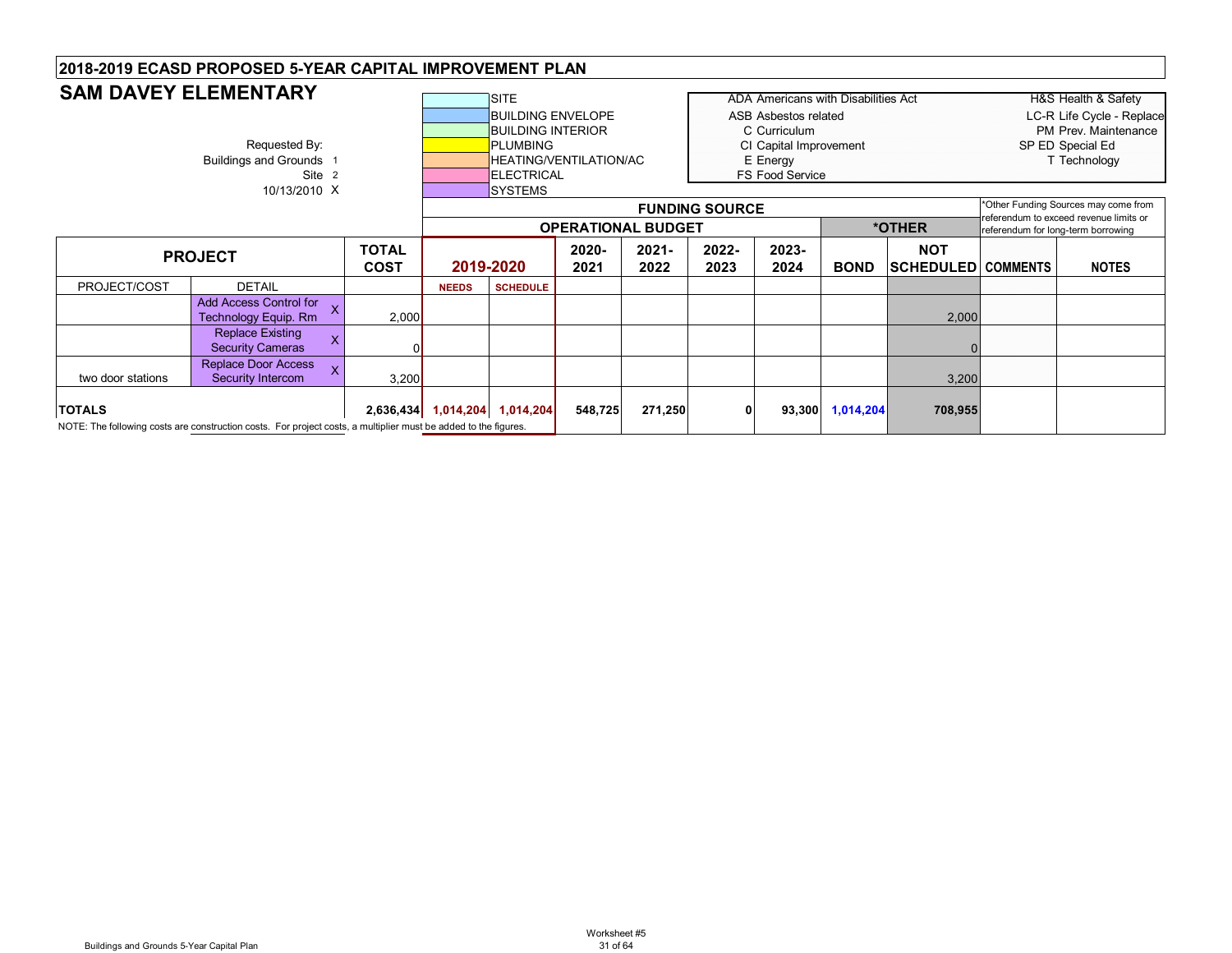# **SHERMAN ELEMENTARY**

| <b>SHERMAN ELEMENTARY</b> | Requested By:<br><b>Buildings and Grounds 1</b><br>Site 2<br>10/13/2010 X                                       |                             |              |                 | <b>BUILDING ENVELOPE</b><br><b>BUILDING INTERIOR</b><br><b>PLUMBING</b><br>HEATING/VENTILATION/AC<br><b>ELECTRICAL</b> |               |                       | ADA Americans with Disabilities Act<br><b>ASB Asbestos related</b><br>C Curriculum<br>CI Capital Improvement<br>E Energy<br>FS Food Service |             |                                         |                                    | <b>H&amp;S Health &amp; Safety</b><br>LC-R Life Cycle - Replace<br>PM Prev. Maintenance<br>SP ED Special Ed<br>T Technology |
|---------------------------|-----------------------------------------------------------------------------------------------------------------|-----------------------------|--------------|-----------------|------------------------------------------------------------------------------------------------------------------------|---------------|-----------------------|---------------------------------------------------------------------------------------------------------------------------------------------|-------------|-----------------------------------------|------------------------------------|-----------------------------------------------------------------------------------------------------------------------------|
|                           |                                                                                                                 |                             |              | <b>SYSTEMS</b>  | <b>OPERATIONAL BUDGET</b>                                                                                              |               | <b>FUNDING SOURCE</b> |                                                                                                                                             |             | *OTHER                                  | referendum for long-term borrowing | *Other Funding Sources may come from<br>referendum to exceed revenue limits or                                              |
|                           | <b>PROJECT</b>                                                                                                  | <b>TOTAL</b><br><b>COST</b> |              | 2019-2020       | 2020-<br>2021                                                                                                          | 2021-<br>2022 | 2022-<br>2023         | 2023-<br>2024                                                                                                                               | <b>BOND</b> | <b>NOT</b><br><b>SCHEDULED COMMENTS</b> |                                    | <b>NOTES</b>                                                                                                                |
| PROJECT/COST              | <b>DETAIL</b>                                                                                                   |                             | <b>NEEDS</b> | <b>SCHEDULE</b> |                                                                                                                        |               |                       |                                                                                                                                             |             |                                         |                                    |                                                                                                                             |
|                           |                                                                                                                 |                             |              |                 |                                                                                                                        |               |                       |                                                                                                                                             |             |                                         | 0                                  |                                                                                                                             |
|                           |                                                                                                                 |                             |              |                 |                                                                                                                        |               |                       |                                                                                                                                             |             | <sup>n</sup>                            |                                    |                                                                                                                             |
|                           |                                                                                                                 |                             |              |                 |                                                                                                                        |               |                       |                                                                                                                                             |             | $\Omega$                                |                                    |                                                                                                                             |
|                           | Exterior door/frame #8<br>replace                                                                               | 18,000                      |              |                 |                                                                                                                        |               |                       |                                                                                                                                             |             | 18,000 LC-R                             |                                    |                                                                                                                             |
|                           | Exterior door #12                                                                                               |                             |              |                 |                                                                                                                        |               |                       |                                                                                                                                             |             |                                         |                                    |                                                                                                                             |
|                           | (receiving) replace                                                                                             | 12,000                      | 12,000 LC-R  |                 |                                                                                                                        |               |                       |                                                                                                                                             |             |                                         |                                    |                                                                                                                             |
|                           | Replace gym partition                                                                                           | 75,000                      | 75,000 LC-R  |                 |                                                                                                                        |               |                       |                                                                                                                                             |             |                                         |                                    |                                                                                                                             |
|                           | Paint gym lines - west<br>gym                                                                                   | 5,250                       |              |                 |                                                                                                                        |               |                       |                                                                                                                                             |             |                                         | 5,250 LC-R                         |                                                                                                                             |
|                           | Regrout toilet rooms 151<br>& 152 (near gym)                                                                    | 6,000                       |              |                 |                                                                                                                        |               |                       |                                                                                                                                             |             |                                         | 6,000 LC-R                         |                                                                                                                             |
|                           | Paint classrooms                                                                                                | 11,000                      |              |                 |                                                                                                                        |               |                       |                                                                                                                                             |             | 11,000 LC-R                             |                                    |                                                                                                                             |
|                           | Carpet Replacement,<br>Rms. 172 thru 197 less 1<br><b>Media Center</b>                                          |                             |              |                 |                                                                                                                        |               |                       |                                                                                                                                             |             | $\Omega$                                |                                    |                                                                                                                             |
|                           |                                                                                                                 |                             |              |                 |                                                                                                                        |               |                       |                                                                                                                                             |             |                                         | $0$ <sub>LC-R</sub>                |                                                                                                                             |
|                           |                                                                                                                 |                             |              |                 |                                                                                                                        |               |                       |                                                                                                                                             |             |                                         | 0 <sub>C1</sub>                    |                                                                                                                             |
|                           |                                                                                                                 |                             |              |                 |                                                                                                                        |               |                       |                                                                                                                                             |             |                                         | $0$ LC-R,E                         |                                                                                                                             |
|                           |                                                                                                                 |                             |              |                 |                                                                                                                        |               |                       |                                                                                                                                             |             |                                         | 0 CI, S                            |                                                                                                                             |
|                           |                                                                                                                 |                             |              |                 |                                                                                                                        |               |                       |                                                                                                                                             |             | $\Omega$                                |                                    |                                                                                                                             |
|                           |                                                                                                                 |                             |              |                 |                                                                                                                        |               |                       |                                                                                                                                             |             | $\Omega$<br>$\Omega$                    |                                    |                                                                                                                             |
|                           |                                                                                                                 |                             |              |                 |                                                                                                                        |               |                       |                                                                                                                                             |             | $\Omega$                                |                                    |                                                                                                                             |
|                           |                                                                                                                 |                             | $\Omega$     |                 |                                                                                                                        |               |                       |                                                                                                                                             |             |                                         |                                    |                                                                                                                             |
|                           |                                                                                                                 |                             | $\Omega$     |                 |                                                                                                                        |               |                       |                                                                                                                                             |             |                                         |                                    |                                                                                                                             |
|                           |                                                                                                                 |                             | $\Omega$     |                 |                                                                                                                        |               |                       |                                                                                                                                             |             |                                         |                                    |                                                                                                                             |
|                           |                                                                                                                 |                             |              |                 |                                                                                                                        |               |                       |                                                                                                                                             |             | $\Omega$                                |                                    |                                                                                                                             |
| <b>TOTALS</b>             | NOTE: The following costs are construction costs. For project costs, a multiplier must be added to the figures. | 127,250                     | $\mathbf{0}$ | $\Omega$        | $\mathbf{0}$                                                                                                           | $\mathbf 0$   | $\mathbf 0$           | $\mathbf{0}$                                                                                                                                |             | 127,250<br>$\mathbf{0}$                 |                                    |                                                                                                                             |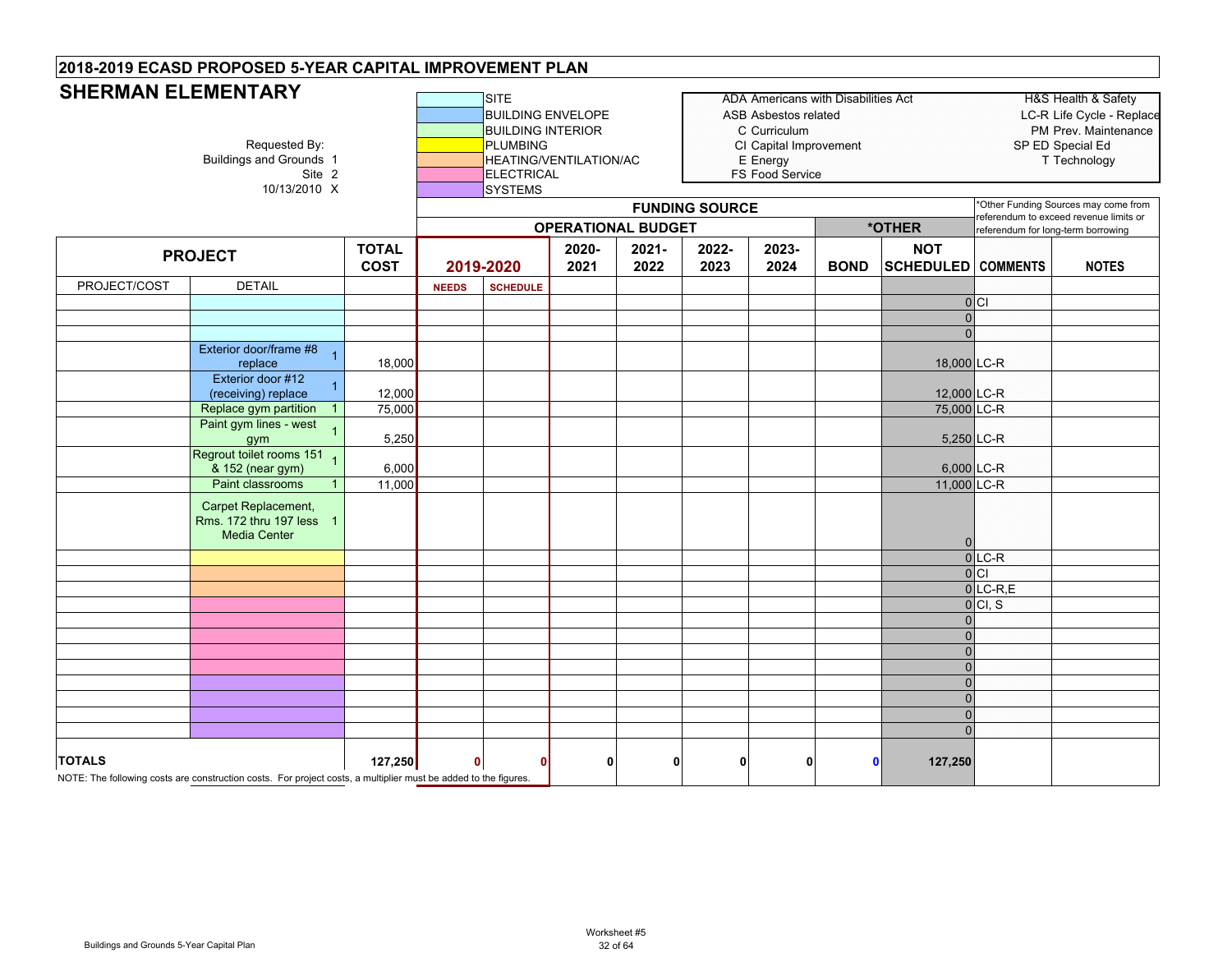# **DELONG MIDDLE SCHOOL**

|                       | JELUNU MIIDDLE JUNUUL<br>Requested By:<br><b>Buildings and Grounds 1</b><br>Site 2<br>10/13/2010 X |                             |              | <b>SITE</b><br><b>BUILDING ENVELOPE</b><br><b>BUILDING INTERIOR</b><br><b>PLUMBING</b><br><b>HEATING/VENTILATION/AC</b><br><b>ELECTRICAL</b><br>SYSTEMS |               |                           | <b>FUNDING SOURCE</b> | ASB Asbestos related<br>C Curriculum<br>CI Capital Improvement<br>E Energy<br>FS Food Service | ADA Americans with Disabilities Act |                                         | SP ED Special Ed<br>Other Funding Sources may come from                     | H&S Health & Safety<br>LC-R Life Cycle - Replace<br>PM Prev. Maintenance<br>T Technology |
|-----------------------|----------------------------------------------------------------------------------------------------|-----------------------------|--------------|---------------------------------------------------------------------------------------------------------------------------------------------------------|---------------|---------------------------|-----------------------|-----------------------------------------------------------------------------------------------|-------------------------------------|-----------------------------------------|-----------------------------------------------------------------------------|------------------------------------------------------------------------------------------|
|                       |                                                                                                    |                             |              |                                                                                                                                                         |               | <b>OPERATIONAL BUDGET</b> |                       |                                                                                               |                                     | *OTHER                                  | eferendum to exceed revenue limits or<br>referendum for long-term borrowing |                                                                                          |
|                       | <b>PROJECT</b>                                                                                     | <b>TOTAL</b><br><b>COST</b> |              | 2019-2020                                                                                                                                               | 2020-<br>2021 | 2021-<br>2022             | 2022-<br>2023         | 2023-<br>2024                                                                                 | <b>BOND</b>                         | <b>NOT</b><br><b>SCHEDULED</b> COMMENTS |                                                                             | <b>NOTES</b>                                                                             |
| PROJECT/COST          | <b>DETAIL</b>                                                                                      |                             | <b>NEEDS</b> | <b>SCHEDULE</b>                                                                                                                                         |               |                           |                       |                                                                                               |                                     |                                         |                                                                             |                                                                                          |
|                       | Pave road to ballfields<br>$\overline{2}$                                                          | 11,750                      |              |                                                                                                                                                         |               |                           |                       |                                                                                               |                                     | 11,750 CI                               |                                                                             |                                                                                          |
|                       |                                                                                                    |                             |              |                                                                                                                                                         |               |                           |                       |                                                                                               |                                     |                                         |                                                                             |                                                                                          |
| <b>Exterior doors</b> | Entrance #13<br>Entrance #14                                                                       | 26,000                      |              |                                                                                                                                                         |               |                           |                       |                                                                                               |                                     |                                         | 26,000 LC-R, PM                                                             |                                                                                          |
| \$52,000              | $\mathbf{1}$<br>Replace exterior weight                                                            | 26,000                      |              |                                                                                                                                                         |               |                           |                       |                                                                                               |                                     |                                         | 26,000 LC-R, PM                                                             |                                                                                          |
|                       | room door and install X<br>panic bars                                                              | 4,000                       |              |                                                                                                                                                         |               |                           |                       |                                                                                               |                                     | 4,000 LC-R                              |                                                                             |                                                                                          |
|                       | Add observation window 1<br>to door 264B                                                           | 3,060                       |              |                                                                                                                                                         |               |                           |                       |                                                                                               |                                     | 3,060 CI                                |                                                                             |                                                                                          |
| \$4,460               | Remove half door and<br>install full at boys locker 1                                              |                             |              |                                                                                                                                                         |               |                           |                       |                                                                                               |                                     |                                         |                                                                             |                                                                                          |
|                       | room to laundry<br>Paint gymnasiums                                                                | 1,400<br>47,360             |              |                                                                                                                                                         |               |                           |                       |                                                                                               |                                     | $1,400$ CI<br>47,360 LC-R               |                                                                             |                                                                                          |
|                       |                                                                                                    |                             |              |                                                                                                                                                         |               |                           |                       |                                                                                               |                                     |                                         |                                                                             |                                                                                          |
|                       | Paint IMC                                                                                          | 39,200                      |              |                                                                                                                                                         |               |                           |                       |                                                                                               |                                     | 39,200 LC-R                             |                                                                             |                                                                                          |
|                       | Refinish gym floors                                                                                | 47,100                      |              |                                                                                                                                                         |               |                           |                       |                                                                                               |                                     | 47,100 LC-R                             |                                                                             |                                                                                          |
|                       | Replace gym divider with<br>curtain                                                                | 44,640                      |              |                                                                                                                                                         |               |                           |                       |                                                                                               |                                     | 44,640 LC-R                             |                                                                             |                                                                                          |
|                       | Acoustics for sound<br>deadening in Rm 169<br>(verify if 167)                                      | 15,360                      |              |                                                                                                                                                         |               |                           |                       |                                                                                               |                                     | 15,360 LC-R                             |                                                                             |                                                                                          |
|                       | Orchestra instrument<br>$\overline{2}$<br>storage                                                  | 16,800                      |              |                                                                                                                                                         |               |                           |                       |                                                                                               |                                     | 16,800 CI                               |                                                                             |                                                                                          |
|                       | Band instrument storage 2                                                                          | 16,800                      |              |                                                                                                                                                         |               |                           |                       |                                                                                               |                                     | 16,800 CI                               |                                                                             |                                                                                          |
|                       | Music storage for band 2                                                                           | 6,000                       |              |                                                                                                                                                         |               |                           |                       |                                                                                               |                                     | $6,000$ CI                              |                                                                             |                                                                                          |
|                       | $\overline{X}$<br>Stair railings to code                                                           | 32,000                      |              |                                                                                                                                                         |               |                           |                       |                                                                                               |                                     | 32,000                                  |                                                                             |                                                                                          |
| Pool                  | Add solar collector for<br>$\overline{1}$<br>heating pool water                                    | 84,000                      |              |                                                                                                                                                         |               |                           |                       |                                                                                               |                                     | 84,000 E                                |                                                                             |                                                                                          |
|                       | Replace heat exchanger 1<br>domestic                                                               | 14,400                      |              |                                                                                                                                                         |               |                           |                       |                                                                                               |                                     |                                         | 14,400 LC-R, CI                                                             |                                                                                          |
|                       | Hot water storage tank                                                                             | 15,000                      |              |                                                                                                                                                         |               |                           |                       |                                                                                               |                                     | 15,000 LC-R                             |                                                                             |                                                                                          |
| Toilet room upgrades  |                                                                                                    |                             |              |                                                                                                                                                         |               |                           |                       |                                                                                               |                                     |                                         | $0$ LC-R, CI<br>$0$ ASB                                                     |                                                                                          |
|                       |                                                                                                    |                             |              |                                                                                                                                                         |               |                           |                       |                                                                                               |                                     | $\Omega$                                |                                                                             |                                                                                          |
|                       |                                                                                                    |                             |              |                                                                                                                                                         |               |                           |                       |                                                                                               |                                     |                                         | $0$ LC-R                                                                    |                                                                                          |
|                       |                                                                                                    |                             |              |                                                                                                                                                         |               |                           |                       |                                                                                               |                                     | $\overline{0}$                          |                                                                             |                                                                                          |
|                       |                                                                                                    |                             |              |                                                                                                                                                         |               |                           |                       |                                                                                               |                                     |                                         |                                                                             |                                                                                          |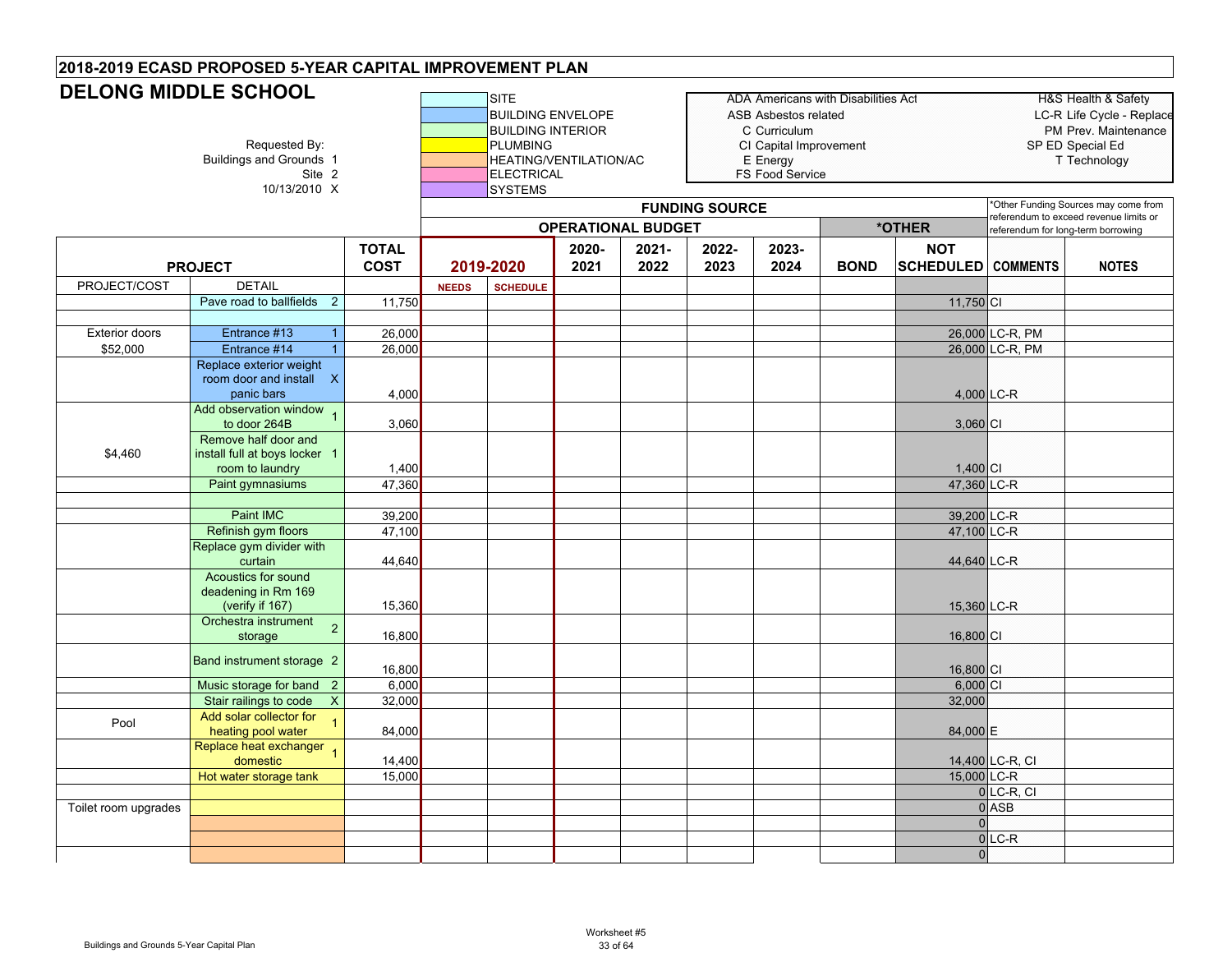#### SITEADA Americans with Disabilities Act HEAD HAS Health & Safety BUILDING ENVELOPE ASB Asbestos related LC-R Life Cycle - Replace **BUILDING INTERIOR CONSUMING CONTACT CONSUMING CONTRACT CONTRACT CONTRACT CONTRACT CONTRACT CONTRACT CONTRACT CONTRACT CONTRACT CONTRACT CONTRACT CONTRACT CONTRACT CONTRACT CONTRACT CONTRACT CONTRACT CONTRACT CONTRACT CONT** Requested By: **PLUMBING** PUMBING CI Capital Improvement SP ED Special Ed<br>Buildings and Grounds 1 Technology HEATING/VENTILATION/AC E Energy Energy Technology unds 1 **HEATING/VENTILATION/AC ENGLISITE**<br>Site 2 **HEATING** ELECTRICAL FS Food Service 10/13/2010 X SYSTEMS **TOTAL COST2020-20212021-20222022-20232023-2024 BOND NOT SCHEDULED COMMENTS NOTES** PROJECT/COST DETAIL **NEEDS SCHEDULE PROJECT 2019-2020 DELONG MIDDLE SCHOOL2018-2019 ECASD PROPOSED 5-YEAR CAPITAL IMPROVEMENT PLAN FUNDING SOURCE** \*Other Funding Sources may come from referendum to exceed revenue limits or **OPERATIONAL BUDGET** 0 $\overline{0}$ 0**TOTALS 450,870 0 0 0000 0 450,870** NOTE: The following costs are construction costs. For project costs, a multiplier must be added to the figures.

Buildings and Grounds 5-Year Capital Plan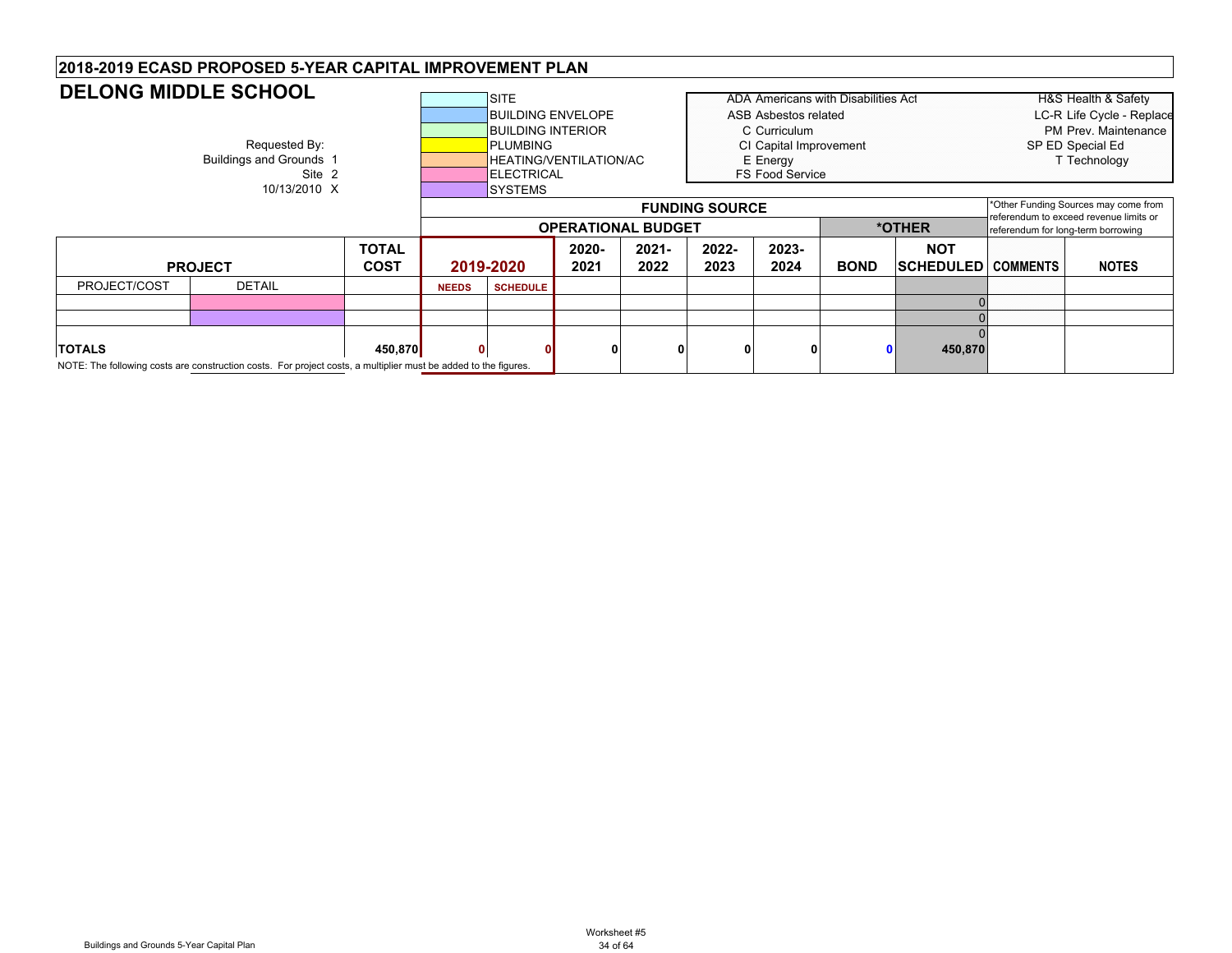| <b>NORTHSTAR MIDDLE SCHOOL</b> | Requested By:<br>Buildings and Grounds 1<br>Site 2<br>10/13/2010 X                                                                           |                             |              | <b>SITE</b><br><b>BUILDING ENVELOPE</b><br><b>BUILDING INTERIOR</b><br><b>PLUMBING</b><br><b>ELECTRICAL</b><br><b>SYSTEMS</b> | HEATING/VENTILATION/AC    |                  |                       | ADA Americans with Disabilities Act<br>ASB Asbestos related<br>C Curriculum<br>CI Capital Improvement<br>E Energy<br>FS Food Service |             |                                         |                                        | H&S Health & Safety<br>LC-R Life Cycle - Replace<br>PM Prev. Maintenance<br>SP ED Special Ed<br>T Technology |
|--------------------------------|----------------------------------------------------------------------------------------------------------------------------------------------|-----------------------------|--------------|-------------------------------------------------------------------------------------------------------------------------------|---------------------------|------------------|-----------------------|--------------------------------------------------------------------------------------------------------------------------------------|-------------|-----------------------------------------|----------------------------------------|--------------------------------------------------------------------------------------------------------------|
|                                |                                                                                                                                              |                             |              |                                                                                                                               |                           |                  | <b>FUNDING SOURCE</b> |                                                                                                                                      |             |                                         | referendum to exceed revenue limits or | *Other Funding Sources may come from                                                                         |
|                                |                                                                                                                                              |                             |              |                                                                                                                               | <b>OPERATIONAL BUDGET</b> |                  |                       |                                                                                                                                      |             | *OTHER                                  | referendum for long-term borrowing     |                                                                                                              |
|                                | <b>PROJECT</b>                                                                                                                               | <b>TOTAL</b><br><b>COST</b> |              | 2019-2020                                                                                                                     | 2020-<br>2021             | $2021 -$<br>2022 | 2022-<br>2023         | 2023-<br>2024                                                                                                                        | <b>BOND</b> | <b>NOT</b><br><b>SCHEDULED</b> COMMENTS |                                        | <b>NOTES</b>                                                                                                 |
| PROJECT/COST                   | <b>DETAIL</b>                                                                                                                                |                             | <b>NEEDS</b> | <b>SCHEDULE</b>                                                                                                               |                           |                  |                       |                                                                                                                                      |             |                                         |                                        |                                                                                                              |
|                                | Resurface walkway to<br>track                                                                                                                | 10,008                      |              |                                                                                                                               | 10,008                    |                  |                       |                                                                                                                                      |             |                                         | $0$ LC-R                               |                                                                                                              |
|                                | Tuckpointing at stucco<br>$\overline{\mathbf{x}}$<br>above entry #1                                                                          | 2,000                       |              |                                                                                                                               |                           |                  |                       |                                                                                                                                      |             | 2,000                                   |                                        |                                                                                                              |
|                                | Weatherstripping at gym $\chi$<br>doors                                                                                                      | 1,000                       |              |                                                                                                                               |                           |                  |                       |                                                                                                                                      |             | 1,000                                   |                                        |                                                                                                              |
|                                | Replace entry doors and<br>frames at door #1                                                                                                 | 52,000                      |              |                                                                                                                               | 52,000                    |                  |                       |                                                                                                                                      |             |                                         | $0$ LC-R                               |                                                                                                              |
|                                | Repair/replace skylights                                                                                                                     | 24,500                      |              |                                                                                                                               |                           |                  |                       |                                                                                                                                      |             | 24,500 LC-R                             |                                        |                                                                                                              |
|                                | Replace storage room<br>door outside entry #5                                                                                                | 6,000                       |              |                                                                                                                               |                           |                  |                       |                                                                                                                                      |             | 6,000                                   |                                        |                                                                                                              |
|                                | Replace science room<br>floor - Room 820                                                                                                     | 9,936                       |              |                                                                                                                               |                           |                  |                       |                                                                                                                                      |             | 9,936 LC-R                              |                                        |                                                                                                              |
|                                | Replace movable walls<br>between 610/620,<br>630/640, 650/660,<br>760/770, 625/635,<br>740/750, 840/850,<br>870/880 with metal stud<br>walls | 35,000                      |              |                                                                                                                               | 35,000                    |                  |                       |                                                                                                                                      |             | $\Omega$                                |                                        |                                                                                                              |
|                                | Refinish gym floor<br>$\mathbf{1}$                                                                                                           | 41,760                      |              |                                                                                                                               |                           | 41,760           |                       |                                                                                                                                      |             |                                         | $0$ LC-R                               |                                                                                                              |
|                                | Paint gym                                                                                                                                    | 15,000                      |              |                                                                                                                               |                           | 15,000           |                       |                                                                                                                                      |             |                                         | $0$ LC-R                               |                                                                                                              |
|                                | Carpet office area                                                                                                                           | 10,000                      |              |                                                                                                                               |                           |                  |                       |                                                                                                                                      |             | 10,000                                  |                                        |                                                                                                              |
|                                | Carpet media center                                                                                                                          | 15,464                      |              |                                                                                                                               | 15,464                    |                  |                       |                                                                                                                                      |             | $\Omega$                                |                                        |                                                                                                              |
|                                | Carpet remaining upper<br>floor rooms                                                                                                        | 5,984                       |              |                                                                                                                               | 5,984                     |                  |                       |                                                                                                                                      |             | $\overline{0}$                          |                                        |                                                                                                              |
|                                | Resinous flooring for<br>FCE classrooms                                                                                                      | 21,186                      |              |                                                                                                                               | 21,186                    |                  |                       |                                                                                                                                      |             | $\overline{0}$                          |                                        |                                                                                                              |
|                                | Replace ceramic floor<br>tile in 7th & 8th grade<br>toilet rooms                                                                             | 6,000                       |              |                                                                                                                               |                           | 6,000            |                       |                                                                                                                                      |             |                                         | $0$ LC-R                               |                                                                                                              |
|                                | Replace gym separation<br>curtain                                                                                                            | 40,320                      |              |                                                                                                                               |                           |                  |                       |                                                                                                                                      |             | 40,320 LC-R                             |                                        |                                                                                                              |
| Pool                           | Repair/replace ceramic<br>tile on walls<br>$\mathbf{1}$<br>(delaminating)                                                                    | 4,000                       |              |                                                                                                                               | 4,000                     |                  |                       |                                                                                                                                      |             |                                         | $0$ PM                                 |                                                                                                              |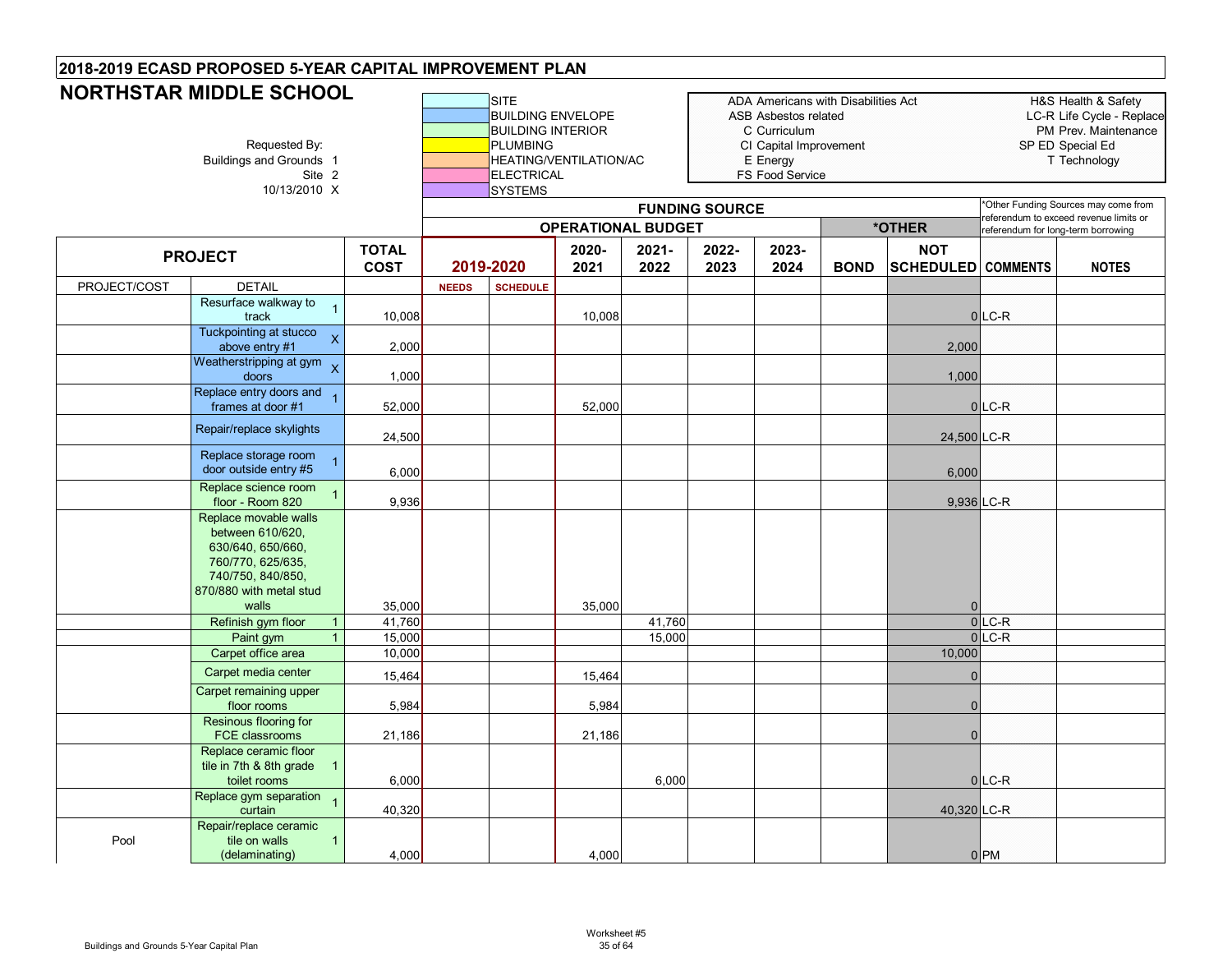|                                          | <b>NORTHSTAR MIDDLE SCHOOL</b><br>Requested By:<br>Buildings and Grounds 1<br>Site 2<br>10/13/2010 X |                             |              | <b>SITE</b><br><b>BUILDING ENVELOPE</b><br><b>BUILDING INTERIOR</b><br><b>PLUMBING</b><br><b>ELECTRICAL</b><br><b>SYSTEMS</b> | HEATING/VENTILATION/AC<br><b>OPERATIONAL BUDGET</b> |               | <b>FUNDING SOURCE</b> | ADA Americans with Disabilities Act<br>ASB Asbestos related<br>C Curriculum<br>CI Capital Improvement<br>E Energy<br>FS Food Service |             | *OTHER                                  | referendum to exceed revenue limits or<br>referendum for long-term borrowing | H&S Health & Safety<br>LC-R Life Cycle - Replace<br>PM Prev. Maintenance<br>SP ED Special Ed<br>T Technology<br>*Other Funding Sources may come from |
|------------------------------------------|------------------------------------------------------------------------------------------------------|-----------------------------|--------------|-------------------------------------------------------------------------------------------------------------------------------|-----------------------------------------------------|---------------|-----------------------|--------------------------------------------------------------------------------------------------------------------------------------|-------------|-----------------------------------------|------------------------------------------------------------------------------|------------------------------------------------------------------------------------------------------------------------------------------------------|
|                                          | <b>PROJECT</b>                                                                                       | <b>TOTAL</b><br><b>COST</b> |              | 2019-2020                                                                                                                     | 2020-<br>2021                                       | 2021-<br>2022 | 2022-<br>2023         | 2023-<br>2024                                                                                                                        | <b>BOND</b> | <b>NOT</b><br><b>SCHEDULED COMMENTS</b> |                                                                              | <b>NOTES</b>                                                                                                                                         |
| PROJECT/COST                             | <b>DETAIL</b>                                                                                        |                             | <b>NEEDS</b> | <b>SCHEDULE</b>                                                                                                               |                                                     |               |                       |                                                                                                                                      |             |                                         |                                                                              |                                                                                                                                                      |
|                                          | Add solar collector for<br>heating pool water                                                        | 84,000                      |              |                                                                                                                               |                                                     |               |                       |                                                                                                                                      |             | 84,000 E                                |                                                                              |                                                                                                                                                      |
|                                          | <b>Replace Pool Level</b><br>$\overline{2}$<br>controls and VFD                                      | 10,678                      |              |                                                                                                                               |                                                     |               |                       |                                                                                                                                      |             | 10,678                                  |                                                                              |                                                                                                                                                      |
|                                          | Replace all sink faucet<br>electronic sensors                                                        |                             |              |                                                                                                                               |                                                     |               |                       |                                                                                                                                      |             | 0                                       |                                                                              |                                                                                                                                                      |
|                                          | Replace domestic water<br>pumps and motors                                                           | 1,200                       |              |                                                                                                                               |                                                     |               |                       |                                                                                                                                      |             |                                         | $1,200$ LC-R                                                                 |                                                                                                                                                      |
|                                          | Replace chiller                                                                                      | 160,000                     |              |                                                                                                                               | 160,000                                             |               |                       |                                                                                                                                      |             |                                         |                                                                              |                                                                                                                                                      |
|                                          | Improve air flow to<br>locker rooms.                                                                 |                             |              |                                                                                                                               |                                                     |               |                       |                                                                                                                                      |             |                                         |                                                                              |                                                                                                                                                      |
|                                          | Replace accent lights at<br>main entrance                                                            | 9,600                       |              |                                                                                                                               |                                                     |               |                       |                                                                                                                                      |             |                                         | $9,600$ LC-R, E                                                              |                                                                                                                                                      |
|                                          | Replace pool variable<br>frequency drives                                                            | 9,600                       |              |                                                                                                                               |                                                     |               |                       |                                                                                                                                      |             |                                         | 9,600 LC-R                                                                   |                                                                                                                                                      |
|                                          | Add occupancy sensors<br>to balance of building<br>(add to above)                                    | 50,000                      |              |                                                                                                                               |                                                     |               |                       |                                                                                                                                      |             | 50,000                                  |                                                                              |                                                                                                                                                      |
|                                          | Correct code issues with<br>separation of emergency<br>and discretionary<br>generator connectsions   | 50,000                      |              |                                                                                                                               |                                                     |               |                       |                                                                                                                                      |             | 50,000                                  |                                                                              |                                                                                                                                                      |
|                                          | Replace all parking lot<br>lighting to LED                                                           | 45,000                      |              |                                                                                                                               |                                                     |               |                       |                                                                                                                                      |             | 45,000                                  |                                                                              |                                                                                                                                                      |
|                                          | Add lighting control<br>system                                                                       | 30,000                      |              |                                                                                                                               |                                                     |               |                       |                                                                                                                                      |             | 30,000                                  |                                                                              |                                                                                                                                                      |
|                                          | <b>Add Security Cameras</b><br>$\mathsf{X}$                                                          | 3,400                       |              |                                                                                                                               |                                                     |               |                       |                                                                                                                                      |             | 3,400                                   |                                                                              |                                                                                                                                                      |
|                                          | <b>Add Access Control for</b><br>Technology Equip. Rm X                                              | 2,000                       |              |                                                                                                                               |                                                     |               |                       |                                                                                                                                      |             | 2,000                                   |                                                                              |                                                                                                                                                      |
| 4 exterior PTZ, 3 interior<br><b>PTZ</b> | <b>Replace Existing</b><br><b>Security Cameras</b><br>$\mathsf{X}$                                   | 9,800                       |              |                                                                                                                               |                                                     |               |                       |                                                                                                                                      |             | 9,800                                   |                                                                              |                                                                                                                                                      |
| two door stations                        | <b>Replace Door Access</b><br>Security Intercom<br>X                                                 | 3,200                       |              |                                                                                                                               |                                                     |               |                       |                                                                                                                                      |             | 3,200                                   |                                                                              |                                                                                                                                                      |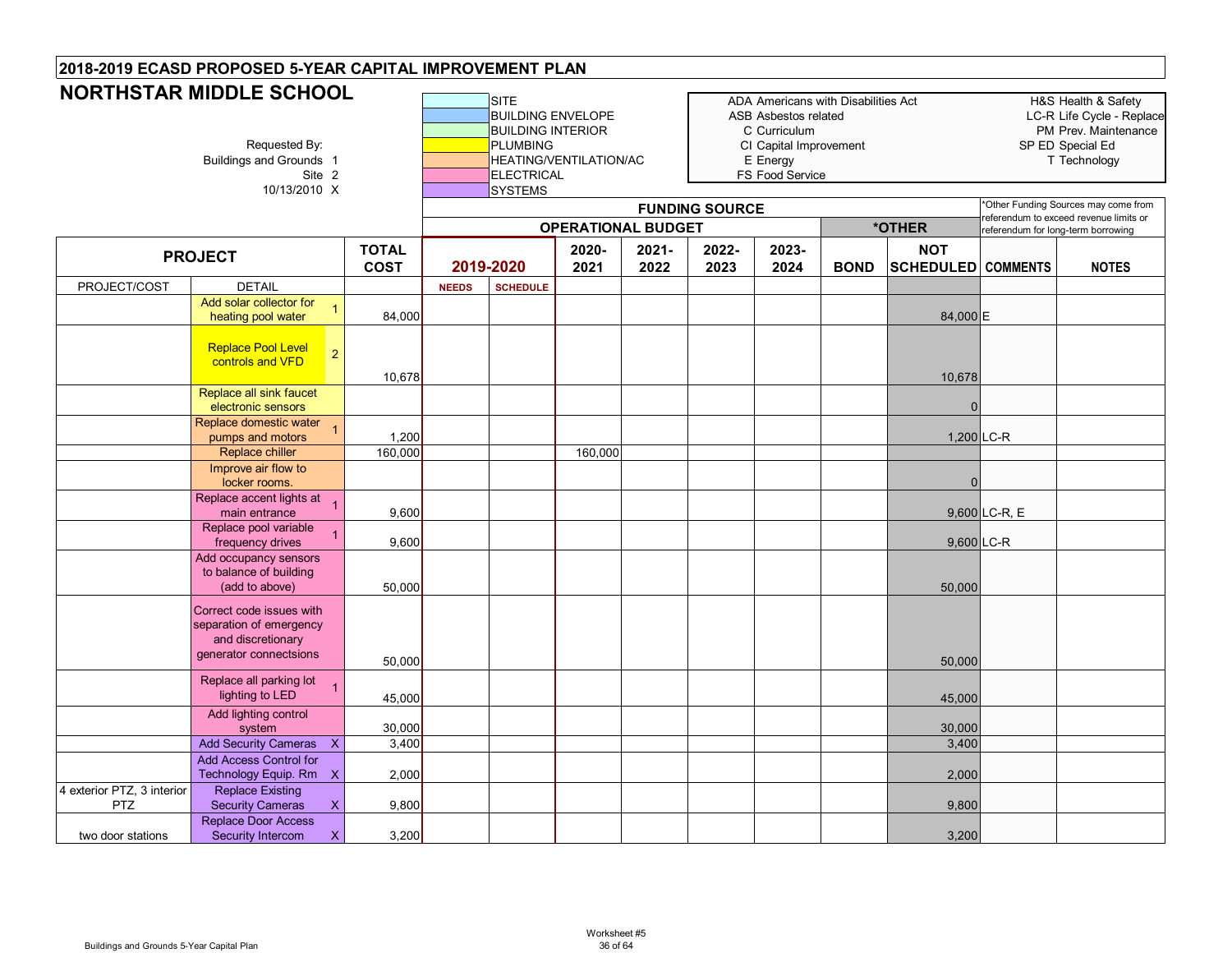|              | <b>NORTHSTAR MIDDLE SCHOOL</b> |              |              | <b>SITE</b>              |                        |                           |                       | ADA Americans with Disabilities Act |             |                           |                                    | H&S Health & Safety                    |
|--------------|--------------------------------|--------------|--------------|--------------------------|------------------------|---------------------------|-----------------------|-------------------------------------|-------------|---------------------------|------------------------------------|----------------------------------------|
|              |                                |              |              | <b>BUILDING ENVELOPE</b> |                        |                           |                       | <b>ASB Asbestos related</b>         |             |                           |                                    | LC-R Life Cycle - Replace              |
|              |                                |              |              | <b>BUILDING INTERIOR</b> |                        |                           |                       | C Curriculum                        |             |                           |                                    | PM Prev. Maintenance                   |
|              | Requested By:                  |              |              | <b>PLUMBING</b>          |                        |                           |                       | CI Capital Improvement              |             |                           |                                    | SP ED Special Ed                       |
|              | <b>Buildings and Grounds 1</b> |              |              |                          | HEATING/VENTILATION/AC |                           |                       | E Energy                            |             |                           |                                    | T Technology                           |
|              | Site 2                         |              |              | <b>ELECTRICAL</b>        |                        |                           |                       | <b>FS Food Service</b>              |             |                           |                                    |                                        |
|              | 10/13/2010 X                   |              |              | ISYSTEMS                 |                        |                           |                       |                                     |             |                           |                                    |                                        |
|              |                                |              |              |                          |                        |                           | <b>FUNDING SOURCE</b> |                                     |             |                           |                                    | *Other Funding Sources may come from   |
|              |                                |              |              |                          |                        | <b>OPERATIONAL BUDGET</b> |                       |                                     |             | *OTHER                    | referendum for long-term borrowing | referendum to exceed revenue limits or |
|              |                                | <b>TOTAL</b> |              |                          | 2020-                  | $2021 -$                  | 2022-                 | 2023-                               |             | <b>NOT</b>                |                                    |                                        |
|              | <b>PROJECT</b>                 | <b>COST</b>  |              | 2019-2020                | 2021                   | 2022                      | 2023                  | 2024                                | <b>BOND</b> | <b>SCHEDULED COMMENTS</b> |                                    | <b>NOTES</b>                           |
| PROJECT/COST | <b>DETAIL</b>                  |              | <b>NEEDS</b> | <b>SCHEDULE</b>          |                        |                           |                       |                                     |             |                           |                                    |                                        |
|              | <b>New Security NVR</b>        |              |              |                          |                        |                           |                       |                                     |             |                           |                                    |                                        |
|              |                                |              |              |                          |                        |                           |                       |                                     |             |                           |                                    |                                        |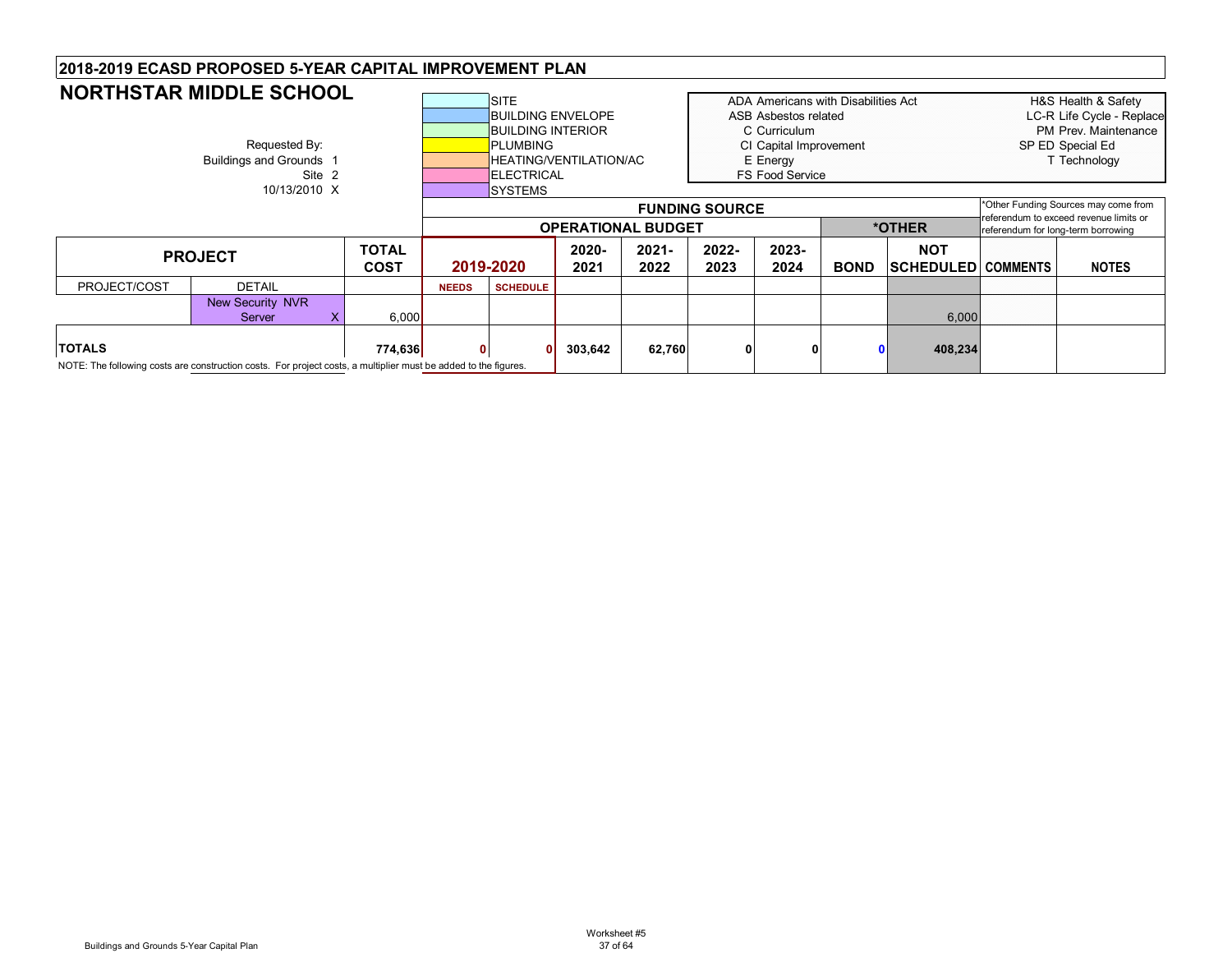# **SOUTH MIDDLE SCHOOL**

| <b>DUU I N MIDDLE SUNUUL</b> | Requested By:<br>Buildings and Grounds 1<br>Site 2<br>10/13/2010 X<br><b>TOTAL</b>     |                    |              | <b>SITE</b><br><b>BUILDING ENVELOPE</b><br><b>BUILDING INTERIOR</b><br><b>PLUMBING</b><br><b>ELECTRICAL</b><br><b>SYSTEMS</b> | HEATING/VENTILATION/AC    |               |                       | <b>ASB Asbestos related</b><br>C Curriculum<br>CI Capital Improvement<br>E Energy<br>FS Food Service | ADA Americans with Disabilities Act |                                         | SP ED Special Ed                                                             | <b>H&amp;S Health &amp; Safety</b><br>LC-R Life Cycle - Replace<br>PM Prev. Maintenance<br>T Technology |
|------------------------------|----------------------------------------------------------------------------------------|--------------------|--------------|-------------------------------------------------------------------------------------------------------------------------------|---------------------------|---------------|-----------------------|------------------------------------------------------------------------------------------------------|-------------------------------------|-----------------------------------------|------------------------------------------------------------------------------|---------------------------------------------------------------------------------------------------------|
|                              |                                                                                        |                    |              |                                                                                                                               |                           |               | <b>FUNDING SOURCE</b> |                                                                                                      |                                     |                                         | Other Funding Sources may come from<br>eferendum to exceed revenue limits or |                                                                                                         |
|                              |                                                                                        |                    |              |                                                                                                                               | <b>OPERATIONAL BUDGET</b> |               |                       |                                                                                                      |                                     | *OTHER                                  | referendum for long-term borrowing                                           |                                                                                                         |
|                              | <b>PROJECT</b>                                                                         | <b>COST</b>        |              | 2019-2020                                                                                                                     | 2020-<br>2021             | 2021-<br>2022 | 2022-<br>2023         | 2023-<br>2024                                                                                        | <b>BOND</b>                         | <b>NOT</b><br><b>SCHEDULED</b> COMMENTS |                                                                              | <b>NOTES</b>                                                                                            |
| PROJECT/COST                 | <b>DETAIL</b>                                                                          |                    | <b>NEEDS</b> | <b>SCHEDULE</b>                                                                                                               |                           |               |                       |                                                                                                      |                                     |                                         |                                                                              |                                                                                                         |
|                              | Replace tennis courts<br>$\mathbf{1}$                                                  | 200,000            |              |                                                                                                                               | 200,000                   |               |                       |                                                                                                      |                                     |                                         | $0$ LC-R                                                                     |                                                                                                         |
|                              | Paving south parking lot<br>and drives                                                 | 175,813            |              |                                                                                                                               |                           |               |                       |                                                                                                      |                                     | 175,813 LC-R                            |                                                                              |                                                                                                         |
|                              | Retaining wall<br>$\mathbf{1}$<br>replacements                                         | 4,800              |              |                                                                                                                               |                           |               |                       |                                                                                                      |                                     | 4,800 LC-R                              |                                                                              |                                                                                                         |
|                              | Sprinkler fields west of<br>building                                                   | 22,000             |              |                                                                                                                               |                           |               |                       |                                                                                                      |                                     | 22,000                                  |                                                                              |                                                                                                         |
|                              | Landscape area<br>$\sqrt{2}$<br>between door 1 and 2                                   |                    |              |                                                                                                                               |                           |               |                       |                                                                                                      |                                     |                                         |                                                                              |                                                                                                         |
|                              | Erosion control between<br>door 3 - door 4, west<br>$\overline{2}$<br>side of building | 15,000             |              |                                                                                                                               |                           |               |                       |                                                                                                      |                                     | 15,000 LC-R                             |                                                                              |                                                                                                         |
|                              | Ashalt area south of<br>tennis courts for erosion 1<br>control                         | 12,000             |              |                                                                                                                               |                           |               |                       |                                                                                                      |                                     | 12,000 CI                               |                                                                              |                                                                                                         |
|                              | Build water retention<br>$\overline{1}$<br>pond at tennis courts                       | 15,750             |              |                                                                                                                               |                           |               |                       |                                                                                                      |                                     | 15,750 CI                               |                                                                              |                                                                                                         |
|                              | Pave parking area for<br>school van and bldg and 2<br>food service mngrs               | 8,000              |              |                                                                                                                               |                           |               |                       |                                                                                                      |                                     | 8,000 CI                                |                                                                              |                                                                                                         |
|                              | Tuckpoint<br>$\overline{1}$                                                            | 18,000             |              |                                                                                                                               |                           |               |                       |                                                                                                      |                                     | 18,000 PM                               |                                                                              |                                                                                                         |
| 4000 sq ft. Two floors       | <b>Building Service Addition 1</b>                                                     | 1,600,000          |              |                                                                                                                               |                           |               |                       |                                                                                                      |                                     | 1,600,000                               |                                                                              |                                                                                                         |
|                              | <b>Add Freight Elevator</b>                                                            | 130,000            |              |                                                                                                                               |                           |               |                       |                                                                                                      |                                     | 130,000                                 |                                                                              |                                                                                                         |
|                              | <b>Reroof building</b><br>Replace utility shed door 2                                  | 1,401,948<br>3,500 |              |                                                                                                                               |                           |               |                       |                                                                                                      |                                     | 1,401,948<br>3,500 LC-R                 |                                                                              |                                                                                                         |
|                              | Replace exterior<br>windows                                                            | 165,200            |              |                                                                                                                               |                           |               |                       |                                                                                                      |                                     | 165,200 LC-R                            |                                                                              |                                                                                                         |
| Doors and hardware           | Replace overhead &<br>man doors on athletic 1<br>building                              | 12,800             |              |                                                                                                                               |                           | 12,800        |                       |                                                                                                      |                                     |                                         | $0$ <sub>LC-R</sub>                                                          |                                                                                                         |
|                              | Replace track shed<br>Replace entry door #6<br>$\overline{1}$                          | 125,000<br>21,500  |              |                                                                                                                               |                           |               |                       |                                                                                                      |                                     | 125,000<br>21,500 LC-R                  |                                                                              |                                                                                                         |
|                              | Replace doors #3, 4,<br>5,8                                                            | 72,000             |              |                                                                                                                               |                           |               |                       |                                                                                                      |                                     | 72,000                                  |                                                                              |                                                                                                         |
|                              | Replace loading dock<br>doors                                                          | 9,750              |              |                                                                                                                               |                           |               |                       |                                                                                                      |                                     | 9,750                                   |                                                                              |                                                                                                         |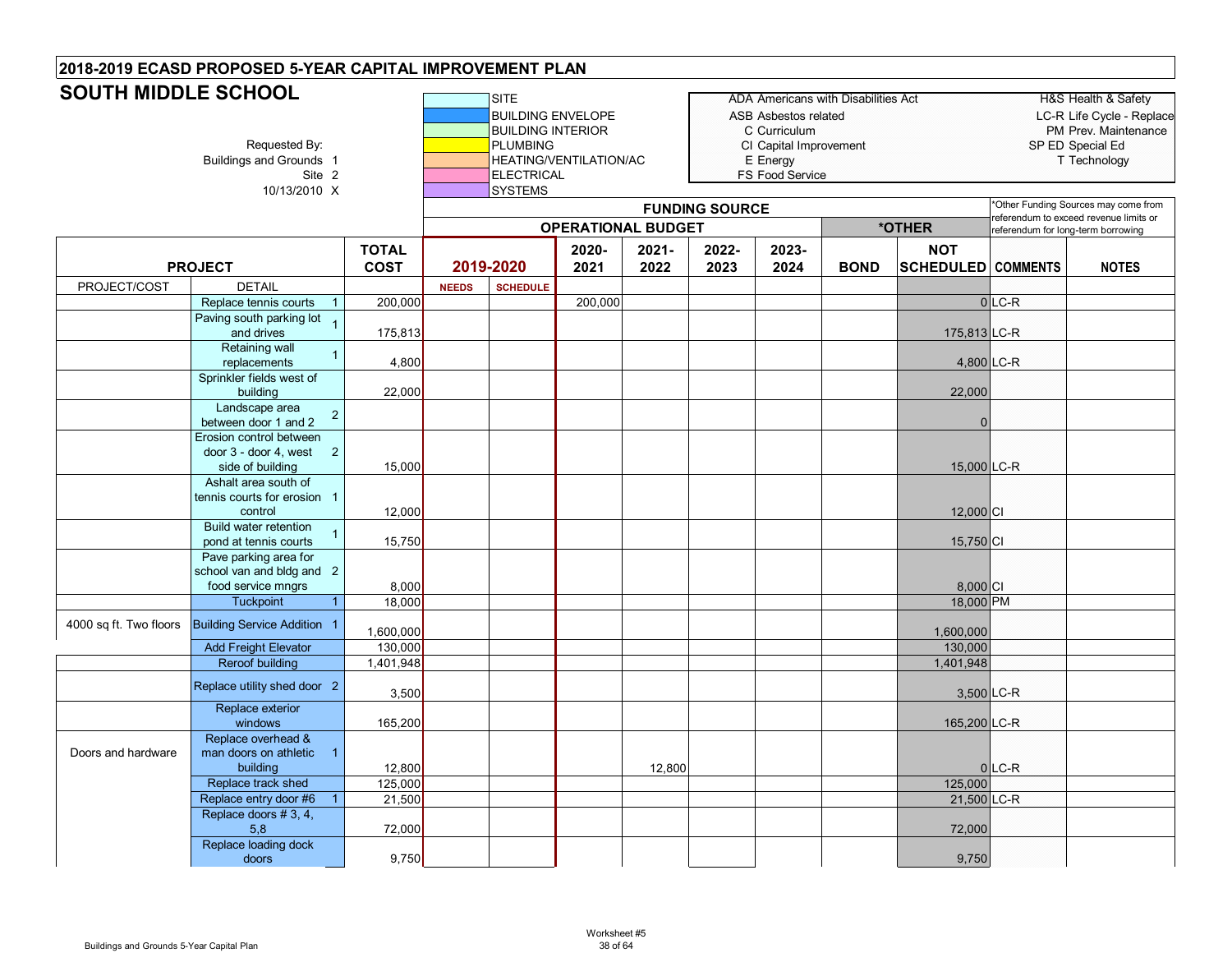#### **SITE** ADA Americans with Disabilities Act Health & Safety H&S Health & Safety BUILDING ENVELOPE **ASB** Asbestos related LC-R Life Cycle - Replace BUILDING INTERIOR **COULDING INTERIOR** COULDING COULDING THE COULDING INTERIOR Requested By: **PLUMBING** PUMBING CI Capital Improvement SP ED Special Ed<br>Buildings and Grounds 1 **Example Addings and Grounds 1** Technology HEATING/VENTILATION/AC E Energy Site 2 **ELECTRICAL** FS Food Service 10/13/2010 X SYSTEMS **TOTAL COST2020-20212021-20222022-20232023-2024 BOND NOT SCHEDULED COMMENTS NOTES** PROJECT/COST **DETAIL NEEDS SCHEDULE PROJECT 2019-2020 OPERATIONAL BUDGETSOUTH MIDDLE SCHOOLFUNDING SOURCE** \*Other Funding Sources may come from referendum to exceed revenue limits or **\*OTHER** referendum for long-term borrowing Replace (3) exterior gym doors and frames 15,000 15,000 15,000 15,000 15,000 15,000 15,000 15,000 15,000 15,000 15,000 15,000 15,000 15,000 15,000 15,000 15,000 15,000 15,000 15,000 15,000 15,000 15,000 15,000 15,000 15,000 15,000 15,000 15,000 15 Replace tech ed exterior doors, (2) areas 19,500 **19,000 19,000 19,000 19,000 19,500** 19,500 19,500 i \$297,045 Other exterior doors 6 21,495 21,495 LC-R Ssecure entrance 80,000 **80,000 80,000 80,000** 80,000 Replacement flooring **Replace flooring at The Replace flooring at** media center ум. 1 39,800 39.800 39,800 39.900 39.900 39.900 39.900 39.900 39.900 39.900 39.900 39.900 39.900 39.900 39.900 \$473,872 Replace flooring - science, epoxy <sup>1</sup> 124,416 124,416 LC-R Replace pool deck doors<br>(3) (3) 10,800 10,800 Pool entrance doors (2) replace and change the swing of the doors to push into hallway and to add crashbar hardware 0Replace flooring in 6th grade house | 50,116 | | | | | | | 50,116 Replace flooring in 7th grade house | 50,116 **| | | | | |** 50,116 |LC-R Lockers Replace all Hall Lockers <sup>1</sup> 120,000 120,000 Handicap changing room off of pool deck 2 0<br>The computation of the computation of the computation of the computation of the computation of the computation<br>The computation of the computation of the computation of the computation of the compu Install rubber flooring in weight room area 78,624 78,624 ADA 1945 sf Replace science lab tables 180,000 180,000 LC-R Sand and paint gym floors<sub>s</sub> 1 20,000 | 20,000 | 20,000 | 20,000 | 20,000 | 20,000 | 20,000 | 20,000 | 20,000 | 20,000 | 20,000 | 20,000 | Auditorium | Remodel Auditorium 2 | 105,000 | | | | | | | | | | | | | | 105,000 Provide wheelchair lift to stage <sup>1</sup> 35,000 35,000 ADA Provide FCE accessible work stations<sup>1</sup> 10,000 10,000 LC-R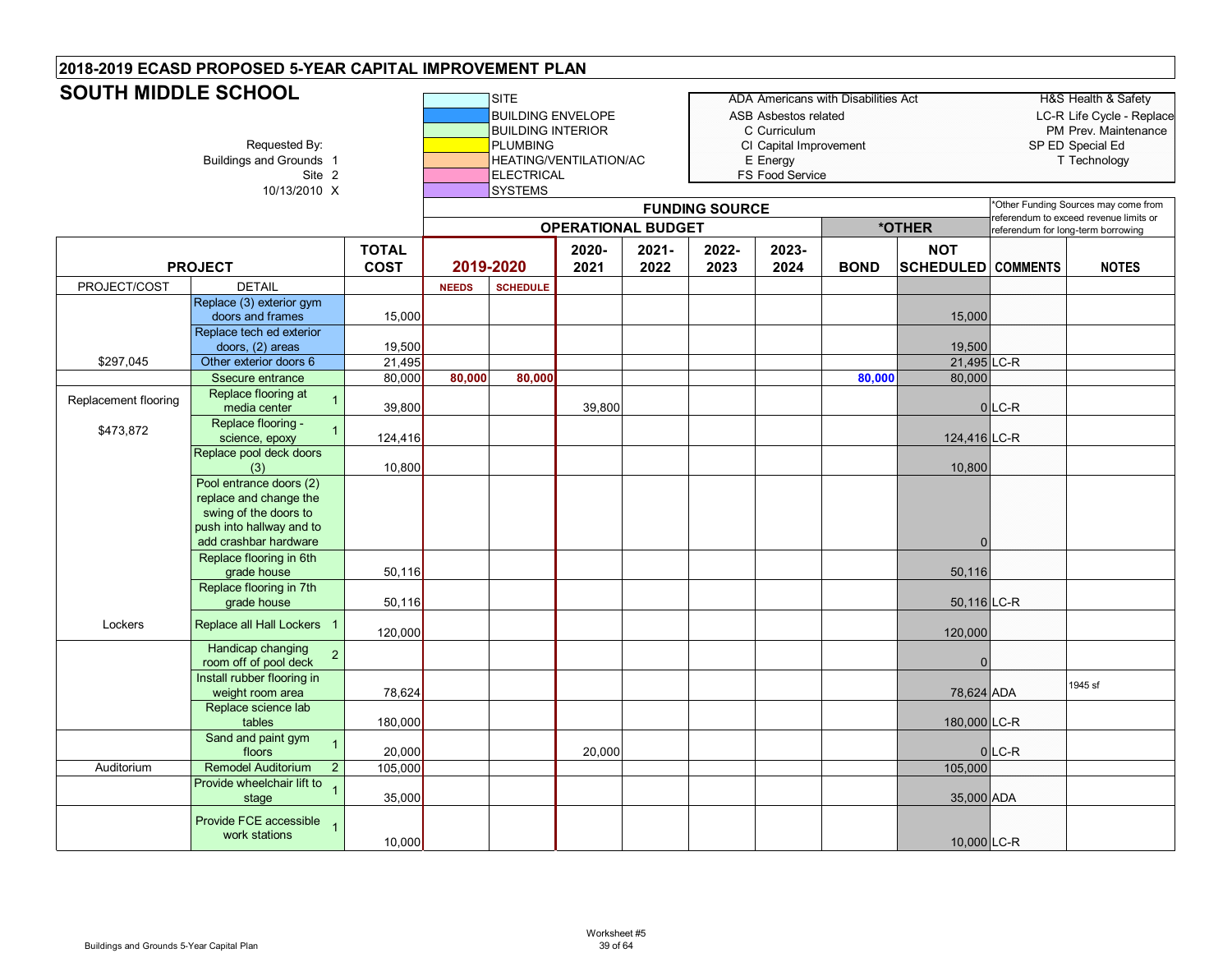# **SOUTH MIDDLE SCHOOL**

| <b>SUUTH MIDDLE SUNUUL</b>                                                                              | Requested By:<br>Buildings and Grounds 1<br>Site 2<br>10/13/2010 X                                                                  |                             |              |                 | <b>BUILDING ENVELOPE</b><br><b>BUILDING INTERIOR</b><br>HEATING/VENTILATION/AC<br>ELECTRICAL |               |                       | ASB Asbestos related<br>C Curriculum<br>CI Capital Improvement<br>E Energy<br>FS Food Service | <b>ADA Americans with Disabilities Act</b> |                                         | SP ED Special Ed                                                            | <b>H&amp;S Health &amp; Safety</b><br>LC-R Life Cycle - Replace<br>PM Prev. Maintenance<br>T Technology |
|---------------------------------------------------------------------------------------------------------|-------------------------------------------------------------------------------------------------------------------------------------|-----------------------------|--------------|-----------------|----------------------------------------------------------------------------------------------|---------------|-----------------------|-----------------------------------------------------------------------------------------------|--------------------------------------------|-----------------------------------------|-----------------------------------------------------------------------------|---------------------------------------------------------------------------------------------------------|
|                                                                                                         |                                                                                                                                     |                             |              | <b>SYSTEMS</b>  |                                                                                              |               | <b>FUNDING SOURCE</b> |                                                                                               |                                            |                                         | Other Funding Sources may come from                                         |                                                                                                         |
|                                                                                                         |                                                                                                                                     |                             |              |                 | <b>OPERATIONAL BUDGET</b>                                                                    |               |                       |                                                                                               |                                            | *OTHER                                  | eferendum to exceed revenue limits or<br>referendum for long-term borrowing |                                                                                                         |
|                                                                                                         | <b>PROJECT</b>                                                                                                                      | <b>TOTAL</b><br><b>COST</b> |              | 2019-2020       | 2020-<br>2021                                                                                | 2021-<br>2022 | 2022-<br>2023         | 2023-<br>2024                                                                                 | <b>BOND</b>                                | <b>NOT</b><br><b>SCHEDULED COMMENTS</b> |                                                                             | <b>NOTES</b>                                                                                            |
| PROJECT/COST                                                                                            | <b>DETAIL</b>                                                                                                                       |                             | <b>NEEDS</b> | <b>SCHEDULE</b> |                                                                                              |               |                       |                                                                                               |                                            |                                         |                                                                             |                                                                                                         |
|                                                                                                         | Re-design photo-copier<br>areas, and have area to 2<br>locate pallets of paper                                                      |                             |              |                 |                                                                                              |               |                       |                                                                                               |                                            |                                         |                                                                             |                                                                                                         |
|                                                                                                         | Install areas of refuge                                                                                                             | 16,000                      |              |                 |                                                                                              |               |                       |                                                                                               |                                            |                                         | 16,000 ADA, H&S                                                             |                                                                                                         |
|                                                                                                         | $\overline{a}$<br>Paint gym                                                                                                         | 44,160                      |              |                 |                                                                                              |               |                       |                                                                                               |                                            | 44,160 LC-R                             |                                                                             |                                                                                                         |
|                                                                                                         | Replace knob locksets<br>with lever units                                                                                           | 108,000                     |              |                 |                                                                                              |               |                       |                                                                                               |                                            | 108,000 ADA                             |                                                                             |                                                                                                         |
|                                                                                                         | New door to cafeteria<br>$\overline{2}$<br>serving area                                                                             | 14,400                      |              |                 |                                                                                              |               |                       |                                                                                               |                                            | 14,400 CI                               |                                                                             |                                                                                                         |
|                                                                                                         | <b>Classroom wall</b><br>repair/replacement                                                                                         | 200,000                     |              |                 |                                                                                              |               |                       |                                                                                               |                                            | 200,000 LC-R                            |                                                                             |                                                                                                         |
| Tech Ed Space                                                                                           | <b>Construct Tractor</b><br><b>Storage Area</b>                                                                                     | 28,000                      |              |                 |                                                                                              |               |                       |                                                                                               |                                            | 28,000                                  |                                                                             |                                                                                                         |
| Kitchen                                                                                                 | $\overline{2}$<br>Remodel kitchen area                                                                                              | 225,000                     |              |                 |                                                                                              |               |                       |                                                                                               |                                            | 225,000                                 |                                                                             |                                                                                                         |
| Lockers                                                                                                 | Replace street lockers                                                                                                              | 375,000                     |              |                 |                                                                                              |               |                       |                                                                                               |                                            | 375,000 LC-R                            |                                                                             |                                                                                                         |
| \$425,400.00                                                                                            | Replace girls lockers (18<br>sets)                                                                                                  | 50,400                      |              |                 |                                                                                              |               |                       |                                                                                               |                                            | 50,400 LC-R                             |                                                                             |                                                                                                         |
| Replace existing<br>moveable walls, ceilings<br>and flooring (costs<br>above those identified<br>above) | Replace existing<br>moveable walls, ceilings<br>and flooring if HVAC<br>redesign is done (costs<br>above those identified<br>above) | 6,372,768                   |              |                 |                                                                                              |               |                       |                                                                                               |                                            | 6,372,768 CI                            |                                                                             |                                                                                                         |
|                                                                                                         | Review 2nd floor SE<br>hallway by cafeteria for<br>deadend corridor?                                                                |                             |              |                 |                                                                                              |               |                       |                                                                                               |                                            | $\Omega$                                |                                                                             |                                                                                                         |
| Toilet rooms                                                                                            | Replace toilet room<br>$\overline{1}$<br>partitions                                                                                 | 36,000                      |              |                 |                                                                                              |               |                       |                                                                                               |                                            | 36,000 LC-R                             |                                                                             |                                                                                                         |
| \$336,000                                                                                               | Remodel 14 toilet rooms 1<br>to ADA standards                                                                                       | 300,000                     |              |                 |                                                                                              |               |                       |                                                                                               |                                            |                                         | 300,000 ADA, LC-R                                                           |                                                                                                         |
|                                                                                                         | Add solar collector for<br>$\overline{1}$<br>heating pool water                                                                     | 84,000                      |              |                 |                                                                                              |               |                       |                                                                                               |                                            | 84,000 E                                |                                                                             |                                                                                                         |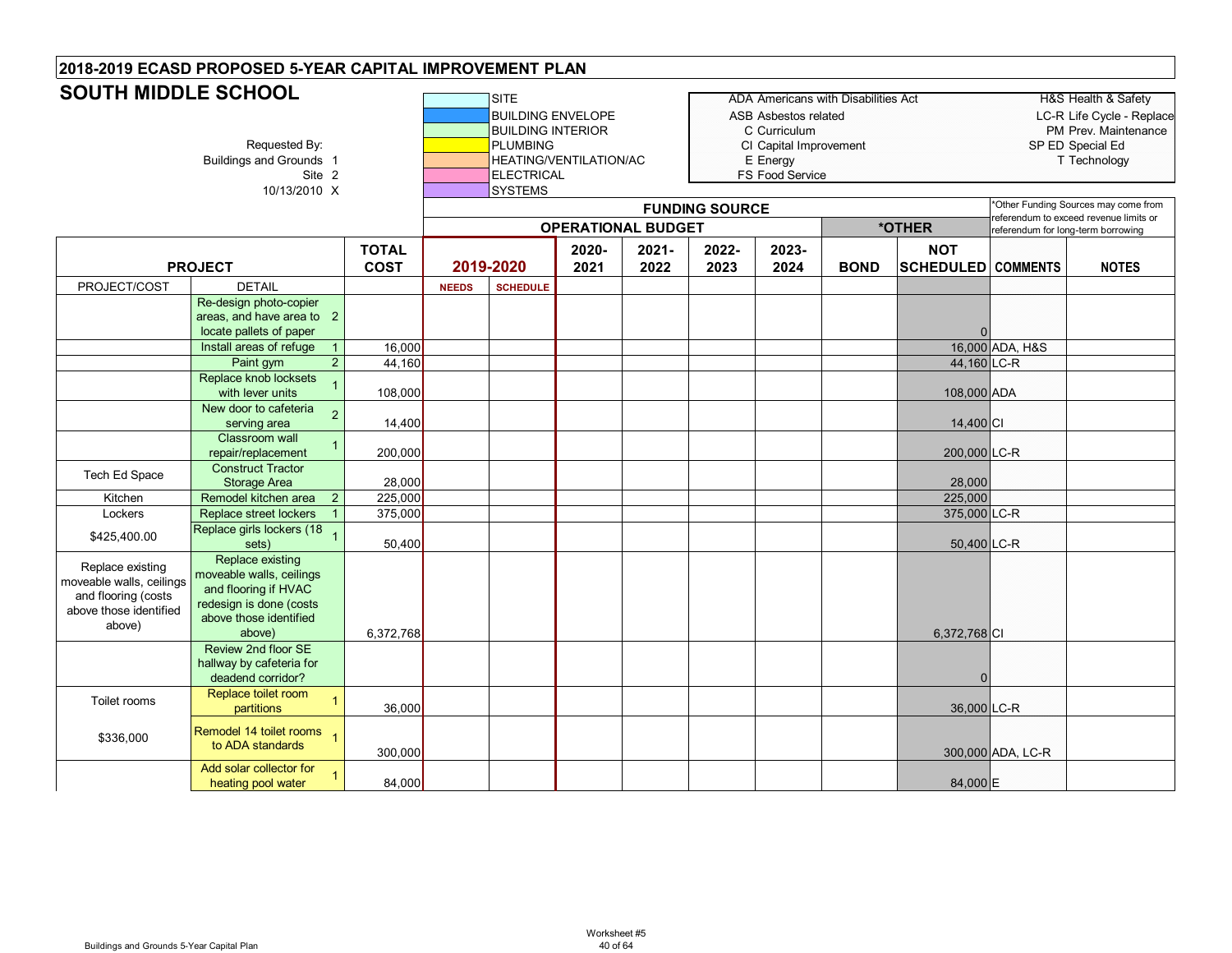#### **SITE** ADA Americans with Disabilities Act HEAD HAS Health & Safety BUILDING ENVELOPE ASB Asbestos related LC-R Life Cycle - Replace BUILDING INTERIOR **COULDING INTERIOR** COULDING COULDING THE COULDING INTERIOR Requested By: **PLUMBING** PUMBING CI Capital Improvement SP ED Special Ed<br>Buildings and Grounds 1 **Example Addings and Grounds 1** Technology HEATING/VENTILATION/AC E Energy Site 2 **ELECTRICAL** FS Food Service 10/13/2010 X SYSTEMS **TOTAL COST2020-20212021-20222022-20232023-2024 BOND NOT SCHEDULED COMMENTS NOTES** PROJECT/COST **DETAIL NEEDS SCHEDULE PROJECT 2019-2020 OPERATIONAL BUDGETSOUTH MIDDLE SCHOOLFUNDING SOURCE** \*Other Funding Sources may come from referendum to exceed revenue limits or **\*OTHER** referendum for long-term borrowing Re-design gas distribution into science area for LP gas and remove underground storage tank outside of greenhouse 20Review/replace pool heat exchanger and re-<br>insulate piping insulate piping 0 Replace Showers 1 30,000 30,000 Replace cartridge faucets in all bathrooms and change to motion activated 0Add Sprinkler system to huilding Sprinkler system 1 690,000 CI | | | | | | | | | | | | | 690,000 CI | | | | 690,000 CI \$1,312,400 Circulating pumps 1,3,5,7,9 <sup>1</sup> 36,000 36,000 LC-R Air condition computer labs <sup>1</sup> 150,000 150,000 CI Fix temperature issues for room 126I, 116I, 220K124,000 **24,000 CD** Science area ventilation and exhaust1 300,000 | | | | | | | | | 300,000 LC-R, CI Ventilation control gym/pool w/ recovery <sup>1</sup> 360,000 360,000 CI, E Add frequency drives 1 14,400 **14,400** 14,400 **14,400 CI, E** Replace pool heat exchanger and insulate 1 pipes 0 LC-R, CI Replace VAV's, controllers。", 1 | <sub>276,000</sub> | | | | | | | <sub>276,000</sub> |∟C-R Domestic water tank, replace with 2 water heaters142,000 | | | | | | | | | 42,000 LC-R Replace sawdust collector0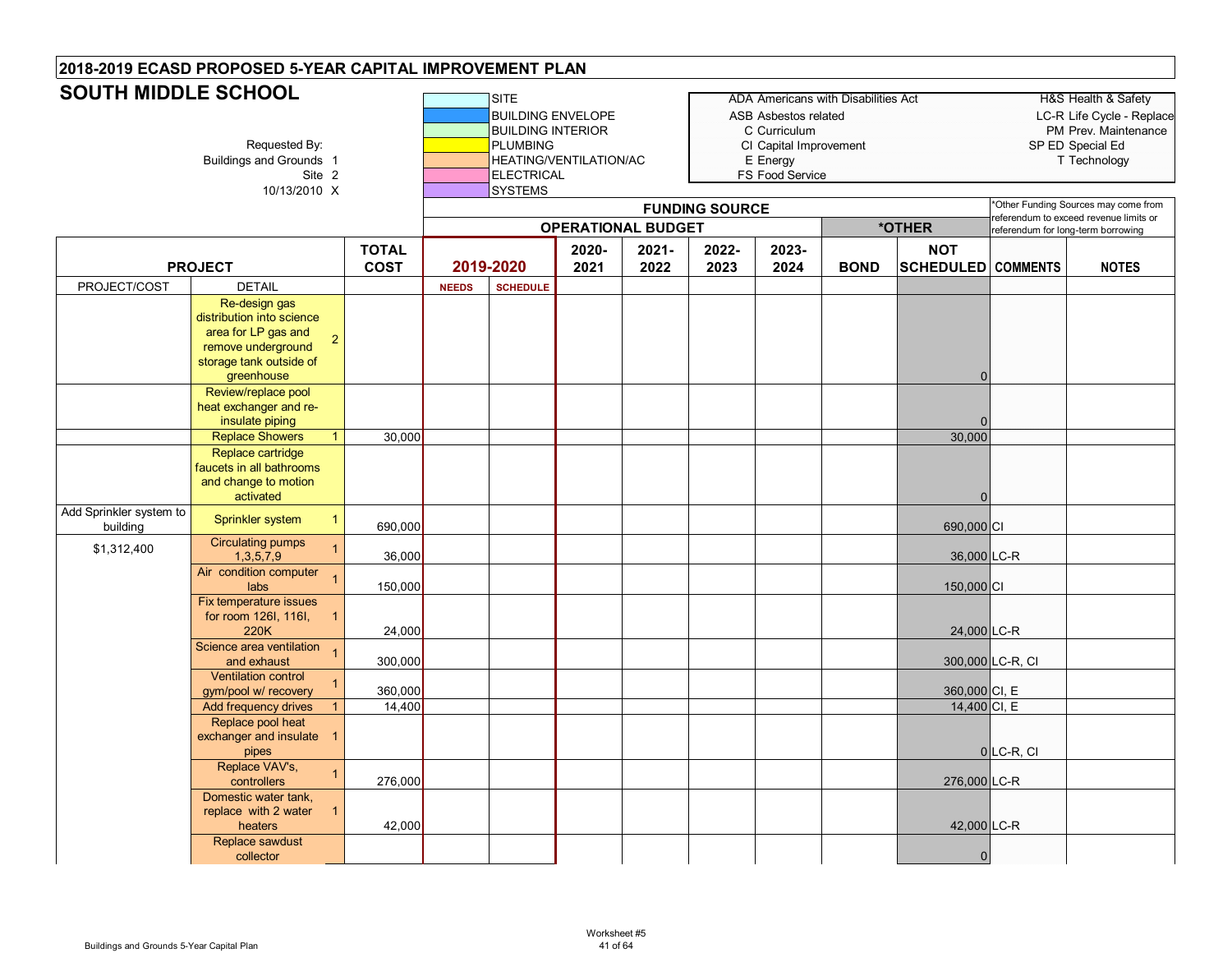# **SOUTH MIDDLE SCHOOL**

| <b>SUUTH MIDDLE SUHUUL</b>                                                                                                                                                       | Requested By:<br>Buildings and Grounds 1<br>Site 2<br>10/13/2010 X                                                                |              |              | SITE<br><b>BUILDING ENVELOPE</b><br><b>BUILDING INTERIOR</b><br><b>PLUMBING</b><br><b>ELECTRICAL</b><br><b>SYSTEMS</b> | HEATING/VENTILATION/AC<br><b>OPERATIONAL BUDGET</b> |          | <b>FUNDING SOURCE</b> | ASB Asbestos related<br>C Curriculum<br>CI Capital Improvement<br>E Energy<br>FS Food Service | <b>ADA Americans with Disabilities Act</b> | *OTHER                    | SP ED Special Ed<br>'Other Funding Sources may come from<br>eferendum to exceed revenue limits or | H&S Health & Safety<br>LC-R Life Cycle - Replace<br>PM Prev. Maintenance<br>T Technology |
|----------------------------------------------------------------------------------------------------------------------------------------------------------------------------------|-----------------------------------------------------------------------------------------------------------------------------------|--------------|--------------|------------------------------------------------------------------------------------------------------------------------|-----------------------------------------------------|----------|-----------------------|-----------------------------------------------------------------------------------------------|--------------------------------------------|---------------------------|---------------------------------------------------------------------------------------------------|------------------------------------------------------------------------------------------|
|                                                                                                                                                                                  |                                                                                                                                   | <b>TOTAL</b> |              |                                                                                                                        | 2020-                                               | $2021 -$ | 2022-                 | 2023-                                                                                         |                                            | <b>NOT</b>                | referendum for long-term borrowing                                                                |                                                                                          |
|                                                                                                                                                                                  | <b>PROJECT</b>                                                                                                                    | <b>COST</b>  |              | 2019-2020                                                                                                              | 2021                                                | 2022     | 2023                  | 2024                                                                                          | <b>BOND</b>                                | <b>SCHEDULED COMMENTS</b> |                                                                                                   | <b>NOTES</b>                                                                             |
| PROJECT/COST                                                                                                                                                                     | <b>DETAIL</b>                                                                                                                     |              | <b>NEEDS</b> | <b>SCHEDULE</b>                                                                                                        |                                                     |          |                       |                                                                                               |                                            |                           |                                                                                                   |                                                                                          |
|                                                                                                                                                                                  | <b>High Efficiency Boiler</b>                                                                                                     | 100,000      |              |                                                                                                                        |                                                     |          |                       |                                                                                               |                                            | 100,000                   |                                                                                                   |                                                                                          |
|                                                                                                                                                                                  | New boiler controls<br>$\mathbf{1}$                                                                                               | 10,000       |              |                                                                                                                        |                                                     |          |                       |                                                                                               |                                            | 10,000 CI, E              |                                                                                                   |                                                                                          |
| Replace HVAC System                                                                                                                                                              | Redesign HVAC system<br>(costs beyond those<br>$\overline{1}$<br>identified above)                                                | 3,023,888    |              |                                                                                                                        |                                                     |          |                       |                                                                                               |                                            | 3,023,888 CI              |                                                                                                   |                                                                                          |
|                                                                                                                                                                                  | Replace distribution<br>$\mathbf{1}$<br>panels/service                                                                            | 150,000      |              |                                                                                                                        |                                                     |          |                       |                                                                                               |                                            | 150,000 LC-R              |                                                                                                   |                                                                                          |
|                                                                                                                                                                                  | Replace transformers<br>$\overline{1}$                                                                                            | 60,000       |              |                                                                                                                        |                                                     |          |                       |                                                                                               |                                            | 60,000 LC-R               |                                                                                                   |                                                                                          |
|                                                                                                                                                                                  | <b>Replace Generator</b>                                                                                                          | 125,000      |              |                                                                                                                        |                                                     |          |                       |                                                                                               |                                            | 125,000                   |                                                                                                   |                                                                                          |
|                                                                                                                                                                                  | Add motion sensors to<br>$\overline{1}$<br>classrooms                                                                             | 35,910       |              |                                                                                                                        |                                                     |          |                       |                                                                                               |                                            | 35,910 E                  |                                                                                                   |                                                                                          |
| Additional electrical<br>costs if HVAC system is<br>redesigned. PA<br>system headend was<br>replaced summer 2013<br>as well as all classroom<br>area clocks. Re-used<br>speakers | Replace lights, fire<br>alarm, PA system, misc.<br>electrical items (costs<br>$\overline{1}$<br>beyond those identified<br>above) | 2,028,000    |              |                                                                                                                        |                                                     |          |                       |                                                                                               |                                            | 2,028,000 CI              |                                                                                                   |                                                                                          |
|                                                                                                                                                                                  | Correct emergency<br>issues with combined<br>$\overline{\mathsf{X}}$<br>life safety and<br>discretionary systems                  | 30,000       |              |                                                                                                                        |                                                     |          |                       |                                                                                               |                                            | 30,000                    |                                                                                                   |                                                                                          |
|                                                                                                                                                                                  | Replace<br>auditorium/stage lighting                                                                                              | 75,000       |              |                                                                                                                        |                                                     |          |                       |                                                                                               |                                            | 75,000                    |                                                                                                   |                                                                                          |
|                                                                                                                                                                                  | Add lighting control<br>$\overline{\mathsf{X}}$<br>system                                                                         | 52,000       |              |                                                                                                                        |                                                     |          |                       |                                                                                               |                                            | 52,000                    |                                                                                                   |                                                                                          |
|                                                                                                                                                                                  | Up-grade<br>security/access control<br>system                                                                                     |              |              |                                                                                                                        |                                                     |          |                       |                                                                                               |                                            |                           |                                                                                                   |                                                                                          |
|                                                                                                                                                                                  | <b>Add Security Cameras</b><br>$\boldsymbol{\mathsf{X}}$                                                                          | 5,000        |              |                                                                                                                        |                                                     |          |                       |                                                                                               |                                            | 5,000                     |                                                                                                   |                                                                                          |
|                                                                                                                                                                                  | <b>Add Access Control for</b><br>Technology Equip. Rm X                                                                           | 2,000        |              |                                                                                                                        |                                                     |          |                       |                                                                                               |                                            | 2,000                     |                                                                                                   |                                                                                          |
| 5 exterior PTZ, 11<br>interior PTZ, 1 exterior<br>FX, I interior FX                                                                                                              | <b>Replace Existing</b><br><b>Security Cameras</b><br>X.                                                                          | 25,400       |              |                                                                                                                        |                                                     |          |                       |                                                                                               |                                            | 25,400                    |                                                                                                   |                                                                                          |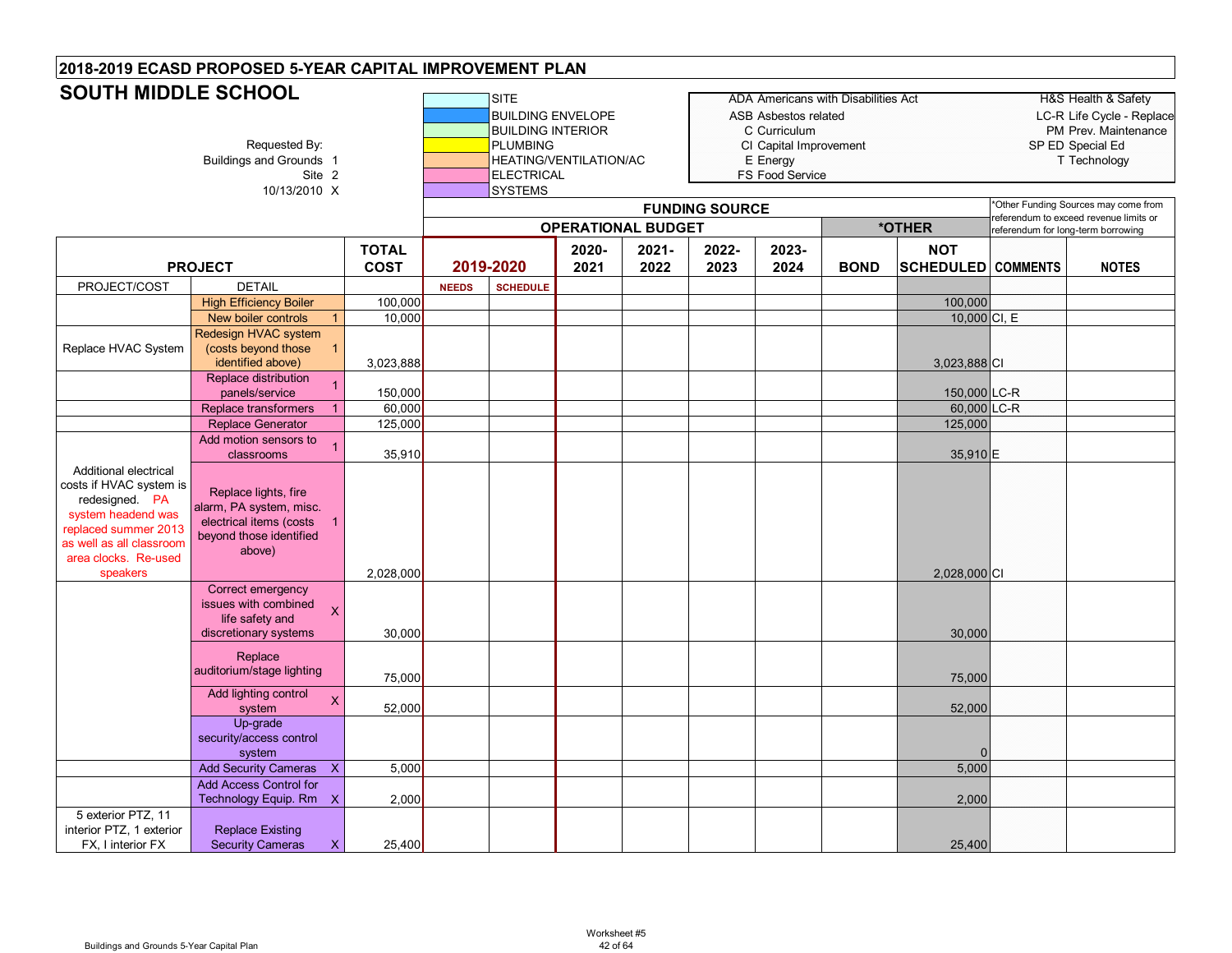| <b>SOUTH MIDDLE SCHOOL</b> |                                                                                                                 |              |                           | <b>SITE</b>              |          |          |                       |                                    | <b>ADA Americans with Disabilities Act</b> |                           | H&S Health & Safety                    |
|----------------------------|-----------------------------------------------------------------------------------------------------------------|--------------|---------------------------|--------------------------|----------|----------|-----------------------|------------------------------------|--------------------------------------------|---------------------------|----------------------------------------|
|                            |                                                                                                                 |              |                           | <b>BUILDING ENVELOPE</b> |          |          |                       | ASB Asbestos related               |                                            |                           | LC-R Life Cycle - Replace              |
|                            |                                                                                                                 |              |                           | <b>BUILDING INTERIOR</b> |          |          |                       | C Curriculum                       |                                            |                           | PM Prev. Maintenance                   |
|                            | Requested By:                                                                                                   |              |                           | <b>PLUMBING</b>          |          |          |                       | CI Capital Improvement             |                                            |                           | SP ED Special Ed                       |
|                            | Buildings and Grounds 1                                                                                         |              |                           | HEATING/VENTILATION/AC   |          |          |                       | E Energy                           |                                            |                           | T Technology                           |
|                            | Site 2                                                                                                          |              |                           | <b>IELECTRICAL</b>       |          |          |                       | <b>FS Food Service</b>             |                                            |                           |                                        |
|                            | 10/13/2010 X                                                                                                    |              |                           | <b>ISYSTEMS</b>          |          |          |                       |                                    |                                            |                           |                                        |
|                            |                                                                                                                 |              |                           |                          |          |          | <b>FUNDING SOURCE</b> |                                    |                                            |                           | *Other Funding Sources may come from   |
|                            |                                                                                                                 |              |                           |                          |          |          |                       |                                    |                                            | *OTHER                    | referendum to exceed revenue limits or |
|                            |                                                                                                                 |              | <b>OPERATIONAL BUDGET</b> |                          |          |          |                       | referendum for long-term borrowing |                                            |                           |                                        |
|                            |                                                                                                                 | <b>TOTAL</b> |                           |                          | $2020 -$ | $2021 -$ | 2022-                 | 2023-                              |                                            | <b>NOT</b>                |                                        |
|                            | <b>PROJECT</b>                                                                                                  | <b>COST</b>  |                           | 2019-2020                | 2021     | 2022     | 2023                  | 2024                               | <b>BOND</b>                                | <b>SCHEDULED COMMENTS</b> | <b>NOTES</b>                           |
| PROJECT/COST               | <b>DETAIL</b>                                                                                                   |              | <b>NEEDS</b>              | <b>SCHEDULE</b>          |          |          |                       |                                    |                                            |                           |                                        |
|                            | <b>Replace Door Access</b>                                                                                      |              |                           |                          |          |          |                       |                                    |                                            |                           |                                        |
| two door stations          | Security Intercom                                                                                               | 3,200        |                           |                          |          |          |                       |                                    |                                            | 3,200                     |                                        |
|                            |                                                                                                                 |              |                           |                          |          |          |                       |                                    |                                            |                           |                                        |
| <b>TOTALS</b>              |                                                                                                                 | 20,474,453   | 80,000                    | 80,000                   | 259,800  | 12,800   | 01                    |                                    | 80,000                                     | 20,201,853                |                                        |
|                            | NOTE: The following costs are construction costs. For project costs, a multiplier must be added to the figures. |              |                           |                          |          |          |                       |                                    |                                            |                           |                                        |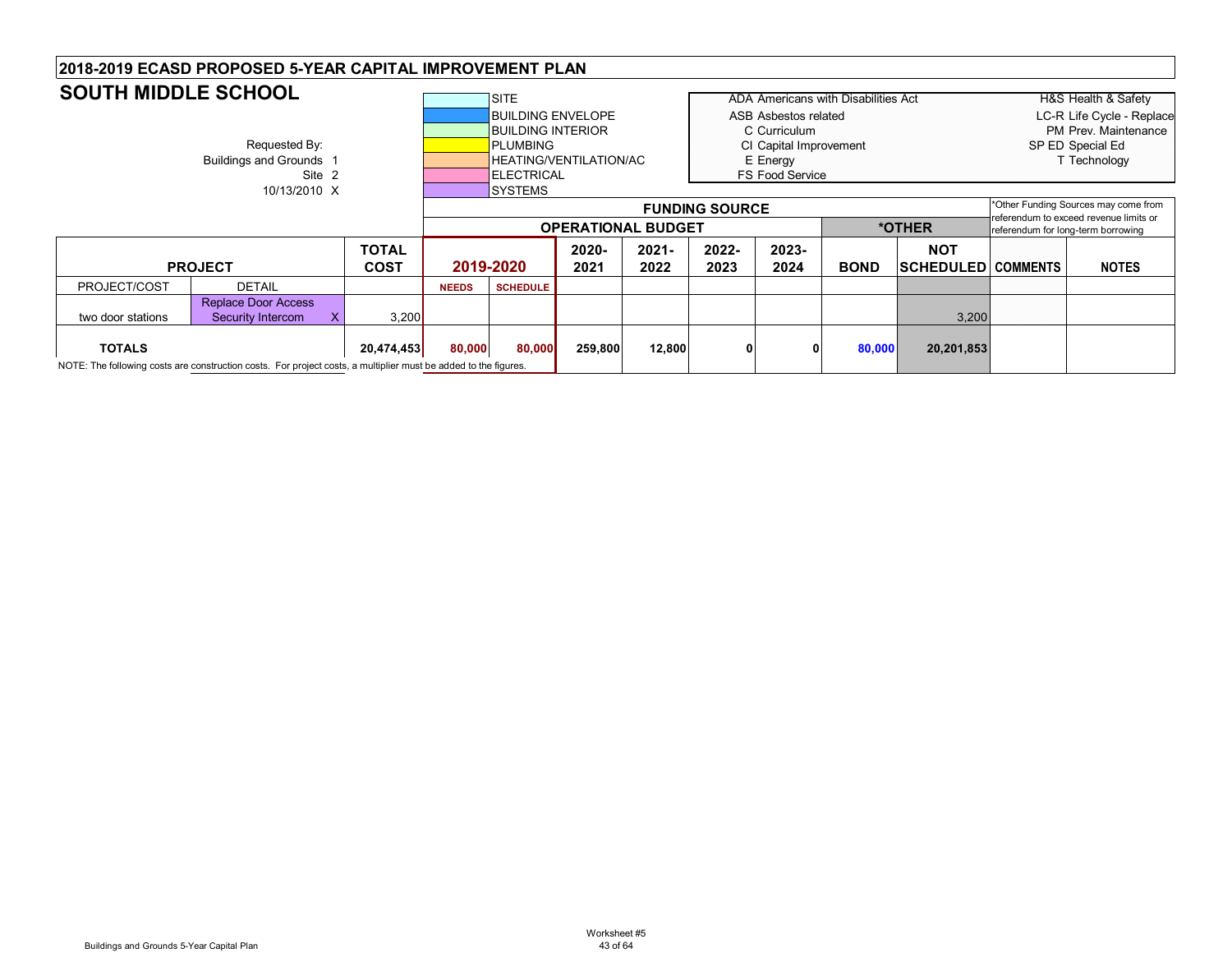|                       | <u>MEMORIAL HIJH JOHOUL</u><br>Requested By:<br>Buildings and Grounds 1<br>Site 2<br>10/13/2010 X |                             |                     | <b>ISITE</b><br><b>BUILDING ENVELOPE</b><br><b>BUILDING INTERIOR</b><br><b>PLUMBING</b><br><b>ELECTRICAL</b><br><b>SYSTEMS</b> | HEATING/VENTILATION/AC    |                  |                       | <b>ASB Asbestos related</b><br>C Curriculum<br>CI Capital Improvement<br>E Energy<br>FS Food Service | ADA Americans with Disabilities Act |                                         |                                    | H&S Health & Safety<br>LC-R Life Cycle - Replace<br>PM Prev. Maintenance<br>SP ED Special Ed<br>T Technology |
|-----------------------|---------------------------------------------------------------------------------------------------|-----------------------------|---------------------|--------------------------------------------------------------------------------------------------------------------------------|---------------------------|------------------|-----------------------|------------------------------------------------------------------------------------------------------|-------------------------------------|-----------------------------------------|------------------------------------|--------------------------------------------------------------------------------------------------------------|
|                       |                                                                                                   |                             |                     |                                                                                                                                |                           |                  | <b>FUNDING SOURCE</b> |                                                                                                      |                                     |                                         |                                    | Other Funding Sources may come from<br>referendum to exceed revenue limits or                                |
|                       |                                                                                                   |                             |                     |                                                                                                                                | <b>OPERATIONAL BUDGET</b> |                  |                       |                                                                                                      |                                     | *OTHER                                  | referendum for long-term borrowing |                                                                                                              |
|                       | <b>PROJECT</b>                                                                                    | <b>TOTAL</b><br><b>COST</b> | 2019-2020           |                                                                                                                                | 2020-<br>2021             | $2021 -$<br>2022 | 2022-<br>2023         | 2023-<br>2024                                                                                        | <b>BOND</b>                         | <b>NOT</b><br><b>SCHEDULED COMMENTS</b> |                                    | <b>NOTES</b>                                                                                                 |
| PROJECT/COST          | <b>DETAIL</b>                                                                                     |                             | <b>NEEDS</b>        | <b>SCHEDULE</b>                                                                                                                |                           |                  |                       |                                                                                                      |                                     |                                         |                                    |                                                                                                              |
| Paving                | Blacktop east lot and<br>$\overline{1}$<br>drives                                                 | 116,520                     | 116,520             |                                                                                                                                |                           |                  |                       |                                                                                                      |                                     |                                         | $0$ LC-R                           |                                                                                                              |
|                       | <b>Additional Facility or</b><br>$\overline{2}$<br><b>Storage for Gymnastics</b>                  |                             |                     |                                                                                                                                |                           |                  |                       |                                                                                                      |                                     | $\Omega$                                |                                    |                                                                                                              |
|                       | Install water/sanitary<br>lines to storage shed for<br>concessions                                |                             |                     |                                                                                                                                |                           |                  |                       |                                                                                                      |                                     |                                         |                                    |                                                                                                              |
|                       | Reroof Area 2                                                                                     | 450,000                     |                     |                                                                                                                                | 450,000                   |                  |                       |                                                                                                      |                                     | $\Omega$                                |                                    |                                                                                                              |
|                       | Reroof Area 3                                                                                     | 790,000                     |                     |                                                                                                                                |                           | 790,000          |                       |                                                                                                      |                                     | $\Omega$                                |                                    |                                                                                                              |
|                       | Reroof Area 4                                                                                     | 305,000                     |                     |                                                                                                                                |                           |                  | 305,000               |                                                                                                      |                                     | $\Omega$                                |                                    |                                                                                                              |
|                       | Reroof Area 5                                                                                     | 475.000                     |                     |                                                                                                                                |                           |                  | 475,000               |                                                                                                      |                                     |                                         |                                    |                                                                                                              |
|                       | Reroof Area 6                                                                                     | 205,000                     |                     |                                                                                                                                |                           |                  |                       | 205,000                                                                                              |                                     |                                         |                                    |                                                                                                              |
|                       | Reroof Area 7                                                                                     | 150,000                     |                     |                                                                                                                                |                           |                  |                       | 150,000                                                                                              |                                     |                                         |                                    |                                                                                                              |
|                       | Reroof Area 8                                                                                     | 310,000                     |                     |                                                                                                                                |                           |                  |                       | 310,000                                                                                              |                                     |                                         |                                    |                                                                                                              |
|                       | <b>Blacktop Loading Dock</b><br>area                                                              |                             |                     |                                                                                                                                |                           |                  |                       |                                                                                                      |                                     | 0                                       |                                    |                                                                                                              |
|                       | Replace Irrigation Lines<br>due to deterioration                                                  |                             |                     |                                                                                                                                |                           |                  |                       |                                                                                                      |                                     | $\Omega$                                |                                    |                                                                                                              |
|                       | Tuckpoint & caulk<br>1                                                                            |                             |                     |                                                                                                                                |                           |                  |                       |                                                                                                      |                                     |                                         |                                    |                                                                                                              |
|                       | exterior<br>Reroof original building                                                              | 306,915<br>1,207,562        | 40,504<br>1,207,562 | 40,504<br>1,207,562                                                                                                            |                           |                  |                       |                                                                                                      | 110,000<br>1,207,562                | 156,411 PM                              | $LC-R$                             |                                                                                                              |
|                       | Replace Area 4 roofing                                                                            | 304,644                     |                     |                                                                                                                                |                           | 304,644          |                       |                                                                                                      |                                     | $\Omega$                                |                                    |                                                                                                              |
|                       | <b>Replace Arlington wing</b>                                                                     |                             |                     |                                                                                                                                |                           |                  |                       |                                                                                                      |                                     |                                         |                                    |                                                                                                              |
|                       | windows                                                                                           | 432,625                     | 432,625             | 432,625                                                                                                                        |                           |                  |                       |                                                                                                      | 432,625                             |                                         | $LC-R$                             |                                                                                                              |
|                       | Replace two original<br>windows rm 2182                                                           | 3,500                       |                     |                                                                                                                                |                           |                  |                       |                                                                                                      |                                     | 3,500 LC-R                              |                                    |                                                                                                              |
| <b>Exterior Doors</b> | <b>Exterior door hardware</b><br>replacement                                                      | 46,000                      |                     |                                                                                                                                |                           |                  |                       | 46,000                                                                                               |                                     |                                         | $0$ LC-R                           |                                                                                                              |
|                       | Replace Doors and<br>Frames at Entry #11                                                          | 8,505                       |                     |                                                                                                                                |                           |                  |                       |                                                                                                      |                                     | 8,505                                   |                                    |                                                                                                              |
|                       | Replace School Sign<br>near Door #4 w/digital<br>sign progammable with<br>computer                |                             |                     |                                                                                                                                |                           |                  |                       |                                                                                                      |                                     | $\Omega$                                |                                    |                                                                                                              |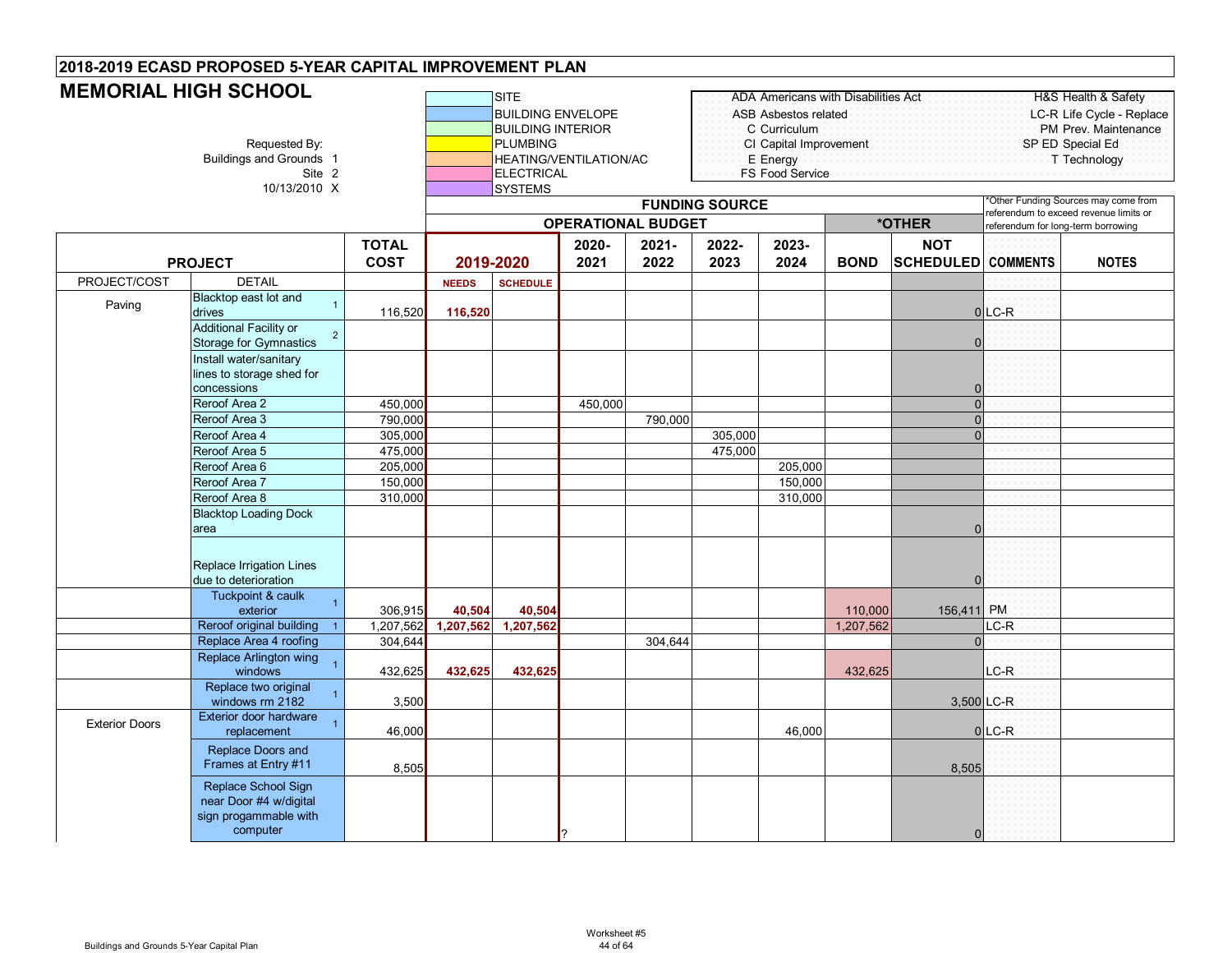| <u>MEMONIAL TIIOH JOHOOL</u> | Requested By:<br>Buildings and Grounds 1<br>Site 2<br>10/13/2010 X                         |                             |              | <b>ISITE</b><br><b>BUILDING ENVELOPE</b><br><b>BUILDING INTERIOR</b><br><b>PLUMBING</b><br>HEATING/VENTILATION/AC<br><b>ELECTRICAL</b><br><b>SYSTEMS</b> |                           |               | <b>FUNDING SOURCE</b> | ADA Americans with Disabilities Act<br>ASB Asbestos related<br>C Curriculum<br>CI Capital Improvement<br>E Energy<br>FS Food Service |             |                                         |                                    | H&S Health & Safety<br>LC-R Life Cycle - Replace<br>PM Prev. Maintenance<br>SP ED Special Ed<br>T Technology<br>Other Funding Sources may come from<br>referendum to exceed revenue limits or |
|------------------------------|--------------------------------------------------------------------------------------------|-----------------------------|--------------|----------------------------------------------------------------------------------------------------------------------------------------------------------|---------------------------|---------------|-----------------------|--------------------------------------------------------------------------------------------------------------------------------------|-------------|-----------------------------------------|------------------------------------|-----------------------------------------------------------------------------------------------------------------------------------------------------------------------------------------------|
|                              |                                                                                            |                             |              |                                                                                                                                                          | <b>OPERATIONAL BUDGET</b> |               |                       |                                                                                                                                      |             | *OTHER                                  | referendum for long-term borrowing |                                                                                                                                                                                               |
|                              | <b>PROJECT</b>                                                                             | <b>TOTAL</b><br><b>COST</b> |              | 2019-2020                                                                                                                                                | 2020-<br>2021             | 2021-<br>2022 | 2022-<br>2023         | 2023-<br>2024                                                                                                                        | <b>BOND</b> | <b>NOT</b><br><b>SCHEDULED COMMENTS</b> |                                    | <b>NOTES</b>                                                                                                                                                                                  |
| PROJECT/COST                 | <b>DETAIL</b>                                                                              |                             | <b>NEEDS</b> | <b>SCHEDULE</b>                                                                                                                                          |                           |               |                       |                                                                                                                                      |             |                                         |                                    |                                                                                                                                                                                               |
|                              | Replace Kitchen Storage<br>Room door 11A as is<br>$\overline{2}$<br>extremely rusty        |                             |              |                                                                                                                                                          |                           |               |                       |                                                                                                                                      |             | <sup>0</sup>                            |                                    |                                                                                                                                                                                               |
|                              | Replace rifle range<br>$\overline{2}$<br>door/frame                                        | 5,000                       |              |                                                                                                                                                          |                           |               |                       |                                                                                                                                      |             | 5,000                                   |                                    |                                                                                                                                                                                               |
| \$251,505                    | Replace exterior doors<br>and frames                                                       | 192,000                     |              |                                                                                                                                                          |                           |               |                       | 192,000                                                                                                                              |             |                                         | $0$ <sub>LC-R</sub>                |                                                                                                                                                                                               |
|                              | Locker face replacement<br>1st and 2nd floor                                               | 108,000                     |              |                                                                                                                                                          |                           |               |                       | 108,000                                                                                                                              |             |                                         | $0$ LC-R                           |                                                                                                                                                                                               |
|                              | Replace flooring in<br>hallways east and south 1<br>of Game gym                            | 25,200                      | 25,200       |                                                                                                                                                          |                           |               |                       |                                                                                                                                      |             |                                         | $0$ LC-R                           |                                                                                                                                                                                               |
|                              | Add lift to game gym<br>mezzanine                                                          | 25,000                      |              |                                                                                                                                                          |                           |               |                       |                                                                                                                                      |             |                                         |                                    |                                                                                                                                                                                               |
|                              | Int.door/lock<br>$\mathbf{1}$<br>replacement                                               | 35,000                      |              |                                                                                                                                                          |                           |               |                       |                                                                                                                                      |             | 35,000 LC-R                             |                                    |                                                                                                                                                                                               |
|                              | Re-configure doorway to<br>media support area to<br>$\overline{2}$<br>provide direct route | 8,400                       |              |                                                                                                                                                          |                           |               |                       |                                                                                                                                      |             | 8,400 CI                                |                                    |                                                                                                                                                                                               |
|                              | <b>Accessibility for</b><br>Daktronics scoreboard                                          | 25,000                      |              |                                                                                                                                                          |                           |               |                       |                                                                                                                                      |             | 25,000                                  |                                    |                                                                                                                                                                                               |
|                              | Remodel FCE<br><b>Commercial Cooking</b><br>$\overline{2}$<br>Classroom                    | 260,000                     | 260,000      | 260,000                                                                                                                                                  |                           |               |                       |                                                                                                                                      |             | n                                       |                                    |                                                                                                                                                                                               |
|                              | <b>Remodel FCE</b><br><b>Commercial Baking</b><br>Classroom                                | 255,000                     |              |                                                                                                                                                          |                           |               | 255,000               |                                                                                                                                      |             |                                         |                                    |                                                                                                                                                                                               |
|                              | Replace flooring in old<br>$\overline{2}$<br>staff lounge 1815                             | 4,800                       |              |                                                                                                                                                          |                           |               |                       |                                                                                                                                      |             | 4,800                                   |                                    |                                                                                                                                                                                               |
|                              | Add window to Rm 1952<br>allow site line to Entry 2<br>#9 doors for security               |                             |              |                                                                                                                                                          |                           |               |                       |                                                                                                                                      |             | $\overline{0}$                          |                                    |                                                                                                                                                                                               |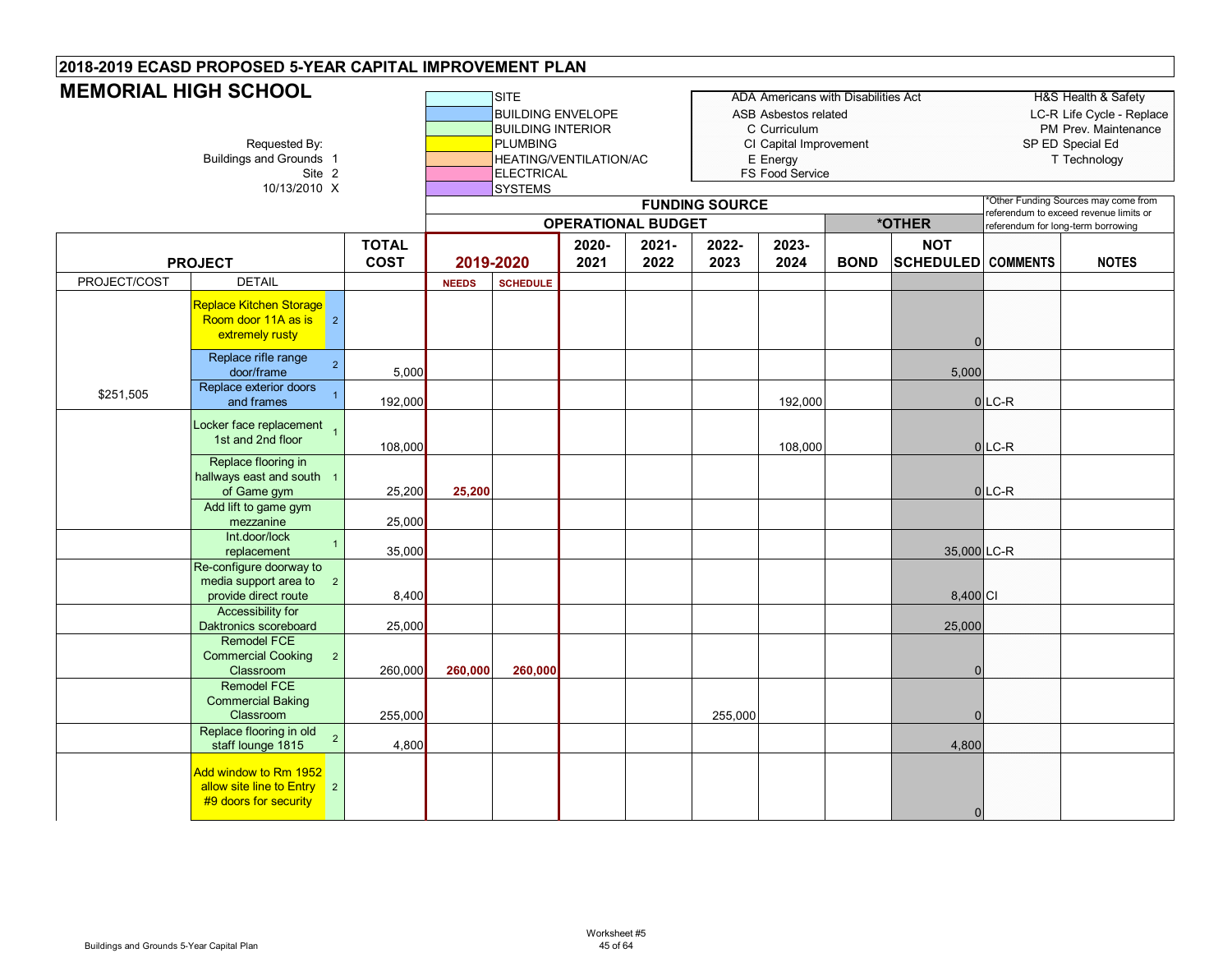| <b>MEMORIAL HIGH SCHOOL</b> | Requested By:<br><b>Buildings and Grounds 1</b><br>Site 2<br>10/13/2010 X                                      |              |              | <b>SITE</b><br><b>BUILDING ENVELOPE</b><br><b>BUILDING INTERIOR</b><br><b>PLUMBING</b><br><b>ELECTRICAL</b><br><b>SYSTEMS</b> | HEATING/VENTILATION/AC    |         |                       | ASB Asbestos related<br>C Curriculum<br>CI Capital Improvement<br>E Energy<br>FS Food Service | <b>ADA Americans with Disabilities Act</b> |                           | SP ED Special Ed                       | H&S Health & Safety<br>LC-R Life Cycle - Replace<br>PM Prev. Maintenance<br>T Technology<br>Other Funding Sources may come from |
|-----------------------------|----------------------------------------------------------------------------------------------------------------|--------------|--------------|-------------------------------------------------------------------------------------------------------------------------------|---------------------------|---------|-----------------------|-----------------------------------------------------------------------------------------------|--------------------------------------------|---------------------------|----------------------------------------|---------------------------------------------------------------------------------------------------------------------------------|
|                             |                                                                                                                |              |              |                                                                                                                               | <b>OPERATIONAL BUDGET</b> |         | <b>FUNDING SOURCE</b> |                                                                                               |                                            | *OTHER                    | referendum to exceed revenue limits or |                                                                                                                                 |
|                             |                                                                                                                | <b>TOTAL</b> |              |                                                                                                                               | 2020-                     | 2021-   | 2022-                 | 2023-                                                                                         |                                            | <b>NOT</b>                | referendum for long-term borrowing     |                                                                                                                                 |
|                             | <b>PROJECT</b>                                                                                                 | <b>COST</b>  | 2019-2020    |                                                                                                                               | 2021                      | 2022    | 2023                  | 2024                                                                                          | <b>BOND</b>                                | <b>SCHEDULED</b> COMMENTS |                                        | <b>NOTES</b>                                                                                                                    |
| PROJECT/COST                | <b>DETAIL</b>                                                                                                  |              | <b>NEEDS</b> | <b>SCHEDULE</b>                                                                                                               |                           |         |                       |                                                                                               |                                            |                           |                                        |                                                                                                                                 |
|                             | Replace 51 Lockers in<br><b>Boys Team Locker</b><br>$\overline{2}$<br>Room Appprox. Size<br>24"W x 60"H x 24"D | 25, 500      |              |                                                                                                                               |                           |         |                       |                                                                                               |                                            |                           |                                        |                                                                                                                                 |
|                             | Repair /replace sliding<br>fire door at back of stage                                                          | 7,000        |              |                                                                                                                               |                           |         |                       |                                                                                               |                                            | 7,000 LC-R                |                                        |                                                                                                                                 |
|                             | Remove darkroom<br>$\overline{2}$                                                                              | 50,000       | 50,000       |                                                                                                                               |                           |         |                       |                                                                                               |                                            |                           |                                        |                                                                                                                                 |
|                             | Add bleachers (400<br>$\overline{2}$<br>seats) to auxilliary gym                                               | 60,000       |              |                                                                                                                               |                           |         |                       |                                                                                               |                                            | 60,000 CI                 |                                        |                                                                                                                                 |
|                             | Replace two main<br>basketball backboard<br>assemblies                                                         | 40,000       |              |                                                                                                                               |                           |         |                       |                                                                                               |                                            | 40,000 LC-R               |                                        |                                                                                                                                 |
|                             | <b>Expand Commons</b><br>$\overline{2}$                                                                        | 162,000      |              |                                                                                                                               |                           |         |                       |                                                                                               |                                            | 162,000 CI                |                                        |                                                                                                                                 |
|                             | Add bleachers to pool                                                                                          | 52,500       |              |                                                                                                                               |                           |         |                       |                                                                                               |                                            | 52,500 CI                 |                                        |                                                                                                                                 |
|                             | Correct water damage<br>problems at pool seating 1<br>area Spray insul.)                                       | 17,400       | 17,400       |                                                                                                                               |                           |         |                       |                                                                                               |                                            |                           | 0 C                                    |                                                                                                                                 |
|                             | Insulate wall above pool<br>ceiling to prevent<br>$\overline{1}$<br>moisture transfer to ext<br>brick wall     | 25,920       |              |                                                                                                                               |                           |         |                       |                                                                                               |                                            | 25,920 PM                 |                                        |                                                                                                                                 |
| Carpentry shop              | Science office<br>$\overline{2}$<br>workstations                                                               | 9,600        | 9,600        |                                                                                                                               |                           |         |                       |                                                                                               |                                            |                           | $ 0 $ Cl                               |                                                                                                                                 |
|                             | <b>Cabinetry for Arlington</b><br>$\overline{2}$                                                               | 36,000       |              |                                                                                                                               |                           |         |                       |                                                                                               |                                            | 36,000 CI                 |                                        |                                                                                                                                 |
| \$378,600                   | wing classrooms<br><b>Classroom cabinets</b><br>$\overline{2}$                                                 | 333,000      |              |                                                                                                                               | 111,000                   | 111,000 | 111,000               |                                                                                               |                                            |                           | 0 C                                    |                                                                                                                                 |
|                             | Miscellaneous small<br>abatement projects -<br>$\overline{1}$<br>clean-up                                      | 12,000       |              |                                                                                                                               |                           |         |                       |                                                                                               |                                            | 12,000 ASB                |                                        |                                                                                                                                 |
|                             | Stair railing code<br>$\boldsymbol{\mathsf{X}}$<br>compliance                                                  | 72,000       |              |                                                                                                                               |                           |         |                       |                                                                                               |                                            | 72,000                    |                                        |                                                                                                                                 |
|                             | Refurbish or replace<br>X<br>auditorium seats                                                                  | 180,000      |              |                                                                                                                               |                           |         |                       |                                                                                               |                                            | 180,000                   |                                        |                                                                                                                                 |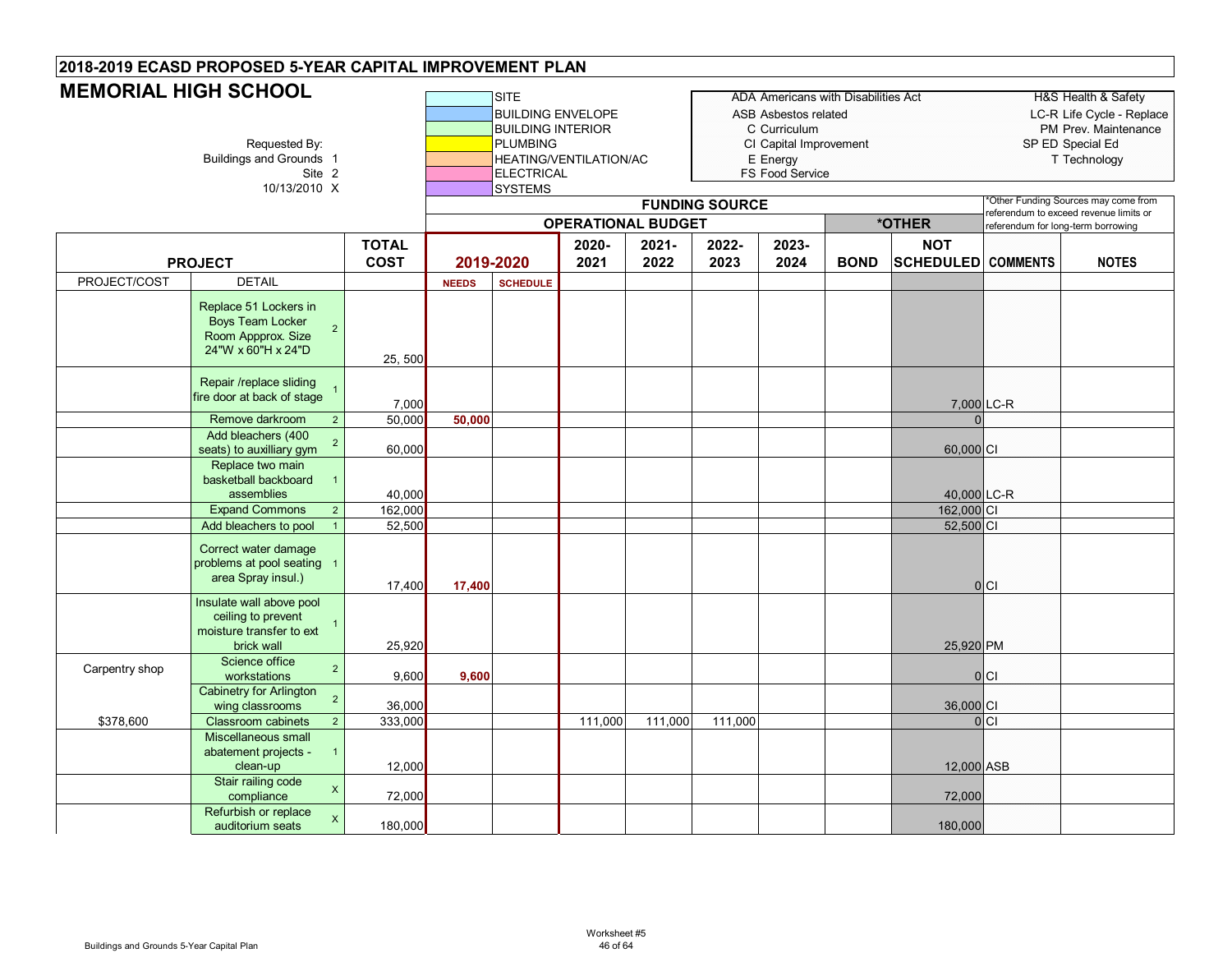| <b>MEMORIAL HIGH SCHOOL</b> | Requested By:<br>Buildings and Grounds 1<br>Site 2<br>10/13/2010 X                             |                             |              | SITE<br><b>BUILDING ENVELOPE</b><br><b>BUILDING INTERIOR</b><br><b>PLUMBING</b><br>HEATING/VENTILATION/AC<br>ELECTRICAL<br><b>SYSTEMS</b> |               |                           |                       | ADA Americans with Disabilities Act<br><b>ASB Asbestos related</b><br>C Curriculum<br>CI Capital Improvement<br>E Energy<br>FS Food Service |             |                                         | SP ED Special Ed                      | <b>H&amp;S Health &amp; Safety</b><br>LC-R Life Cycle - Replace<br>PM Prev. Maintenance<br>T Technology |
|-----------------------------|------------------------------------------------------------------------------------------------|-----------------------------|--------------|-------------------------------------------------------------------------------------------------------------------------------------------|---------------|---------------------------|-----------------------|---------------------------------------------------------------------------------------------------------------------------------------------|-------------|-----------------------------------------|---------------------------------------|---------------------------------------------------------------------------------------------------------|
|                             |                                                                                                |                             |              |                                                                                                                                           |               |                           | <b>FUNDING SOURCE</b> |                                                                                                                                             |             |                                         | eferendum to exceed revenue limits or | Other Funding Sources may come from                                                                     |
|                             |                                                                                                |                             |              |                                                                                                                                           |               | <b>OPERATIONAL BUDGET</b> |                       |                                                                                                                                             |             | *OTHER                                  | referendum for long-term borrowing    |                                                                                                         |
|                             | <b>PROJECT</b>                                                                                 | <b>TOTAL</b><br><b>COST</b> |              | 2019-2020                                                                                                                                 | 2020-<br>2021 | 2021-<br>2022             | 2022-<br>2023         | 2023-<br>2024                                                                                                                               | <b>BOND</b> | <b>NOT</b><br><b>SCHEDULED</b> COMMENTS |                                       | <b>NOTES</b>                                                                                            |
| PROJECT/COST                | <b>DETAIL</b>                                                                                  |                             | <b>NEEDS</b> | <b>SCHEDULE</b>                                                                                                                           |               |                           |                       |                                                                                                                                             |             |                                         |                                       |                                                                                                         |
|                             | Renovate hall plaster<br>walls with porcelain tile X<br>in old halls                           | 648,000                     |              |                                                                                                                                           |               |                           |                       |                                                                                                                                             |             | 648,000                                 |                                       |                                                                                                         |
|                             | Replace<br>markerboard/chalkboard<br>$\pmb{\times}$<br>in Arlington wing and                   |                             |              |                                                                                                                                           |               |                           |                       |                                                                                                                                             |             |                                         |                                       |                                                                                                         |
|                             | original 1st/2nd floor<br>Replace floor at<br>Arlington wing<br>X<br>vestibule/hall            | 87,360<br>2,600             |              |                                                                                                                                           |               |                           |                       |                                                                                                                                             |             | 87,360<br>2,600                         |                                       |                                                                                                         |
|                             | Replace carpet in<br>Arlington staff office<br>$\boldsymbol{\mathsf{X}}$<br>area               | 10,175                      |              |                                                                                                                                           |               |                           |                       |                                                                                                                                             |             | 10,175                                  |                                       |                                                                                                         |
|                             | Provide vestibul doors at $\chi$<br>doors 6, 9, 16A, 14A                                       | 64,000                      |              |                                                                                                                                           |               |                           |                       |                                                                                                                                             |             | 64,000<br>$\Omega$                      |                                       |                                                                                                         |
|                             | Replace band<br>$\mathsf X$<br>instrument cabinets<br>Paint exterior metal                     | 12,600                      |              |                                                                                                                                           |               |                           |                       |                                                                                                                                             |             | 12,600                                  |                                       |                                                                                                         |
|                             | $\mathsf X$<br>siding at gym<br>Repair exterior masonry<br>$\mathsf{x}$                        | 87,480                      |              |                                                                                                                                           |               |                           |                       |                                                                                                                                             |             | 87,480                                  |                                       |                                                                                                         |
|                             | wall by metal shop<br>Repair severe terrazzo<br>cracks in original<br>$\mathsf{X}$<br>building | 8,000<br>14,400             |              |                                                                                                                                           |               |                           |                       |                                                                                                                                             |             | 8,000<br>14,400                         |                                       |                                                                                                         |
|                             | <b>Construct New Storage</b><br>facility behind Stage for<br><b>Play Props</b>                 |                             |              |                                                                                                                                           |               |                           |                       |                                                                                                                                             |             | $\Omega$                                |                                       |                                                                                                         |
|                             | <b>Recondition Aud</b><br>Curtains                                                             |                             |              |                                                                                                                                           |               |                           |                       |                                                                                                                                             |             | $\Omega$                                |                                       |                                                                                                         |
|                             | <b>Remodel Stagecraft</b><br>Room to become Band<br>Room                                       | 100,000                     |              |                                                                                                                                           |               |                           |                       |                                                                                                                                             |             | 100,000                                 |                                       |                                                                                                         |
|                             | Repair/Clean/ Replace<br><b>Main Auditoium Stage</b><br><b>Curtains</b>                        |                             |              |                                                                                                                                           |               |                           |                       |                                                                                                                                             |             |                                         |                                       |                                                                                                         |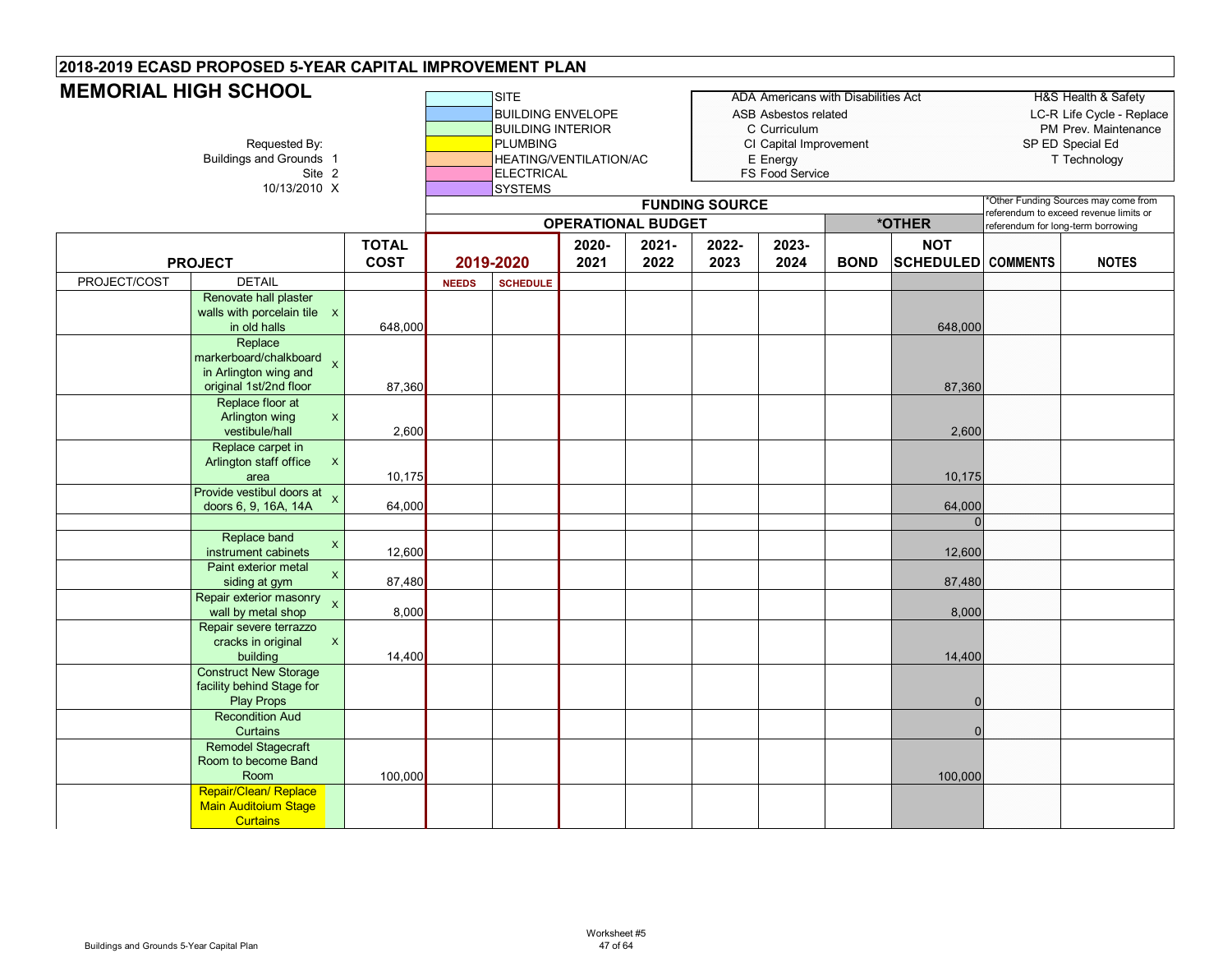| שובשט ושט ו שטוועש  | Requested By:<br>Buildings and Grounds 1<br>Site 2<br>10/13/2010 X                           |                             |              | SITE<br><b>BUILDING ENVELOPE</b><br><b>BUILDING INTERIOR</b><br><b>PLUMBING</b><br><b>ELECTRICAL</b><br><b>SYSTEMS</b> | <b>HEATING/VENTILATION/AC</b> |                           |                       | ADA Americans with Disabilities Act<br>ASB Asbestos related<br>C Curriculum<br>CI Capital Improvement<br>E Energy<br>FS Food Service |             |                                         | SP ED Special Ed                                                              | H&S Health & Safety<br>LC-R Life Cycle - Replace<br>PM Prev. Maintenance<br>T Technology |
|---------------------|----------------------------------------------------------------------------------------------|-----------------------------|--------------|------------------------------------------------------------------------------------------------------------------------|-------------------------------|---------------------------|-----------------------|--------------------------------------------------------------------------------------------------------------------------------------|-------------|-----------------------------------------|-------------------------------------------------------------------------------|------------------------------------------------------------------------------------------|
|                     |                                                                                              |                             |              |                                                                                                                        |                               |                           | <b>FUNDING SOURCE</b> |                                                                                                                                      |             |                                         | Other Funding Sources may come from<br>referendum to exceed revenue limits or |                                                                                          |
|                     |                                                                                              |                             |              |                                                                                                                        |                               | <b>OPERATIONAL BUDGET</b> |                       |                                                                                                                                      |             | *OTHER                                  | referendum for long-term borrowing                                            |                                                                                          |
|                     | <b>PROJECT</b>                                                                               | <b>TOTAL</b><br><b>COST</b> |              | 2019-2020                                                                                                              | 2020-<br>2021                 | $2021 -$<br>2022          | 2022-<br>2023         | 2023-<br>2024                                                                                                                        | <b>BOND</b> | <b>NOT</b><br><b>SCHEDULED</b> COMMENTS |                                                                               | <b>NOTES</b>                                                                             |
| PROJECT/COST        | <b>DETAIL</b>                                                                                |                             | <b>NEEDS</b> | <b>SCHEDULE</b>                                                                                                        |                               |                           |                       |                                                                                                                                      |             |                                         |                                                                               |                                                                                          |
|                     | <b>Repairs To Stage</b><br><b>Curtain Rigging in Main</b><br>Auditorium                      |                             |              |                                                                                                                        |                               |                           |                       |                                                                                                                                      |             |                                         |                                                                               |                                                                                          |
|                     | Repair/Clean/ Replace<br><b>Little Theater Stage</b><br><b>Curtains</b>                      |                             |              |                                                                                                                        |                               |                           |                       |                                                                                                                                      |             |                                         |                                                                               |                                                                                          |
|                     | <b>Repairs to Stage Curtain</b><br><b>Rigging in Little Theater</b>                          |                             |              |                                                                                                                        |                               |                           |                       |                                                                                                                                      |             |                                         |                                                                               |                                                                                          |
|                     | Replace Door frame<br>from Boys Locker Rm to<br>Pool Area                                    | 5,000                       |              |                                                                                                                        |                               |                           |                       |                                                                                                                                      |             | 5,000                                   |                                                                               |                                                                                          |
|                     | Replace 6 Classroom<br>Doors as well as new<br>Hardware                                      | 18,000                      |              |                                                                                                                        |                               |                           |                       |                                                                                                                                      |             | 18,000                                  |                                                                               |                                                                                          |
|                     | Remove Carpet from<br>Copy Rm 1825                                                           | 1,764                       |              |                                                                                                                        |                               |                           |                       |                                                                                                                                      |             | 1,764                                   |                                                                               |                                                                                          |
| <b>Toilet Rooms</b> | Replace ceiling and grid<br>$\mathsf{x}$<br>by gym<br>Toilet room partitions<br>$\mathbf{1}$ | 7,020<br>17,400             | 17,400       |                                                                                                                        |                               |                           |                       |                                                                                                                                      |             | 7,020                                   | $0$ LC-R                                                                      |                                                                                          |
|                     | <b>Printshop plumbing</b><br>$\overline{2}$<br>upgrades                                      | 25,000                      |              |                                                                                                                        |                               |                           |                       |                                                                                                                                      |             | 25,000                                  |                                                                               |                                                                                          |
|                     | Replace 8 drinking<br>fountains<br>Add solar collector for                                   | 24,000                      |              |                                                                                                                        |                               |                           |                       |                                                                                                                                      |             | 24,000 LC-R                             |                                                                               |                                                                                          |
|                     | heating pool water                                                                           | 84,000                      |              |                                                                                                                        |                               |                           |                       |                                                                                                                                      |             | 84,000 E                                |                                                                               |                                                                                          |
|                     | <b>Install new Water level</b><br>control system and VFD 2<br>for Pool                       | 10,678                      |              |                                                                                                                        |                               |                           |                       |                                                                                                                                      |             |                                         |                                                                               |                                                                                          |
|                     | Replace Pool Piping<br><b>PVC</b> deteriorating                                              | 40,000                      |              |                                                                                                                        |                               | 40,000                    |                       |                                                                                                                                      |             | $\Omega$                                |                                                                               |                                                                                          |
|                     | Replace main pool pump <sub>2</sub><br>impellor                                              | 2,000                       |              |                                                                                                                        |                               |                           |                       |                                                                                                                                      |             | 2,000                                   |                                                                               |                                                                                          |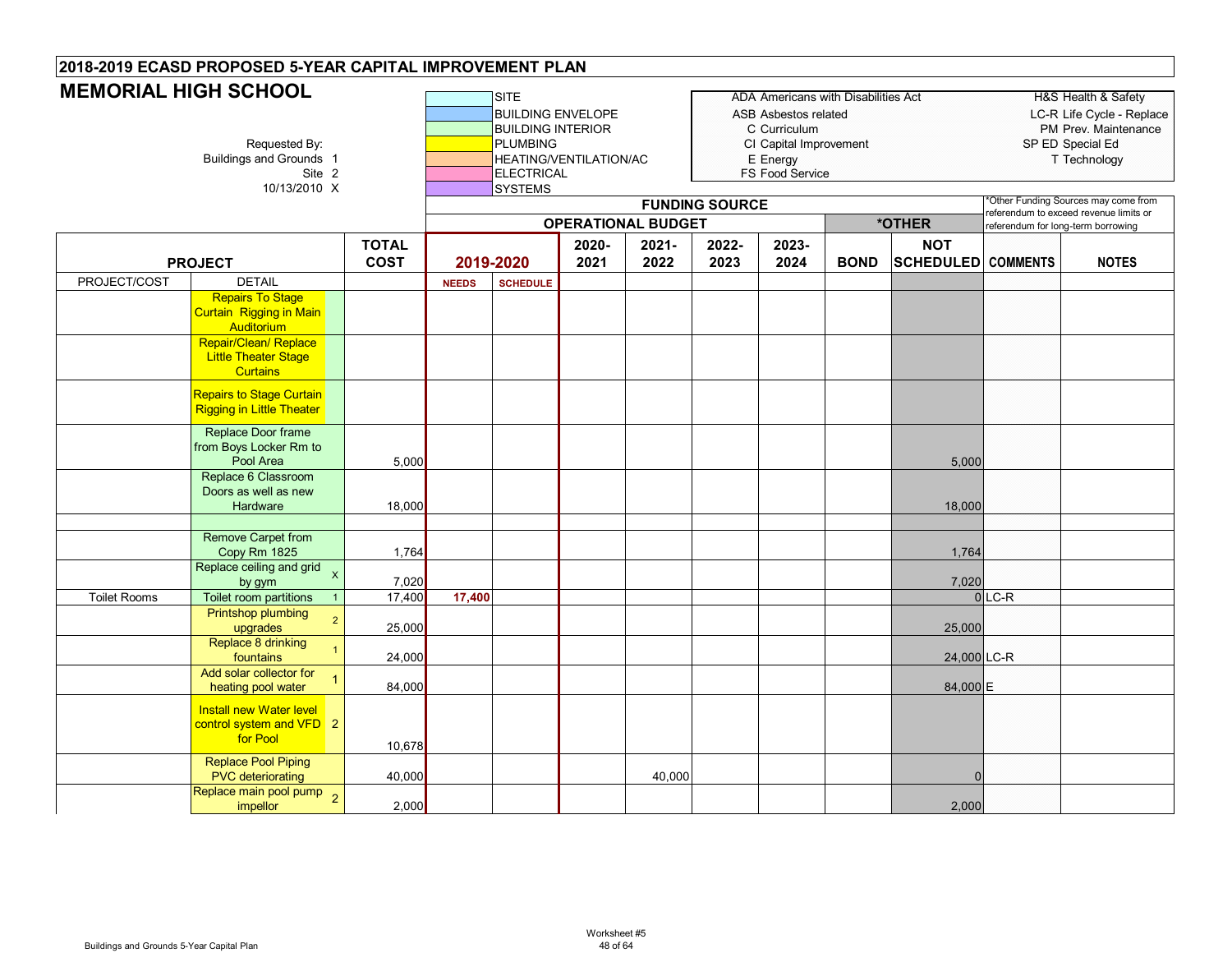| <b>MEMORIAL HIGH SCHOOL</b> | Requested By:<br>Buildings and Grounds 1<br>Site 2<br>10/13/2010 X                                                                               |                             |              | <b>SITE</b><br><b>BUILDING ENVELOPE</b><br><b>BUILDING INTERIOR</b><br><b>PLUMBING</b><br><b>ELECTRICAL</b><br><b>SYSTEMS</b> | HEATING/VENTILATION/AC    |               | <b>FUNDING SOURCE</b> | ASB Asbestos related<br>C Curriculum<br>CI Capital Improvement<br>E Energy<br>FS Food Service | <b>ADA Americans with Disabilities Act</b> |                                  | SP ED Special Ed<br>Other Funding Sources may come from                     | <b>H&amp;S Health &amp; Safety</b><br>LC-R Life Cycle - Replace<br>PM Prev. Maintenance<br>T Technology |
|-----------------------------|--------------------------------------------------------------------------------------------------------------------------------------------------|-----------------------------|--------------|-------------------------------------------------------------------------------------------------------------------------------|---------------------------|---------------|-----------------------|-----------------------------------------------------------------------------------------------|--------------------------------------------|----------------------------------|-----------------------------------------------------------------------------|---------------------------------------------------------------------------------------------------------|
|                             |                                                                                                                                                  |                             |              |                                                                                                                               | <b>OPERATIONAL BUDGET</b> |               |                       |                                                                                               |                                            | *OTHER                           | eferendum to exceed revenue limits or<br>referendum for long-term borrowing |                                                                                                         |
|                             | <b>PROJECT</b>                                                                                                                                   | <b>TOTAL</b><br><b>COST</b> |              | 2019-2020                                                                                                                     | 2020-<br>2021             | 2021-<br>2022 | 2022-<br>2023         | 2023-<br>2024                                                                                 | <b>BOND</b>                                | <b>NOT</b><br>SCHEDULED COMMENTS |                                                                             | <b>NOTES</b>                                                                                            |
| PROJECT/COST                | <b>DETAIL</b>                                                                                                                                    |                             | <b>NEEDS</b> | <b>SCHEDULE</b>                                                                                                               |                           |               |                       |                                                                                               |                                            |                                  |                                                                             |                                                                                                         |
|                             | Install gas water heater<br>in 2nd floor chiller room<br>to supply DHW tank - 1<br>eliminate boiler<br>connection                                | 42,000                      |              |                                                                                                                               |                           |               |                       |                                                                                               |                                            | 42,000 E                         |                                                                             |                                                                                                         |
|                             | Add make-up air w/<br>$\overline{1}$                                                                                                             |                             |              |                                                                                                                               |                           |               |                       |                                                                                               |                                            |                                  |                                                                             |                                                                                                         |
|                             | reheat for kitchen area<br>Insulate/seal at Arlington<br>unit ventilators                                                                        | 20,000<br>10,000            |              |                                                                                                                               | 20,000<br>10,000          |               |                       |                                                                                               |                                            |                                  | 0 C <br>$0$ CI, E                                                           |                                                                                                         |
|                             | Remove IMC DX<br>Cooling unit on Roof<br>add a chilled water coil<br>to AHU-26 and tie into<br>building chilled water<br>system<br>Replace RTU-1 | 85,000                      |              |                                                                                                                               | 85,000                    |               |                       |                                                                                               |                                            | $\Omega$                         |                                                                             |                                                                                                         |
|                             | <b>Replace Air Handler 24</b><br>(also needs AC) serving<br>back stage, stage craft, and<br><b>RR</b>                                            |                             |              |                                                                                                                               |                           |               |                       |                                                                                               |                                            | $\Omega$                         |                                                                             |                                                                                                         |
|                             | Replace Arlington unit<br>ventilators with air<br>handler system<br>Replace Aud. Exhaust                                                         |                             |              | 1,072,500 1,072,500 1,072,500                                                                                                 |                           |               |                       |                                                                                               | 1,072,500                                  |                                  |                                                                             |                                                                                                         |
|                             | <b>Dampers</b>                                                                                                                                   |                             |              |                                                                                                                               |                           |               |                       |                                                                                               |                                            | $\overline{0}$                   |                                                                             |                                                                                                         |
|                             | Emergency power for<br>$\overline{1}$<br>data racks                                                                                              | 24,000                      |              |                                                                                                                               |                           |               |                       |                                                                                               |                                            | 24,000 CI                        |                                                                             |                                                                                                         |
|                             | Replace frequency<br>drives                                                                                                                      | 30,000                      |              |                                                                                                                               |                           |               |                       |                                                                                               |                                            | 30,000 LC-R                      |                                                                             |                                                                                                         |
|                             | Replace electric panels<br>$\overline{2}$                                                                                                        | 24,000                      |              |                                                                                                                               |                           |               |                       |                                                                                               |                                            | 24,000 LC-R                      |                                                                             |                                                                                                         |
|                             | Auditorium lighting<br>$\overline{2}$<br>upgrades<br>Replace electric service X                                                                  | $21,600$ ?<br>100,000       |              |                                                                                                                               |                           |               |                       |                                                                                               |                                            | 21,600 CI<br>100,000             |                                                                             |                                                                                                         |
|                             |                                                                                                                                                  |                             |              |                                                                                                                               |                           |               |                       |                                                                                               |                                            | $\Omega$                         |                                                                             |                                                                                                         |
|                             | Correct generator issues<br>- combined emergency X<br>and discretionary loads                                                                    | 150,000                     |              |                                                                                                                               |                           |               |                       |                                                                                               |                                            | 150,000                          |                                                                             |                                                                                                         |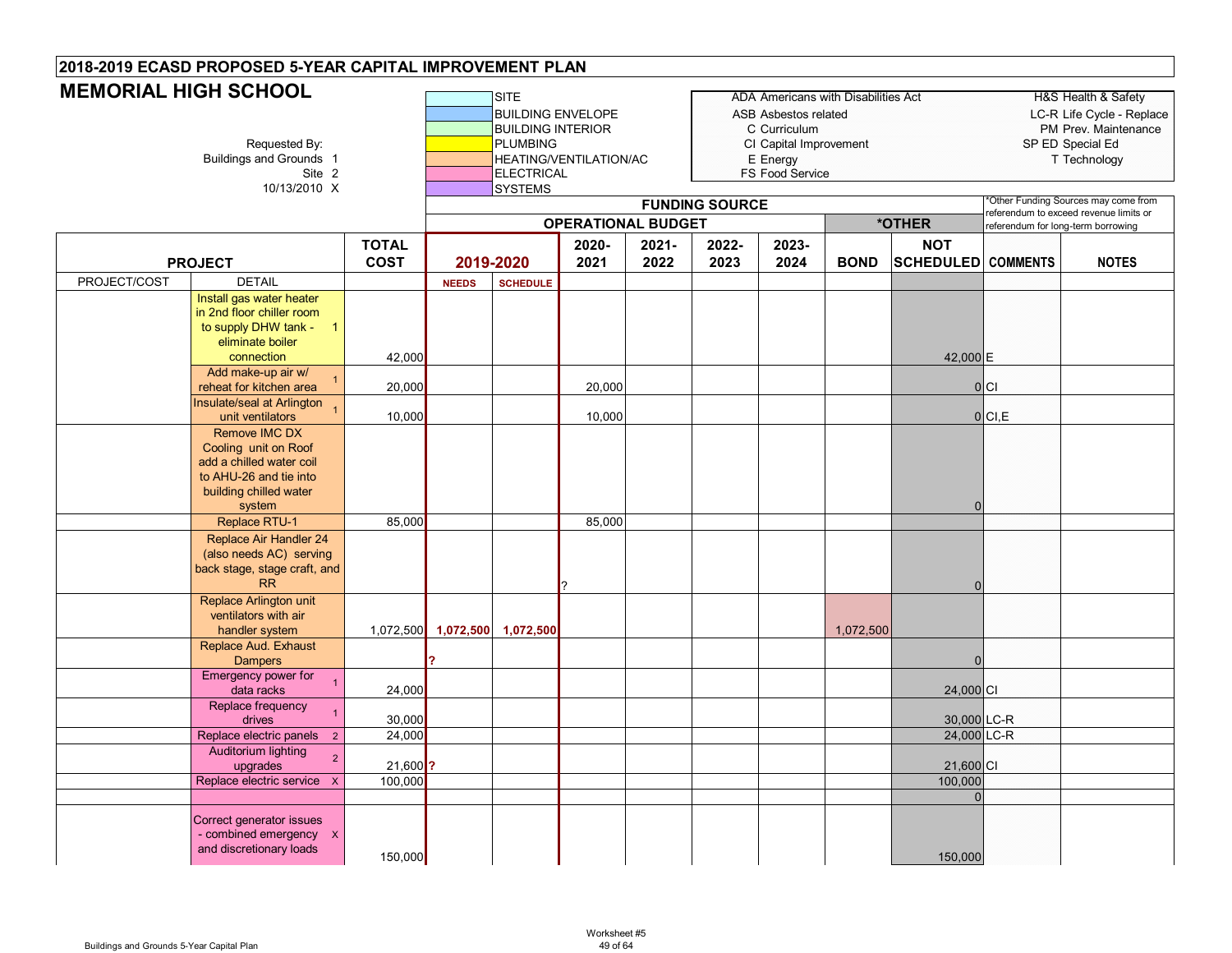| <b>MEMORIAL HIGH SCHOOL</b>                       | Requested By:<br><b>Buildings and Grounds 1</b><br>Site 2<br>10/13/2010 X                                       |              |                             |              | <b>SITE</b><br><b>BUILDING ENVELOPE</b><br><b>BUILDING INTERIOR</b><br><b>PLUMBING</b><br><b>ELECTRICAL</b><br><b>SYSTEMS</b> | <b>HEATING/VENTILATION/AC</b><br><b>OPERATIONAL BUDGET</b> |                  | <b>FUNDING SOURCE</b> | <b>ADA Americans with Disabilities Act</b><br><b>ASB Asbestos related</b><br>C Curriculum<br>CI Capital Improvement<br>E Energy<br>FS Food Service |             | *OTHER                                  | referendum for long-term borrowing | <b>H&amp;S Health &amp; Safety</b><br>LC-R Life Cycle - Replace<br>PM Prev. Maintenance<br>SP ED Special Ed<br>T Technology<br>Other Funding Sources may come from<br>referendum to exceed revenue limits or |
|---------------------------------------------------|-----------------------------------------------------------------------------------------------------------------|--------------|-----------------------------|--------------|-------------------------------------------------------------------------------------------------------------------------------|------------------------------------------------------------|------------------|-----------------------|----------------------------------------------------------------------------------------------------------------------------------------------------|-------------|-----------------------------------------|------------------------------------|--------------------------------------------------------------------------------------------------------------------------------------------------------------------------------------------------------------|
|                                                   | <b>PROJECT</b>                                                                                                  |              | <b>TOTAL</b><br><b>COST</b> |              | 2019-2020                                                                                                                     | 2020-<br>2021                                              | $2021 -$<br>2022 | 2022-<br>2023         | 2023-<br>2024                                                                                                                                      | <b>BOND</b> | <b>NOT</b><br><b>SCHEDULED COMMENTS</b> |                                    | <b>NOTES</b>                                                                                                                                                                                                 |
| PROJECT/COST                                      | <b>DETAIL</b>                                                                                                   |              |                             | <b>NEEDS</b> | <b>SCHEDULE</b>                                                                                                               |                                                            |                  |                       |                                                                                                                                                    |             |                                         |                                    |                                                                                                                                                                                                              |
|                                                   | Hook up east parking lot<br>lights to BAS system                                                                |              |                             |              |                                                                                                                               |                                                            |                  |                       |                                                                                                                                                    |             |                                         |                                    |                                                                                                                                                                                                              |
|                                                   | Add lighting control<br>$\boldsymbol{\mathsf{x}}$<br>$80,000$ ?<br>system                                       |              |                             |              |                                                                                                                               |                                                            |                  |                       |                                                                                                                                                    |             | 80,000                                  |                                    |                                                                                                                                                                                                              |
|                                                   |                                                                                                                 |              |                             |              |                                                                                                                               |                                                            |                  |                       |                                                                                                                                                    |             |                                         |                                    |                                                                                                                                                                                                              |
| 6 exterior PTZ, 2 exterior<br>FX, 13 interior PTZ | <b>Replace Existing</b><br><b>Security Cameras</b>                                                              | $\mathsf{x}$ | 30,400                      |              |                                                                                                                               |                                                            |                  |                       |                                                                                                                                                    |             | 30,400                                  |                                    |                                                                                                                                                                                                              |
| two door stations                                 | <b>Replace Door Access</b><br>Security Intercom                                                                 |              | 3,200                       |              |                                                                                                                               |                                                            |                  |                       |                                                                                                                                                    |             | 3,200                                   |                                    |                                                                                                                                                                                                              |
| <b>TOTALS</b>                                     | NOTE: The following costs are construction costs. For project costs, a multiplier must be added to the figures. |              |                             |              | 10,074,268 3,249,311 3,013,191                                                                                                | 676,000                                                    | 1,245,644        | 1,146,000             | 1,011,000                                                                                                                                          | 2,822,687   | 2,600,635                               |                                    |                                                                                                                                                                                                              |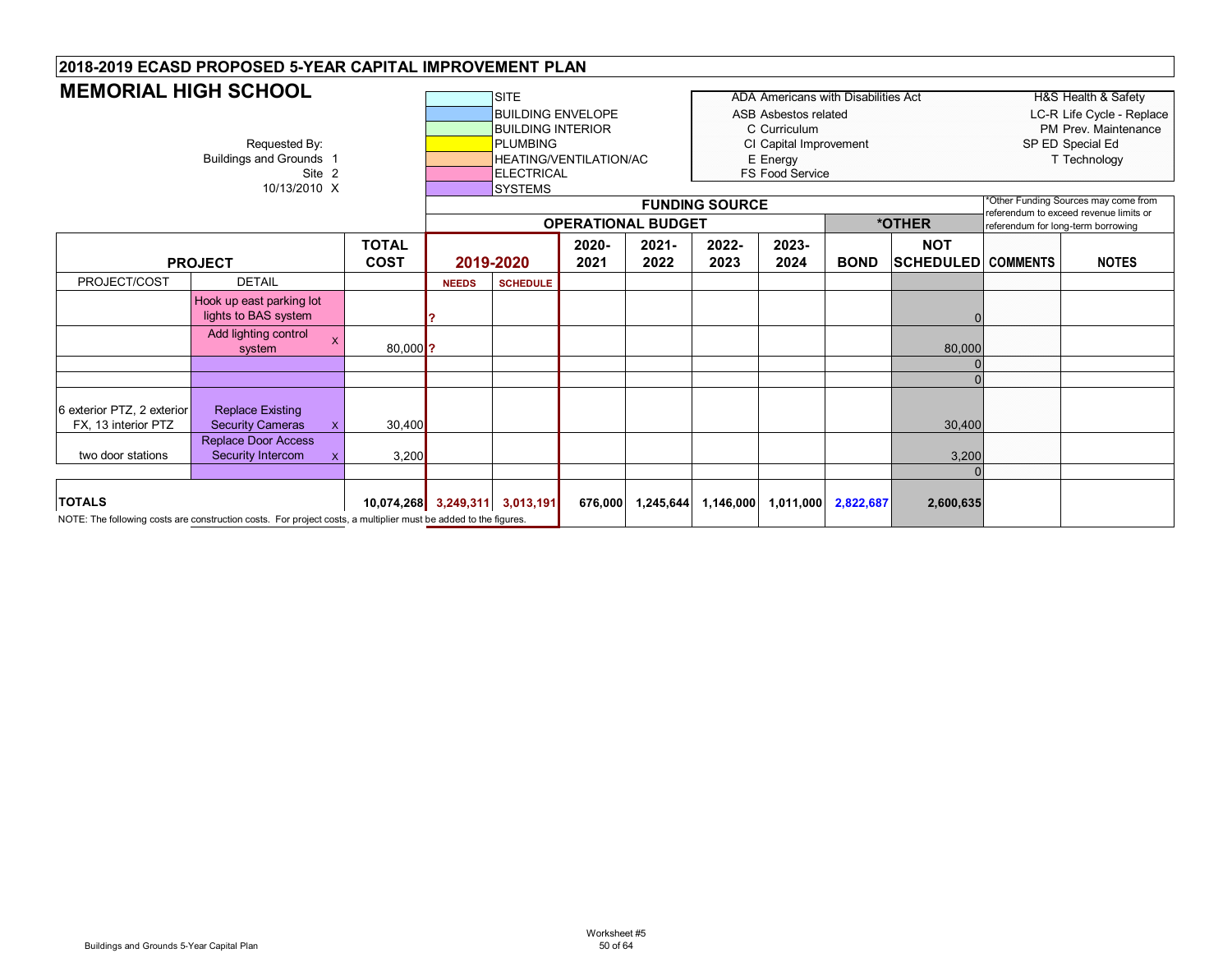| <b>NORTH HIGH SCHOOL</b>                                 | Requested By:<br><b>Buildings and Grounds 1</b><br>Site 2<br>10/13/2010 X                  |                             |              | <b>SITE</b><br><b>BUILDING INTERIOR</b><br><b>PLUMBING</b><br><b>ELECTRICAL</b><br><b>SYSTEMS</b> | <b>BUILDING ENVELOPE</b><br><b>HEATING/VENTILATION/AC</b> |                  | <b>FUNDING SOURCE</b> | ASB Asbestos related<br>C Curriculum<br>CI Capital Improvement<br>E Energy<br>FS Food Service | <b>ADA Americans with Disabilities Act</b> |                                         |                                   | <b>H&amp;S Health &amp; Safety</b><br>LC-R Life Cycle - Replace<br>PM Prev. Maintenance<br>SP ED Special Ed<br>T Technology<br>'Other Funding Sources may come from |
|----------------------------------------------------------|--------------------------------------------------------------------------------------------|-----------------------------|--------------|---------------------------------------------------------------------------------------------------|-----------------------------------------------------------|------------------|-----------------------|-----------------------------------------------------------------------------------------------|--------------------------------------------|-----------------------------------------|-----------------------------------|---------------------------------------------------------------------------------------------------------------------------------------------------------------------|
|                                                          |                                                                                            |                             |              |                                                                                                   | <b>OPERATIONAL BUDGET</b>                                 |                  |                       |                                                                                               |                                            | *OTHER                                  | eferendum for long-term borrowing | eferendum to exceed revenue limits or                                                                                                                               |
|                                                          | <b>PROJECT</b>                                                                             | <b>TOTAL</b><br><b>COST</b> |              | 2019-2020                                                                                         | 2020-2021                                                 | $2021 -$<br>2022 | 2022-<br>2023         | 2023-<br>2024                                                                                 | <b>BOND</b>                                | <b>NOT</b><br><b>SCHEDULED</b> COMMENTS |                                   | <b>NOTES</b>                                                                                                                                                        |
| PROJECT/COST                                             | <b>DETAIL</b>                                                                              |                             | <b>NEEDS</b> | <b>SCHEDULE</b>                                                                                   |                                                           |                  |                       |                                                                                               |                                            |                                         |                                   |                                                                                                                                                                     |
|                                                          | Paving-south parking lot<br>and drives not replaced 1<br>in 2001                           | 118,522                     |              |                                                                                                   | 118,522                                                   |                  |                       |                                                                                               |                                            | $\Omega$                                | $0$ LC-R                          |                                                                                                                                                                     |
|                                                          | Replace south fence                                                                        | 12,600                      |              |                                                                                                   | 12,600                                                    |                  |                       |                                                                                               |                                            |                                         | $0$ LC-R                          |                                                                                                                                                                     |
|                                                          | Close in loading dock                                                                      | 100,000                     |              |                                                                                                   |                                                           |                  |                       |                                                                                               |                                            | 100,000 CI                              |                                   |                                                                                                                                                                     |
|                                                          | Replace concrete walk                                                                      |                             |              |                                                                                                   |                                                           |                  |                       |                                                                                               |                                            |                                         |                                   |                                                                                                                                                                     |
|                                                          | at bus lane                                                                                | 40,000                      |              |                                                                                                   | 40,000                                                    |                  |                       |                                                                                               |                                            | $\Omega$                                |                                   |                                                                                                                                                                     |
|                                                          | Replace concrete<br>walkways                                                               | 40,000                      |              |                                                                                                   |                                                           | 20,000           | 20,000                |                                                                                               |                                            | $\Omega$                                |                                   |                                                                                                                                                                     |
| Possibly by Green                                        | Add additional Parking to 1                                                                |                             |              |                                                                                                   |                                                           |                  |                       |                                                                                               |                                            |                                         |                                   |                                                                                                                                                                     |
| house along building                                     | South Lot                                                                                  | 40,000                      |              |                                                                                                   | 40,000                                                    |                  |                       |                                                                                               |                                            | $\mathbf{0}$                            |                                   |                                                                                                                                                                     |
| Could be an extension<br>on the existing storage<br>shed | <b>Build additional storage</b><br>building by ball fields for 2<br>sports storage         |                             |              |                                                                                                   |                                                           |                  |                       |                                                                                               |                                            | $\mathbf{0}$                            |                                   |                                                                                                                                                                     |
| Install batting cages                                    | Install AD supplied<br>batting cages (4 cages)                                             | 3,000                       | 3.000        |                                                                                                   |                                                           |                  |                       |                                                                                               |                                            |                                         |                                   |                                                                                                                                                                     |
|                                                          | Tuckpoint                                                                                  | 120,000                     |              |                                                                                                   | 30,000                                                    | 30,000           |                       |                                                                                               |                                            | 60,000 PM                               |                                   |                                                                                                                                                                     |
|                                                          | Replace autoshop roof<br>$\overline{1}$                                                    | 85,540                      |              |                                                                                                   | 85,540                                                    |                  |                       |                                                                                               |                                            |                                         | $0$ <sub>LC-R</sub>               |                                                                                                                                                                     |
|                                                          | Paint exterior doors,<br>frames and trim                                                   | 3,162                       |              |                                                                                                   |                                                           |                  |                       |                                                                                               |                                            | 3,162 PM                                |                                   |                                                                                                                                                                     |
|                                                          | Reroof remaining<br>building                                                               |                             |              |                                                                                                   |                                                           |                  |                       |                                                                                               |                                            |                                         |                                   |                                                                                                                                                                     |
|                                                          | Replace door #3 (2)                                                                        | 9,750                       |              |                                                                                                   |                                                           |                  |                       |                                                                                               |                                            |                                         | 9,750 LC-R                        |                                                                                                                                                                     |
|                                                          | Replace doors #10 (1)                                                                      | 6,600                       |              |                                                                                                   |                                                           |                  |                       |                                                                                               |                                            |                                         | 6,600 LC-R                        |                                                                                                                                                                     |
|                                                          | Replace doors and<br>frame - $#13(3)$                                                      | 15,000                      |              |                                                                                                   |                                                           |                  |                       |                                                                                               |                                            | 15,000 LC-R                             |                                   |                                                                                                                                                                     |
|                                                          | Enclose exterior area<br>around loading dock to<br>include dock area for<br>needed storage | 264,600                     |              |                                                                                                   |                                                           |                  |                       |                                                                                               |                                            | 264,600 CI                              |                                   |                                                                                                                                                                     |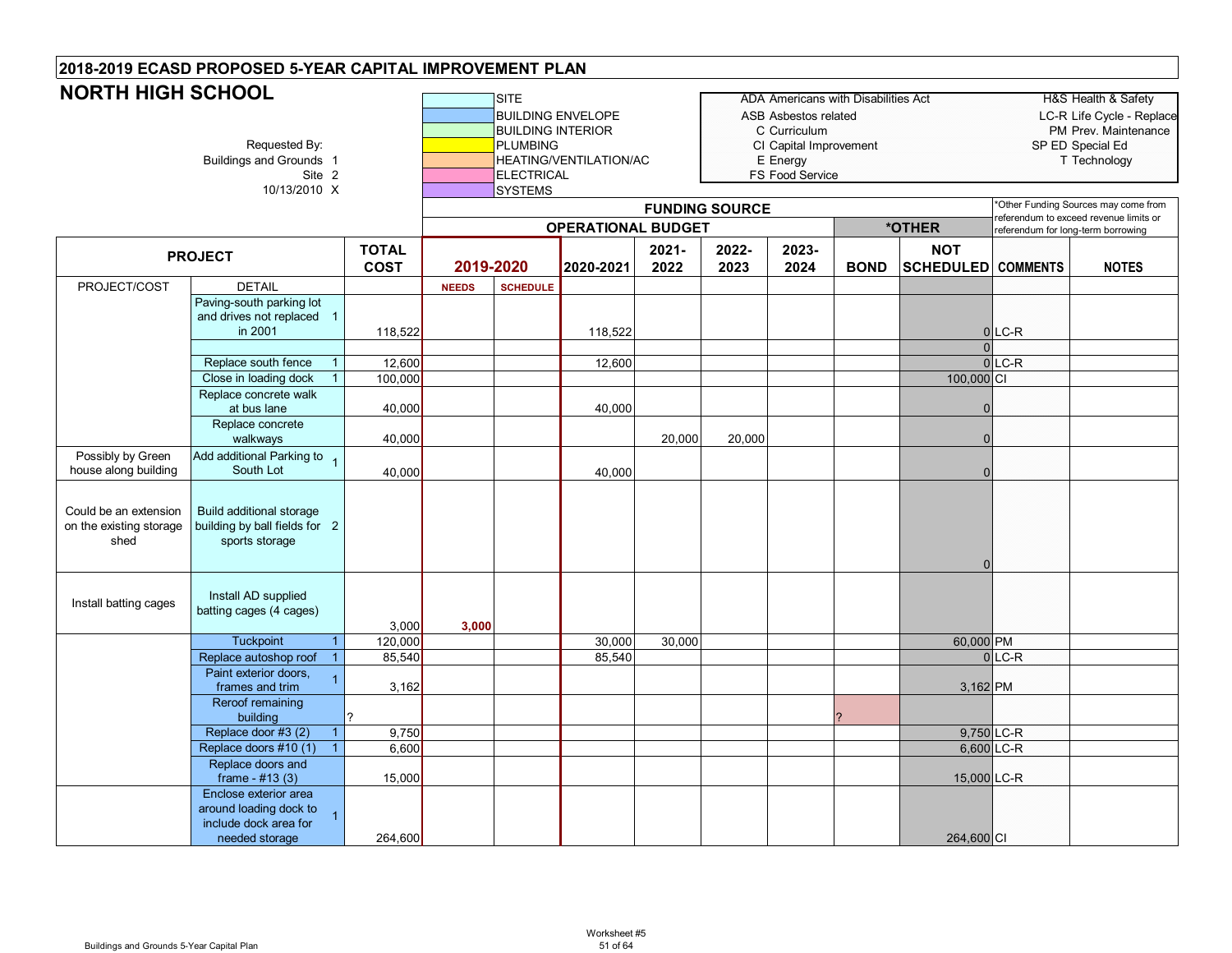| <b>NORTH HIGH SCHOOL</b>                                                                |                                                                                                                |                             |              | <b>SITE</b><br><b>BUILDING ENVELOPE</b>                                            |                               |                  |                       | <b>ADA Americans with Disabilities Act</b><br>ASB Asbestos related    |             |                                         |                                   | <b>H&amp;S Health &amp; Safety</b><br>LC-R Life Cycle - Replace               |
|-----------------------------------------------------------------------------------------|----------------------------------------------------------------------------------------------------------------|-----------------------------|--------------|------------------------------------------------------------------------------------|-------------------------------|------------------|-----------------------|-----------------------------------------------------------------------|-------------|-----------------------------------------|-----------------------------------|-------------------------------------------------------------------------------|
|                                                                                         | Requested By:<br><b>Buildings and Grounds 1</b><br>Site 2<br>10/13/2010 X                                      |                             |              | <b>BUILDING INTERIOR</b><br><b>PLUMBING</b><br><b>ELECTRICAL</b><br><b>SYSTEMS</b> | <b>HEATING/VENTILATION/AC</b> |                  |                       | C Curriculum<br>CI Capital Improvement<br>E Energy<br>FS Food Service |             |                                         |                                   | PM Prev. Maintenance<br>SP ED Special Ed<br>T Technology                      |
|                                                                                         |                                                                                                                |                             |              |                                                                                    |                               |                  | <b>FUNDING SOURCE</b> |                                                                       |             |                                         |                                   | Other Funding Sources may come from<br>referendum to exceed revenue limits or |
|                                                                                         |                                                                                                                |                             |              |                                                                                    | <b>OPERATIONAL BUDGET</b>     |                  |                       |                                                                       |             | *OTHER                                  | eferendum for long-term borrowing |                                                                               |
|                                                                                         | <b>PROJECT</b>                                                                                                 | <b>TOTAL</b><br><b>COST</b> | 2019-2020    |                                                                                    | 2020-2021                     | $2021 -$<br>2022 | 2022-<br>2023         | 2023-<br>2024                                                         | <b>BOND</b> | <b>NOT</b><br><b>SCHEDULED</b> COMMENTS |                                   | <b>NOTES</b>                                                                  |
| PROJECT/COST                                                                            | <b>DETAIL</b>                                                                                                  |                             | <b>NEEDS</b> | <b>SCHEDULE</b>                                                                    |                               |                  |                       |                                                                       |             |                                         |                                   |                                                                               |
|                                                                                         | <b>Exterior roofing</b><br>replacement between<br>$\overline{\mathsf{x}}$<br>auditorium and pool<br>mechanical | 338,688                     |              |                                                                                    |                               |                  |                       |                                                                       |             | 338,688                                 |                                   |                                                                               |
|                                                                                         | Concrete pier<br>$\pmb{\mathsf{X}}$<br>corrections at cafeteria                                                | 168,000                     |              |                                                                                    |                               |                  |                       |                                                                       |             | 168,000                                 |                                   |                                                                               |
| Repair several concrete<br>ceiling issues                                               | Several locations where<br>ceiling/roof concrete is 1<br>broken out                                            |                             |              |                                                                                    |                               |                  |                       |                                                                       |             | $\mathbf 0$                             |                                   |                                                                               |
| Construct attached<br>building for smaller<br>teaching groups (Similar<br>to Memorials) | <b>Build a Little Theatre</b><br>complex next to main 2<br>Auditorium (North Side)                             |                             |              |                                                                                    |                               |                  |                       |                                                                       |             | $\Omega$                                |                                   |                                                                               |
| Autoshop overhead door<br>and opener                                                    | Replace autoshop<br>overhead door and lifting<br>mechanism                                                     | 10,000                      | 10,000       |                                                                                    |                               |                  |                       |                                                                       |             |                                         |                                   |                                                                               |
|                                                                                         | Terrazzo base repairs                                                                                          | 18,000                      |              |                                                                                    |                               |                  |                       |                                                                       |             | 18,000 PM                               |                                   |                                                                               |
|                                                                                         | 10 doors 200 section                                                                                           | 14,000                      |              |                                                                                    |                               |                  |                       |                                                                       |             | 14,000 LC-R                             |                                   |                                                                               |
|                                                                                         | 6 doors 600 section                                                                                            | 8,400                       |              |                                                                                    |                               |                  |                       |                                                                       |             |                                         | 8,400 LC-R                        |                                                                               |
|                                                                                         | Add air curtain across<br>vestibule doors at entry 1<br>#1                                                     | 18,000                      |              |                                                                                    |                               |                  |                       |                                                                       |             | 18,000 E                                |                                   |                                                                               |
|                                                                                         | Provide lift for pool<br>observation deck.                                                                     |                             |              |                                                                                    |                               |                  |                       |                                                                       |             | $\mathbf 0$                             |                                   |                                                                               |
|                                                                                         | <b>Provide Daktronics</b>                                                                                      |                             |              |                                                                                    |                               |                  |                       |                                                                       |             |                                         |                                   |                                                                               |
|                                                                                         | control room<br><b>Rebuild East Gym</b><br>divider wall                                                        | 18,000<br>147,000           | 18,000       |                                                                                    |                               |                  |                       |                                                                       |             | $\mathbf 0$<br>147,000 LC-R             |                                   |                                                                               |
| Replace gym divider with<br>curtain                                                     | Replace gym divider<br>door                                                                                    | 20,000                      |              |                                                                                    |                               |                  |                       |                                                                       |             | 20,000                                  |                                   |                                                                               |
|                                                                                         | Replace Bleachers in<br>$\overline{2}$<br><b>West Gym</b>                                                      |                             |              |                                                                                    |                               |                  |                       |                                                                       |             | $\Omega$                                |                                   |                                                                               |
|                                                                                         | Replace Bleachers in<br>$\overline{2}$<br>East Gym                                                             |                             |              |                                                                                    |                               |                  |                       |                                                                       |             | $\mathbf 0$                             |                                   |                                                                               |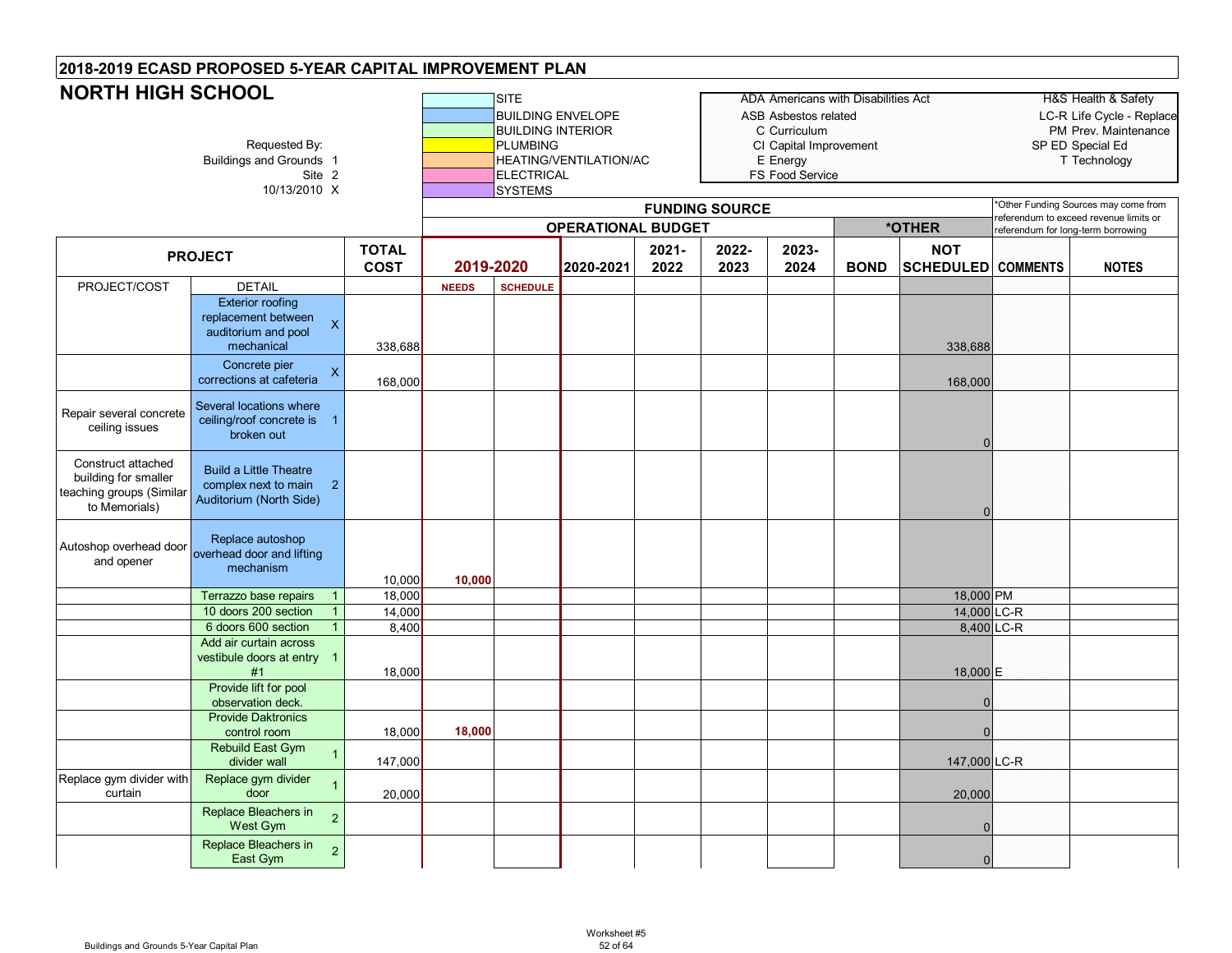| <b>NORTH HIGH SCHOOL</b> | Requested By:<br>Buildings and Grounds 1<br>Site 2<br>10/13/2010 X                                  |                  |              | <b>SITE</b><br><b>BUILDING ENVELOPE</b><br><b>BUILDING INTERIOR</b><br><b>PLUMBING</b><br><b>ELECTRICAL</b><br>SYSTEMS | HEATING/VENTILATION/AC    |          |                       | ASB Asbestos related<br>C Curriculum<br>CI Capital Improvement<br>E Energy<br>FS Food Service | <b>ADA Americans with Disabilities Act</b> |                           |                                    | H&S Health & Safety<br>LC-R Life Cycle - Replace<br>PM Prev. Maintenance<br>SP ED Special Ed<br>T Technology<br>Other Funding Sources may come from |
|--------------------------|-----------------------------------------------------------------------------------------------------|------------------|--------------|------------------------------------------------------------------------------------------------------------------------|---------------------------|----------|-----------------------|-----------------------------------------------------------------------------------------------|--------------------------------------------|---------------------------|------------------------------------|-----------------------------------------------------------------------------------------------------------------------------------------------------|
|                          |                                                                                                     |                  |              |                                                                                                                        |                           |          | <b>FUNDING SOURCE</b> |                                                                                               |                                            |                           |                                    | referendum to exceed revenue limits or                                                                                                              |
|                          |                                                                                                     | <b>TOTAL</b>     |              |                                                                                                                        | <b>OPERATIONAL BUDGET</b> | $2021 -$ | 2022-                 | 2023-                                                                                         |                                            | *OTHER<br><b>NOT</b>      | referendum for long-term borrowing |                                                                                                                                                     |
|                          | <b>PROJECT</b>                                                                                      | <b>COST</b>      | 2019-2020    |                                                                                                                        | 2020-2021                 | 2022     | 2023                  | 2024                                                                                          | <b>BOND</b>                                | <b>SCHEDULED COMMENTS</b> |                                    | <b>NOTES</b>                                                                                                                                        |
| PROJECT/COST             | <b>DETAIL</b>                                                                                       |                  | <b>NEEDS</b> | <b>SCHEDULE</b>                                                                                                        |                           |          |                       |                                                                                               |                                            |                           |                                    |                                                                                                                                                     |
|                          | Reopen wall to utilize<br>storage space off of east<br>gymnasium                                    | 20,000           |              |                                                                                                                        |                           |          |                       |                                                                                               |                                            | 20,000                    |                                    |                                                                                                                                                     |
|                          | Replace linoleum<br>$\overline{1}$<br>flooring                                                      | 12,000           |              |                                                                                                                        |                           |          |                       |                                                                                               |                                            | 12,000 LC-R               |                                    |                                                                                                                                                     |
|                          | Replace auditorium<br>$\overline{1}$<br>carpeting                                                   | 29,988           |              |                                                                                                                        |                           | 29,988   |                       |                                                                                               |                                            |                           | $0$ LC-R                           |                                                                                                                                                     |
|                          | <b>Accessibility for</b><br>Daktronics scoreboard                                                   | 28,000           |              |                                                                                                                        |                           |          |                       |                                                                                               |                                            | 28,000                    |                                    |                                                                                                                                                     |
|                          | Update 129 locksets to<br><b>ADA</b> standards                                                      | 65,000           |              |                                                                                                                        | 65,000                    |          |                       |                                                                                               |                                            |                           | 0 ADA, LC-R                        |                                                                                                                                                     |
|                          | <b>Remodel FCE</b><br><b>Commercial Cooking</b><br>Classroom                                        | 240,000          | 240,000      | 240,000                                                                                                                |                           |          |                       |                                                                                               |                                            | $\mathbf 0$               |                                    |                                                                                                                                                     |
|                          | <b>Remodel FCE</b><br><b>Commercial Baking</b><br>Classroom                                         | 250,000          |              |                                                                                                                        |                           |          | 250,000               |                                                                                               |                                            | $\mathbf 0$               |                                    |                                                                                                                                                     |
|                          | Classroom ceilings rms<br>207,233                                                                   | 5,040            |              |                                                                                                                        | 5,040                     |          |                       |                                                                                               |                                            |                           | 0                                  |                                                                                                                                                     |
|                          | Classroom ceilings - 200<br>section 10 rooms                                                        | 50,400           |              |                                                                                                                        |                           | 50,400   |                       |                                                                                               |                                            |                           | 0 C                                |                                                                                                                                                     |
|                          | Classroom ceilings - 200<br>section 12 rooms                                                        | 60,480           |              |                                                                                                                        |                           | 60,480   |                       |                                                                                               |                                            |                           | 0 C                                |                                                                                                                                                     |
|                          | Classroom ceilings - 400<br>section 12 rooms                                                        | 60,480           |              |                                                                                                                        |                           |          |                       |                                                                                               |                                            | 60,480 CI                 |                                    |                                                                                                                                                     |
|                          | Classroom ceilings - 400<br>$\overline{1}$<br>section 6 rooms                                       | 30,240           |              |                                                                                                                        |                           |          |                       |                                                                                               |                                            | 30,240 CI                 |                                    |                                                                                                                                                     |
|                          | Refinish east<br>$\overline{1}$<br>gymnasium floor                                                  | 54,880           |              |                                                                                                                        |                           |          | 54,880                |                                                                                               |                                            |                           | $0$ LC-R                           |                                                                                                                                                     |
|                          | $\overline{1}$<br><b>Corridor floors</b>                                                            | 12,000           |              |                                                                                                                        |                           |          |                       |                                                                                               |                                            | 12,000 PM                 |                                    |                                                                                                                                                     |
|                          | $\overline{1}$<br>Paint west gym walls<br>Cabinets at removed<br>$\overline{1}$<br>unit ventilators | 18,000<br>36,000 |              |                                                                                                                        | 18,000                    |          |                       |                                                                                               |                                            | 36,000 CI                 | 0 <sub>PM</sub>                    |                                                                                                                                                     |
|                          | Remove unit exterior<br>vents from outside walls, 1<br>insulate and brick in<br>holes               | 12,300           |              |                                                                                                                        |                           |          |                       |                                                                                               |                                            | 12,300 PM                 |                                    |                                                                                                                                                     |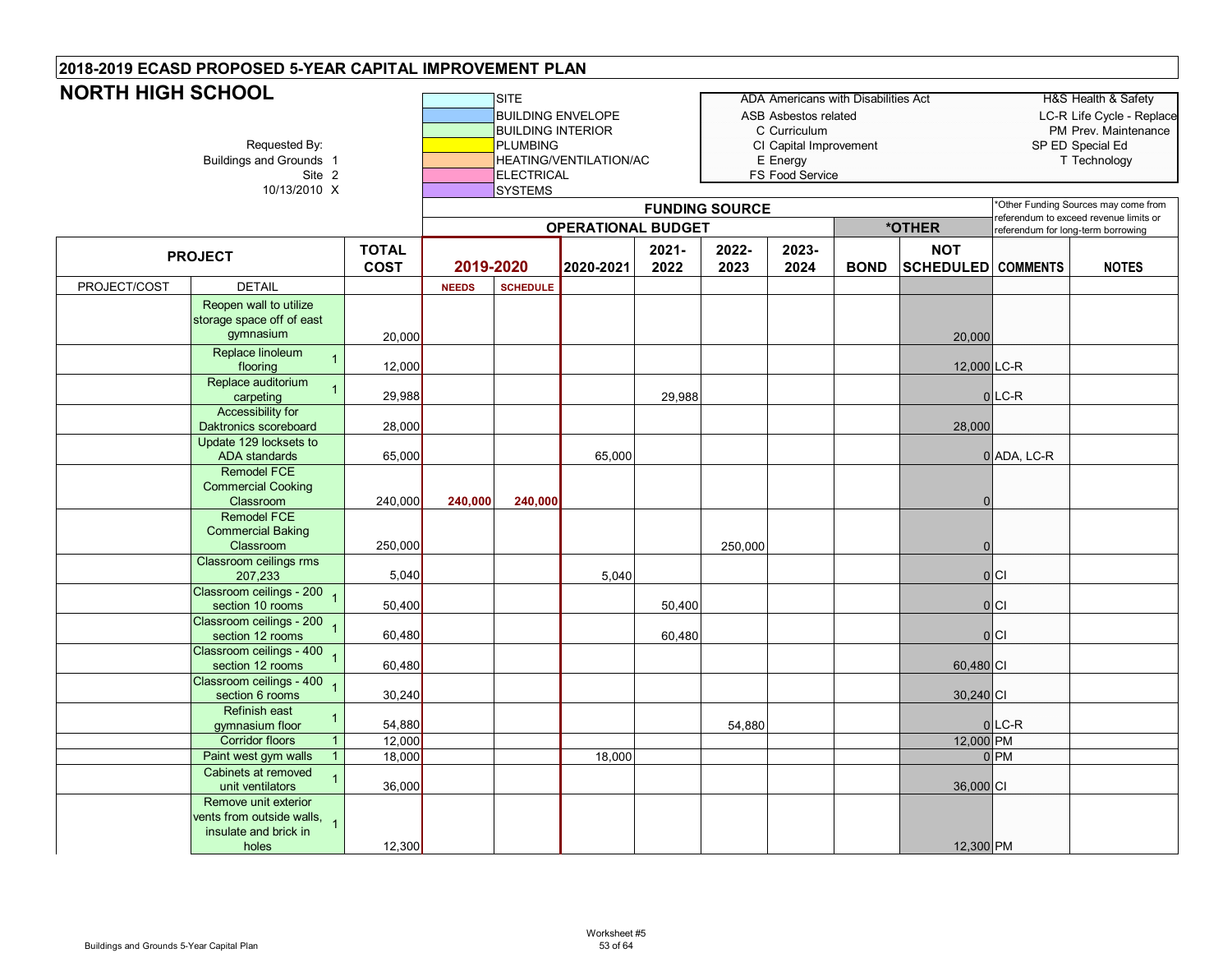| <b>NORTH HIGH SCHOOL</b>                                                        | Requested By:<br>Buildings and Grounds 1<br>Site 2<br>10/13/2010 X           |                             |              | <b>SITE</b><br><b>BUILDING INTERIOR</b><br><b>PLUMBING</b><br><b>ELECTRICAL</b><br><b>SYSTEMS</b> | <b>BUILDING ENVELOPE</b><br>HEATING/VENTILATION/AC |                  | <b>FUNDING SOURCE</b> | <b>ADA Americans with Disabilities Act</b><br>ASB Asbestos related<br>C Curriculum<br>CI Capital Improvement<br>E Energy<br>FS Food Service |             |                                         |                                   | <b>H&amp;S Health &amp; Safety</b><br>LC-R Life Cycle - Replace<br>PM Prev. Maintenance<br>SP ED Special Ed<br>T Technology<br>'Other Funding Sources may come from<br>eferendum to exceed revenue limits or |
|---------------------------------------------------------------------------------|------------------------------------------------------------------------------|-----------------------------|--------------|---------------------------------------------------------------------------------------------------|----------------------------------------------------|------------------|-----------------------|---------------------------------------------------------------------------------------------------------------------------------------------|-------------|-----------------------------------------|-----------------------------------|--------------------------------------------------------------------------------------------------------------------------------------------------------------------------------------------------------------|
|                                                                                 |                                                                              |                             |              |                                                                                                   | <b>OPERATIONAL BUDGET</b>                          |                  |                       |                                                                                                                                             |             | *OTHER                                  | eferendum for long-term borrowing |                                                                                                                                                                                                              |
|                                                                                 | <b>PROJECT</b>                                                               | <b>TOTAL</b><br><b>COST</b> | 2019-2020    |                                                                                                   | 2020-2021                                          | $2021 -$<br>2022 | 2022-<br>2023         | 2023-<br>2024                                                                                                                               | <b>BOND</b> | <b>NOT</b><br><b>SCHEDULED COMMENTS</b> |                                   | <b>NOTES</b>                                                                                                                                                                                                 |
| PROJECT/COST                                                                    | <b>DETAIL</b>                                                                |                             | <b>NEEDS</b> | <b>SCHEDULE</b>                                                                                   |                                                    |                  |                       |                                                                                                                                             |             |                                         |                                   |                                                                                                                                                                                                              |
|                                                                                 | Replace backboard<br>$\overline{2}$<br>operators at East Gym                 | 12,480                      |              |                                                                                                   | 3,120                                              | 3,120            | 3,120                 | 3,120                                                                                                                                       |             |                                         | $0$ LC-R                          |                                                                                                                                                                                                              |
|                                                                                 | Remodel locker room                                                          | 216,000                     |              |                                                                                                   |                                                    |                  |                       |                                                                                                                                             |             | 216,000 LC-R                            |                                   |                                                                                                                                                                                                              |
|                                                                                 | Paint exterior metal<br>walls at gym                                         | 45,000                      |              |                                                                                                   |                                                    |                  |                       |                                                                                                                                             |             | 45,000                                  |                                   |                                                                                                                                                                                                              |
| Remodel 5 classrooms<br>that are used for EC4T<br>back to regular<br>classrooms | <b>Remodel Classrooms</b>                                                    | 28,000                      |              |                                                                                                   |                                                    |                  | 28,000                |                                                                                                                                             |             | $\Omega$                                |                                   |                                                                                                                                                                                                              |
|                                                                                 | Add solar collector for<br>$\overline{1}$<br>heating pool water              | 84,000                      |              |                                                                                                   |                                                    |                  |                       |                                                                                                                                             |             | 84,000E                                 |                                   |                                                                                                                                                                                                              |
| <b>HVAC</b> improvements                                                        | Replace air handlers<br>005-006                                              | 84,000                      |              |                                                                                                   |                                                    |                  | 84,000                |                                                                                                                                             |             |                                         | $0$ LC-R                          |                                                                                                                                                                                                              |
|                                                                                 | Replace air handlers<br>205-206                                              | 84,000                      |              |                                                                                                   |                                                    |                  | 84,000                |                                                                                                                                             |             |                                         | $0$ LC-R                          |                                                                                                                                                                                                              |
|                                                                                 | Replace air handler 204<br>with recovery                                     | 360,000                     |              |                                                                                                   |                                                    |                  |                       |                                                                                                                                             |             | 360,000 LC-R                            |                                   |                                                                                                                                                                                                              |
| Replace existing boiler<br>controls at each boiler                              | Update boiler controls 1                                                     | 20,000                      |              |                                                                                                   |                                                    |                  |                       |                                                                                                                                             |             | 20,000                                  |                                   |                                                                                                                                                                                                              |
|                                                                                 | Replace media center<br>air handler                                          | 48,000                      |              |                                                                                                   | 48,000                                             |                  |                       |                                                                                                                                             |             |                                         | $0$ LC-R                          |                                                                                                                                                                                                              |
|                                                                                 | Replace air handler for<br>technology/copy room                              | 135,000                     |              |                                                                                                   | 135,000                                            |                  |                       |                                                                                                                                             |             |                                         | $0$ LC-R                          |                                                                                                                                                                                                              |
| Shut offs all need<br>replacing                                                 | Repair/replace boiler hot<br>water head valves                               | 15,000                      |              |                                                                                                   |                                                    |                  |                       |                                                                                                                                             |             | 15,000                                  |                                   |                                                                                                                                                                                                              |
| \$818,000                                                                       | Add air handling unit for<br>computer labs                                   | 72,000                      |              |                                                                                                   | 24,000                                             |                  |                       | 72,000                                                                                                                                      |             | $-24,000$ CI                            |                                   |                                                                                                                                                                                                              |
| Update secondary fuel<br>to propane                                             | convert boilers to<br>propane for secondary<br>$\overline{2}$<br>fuel source |                             |              |                                                                                                   |                                                    |                  |                       |                                                                                                                                             |             | $\Omega$                                |                                   |                                                                                                                                                                                                              |
|                                                                                 | Add emergency power to<br>one set of bathrooms in 1<br>each section          | 5,000                       |              |                                                                                                   |                                                    |                  |                       |                                                                                                                                             |             | 5,000 H&S                               |                                   |                                                                                                                                                                                                              |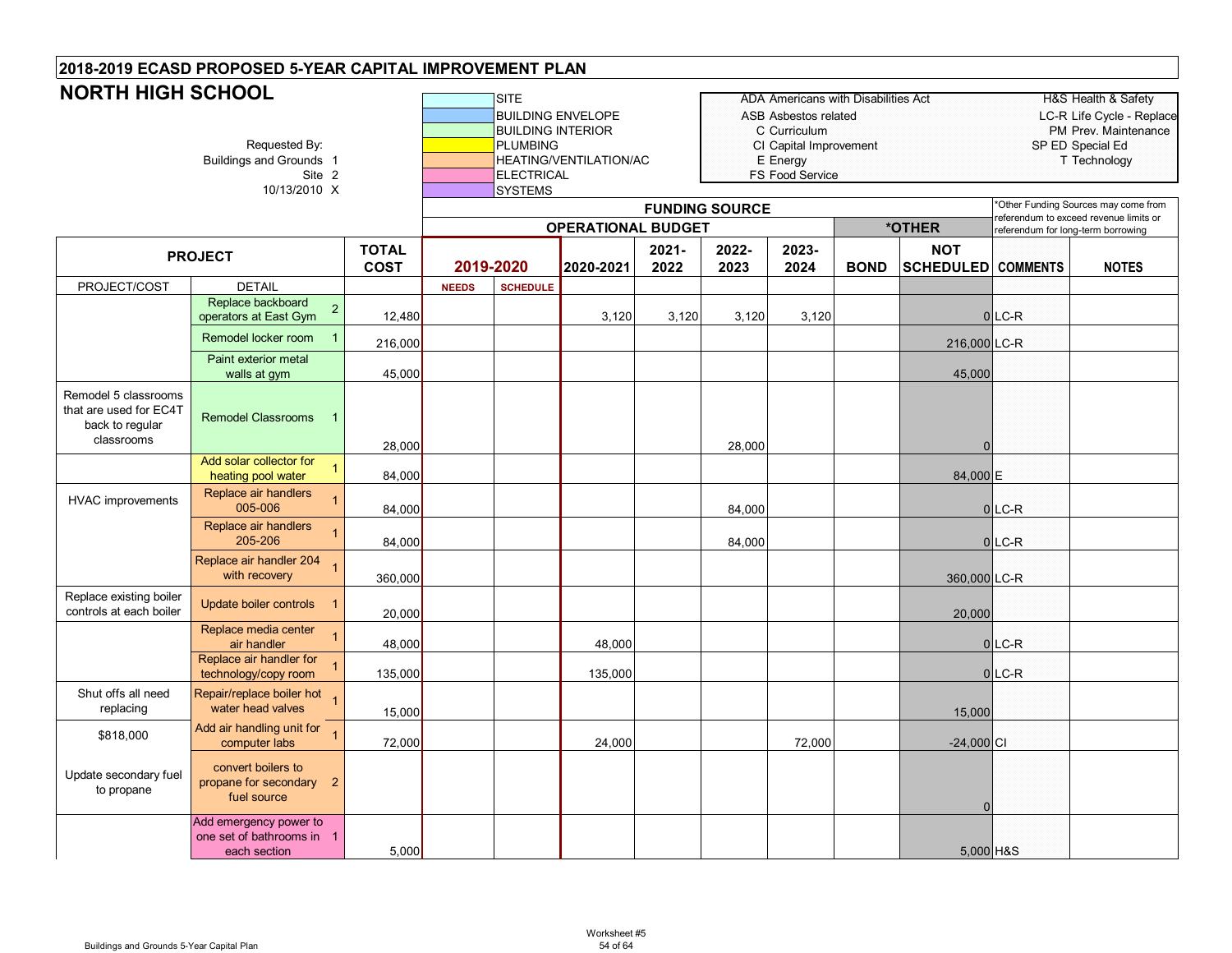| <b>NORTH HIGH SCHOOL</b>                                    | Requested By:<br><b>Buildings and Grounds 1</b><br>Site 2<br>10/13/2010 X                                        |                             |              | <b>SITE</b><br><b>BUILDING ENVELOPE</b><br><b>BUILDING INTERIOR</b><br><b>PLUMBING</b><br><b>ELECTRICAL</b><br><b>SYSTEMS</b> | <b>HEATING/VENTILATION/AC</b> |               |                       | <b>ADA Americans with Disabilities Act</b><br><b>ASB Asbestos related</b><br>C Curriculum<br>CI Capital Improvement<br>E Energy<br>FS Food Service |             |                                         |                                    | H&S Health & Safety<br>LC-R Life Cycle - Replace<br>PM Prev. Maintenance<br>SP ED Special Ed<br>T Technology |
|-------------------------------------------------------------|------------------------------------------------------------------------------------------------------------------|-----------------------------|--------------|-------------------------------------------------------------------------------------------------------------------------------|-------------------------------|---------------|-----------------------|----------------------------------------------------------------------------------------------------------------------------------------------------|-------------|-----------------------------------------|------------------------------------|--------------------------------------------------------------------------------------------------------------|
|                                                             |                                                                                                                  |                             |              |                                                                                                                               | <b>OPERATIONAL BUDGET</b>     |               | <b>FUNDING SOURCE</b> |                                                                                                                                                    |             | *OTHER                                  |                                    | Other Funding Sources may come from<br>referendum to exceed revenue limits or                                |
|                                                             | <b>PROJECT</b>                                                                                                   | <b>TOTAL</b><br><b>COST</b> | 2019-2020    |                                                                                                                               | 2020-2021                     | 2021-<br>2022 | 2022-<br>2023         | 2023-<br>2024                                                                                                                                      | <b>BOND</b> | <b>NOT</b><br><b>SCHEDULED COMMENTS</b> | referendum for long-term borrowing | <b>NOTES</b>                                                                                                 |
| PROJECT/COST                                                | <b>DETAIL</b>                                                                                                    |                             | <b>NEEDS</b> | <b>SCHEDULE</b>                                                                                                               |                               |               |                       |                                                                                                                                                    |             |                                         |                                    |                                                                                                              |
|                                                             | Convert 2' "U"<br>flourescent lighting in<br>entry hall to standard<br>flourescent lights                        | 1,000                       |              |                                                                                                                               |                               |               |                       |                                                                                                                                                    |             |                                         | $1,000$ CI, E                      |                                                                                                              |
|                                                             | Connect data closets to<br>emergency power                                                                       | 6,000                       |              |                                                                                                                               |                               |               |                       |                                                                                                                                                    |             | $6,000$ CI                              |                                    |                                                                                                              |
| Electrical panel<br>replacement<br>\$24,000                 | Panels at pool (3) and<br>kitchen (2)<br>Panels at 600 wing                                                      | 12,000<br>12,000            |              |                                                                                                                               |                               |               |                       |                                                                                                                                                    |             | 12,000 LC-R<br>12,000 CI                |                                    |                                                                                                              |
|                                                             | Add occupancy sensors X                                                                                          | 35,000                      |              |                                                                                                                               |                               |               |                       |                                                                                                                                                    |             | 35,000                                  |                                    |                                                                                                              |
|                                                             | Correct generator code<br>issues: combined life<br>$\overline{\mathsf{x}}$<br>safety and discretionary<br>loads. | 50,000                      |              |                                                                                                                               |                               |               |                       |                                                                                                                                                    |             | 50,000                                  |                                    |                                                                                                              |
|                                                             | Convert exterior wall<br>lighting to LED                                                                         | 55,000                      |              |                                                                                                                               |                               |               |                       |                                                                                                                                                    |             | 55,000                                  |                                    |                                                                                                              |
|                                                             | Replace pool switchgear<br>panel                                                                                 | 50,000                      |              |                                                                                                                               |                               |               |                       |                                                                                                                                                    |             | 50,000                                  |                                    |                                                                                                              |
|                                                             | Add LED lighting to<br>south parking lot                                                                         |                             |              |                                                                                                                               |                               |               |                       |                                                                                                                                                    |             | $\Omega$                                |                                    |                                                                                                              |
|                                                             | Add Access Control for<br><b>Technology Equip. Rm</b>                                                            | 2,000                       |              |                                                                                                                               |                               |               |                       |                                                                                                                                                    |             | 2,000                                   |                                    |                                                                                                              |
| 7 exterior PTZ, 12<br>interior PTZ, 3 Interior<br><b>FX</b> | <b>Replace Existing</b><br>X<br><b>Security Cameras</b>                                                          | 30,700                      |              |                                                                                                                               |                               |               |                       |                                                                                                                                                    |             | 30,700                                  |                                    |                                                                                                              |
| two door stations                                           | Replace Door Access<br>$\boldsymbol{\mathsf{x}}$<br>Security Intercom                                            | 3,200                       |              |                                                                                                                               |                               |               |                       |                                                                                                                                                    |             | 3,200                                   |                                    |                                                                                                              |
|                                                             | <b>New Security NVR</b><br>X<br>Server                                                                           | 6,000                       |              |                                                                                                                               |                               |               |                       |                                                                                                                                                    |             | 6,000                                   |                                    |                                                                                                              |
| <b>TOTALS</b>                                               | NOTE: The following costs are construction costs. For project costs, a multiplier must be added to the figures.  | 4,075,050                   | 271,000      | 240,000                                                                                                                       | 624,822                       | 193,988       | 524,000               | 75,120                                                                                                                                             |             | 2,386,120<br>$\mathbf{0}$               |                                    |                                                                                                              |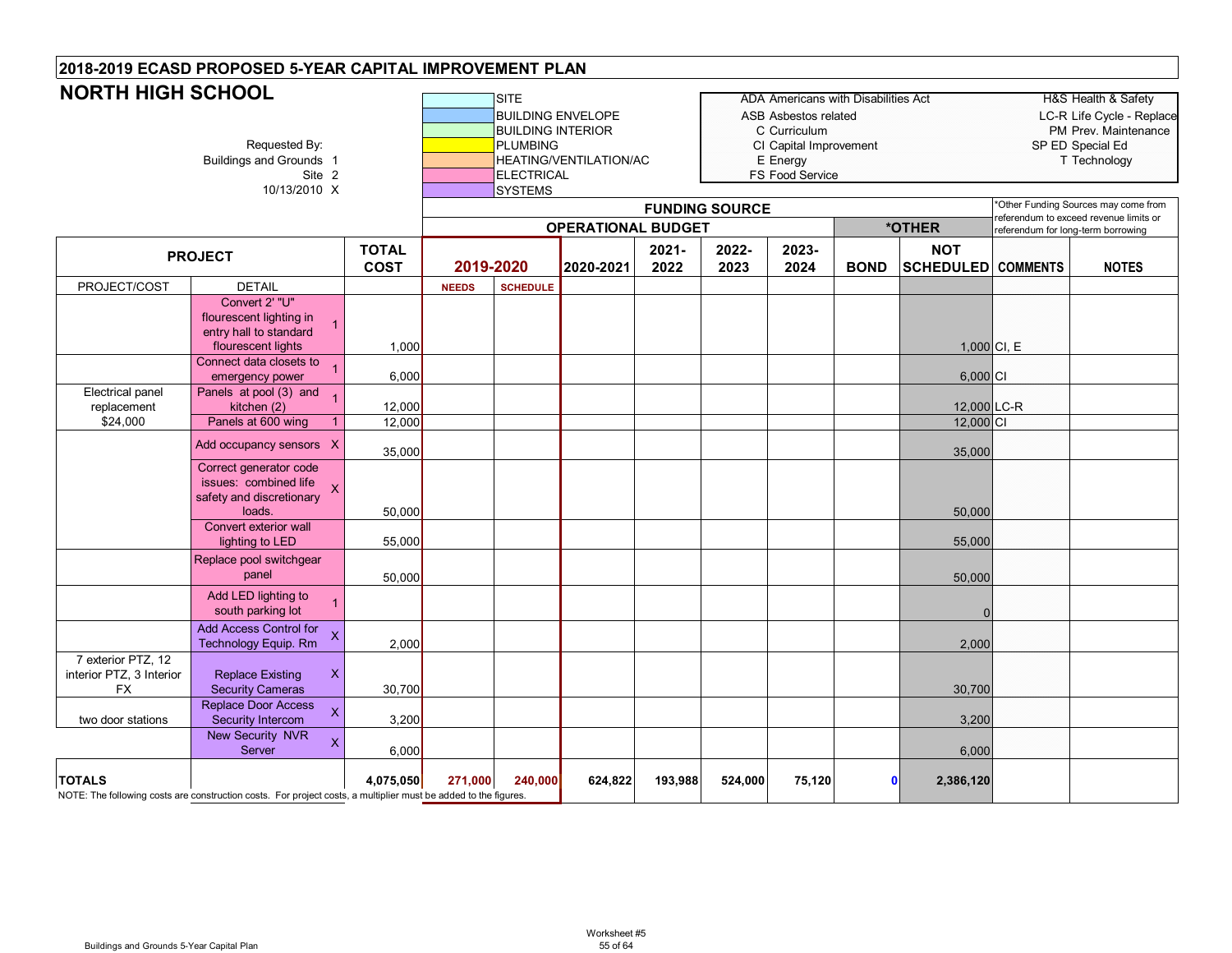#### SITE **ADA Americans with Disabilities Act** H&S Health & Safety<br>BUILDING ENVELOPE ASB Asbestos related LC-R Life Cycle - Rep ASB Asbestos related LC-R Life Cycle - Replace BUILDING INTERIOR **COMPUTE INCOMPUTE INCOMPUTE INCOMPUTE INTERIOR** COUNTIES CONTROLLER THE PREV. Maintenance Requested By: **PLUMBING** PUMBING CI Capital Improvement SP ED Special Ed<br>HEATING/VENTILATION/AC E Energy E Energy T Technology T Technology unds 1 Grounds and Grounds 1 HEATING/VENTILATION/AC<br>Site 2 Ground ELECTRICAL **FS Food Service** 10/13/2010 X **SYSTEMS TOTAL COST2020-20212021-20222022-20232023-2024 BOND NOT SCHEDULED COMMENTS NOTES** PROJECT/COST DETAIL **NEEDS SCHEDULE** Construct ADA Accessible path to upper Xball field area 60,000 | | | | | | | | | | | 60,000 *Reconstruct path to be 5% or less, will require new retwalls*Resolve south utility  $\sim$  , and a set of the contract of the contract of the contract of the contract of the contract of the contract of the contract of the contract of the contract of the contract of the contract of the clean-outsX $\sim$  0 0 | | | | | | | | | | | | 0 Re-install Chain Link Fence @ SE Corner X $\sim$  0 0 | | | | | | | | | | | | 0 Tuckpoint Chimney 1 10,000 10,000 LC-R Replace gymnasium floor <sup>1</sup> 25,000 25,000 LC-R Metal stud wall with 3 layers of sheet rock for durablity Enclose stage in gym area (Storage Room) <sup>1</sup>  $\Omega$ Replace kitchen door 1 1,200 1,200 1 1 1,200 1,200 1,200 1,200 1,200 1,200 1,200 1,200 1,200 1,200 1,200 1,200 1,200 1,200 1,200 1,200 1,200 1,200 1,200 1,200 1,200 1,200 1,200 1,200 1,200 1,200 1,200 1,200 1,200 1,200 1,2 Add occupancy sensors<br>Add receptacles X 3,000 | | | | | | | | | | 3,000 Add receptacles X 2,000 2,000 Add lighting control system X 2,300 2,300 2 exterior PTZ, 3 interior FX Add Security Cameras X 6,800 6,800 6,800 6,800 6,800 6,800 6,800 6,800 6,800 6,800 6,800 6,800 6,800 6,800 6, Add Access Control for Technology Equip. Rm X <sup>2</sup> 2,000 2,000 2,000 2,000 2,000 2,000 2,000 2,000 2,000 2,000 Replace Existing Security Cameras X 1,700 1,700 1,700 1,700 1,700 1,700 1,700 1,700 1,700 1,700 1,700 1,700 1,700 1,700 1,700 1, two door stations Replace Door Access Security Intercom X 3,200 3,200 3,200 3,200 3,200 3,200 3,200 3,200 3,200 3,200 3,200 3,200 3,200 3,200 3,200 3,200 3,200 3,200 3,200 3,200 3,200 3,200 3,200 3,200 3,200 3,200 3,200 3,200 3,200 3,200 3,200 3,200 3,200 3,20 **TOTALS 117,200 0 0 0000 0** 117,200 NOTE: The following costs are construction costs. For project costs, a multiplier must be added to the figures. **PROJECT 2019-2020 OPERATIONAL BUDGETFUNDING SOURCE** \*Other Funding Sources may come from referendum to exceed revenue limits or **\*OTHER** referendum for long-term borrowing **MCKINLEY CHARTER SCHOOL**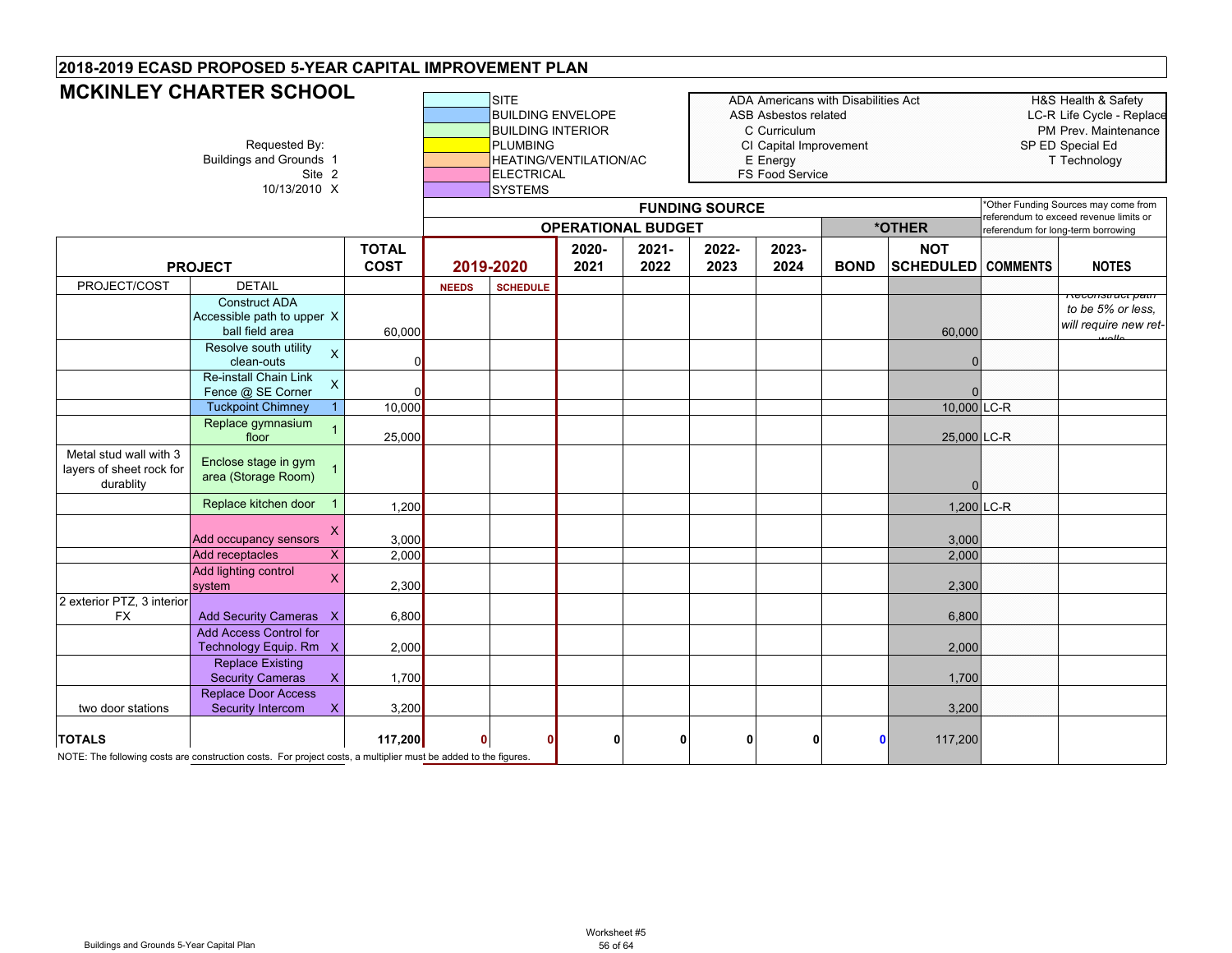#### SITE ADA Americans with Disabilities Act H&S Health & Safety BUILDING ENVELOPE ASB Asbestos related and the LC-R Life Cycle - Replace BUILDING INTERIOR **Network C** Curriculum **C** Curriculum **PM Prev. Maintenance** Requested By: Networks 1 CI Capital Improvement SPED Special Educations 1 CI Capital Improvement SPED Special Ed<br>E Energy E Energy Technology Tiechnology HEATING/VENTILATION/AC E Energy Execution of the T Technology<br>ELECTRICAL EXECTRICAL ES Food Service Site 2 **ELECTRICAL** FS Food Service 10/13/2010 X **SYSTEMS TOTAL COST2020-20212021-20222022-20232023-2024 BOND NOT SCHEDULED COMMENTS NOTES** PROJECT/COST DETAIL **NEEDS SCHEDULE** East parking lot and drivess = 1 25,162 | 25,162 | 25,162 | 25,162 | 25,162 | 25,162 | 25,162 | 25,162 | 25,1 Miscellaneous paved areas <sup>1</sup> 4,913 4,913 <sup>0</sup> LC-R Replace sidewalks, steps 1  $_{\rm 24,000}$   $_{\rm 24,000}$   $_{\rm 24,000}$   $_{\rm 24,000}$   $_{\rm 24,000}$ Replace Conc Curb/Gutter $\Omega$ 0 | | | | | | | | | | | | 0 *Gutter pan cracked & spalling - need lineal feet*Tuckpoint 1 72,000 72,000 PM Replace outside doors 1 19,000 | | | | | | | | | | 19,000 LC-R Replace windows on ground and first floor with commercial grade aluminum, insulated, low-E windows1200,000 200,000 0 LC-R Replace ground floor exit doors 12,000 **12,000** 0 **Infill coal bin basement 40,000 40,000 40,000 40,000 40,000 40,000 40,000 40,000** Repair retaining walls 1 | 15,000 | | | | | | | | | | | | | | | 15,000 | LC-R Caulking 1 12,000 12,000 LC-R Remodel for Registrar 2 40,000 | | | | | | | | | | 40,000 LC-R Provide accessible room signage 15,000 15,000 0 Add conference room to family services | 35,000 | | | 35,000 | | | 0 Remodel Personnel/Payroll <sup>2</sup> 94,000 94,000 <sup>0</sup> LC-R Install elevator 1 | 200,000 | | | 200,000 | | | 0|ADA **Replace interior doors 1 56,000 9,333 9,333 9,333 9,333 9,333** 18.667 LC-R. ADA Provide conference room **PROJECT 2019-2020 OPERATIONAL BUDGET2018-2019 ECASD PROPOSED 5-YEAR CAPITAL IMPROVEMENT PLAN FUNDING SOURCE** \*Other Funding Sources may come from referendum to exceed revenue limits or **\*OTHER** referendum for long-term borrowing **DISTRICT OFFICE BUILDING**

Fix 1st floor doors that will

not stay latched 1 0 LC-R<br>not stay latched 1 0 LC-R Replace locksets 1 72,000 72,000 LC-R, ADA

for Family Services <sub>35,000</sub> 35,000 0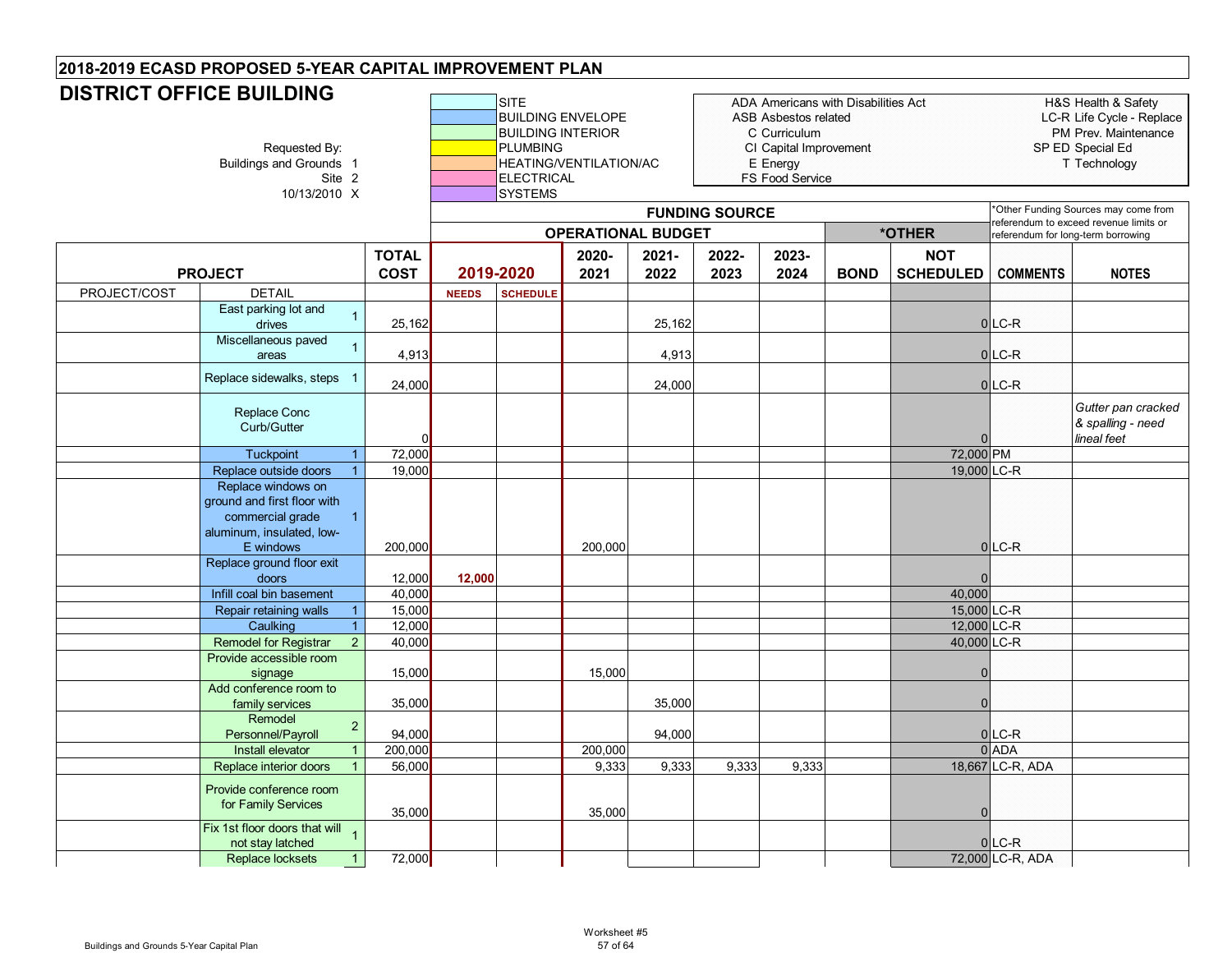#### SITE ADA Americans with Disabilities Act H&S Health & Safety BUILDING ENVELOPE ASB Asbestos related and the cycle - Replace **BUILDING INTERIOR COUNTIER COUNTIER COUNTIER COUNTIER COUNTIER COUNTIER COUNTIER COUNTIER COUNTIER COUNTIER COUNTIER** Requested By: **PLUMBING CI Capital Improvement** SP ED Special Ed Buildings and Grounds 1 **HEATING/VENTILATION/AC** E Energy **T** Technology **T** Technology **Site 2 HEATING/VENTILATION/AC** E Energy **T** Technology **FS Food Service** 10/13/2010 X **SYSTEMS TOTAL COST2020-20212021-20222022-20232023-2024 BOND NOT SCHEDULED COMMENTS NOTES** PROJECT/COST DETAIL **NEEDS SCHEDULE PROJECT 2019-2020 OPERATIONAL BUDGET2018-2019 ECASD PROPOSED 5-YEAR CAPITAL IMPROVEMENT PLAN FUNDING SOURCE** \*Other Funding Sources may come from referendum to exceed revenue limits or **\*OTHER** referendum for long-term borrowing **DISTRICT OFFICE BUILDING**Repair/replace corridor doors <sup>1</sup> 25,000 8,333 8,333 8,333 <sup>0</sup> LC-R Add toilet room heat, first floor 15,000 HVAC software upgrade <sup>1</sup> 28,000 28,000 CI Install P.A. system 1 15,000 15,000 H&S Add Security Cameras X 3,500 3,500 3,500 3,500 3,500 3,500 3,500 3,500 3,500 3,500 3,500 3,500 3,500 3,500 3,500 3,500 3,500 3,500 3,500 3,500 3,500 3,500 3,500 3,500 3,500 3,500 3,500 3,500 3,500 3,500 3,500 3,500 3,500 3 Add Access Control for Technology Equip. Rm X 2,000 2,000 2 exterior PTZ, 8 interior PTZReplace Existing Security **Cameras** s X | 17,400 | | | | | | | | | | | | 17,400 two door stationsReplace Door Access Security Intercom X 3,200 3,200 3,200 3,200 3,200 3,200 3,200 3,200 3,200 3,200 3,200 3,200 3,200 3,200 3,200 3,200 3,200 3,200 3,200 3,200 3,200 3,200 3,200 3,200 3,200 3,200 3,200 3,200 3,200 3,200 3,200 3,200 3,200 3,20 **TOTALS 1,080,174 12,000 0 467,667 200,741 17,667 9,333 0 357,767** NOTE: The following costs are construction costs. For project costs, a multiplier must be added to the figures.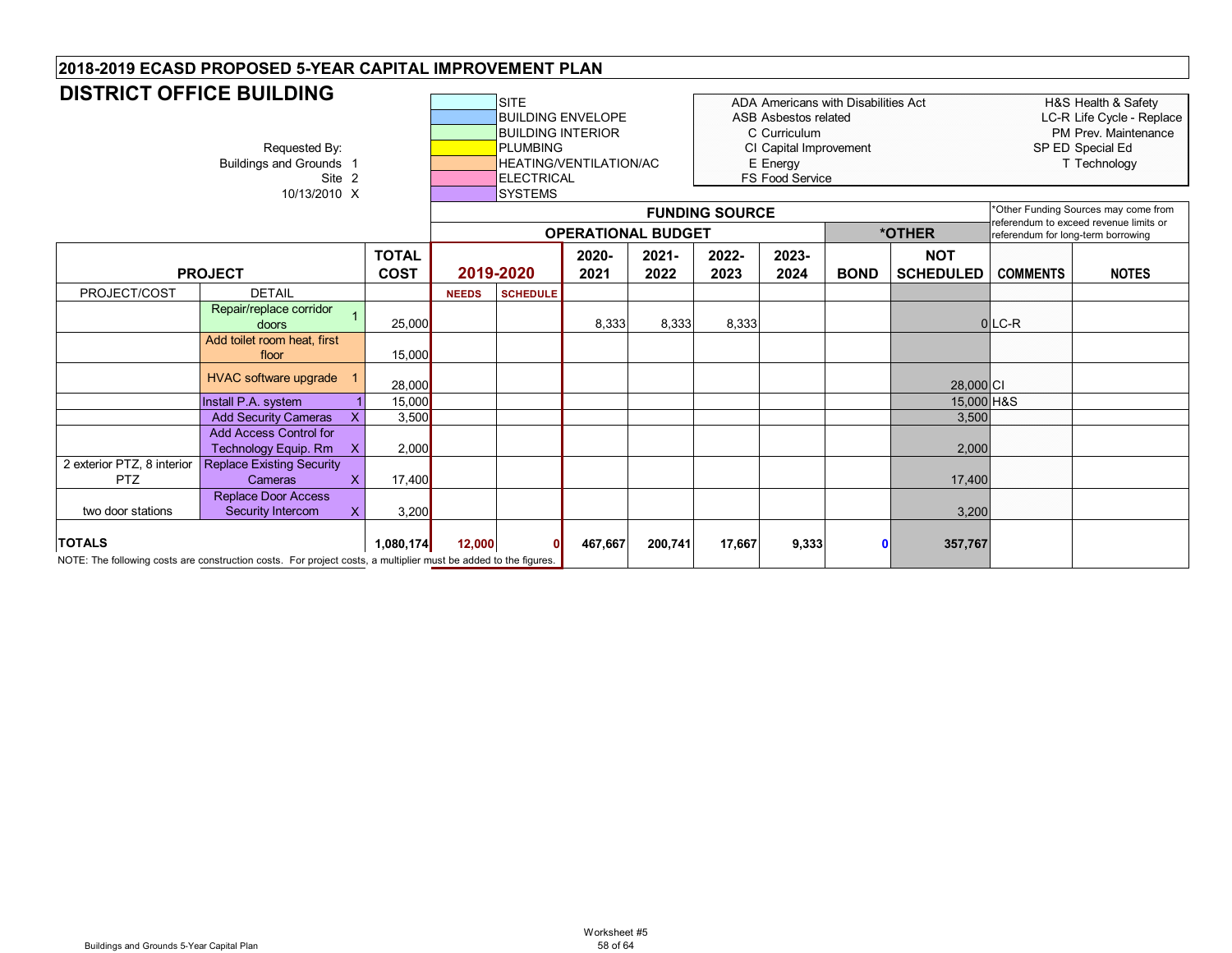| <b>SERVICE CENTER</b>                            |                                                                                                                 | ADA Americans with Disabilities Act<br><b>SITE</b><br><b>BUILDING ENVELOPE</b><br>ASB Asbestos related<br><b>BUILDING INTERIOR</b><br>C Curriculum<br><b>PLUMBING</b><br>CI Capital Improvement<br><b>HEATING/VENTILATION/AC</b><br>E Energy<br>FS Food Service<br><b>ELECTRICAL</b><br><b>SYSTEMS</b><br><b>FUNDING SOURCE</b><br><b>OPERATIONAL BUDGET</b><br>*OTHER |              |                 |               |                  |               |               | H&S Health & Safety<br>LC-R Life Cycle - Replace<br>PM Prev. Maintenance<br>SP ED Special Ed<br>T Technology<br>*Other Funding Sources may come from<br>referendum to exceed revenue limits or<br>referendum for long-term borrowing |                                         |  |              |
|--------------------------------------------------|-----------------------------------------------------------------------------------------------------------------|------------------------------------------------------------------------------------------------------------------------------------------------------------------------------------------------------------------------------------------------------------------------------------------------------------------------------------------------------------------------|--------------|-----------------|---------------|------------------|---------------|---------------|--------------------------------------------------------------------------------------------------------------------------------------------------------------------------------------------------------------------------------------|-----------------------------------------|--|--------------|
|                                                  | <b>PROJECT</b>                                                                                                  | <b>TOTAL</b><br><b>COST</b>                                                                                                                                                                                                                                                                                                                                            |              | 2019-2020       | 2020-<br>2021 | $2021 -$<br>2022 | 2022-<br>2023 | 2023-<br>2024 | <b>BOND</b>                                                                                                                                                                                                                          | <b>NOT</b><br><b>SCHEDULED COMMENTS</b> |  | <b>NOTES</b> |
| PROJECT/COST                                     | <b>DETAIL</b>                                                                                                   |                                                                                                                                                                                                                                                                                                                                                                        | <b>NEEDS</b> | <b>SCHEDULE</b> |               |                  |               |               |                                                                                                                                                                                                                                      |                                         |  |              |
|                                                  | New steel storage<br>building                                                                                   | 38,000                                                                                                                                                                                                                                                                                                                                                                 |              |                 |               |                  |               |               |                                                                                                                                                                                                                                      | 38,000 CI                               |  |              |
|                                                  |                                                                                                                 |                                                                                                                                                                                                                                                                                                                                                                        |              |                 |               |                  |               |               |                                                                                                                                                                                                                                      |                                         |  |              |
|                                                  | <b>Rebuild Loading dock</b>                                                                                     | 28,000                                                                                                                                                                                                                                                                                                                                                                 |              |                 |               |                  | 28,000        |               |                                                                                                                                                                                                                                      |                                         |  |              |
|                                                  | Make conference room<br>accessible                                                                              | 60,000                                                                                                                                                                                                                                                                                                                                                                 |              |                 |               | 60,000           |               |               |                                                                                                                                                                                                                                      |                                         |  |              |
|                                                  | Replace spray booth<br>heating unit                                                                             | 25,000                                                                                                                                                                                                                                                                                                                                                                 |              |                 |               | 25,000           |               |               |                                                                                                                                                                                                                                      |                                         |  |              |
|                                                  | Add emergency<br>qenerator                                                                                      | 66,000                                                                                                                                                                                                                                                                                                                                                                 |              |                 |               |                  |               |               |                                                                                                                                                                                                                                      | 66,000 CI                               |  |              |
|                                                  | <b>Add Security Cameras</b>                                                                                     | 3,500                                                                                                                                                                                                                                                                                                                                                                  |              |                 |               |                  |               |               |                                                                                                                                                                                                                                      | 3,500                                   |  |              |
|                                                  | Add Access Control for<br>Technology Equip. Rm X                                                                | 2,000                                                                                                                                                                                                                                                                                                                                                                  |              |                 |               |                  |               |               |                                                                                                                                                                                                                                      | 2,000                                   |  |              |
| 2 exterior PTZ, 1 exterior<br>FX, 3 interior PTZ | <b>Replace Existing</b><br><b>Security Cameras</b><br>X.                                                        | 17,400                                                                                                                                                                                                                                                                                                                                                                 |              |                 |               |                  |               |               |                                                                                                                                                                                                                                      | 17,400                                  |  |              |
| two door stations                                | <b>Replace Door Access</b><br><b>Security Intercom</b>                                                          | 3,200                                                                                                                                                                                                                                                                                                                                                                  |              |                 |               |                  |               |               |                                                                                                                                                                                                                                      | 3,200                                   |  |              |
|                                                  |                                                                                                                 |                                                                                                                                                                                                                                                                                                                                                                        |              |                 |               |                  |               |               |                                                                                                                                                                                                                                      |                                         |  |              |
|                                                  |                                                                                                                 |                                                                                                                                                                                                                                                                                                                                                                        |              |                 |               |                  |               |               |                                                                                                                                                                                                                                      |                                         |  |              |
|                                                  |                                                                                                                 |                                                                                                                                                                                                                                                                                                                                                                        |              |                 |               |                  |               |               |                                                                                                                                                                                                                                      |                                         |  |              |
|                                                  |                                                                                                                 |                                                                                                                                                                                                                                                                                                                                                                        |              |                 |               |                  |               |               |                                                                                                                                                                                                                                      |                                         |  |              |
|                                                  |                                                                                                                 |                                                                                                                                                                                                                                                                                                                                                                        |              |                 |               |                  |               |               |                                                                                                                                                                                                                                      |                                         |  |              |
|                                                  |                                                                                                                 |                                                                                                                                                                                                                                                                                                                                                                        |              |                 |               |                  |               |               |                                                                                                                                                                                                                                      |                                         |  |              |
| <b>TOTALS</b>                                    | NOTE: The following costs are construction costs. For project costs, a multiplier must be added to the figures. | 243,100                                                                                                                                                                                                                                                                                                                                                                | O            |                 | ŋ             | 85,000           | 28,000        | 0             | $\mathbf 0$                                                                                                                                                                                                                          | 130,100                                 |  |              |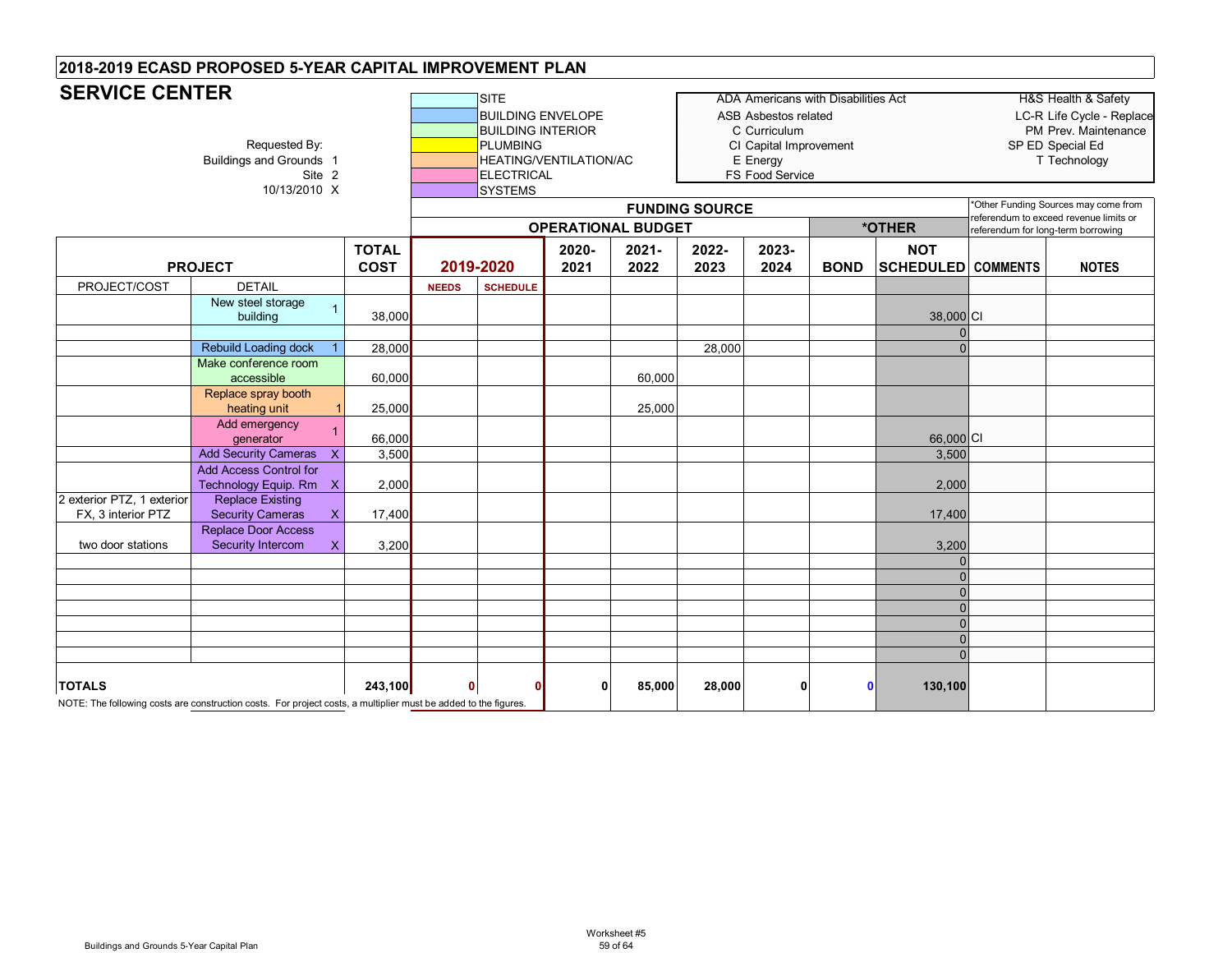| <b>DISTRICT WIDE</b> |                                                                                                                 |                             | <b>SITE</b><br><b>PLUMBING</b><br><b>ELECTRICAL</b><br><b>SYSTEMS</b> | ADA Americans with Disabilities Act<br><b>BUILDING ENVELOPE</b><br><b>ASB Asbestos related</b><br><b>BUILDING INTERIOR</b><br>C Curriculum<br>CI Capital Improvement<br><b>HEATING/VENTILATION/AC</b><br>E Energy<br><b>FS Food Service</b><br><b>FUNDING SOURCE</b><br>*OTHER<br><b>OPERATIONAL BUDGET</b> |               |                  |               |               |             |                                | H&S Health & Safety<br>LC-R Life Cycle - Replace<br>PM Prev. Maintenance<br>SP ED Special Ed<br>T Technology<br>*Other Funding Sources may come from<br>referendum to exceed revenue limits or<br>referendum for long-term borrowing |              |
|----------------------|-----------------------------------------------------------------------------------------------------------------|-----------------------------|-----------------------------------------------------------------------|-------------------------------------------------------------------------------------------------------------------------------------------------------------------------------------------------------------------------------------------------------------------------------------------------------------|---------------|------------------|---------------|---------------|-------------|--------------------------------|--------------------------------------------------------------------------------------------------------------------------------------------------------------------------------------------------------------------------------------|--------------|
|                      | <b>PROJECT</b>                                                                                                  | <b>TOTAL</b><br><b>COST</b> |                                                                       | 2019-2020                                                                                                                                                                                                                                                                                                   | 2020-<br>2021 | $2021 -$<br>2022 | 2022-<br>2023 | 2023-<br>2024 | <b>BOND</b> | <b>NOT</b><br><b>SCHEDULED</b> | <b>COMMENTS</b>                                                                                                                                                                                                                      | <b>NOTES</b> |
| PROJECT/COST         | <b>DETAIL</b>                                                                                                   |                             | <b>NEEDS</b>                                                          | <b>SCHEDULE</b>                                                                                                                                                                                                                                                                                             |               |                  |               |               |             |                                |                                                                                                                                                                                                                                      |              |
|                      | A/E services                                                                                                    | 450,000                     | 75,000                                                                | 75,000                                                                                                                                                                                                                                                                                                      | 75,000        | 75,000           | 75,000        | 75,000        |             | 75,000                         |                                                                                                                                                                                                                                      |              |
| Health and Safety    | Heatlh & Safety<br>modifications                                                                                | 382,000                     |                                                                       |                                                                                                                                                                                                                                                                                                             |               |                  |               |               |             | 382,000                        |                                                                                                                                                                                                                                      |              |
|                      | ADA accommodations                                                                                              | 30.000                      |                                                                       |                                                                                                                                                                                                                                                                                                             |               |                  |               |               |             | 30,000                         |                                                                                                                                                                                                                                      |              |
|                      | <b>Asbestos Abatement</b>                                                                                       | 400.000                     | 30,000                                                                | 30.000                                                                                                                                                                                                                                                                                                      | 30,000        | 30,000           | 30,000        | 30,000        |             | 250,000                        |                                                                                                                                                                                                                                      |              |
|                      | Asbestos O&M -<br>\$10,000 per year                                                                             | 50,000                      | 10,000                                                                | 10,000                                                                                                                                                                                                                                                                                                      | 10,000        | 10,000           | 10,000        | 10,000        |             |                                | $ 0 $ $C $                                                                                                                                                                                                                           |              |
|                      | Secure Classrooms<br>Doors/Camera/Network<br>Upgrades-District                                                  | 495,000                     |                                                                       |                                                                                                                                                                                                                                                                                                             |               |                  |               |               | 495,000     | $\Omega$                       |                                                                                                                                                                                                                                      |              |
|                      |                                                                                                                 |                             |                                                                       |                                                                                                                                                                                                                                                                                                             |               |                  |               |               |             |                                |                                                                                                                                                                                                                                      |              |
|                      |                                                                                                                 |                             |                                                                       |                                                                                                                                                                                                                                                                                                             |               |                  |               |               |             |                                |                                                                                                                                                                                                                                      |              |
|                      |                                                                                                                 |                             |                                                                       |                                                                                                                                                                                                                                                                                                             |               |                  |               |               |             |                                |                                                                                                                                                                                                                                      |              |
|                      |                                                                                                                 |                             |                                                                       |                                                                                                                                                                                                                                                                                                             |               |                  |               |               |             |                                |                                                                                                                                                                                                                                      |              |
| <b>TOTALS</b>        | NOTE: The following costs are construction costs. For project costs, a multiplier must be added to the figures. | 1,807,000                   | 115,000                                                               | 115,000                                                                                                                                                                                                                                                                                                     | 115,000       | 115,000          | 115,000       | 115,000       | 495,000     | 737,000                        |                                                                                                                                                                                                                                      |              |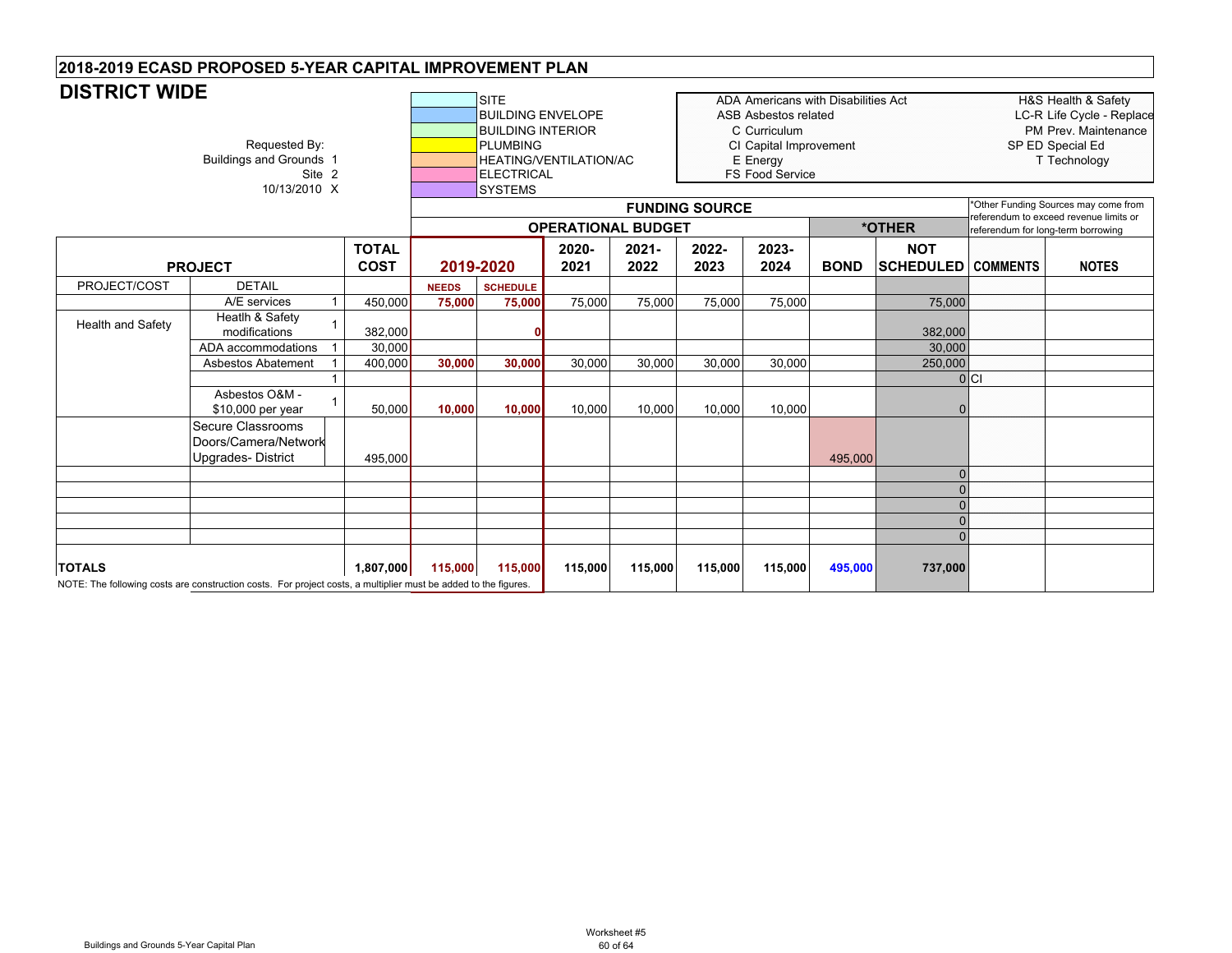# **OTHER REQUESTS**

| <b><i>UITER REQUESIS</i></b><br>Requested By:<br><b>Buildings and Grounds 1</b><br>Site 2<br>10/13/2010 X |                                                                                                   |                   | <b>SITE</b><br><b>BUILDING ENVELOPE</b><br><b>BUILDING INTERIOR</b><br><b>PLUMBING</b><br><b>ELECTRICAL</b><br><b>SYSTEMS</b> | HEATING/VENTILATION/AC |               |                  | ADA Americans with Disabilities Act<br>ASB Asbestos related<br>C Curriculum<br>CI Capital Improvement<br>E Energy<br>FS Food Service | H&S Health & Safety<br>LC-R Life Cycle - Replace<br>PM Prev. Maintenance<br>SP ED Special Ed<br>T Technology |                                    |                                         |                                        |                                      |
|-----------------------------------------------------------------------------------------------------------|---------------------------------------------------------------------------------------------------|-------------------|-------------------------------------------------------------------------------------------------------------------------------|------------------------|---------------|------------------|--------------------------------------------------------------------------------------------------------------------------------------|--------------------------------------------------------------------------------------------------------------|------------------------------------|-----------------------------------------|----------------------------------------|--------------------------------------|
|                                                                                                           |                                                                                                   |                   |                                                                                                                               |                        |               |                  | <b>FUNDING SOURCE</b>                                                                                                                |                                                                                                              |                                    |                                         | referendum to exceed revenue limits or | *Other Funding Sources may come from |
|                                                                                                           | <b>OPERATIONAL BUDGET</b>                                                                         |                   |                                                                                                                               |                        |               |                  |                                                                                                                                      | *OTHER                                                                                                       | referendum for long-term borrowing |                                         |                                        |                                      |
|                                                                                                           | <b>PROJECT</b>                                                                                    | <b>TOTAL COST</b> |                                                                                                                               | 2019-2020              | 2020-<br>2021 | $2021 -$<br>2022 | 2022-<br>2023                                                                                                                        | 2023-<br>2024                                                                                                | <b>BOND</b>                        | <b>NOT</b><br><b>SCHEDULED</b> COMMENTS |                                        | <b>NOTES</b>                         |
| PROJECT/COST                                                                                              | <b>DETAIL</b>                                                                                     |                   | <b>NEEDS</b>                                                                                                                  | <b>SCHEDULE</b>        |               |                  |                                                                                                                                      |                                                                                                              |                                    |                                         |                                        |                                      |
| <b>PUTNAM</b>                                                                                             | 6 Classroom Addition<br>$\mathbf{1}$                                                              | 1,320,000         |                                                                                                                               |                        |               |                  |                                                                                                                                      |                                                                                                              |                                    | 1,320,000                               |                                        |                                      |
| <b>ROOSEVELT</b>                                                                                          | 3 section shool, site<br>$\mathbf{1}$<br>improvements                                             | 14,000,000        |                                                                                                                               |                        |               |                  |                                                                                                                                      |                                                                                                              |                                    | 14,000,000                              |                                        |                                      |
| <b>MEADOWVIEW</b>                                                                                         | 10000 square foot<br>$\mathbf{1}$<br>addition                                                     | 2,000,000         |                                                                                                                               |                        |               |                  |                                                                                                                                      |                                                                                                              |                                    | 2,000,000                               |                                        |                                      |
| <b>NORTHWOODS</b>                                                                                         | Planter/screen to take<br>care of snow drifiting at 2<br>main entrance                            | 9,000             |                                                                                                                               |                        |               |                  |                                                                                                                                      |                                                                                                              |                                    | 9,000                                   |                                        |                                      |
| <b>SAM DAVEY</b>                                                                                          | Enlarge cafeteria for 500,<br>add stage                                                           |                   |                                                                                                                               |                        |               |                  |                                                                                                                                      |                                                                                                              |                                    |                                         |                                        |                                      |
| SOUTH                                                                                                     | Upgrade room 137 (P.E.) 2                                                                         | 54,000            |                                                                                                                               |                        |               |                  |                                                                                                                                      |                                                                                                              |                                    | 54,000                                  |                                        |                                      |
| <b>MONTESSORI</b>                                                                                         | Reconfigure space to<br>achieve another E1<br>classroom                                           |                   |                                                                                                                               |                        |               |                  |                                                                                                                                      |                                                                                                              |                                    |                                         |                                        |                                      |
| <b>MEMORIAL</b>                                                                                           | Add 440 seat<br>permannent bleachers at 2<br>track/football field                                 | 60,000            |                                                                                                                               |                        |               |                  |                                                                                                                                      |                                                                                                              |                                    | 60,000                                  |                                        |                                      |
| <b>MEMORIAL</b>                                                                                           | Landscape and exterior<br>$\overline{2}$<br>tables                                                | 8,400             |                                                                                                                               |                        |               |                  |                                                                                                                                      |                                                                                                              |                                    | 8,400                                   |                                        |                                      |
| <b>MEMORIAL</b>                                                                                           | Add 500 seat balcony<br>$\mathbf 2$<br>seating to Game Gym                                        | 420,000           |                                                                                                                               |                        |               |                  |                                                                                                                                      |                                                                                                              |                                    | 420,000                                 |                                        |                                      |
| <b>MEMORIAL</b>                                                                                           | Expand commons<br>$\overline{c}$                                                                  | 72,000            |                                                                                                                               |                        |               |                  |                                                                                                                                      |                                                                                                              |                                    | 72,000                                  |                                        |                                      |
| <b>NORTH</b>                                                                                              | Connect west egress<br>$\mathbf 2$<br>doors from west gym                                         | 30,000            |                                                                                                                               |                        |               |                  |                                                                                                                                      |                                                                                                              |                                    | 30,000                                  |                                        |                                      |
| <b>NORTH</b>                                                                                              | Install suspended ceilings<br>in (46) classrooms -<br>$\overline{2}$<br>including duct extensions | 150,000           |                                                                                                                               |                        |               |                  |                                                                                                                                      |                                                                                                              |                                    | 150,000                                 |                                        |                                      |
| <b>NORTH</b>                                                                                              | Add new auto shop<br>$\mathbf{1}$                                                                 | 1,320,000         |                                                                                                                               |                        |               |                  |                                                                                                                                      |                                                                                                              |                                    | 1,320,000                               |                                        |                                      |
| <b>NORTH</b>                                                                                              | Demolish existing auto<br>shop                                                                    | 96,000            |                                                                                                                               |                        |               |                  |                                                                                                                                      |                                                                                                              |                                    | 96,000                                  |                                        |                                      |
| <b>NORTH</b>                                                                                              | Construct roof over entry $\overline{2}$<br>way at door 13                                        | 102,000           |                                                                                                                               |                        |               |                  |                                                                                                                                      |                                                                                                              |                                    | 102,000                                 |                                        |                                      |
| PRAIRIE RIDGE                                                                                             | 4 classroom addition                                                                              | 1,550,000         |                                                                                                                               |                        |               |                  |                                                                                                                                      |                                                                                                              |                                    | 1,550,000                               |                                        |                                      |
| <b>ADMINISTRATION</b>                                                                                     | Remodel second and<br>third floors                                                                | 7,600,000         |                                                                                                                               |                        |               |                  |                                                                                                                                      |                                                                                                              |                                    | 7,600,000                               |                                        |                                      |